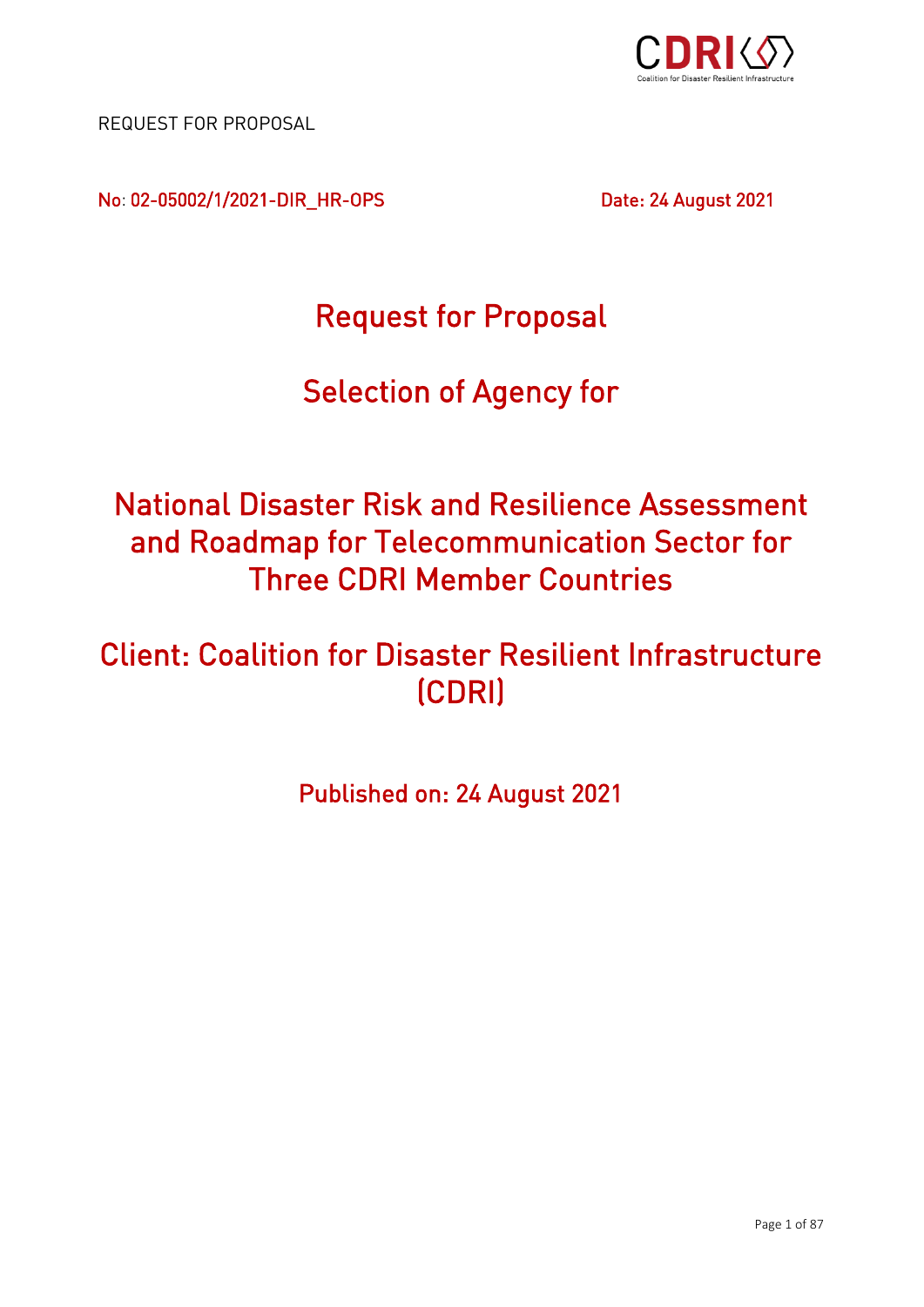

# DISCLAIMER

<span id="page-1-0"></span>The information contained in this Request for Proposal document ("RfP") or<br>subsequently provided to Agencies, verbally or in-documentary or any other form by or on behalf of the Coalition for Disaster Resilient Infrastructure (here forth referred to as CDRI in this document) or any of its employees or advisers, is provided to Agencies on the terms and conditions set out in this RfP and such other terms and conditions subject to which such information is provided. to which such information is provided.

This RfP is not an agreement and is not an invitation by the CDRI to the prospective<br>Agency or any other person. The purpose of this RfP is to provide interested Agencies with information that may be useful for formulation of their Proposals pursuant to this RfP. This RfP includes statements, which reflect various assumptions and assessments arrived at by the CDRI in relation to the Consultancy. Such assumptions, assessments and statements do not purport to contain all the information that each Agency may require. This RfP may not be appropriate for all persons, and it is not possible for the CDRI, its employees or advisers to consider the objectives, technical expertise and needs of each party who reads or uses this RfP. The assumptions, assessments, statements and information contained in this RfP, may not be complete, accurate, adequate or correct. Each Agency should, therefore, conduct its own investigations and analysis and should check the accuracy, adequacy, correctness, reliability and completeness of the assumptions, assessments and information contained in this RfP and obtain assumptions, assumptions, assessments and information contained in this RfP and obtained in this RfP and obtained in this RfP and obtained in this RfP and obtained in this RfP and obtained in this RfP and obtained in this independent advice from appropriate sources.

Information provided in this RfP to the Agency is on a wide range of matters, some of account of statutory requirements and should not be regarded as a complete or authoritative statement of law. The CDRI accepts no responsibility for the accuracy or otherwise for any interpretation or opinion on the law expressed herein. otherwise for any interpretation or opinion on the law expressed herein.

The CDRI and its employees and advisers make no representation or warranty and shall<br>have no liability to any person including any Agency under any law, statute, rules or regulations or tort, principles of restitution or unjust enrichment or otherwise for any loss, damages, cost or expense which may arise from or be incurred or suffered on account of anything contained in this RfP or otherwise, including the accuracy, adequacy, correctness, reliability or completeness of the RfP and any assessment, assumption, statement or information contained therein or deemed to form part of this RfP or arising  $s_{\rm{max}}$  information contained therein or deemed to form part of this RfP or deemed to form part of this RfP or arising  $\sim$ in anyway in this Selection Process.

The CDRI also accepts no liability of any non-displacepted from negligence or any negligence or the second negligence or the second second second second second second second second second second second second second second otherwise however caused arising from reliance of any Agency upon the statements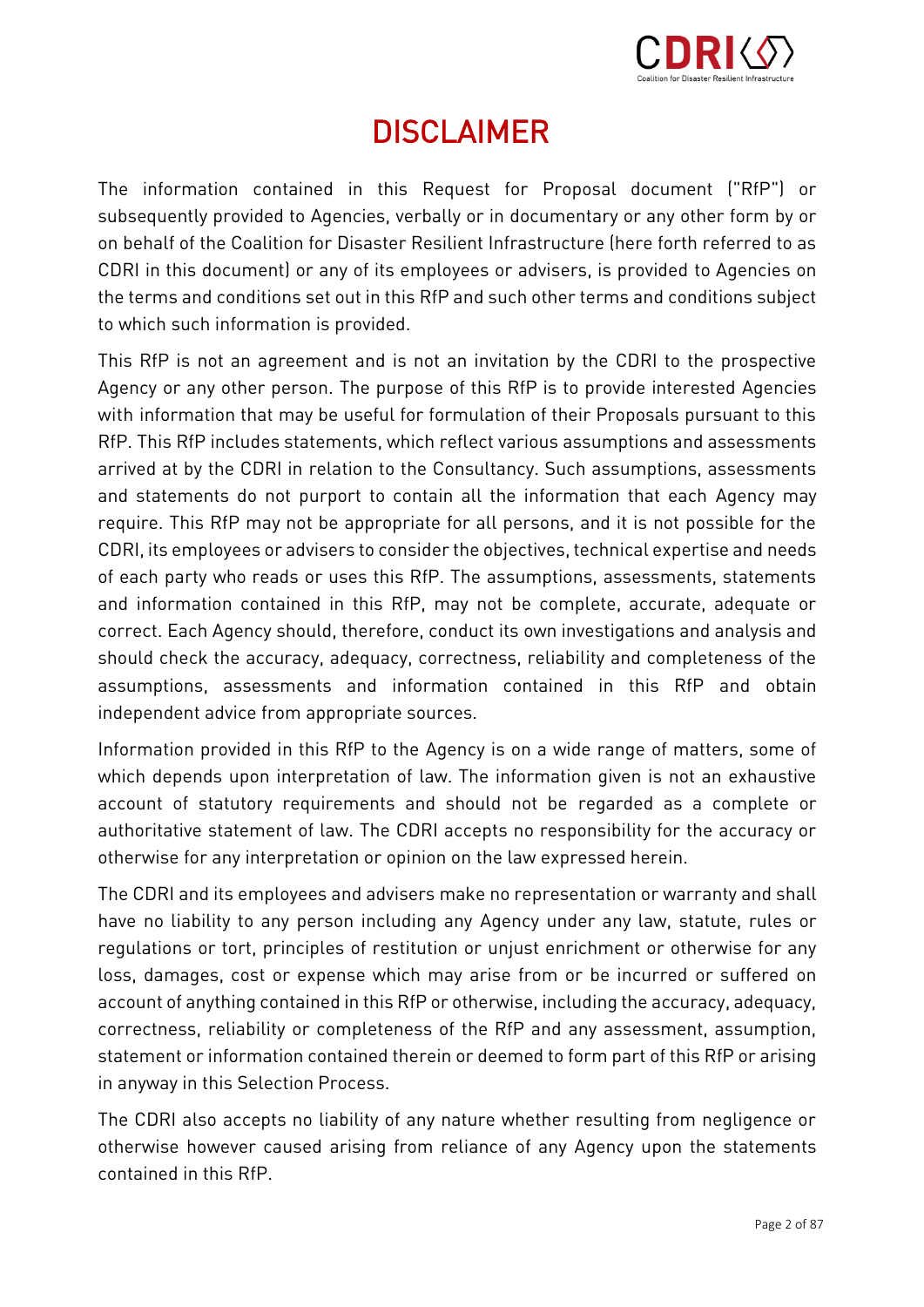

The CDRI may in its absolute discretion in its absolute discretion of the consequence of the so, and so, and so, any obligation to do so, any obligation to do so, any obligation to do so, any obligation to do so, any oblig update, amend or supplement the information, assessment or assumption contained in

The issue of this RfP does not imply that the CDRI is bound to select an Agency or to<br>appoint the Selected Agency, as the case maybe, for the Consultancy and the CDRI approximately, as the Selected Agency, as the Selected Agency, as the case may be case may be case  $\frac{1}{\sqrt{2}}$ reserves the right to reject all or any of the Proposals without assigning any reasons

The Agency shall bear all its costs associated with or relating to the preparation and<br>submission of its Proposal including but not limited to preparation, copying, postage, delivery fees, expenses associated with any demonstrations or presentations which may be required by the CDRI or any other costs incurred in connection with or relating to its Proposal. All such costs and expenses will remain with the Agency and the CDRI shall not be liable in any manner whatsoever for the same or for any other costs or other expenses incurred by an Agency in preparation or submission of the Proposal, expending including incurred by an Agency in preparation or submission or submission or submission or submission or submission or submission or submission or submission or submission or submission or submission or submissi regardless of the conduct or outcome of the Selection Process.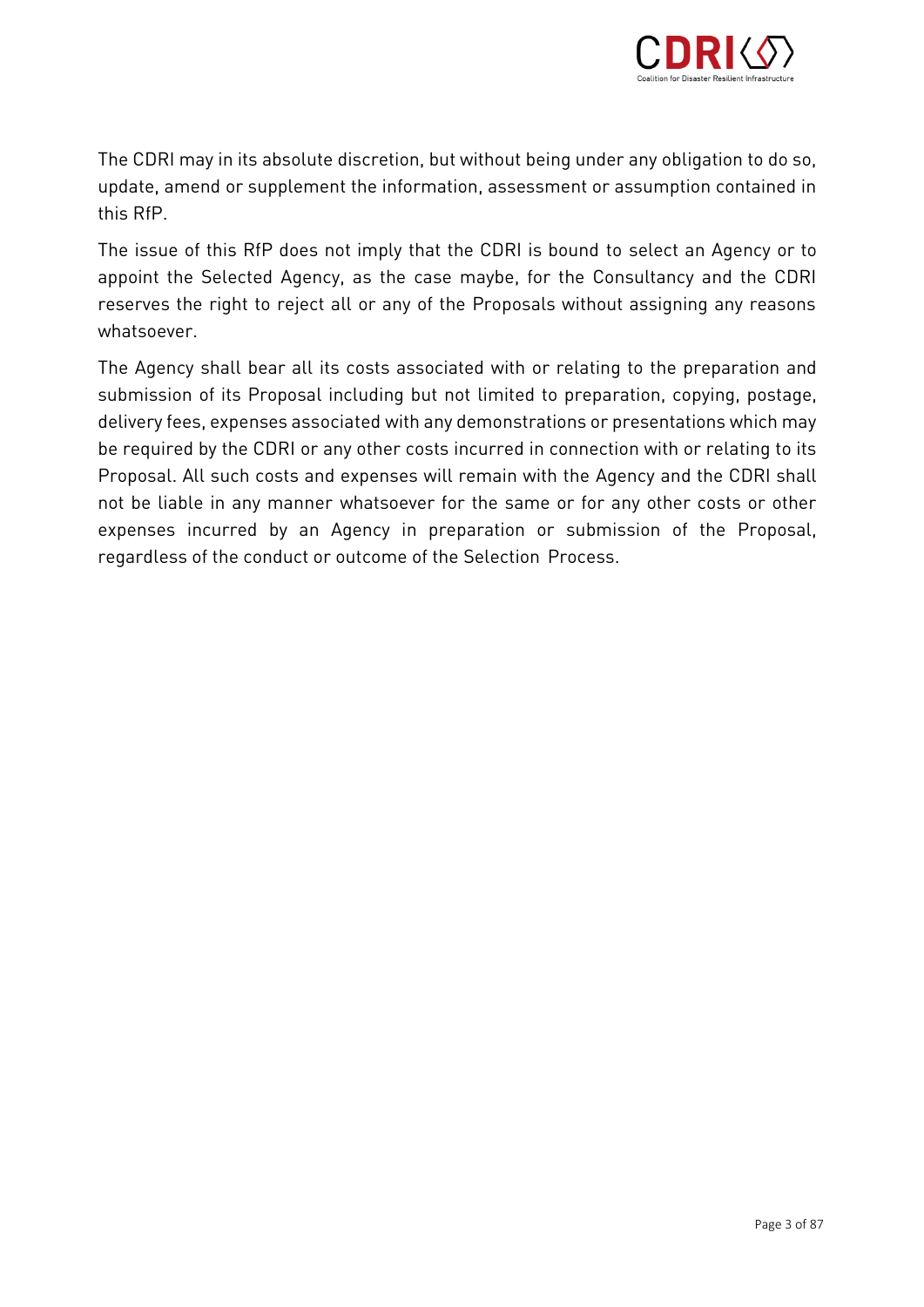

# **Contents:**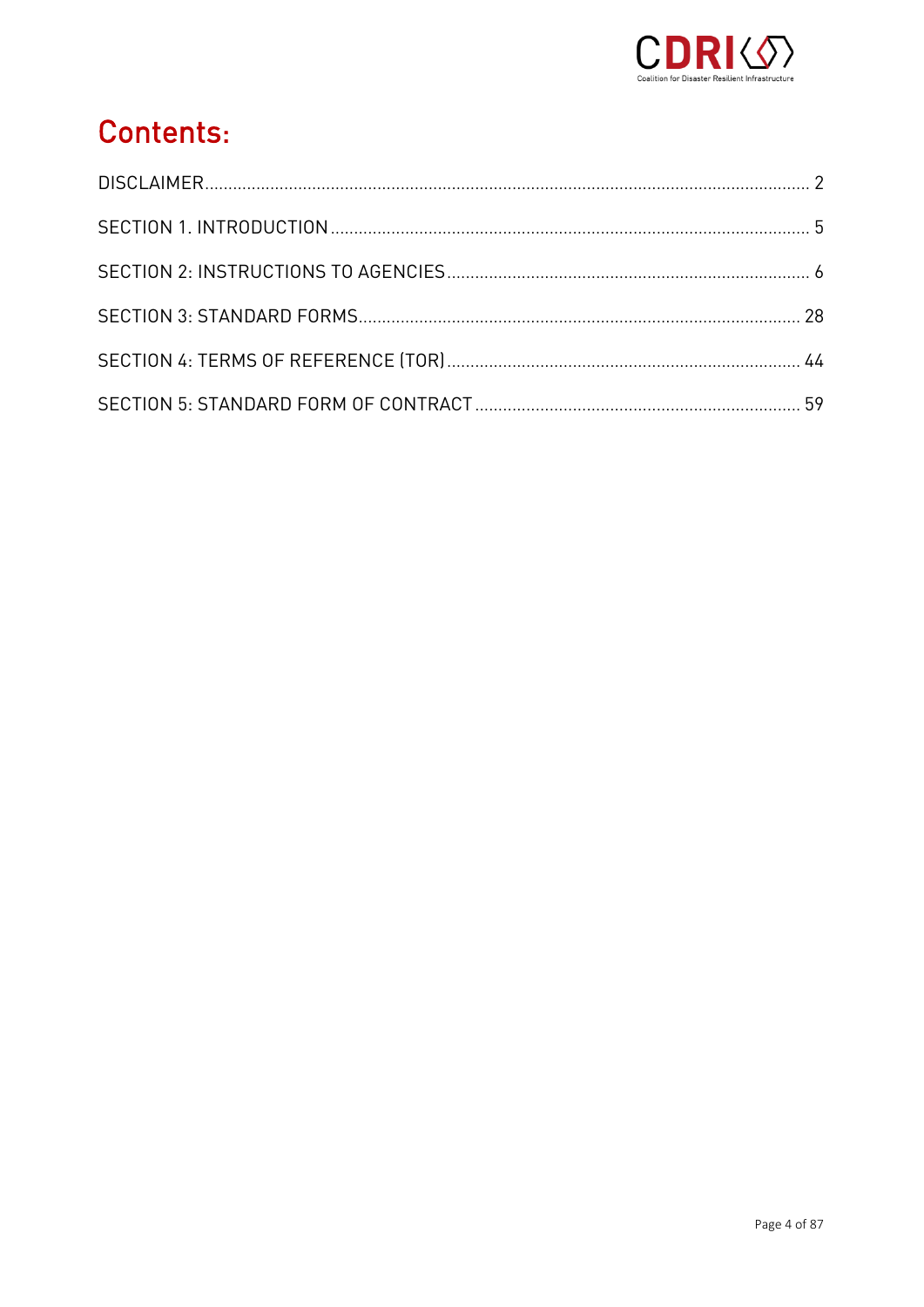

### **SECTION 1. INTRODUCTION** SECTION 1. INTRODUCTION 1.

#### <span id="page-4-0"></span>1. Background

The Coalition for Disaster Resilient Infrastructure (CDRI) is a multi-stakeholder multilateral development banks and financing mechanisms, the private sector, and academic and knowledge institutions. It aims to address the challenges of building resilience into infrastructure systems and development associated with it. The vision, mission, goal, and objectives of the CDRI are explicitly linked to the post-2015 development agendas. The Coalition will also contribute to the resilience of the global infrastructure systems in an increasingly interconnected world. The outcome of such collaboration would be aimed at building resilient economies and resilient people through cross-sector commitments at all levels towards adaptation and resilience with concrete outcomes that will bring resilience action to global scale. The global coalition is anchored by the Coalition for Disaster Resilient Infrastructure Society (CDRIS), registered under the Societies Registration Act (1860), India, in New Delhi, recognised as the CDRI Secretariat.

CDRI Website: www.cdri.world.

#### 2. Purpose of the Assignment

CDRI intends to select an agency to provide consultancy services "National Disaster Risk and Resilience Assessment and Roadmap for Telecommunication Sector for Three CDRI Member Countries ". In this regard, CDRI invites proposals from  $T_{\rm max}$  . The community of the countries  $T_{\rm max}$  is  $T_{\rm max}$  ,  $T_{\rm max}$  interacted and eligible appendic firms to provide the consultancy services as detailed in this RFP and eligible agencies and eligible agencies and  $\frac{1}{2}$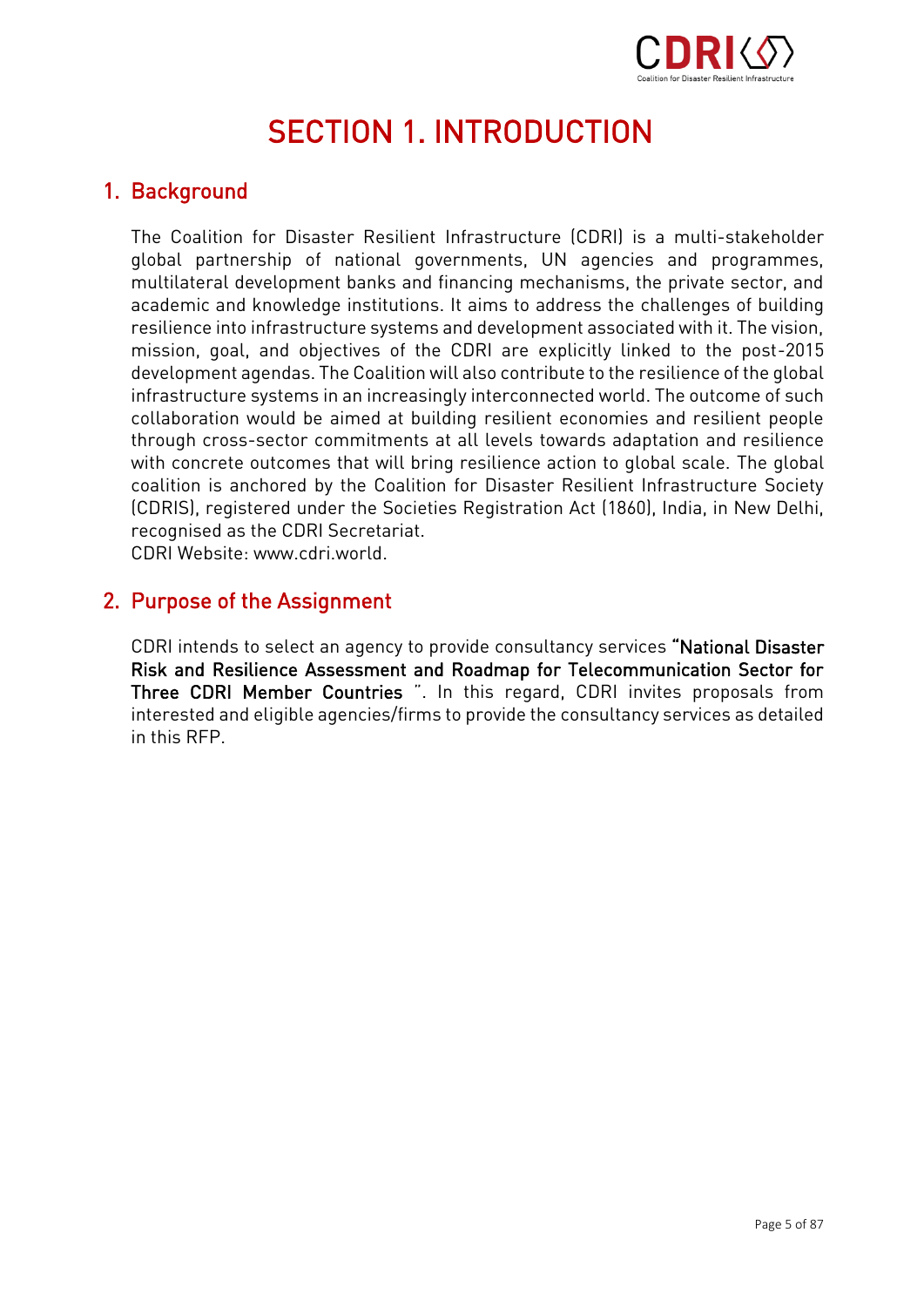

# <span id="page-5-0"></span>SECTION 2: INSTRUCTIONS TO AGENCIES

### Part I Standard Standard

#### 1. Definitions 1. Definitions

- (a) "CDRI" means the organisation who has invited the bids for consultancy services which the selected Agency shall provide services as per the terms and conditions and TOR of the contract.
- (b) "Agency" means and includes a firm, partnership, an organization or business concern that provides a specific or specialist service in the area of Services contracted for under this Agreement.
- (c) "Contract" means the Contract signed by the Parties and all the attached documents listed in its Clause 1, that is the General Conditions (GCC), the project Specific Conditions (SCC), and the Appendices.
- (d) "Project specific information" means such part of the Instructions to Agencies used to reflect specific project and assignment conditions.
- (e) "Day" means calendar day.
- (f) "Experts" means, collectively, Key Experts, Non-Key Experts, or any other personnel of the Agency, Sub-Agency or Joint Venture member(s).
- (q) "Government" means the government of India
- (h) "Instructions to Agencies" (Section 2 of the RFP) means the document which (i) "<br>International page of the Report to Agencies with all information needed to prepare their provides short-listed Agencies with all information needed to prepare their
- proposals.<br>(i) "Joint Venture (JV)" means an association with or without a legal personality distinct from that of its members, of more than one entity where one member has the authority to conduct all businesses for and on behalf of any and all the members of the JV, and where the members of the JV are jointly and severally liable to the Client for the performance of the Contract.
- (i) "Key Expert(s)" means an individual professional whose skills, qualifications, knowledge and experience are critical to the performance of the Services under the Contract and whose Curricula Vitae (CV) was taken into account in the technical evaluation of the Agency's proposal.
- (k) "Personnel" means professionals and support staff provided by the Agency and assigned to perform the Services or any part thereof; "Foreign Personnel" means such professionals and support staff who at the time of being so provided had their domicile outside the Government's country; "Domestic Personnel" means such domicile country and support the Government's country; "Domestic Personnel" means such a professionals and support support support support support support support support support support support support support support support support support support support support support support support support support supp
- (I) "Proposal" means the Technical Proposal and the Financial Proposal.
- (m) "RFP" means the Request for Proposal prepared by CDRI for the selection of Agencies, based on the SRFP.
- (n) "SRFP" means the Standard Request for Proposals, which has been used by CDRI (n) SRFP" means the Standard Republic for Proposals, which has been used by CDRI  $\mathcal{S}$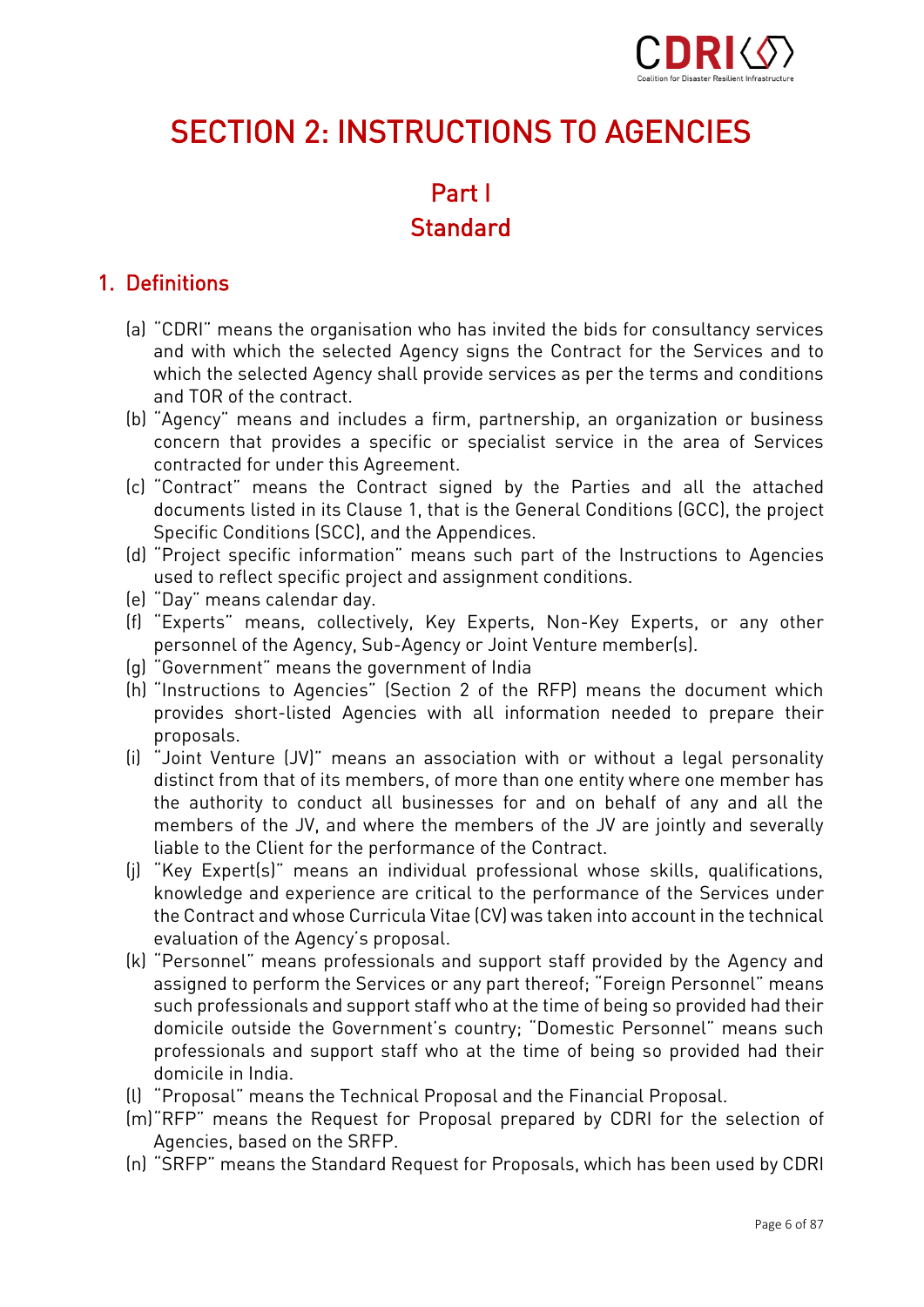

- as a guide for the preparation of the RFP.<br>(o) "Sub-Agencies" means an entity to whom/which the Agency subcontracts any part of the Services while remaining solely liable for the execution of the Contract.
- (p) "Assignment/job/services" means the work to be performed by the Agency pursuant to the Contract.
- (g) "Terms of Reference" (TOR) means the document included in the RFP as Section 4 which explains the objectives, scope of work, activities, tasks to be performed, respective responsibilities of CDRI and the Agency, and expected results and deliverables of the Assignment/job. deliverables of the Assignment/job.

#### 2. Introduction

- 2.1 CDRI named in the Part II Data Sheet will select a consulting firm/organization<br>(the Agency) in accordance with the method of selection specified in the Part II Data Sheet. Data Sheet.
- 2.2 The name of the assignment/Job has been mentioned in Part II Data Sheet.<br>Detailed scope of the assignment/ job has been described in the Terms of Reference in Section 4.
- 2.3 The date, time and address for submission of the proposals has been given in Part<br>II **Data Sheet**. II Data Sheet.
- 2.4 Agencies are invited to submit their Proposal, for consulting Assignment/job named in the Part II Data Sheet. The Proposal will be the basis for award of contract and ultimately for a signed Contract with the selected Agency. contract and ultimately for a signed Contract with the selected Agency.
- 2.5 Agencies should familiarize themselves with local conditions and take them into clarifications, a pre-bid meeting will be organized. The date and time for pre-bid meeting has been given in Part II Data Sheet. To obtain further information or clarifications, Agencies may refer to procedure in para 4 below. clarifications, Agencies may refer to procedure in para 4 below.
- 2.6 CDRI will provide at no cost to the Agencies the inputs and facilities specified in<br>the Part II **Data Sheet**, assist the Agencies in obtaining licenses and permits needed to carry out the Assignment/job, and make available relevant project data and reports to the extent possible. The final responsibility for obtaining the above to complete the project lies with the Agency. to complete the project lies with the Agency.
- 2.7 Agencies shall bear all costs associated with the preparation and submission of and reserves the right to annul the selection process at any time prior to Contract and reserves the right to annul the selection process at any time prior to Contract. award, without thereby incurring any liability to the Agencies.

#### 3. Eligibility of Association of Agencies

3.1 If the Agency has formed an association of Agencies and applied jointly (if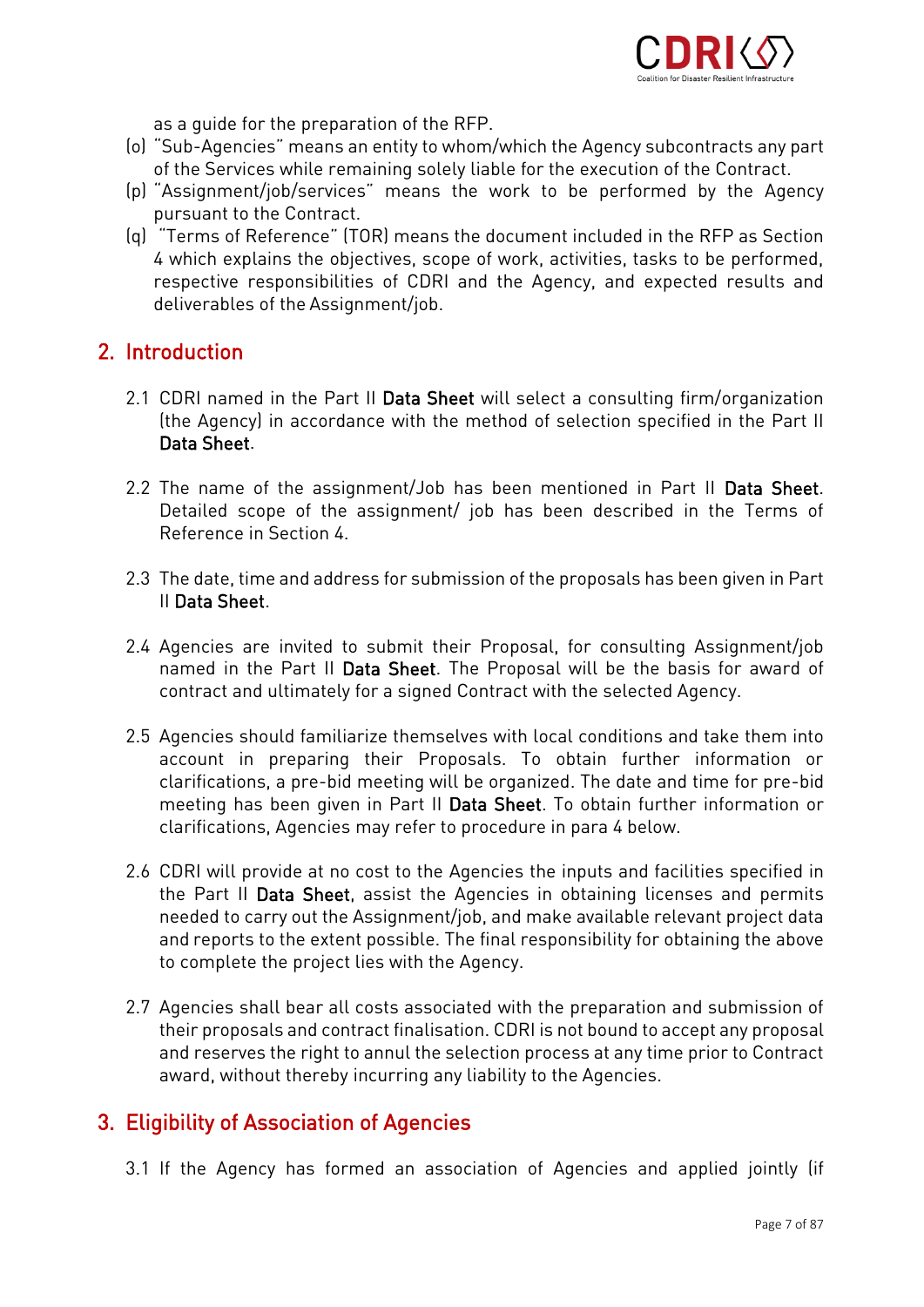

association/Joint Venture/consortium allowed as per **Data Sheet**), the association<br>of Agencies shall be evaluated as a single entity as per the qualification/eligibility criteria set forth in Part II Data Sheet. If any member of the association of Agencies is dropped during or at any time after the RFP stage, such an association Agencies is dropped during or at any time after the RFP stage, such an association.<br>Of Agency is liable to be rejected by CDRI or lead to the termination of the contract of Agency is liable to be rejected by CDRI or lead to the termination of the contract.

- 3.2 The lead member of the association of the Agency shall be the Agency who has purpose of this assignment. The lead member of the association of the Agency purpose of this assignment. The lead member of the association of the Agency<br>shall he responsible and liable to CDRI for all aspects of their proposal contract s and liable and liable and liable to  $C$  for all aspects of the contract, contract, contract, contract, contract, contract, contract, contract, contract, contract, contract, contract, contract, contract, contract, contra
- 3.3 Apart from the association/consortium formed before submission of the proposal,<br>the Agency shall not subcontract any portion of Agency's duties under this  $\frac{1}{2}$  or  $\frac{1}{2}$  are agency shall not subcontract any portion of  $\frac{1}{2}$  are  $\frac{1}{2}$  are  $\frac{1}{2}$  are  $\frac{1}{2}$  are  $\frac{1}{2}$  are  $\frac{1}{2}$  are  $\frac{1}{2}$  are  $\frac{1}{2}$  are  $\frac{1}{2}$  are  $\frac{1}{2}$  are  $\frac{1}{2}$  Agreement without prior written consent of CDRI.

In case a member of the selected association of Agencies is not able to perform<br>their duties for some reason, any required changes to the proposed team or association of Agencies may be submitted in writing to CDRI with proper justifications for the changes, and proposed plan for replacement of roles and skills required to complete the project. CDRI, at its sole discretion, may decide whether to approve or reject the proposal, or debar the association from further evaluation, or terminate the contract, depending on the stage of the project. evaluation, or terminate the contract, depending on the stage of the project.

#### 4. Clarification and Amendment of RFP Documents 4. Clarification and Amendment of RFP Documents

- 4.1 Agencies may request a clarification on any clause of the RFP documents up to<br>the number of days indicated in the Part II Data Sheet before the proposal submission date. Any request for clarification must be sent in writing by standard electronic means to CDRI's email address indicated in the Part II Data Sheet. The Agency may call CDRI's representative to confirm if the email has been received. CDRI will respond in writing by standard electronic means and will send copies of the response (including an explanation of the query but without identifying the source of inquiry) to all Agencies. Should CDRI deem it necessary to amend the RFP as a result of a clarification, it shall do so following the procedure under para. RFP as a result of a clarification, it shall do so following the procedure under para.
- 4.2 At any time before the submission of Proposals, CDRI may amend the RFP by issuing an addendum in writing or by standard electronic means. The addendum shall be sent to all Agencies and will be binding on them. Agencies shall acknowledge receipt of all amendments. To give Agencies reasonable time in which to take an amendment into account in their Proposals CDRI may, if the which to take an amendment into account in their Proposals CDRI may, if the sympathy and  $\alpha$ amendment is substantial, extend the deadline for the submission of Proposals.

#### 5. Conflict of Interest 5. Conflict of Interest

5.1 CDRI requires that Agencies provide professional, objective, and impartial advice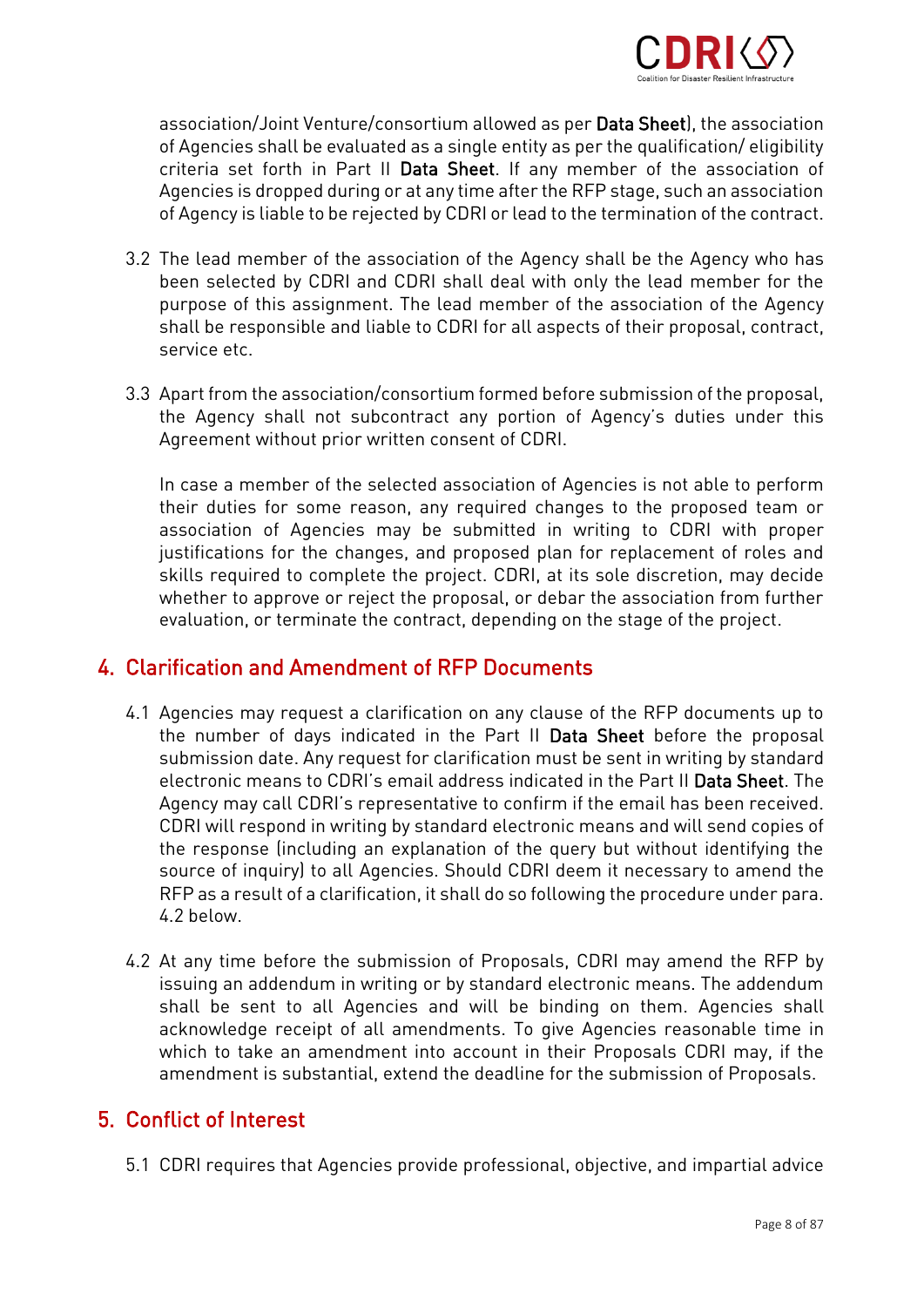

and always hold CDRI's interest's paramount, strictly avoid conflicts with other<br>Assignment/jobs or their own corporate interests and act without any consideration for future work

- 5.2 Without limitation on the generality of the foregoing, Agencies, shall be the circumstances set forth below:
- a. Conflicting activities: (i) a firm that has been engaged by CDRI to provide goods,<br>works or Assignment/job other than consulting Assignment/job for a project, shall be disqualified from providing consulting Assignment/job related to those goods, works or Assignment/job. Conversely, a firm hired to provide consulting Assignment/job for the preparation or implementation of a project, shall be disqualified from subsequently providing goods or works or Assignment/iob other than consulting Assignment/job resulting from or directly related to the firm's consulting Assignment/job for such preparation or implementation. For the purpose of this paragraph, Assignment/job other than consulting Assignment/job are defined as those leading to a measurable physical output, for example are defined as these leading to a measurable physical output, for example surveys, exploratory drilling, aerial photography, and satellite imagery.
- b. Conflicting Assignment/job: (ii) An Agency (including its Personnel and Sub-<br>Agencies) shall not be hired for any Assignment/job that, by its nature, may conflict with another Assignment/job of the Agency. For example, an Agency hired to prepare engineering design for an infrastructure project shall not be engaged to prepare an independent environmental assessment for the same project, and an Agency assisting an CDRI in the privatization of public assets shall not purchase, nor advise purchasers of, such assets. purchase, nor advise purchasers of, such assets.
- c. Conflicting relationships: (iii) An Agency (including its Personnel and Sub-<br>Agencies) that has a business or family relationship with a member of CDRI's staff who is directly or indirectly involved in any part of (I) the preparation of the Terms of Reference of the Assignment/job, (ii) the selection process for such Assignment/job, or (iii) supervision of the Contract, may not be awarded a Contract, unless the conflict stemming from this relationship has been resolved in a manner acceptable to CDRI throughout the selection process and the execution of the Contract.
- 5.3 Agencies have an obligation to disclose any situation of actual or potential conflict reasonably be perceived as having this effect. Any such disclosure shall be made as per the Standard forms of technical proposal provided herewith. If the Agency fails to disclose said situations and if CDRI comes to know about any such situation at any time, it may lead to the disqualification of the Agency during situation at any time, it may lead to the disqualification of the Agency during bidding process or the termination of its Contract during execution of assignment.
- 5.4 No current employees of CDRI shall work as Agencies under this assignment.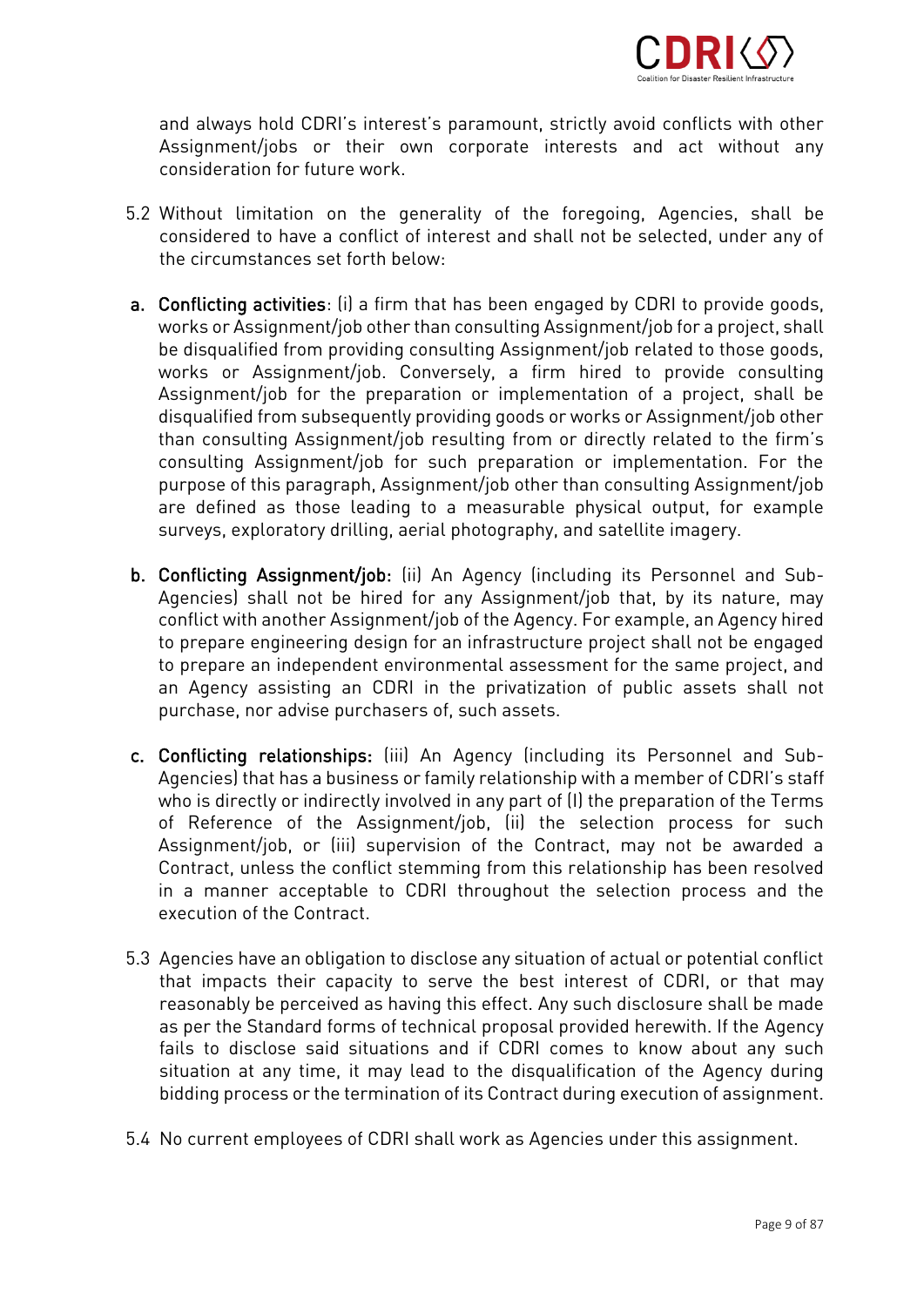

# 6. Unfair Advantage

- 6.1 The Agency selected for this assignment shall not be given any special preference CDRI. The selected Agency shall also not be barred from participating in future  $\frac{1}{2}$ . The selection of the set of the selection in function  $\frac{1}{2}$  and  $\frac{1}{2}$  and  $\frac{1}{2}$  and  $\frac{1}{2}$  and  $\frac{1}{2}$  and  $\frac{1}{2}$  and  $\frac{1}{2}$  and  $\frac{1}{2}$  and  $\frac{1}{2}$  and  $\frac{1}{2}$  and  $\frac{1}{2}$  and  $\$ projects/assignments unless there is a conflict of interest as per para 5 above.
- 6.2 Fairness and transparency in the selection process require that the Agencies or advantage from having provided consulting services related to the assignment in advantage from having provided consulting services related to the assignment in question.

#### $7<sub>1</sub>$ 7. Proposal

- 7.1 The Proposal shall comprise the documents and forms listed in the Data Sheet.
- 7.2 Agencies may only submit one proposal. If an Agency submits or participates in from the RFP process. from the RFP process.
- 7.3 The CDRI permits Agencies (individuals and firms, including Joint Ventures and their individual members) from all countries to offer consulting services.
- 7.4 Furthermore, it is the Agency's responsibility to ensure that its Experts, joint service providers, suppliers and/or their employees meet the eligibility requirements as established in this document. requirements as established in this document.
- 7.5 The Agency (including the individual members of any Joint Venture, if Joint<br>venture allowed as indicated in the **Data Sheet**) shall submit only one Proposal. either in its own name or as part of a Joint Venture in another Proposal. If an Agency, including any Joint Venture member, submits or participates in more than one proposal, all such proposals shall be disqualified and rejected. This does not, however, preclude a Sub-Agency, or the Agency's staff from participating as Key Experts and Non-Key Experts in more than one Proposal when circumstances  $\frac{1}{\sqrt{1-\frac{1}{\pi}}}$ justify and if stated in the Data Sheet.

#### $8<sub>1</sub>$ 8. Proposal Validity

8.1 The Part II Data Sheet to Agency indicates how long Agencies' Proposals must<br>remain valid after the submission date. During this period, Agencies shall maintain the availability of Professional staff nominated in the Proposal and keep the financial proposal unchanged. CDRI will make its best effort to award the work within this period. Should the need arise, however, CDRI may request Agencies to extend the validity period of their proposals. Agencies who agree to such extension shall confirm that they maintain the availability of the Professional staff nominated in the Proposal and their financial proposal remain unchanged, or in nominated in the Proposal and their financial proposal remain unchanged, or in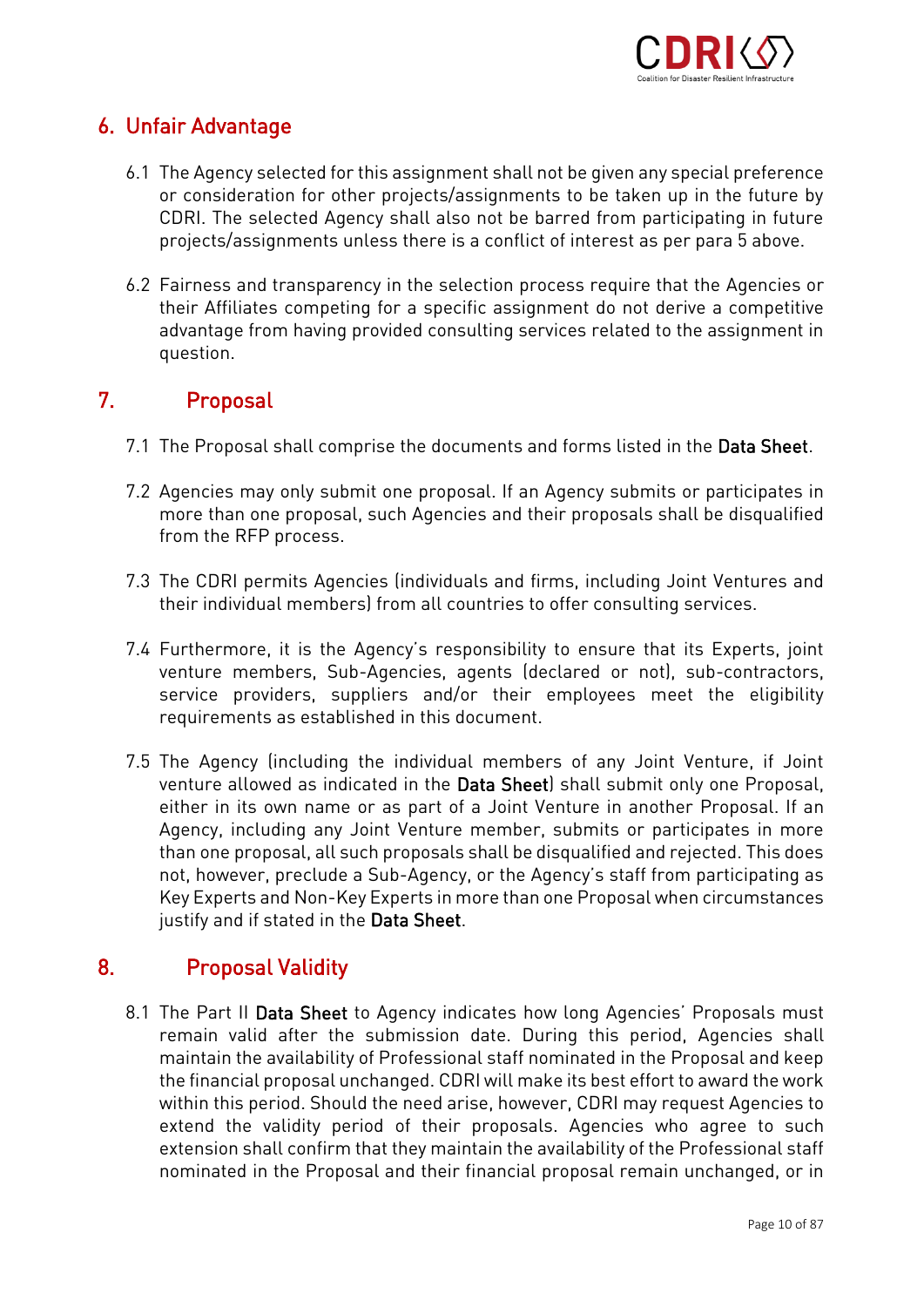

their confirmation of extension of validity of the Proposal, Agencies could submit contract award. Agencies who do not agree have the right to refuse to extend the validity of their Proposals, under such circumstance CDRI shall not consider such proposal for further evaluation. proposal for further evaluation.

#### 9. **Preparation of Proposals**

- er.<br>1 The Proposal as weitten in Fralish language and CDRI, shall be written in English language.
- 9.2 In preparing their Proposal, Agencies are expected to examine in detail the requested may result in rejection of a Proposal. requested may result in rejection of a Proposal.
- 9.3 While preparing the Technical Proposal, Agencies must give particular attention to the following:
- 9.3.1 An estimated number of Professional staff-months for the Assignment/job is<br>as shown in the Part II **Data Sheet** (as applicable). However, the Proposal shall as shown in the Part II Data Sheet (as applicable). However, the Proposal shall be based on the number of Professional staff-months or budget estimated by the Agencies.
- 9.3.2 Alternative professional staff shall not be proposed, and only one curriculum<br>vitae (CV) may be submitted for each position mentioned. vitae (CV) may be submitted for each position mentioned.
- 9.4 Pre-Qualification Documents (PQ): Depending on the nature of the Assignment/job, Pre-qualification documents may need to be submitted. The documents and formats are indicated in the Data Sheet and Section 3 - Standard documents and formats are indicated in the Data Sheet and Section 3 – Standard
- 9.5 Technical Proposals: Agencies are required to submit a Technical Proposal in<br>Forms provided in Section-3. The Data Sheet indicates the relevant forms to be submitted as part of the Technical Proposal. The Technical Proposal may provide the information indicated in the following paras using the attached Standard Forms (Section 3). Forms (Section 3).
	- a. Form Tech 1 in Section-3 is a letter of technical proposal which is to be
	- b. A brief description of the Agency's organization and in the case of a consortium/joint venture, of each partner, will be provided in Form Tech-2. In the same Form, the Agency and in the case of a consortium/ joint venture, each partner will provide details of experience of assignments which are similar to the proposed assignment/ job as per the terms of reference. Information should be provided only for those Assignment/jobs for which the Agency was legally contracted as a corporation or as one of the major firms within a joint venture. Assignment/jobs completed by the major firms within a joint venture. Assignment/jobs completed by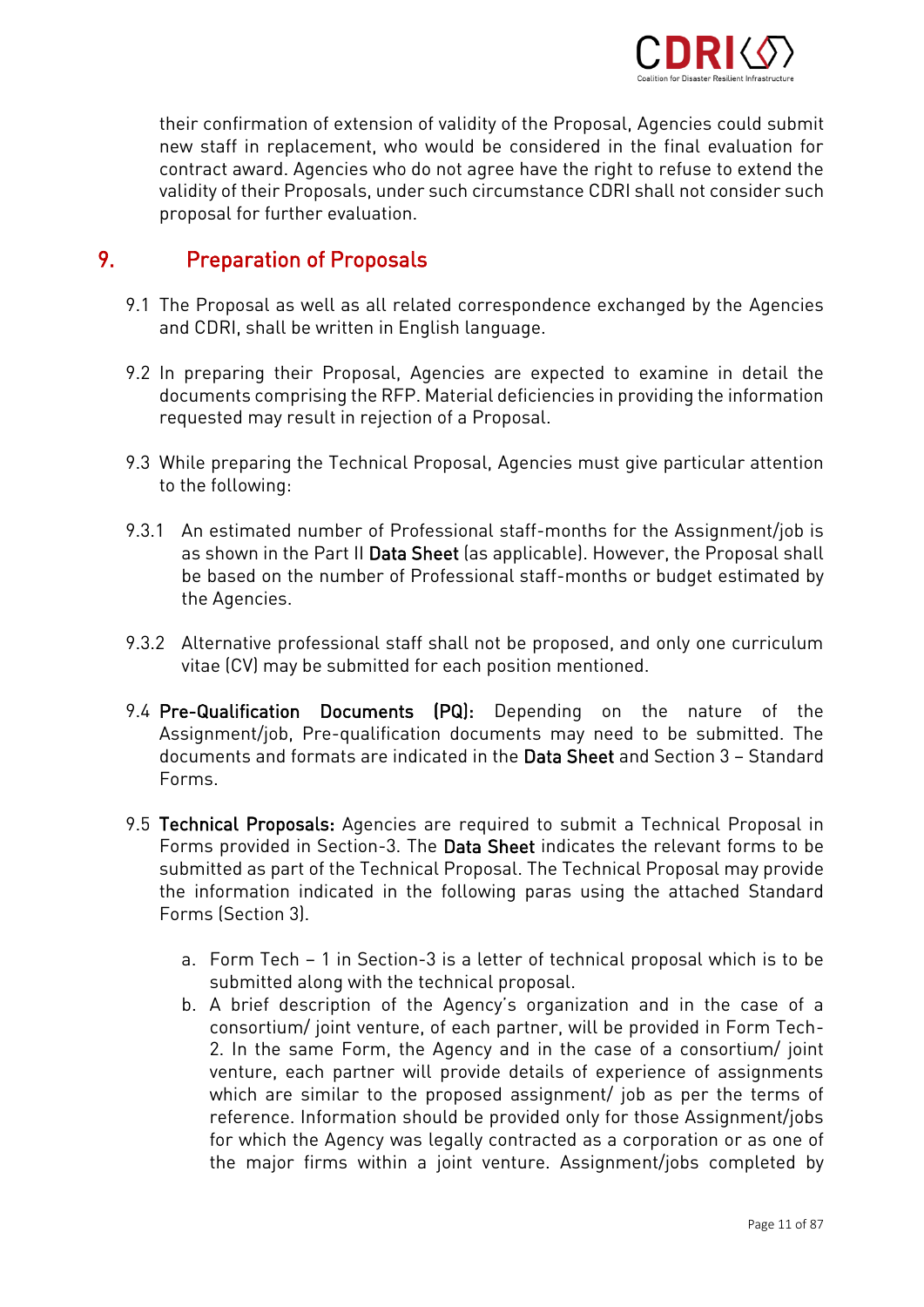

individual professional staff working privately or through other consulting Agency's associates, but can be claimed by the Professional staff themselves in their CVs. Agencies should be prepared to substantiate the claimed experience along with the proposal and must submit letter of award / copy of contract for all the assignments mentioned in the proposal.

- c. Comments and suggestions on the Terms of Reference including workable suggestions that could improve the quality/ effectiveness of the Assignment/job; and on requirements for counterpart staff and facilities to be provided by CDRI (Form Tech-3 of Section 3). The work plan should be consistent with the Work Schedule (Form TECH-8 of Section 3) which will show in the form of a bar chart, the timing proposed for each activity.
- d. A description of the approach and methodology are key components for preparing the technical proposal. Guidance on the content of this section of the Technical Proposals is provided under Form Tech-4 of Section 3.
- e. The list of the proposed Professional staff team by area of expertise, the position that would be assigned to each staff team member, and their tasks is to be provided in Form TECH-5 of Section 3.
- f. Estimates of the staff input needed to carry out the Assignment/job needs to be given in Form TECH-7 of Section 3. The staff-months input should be indicated separately for each location where the Agencies have to work and  $\ell$  or provide their key staff.
- g. CVs of the Professional staff as mentioned in the list above signed by the staff themselves or by the authorized representative of the Professional Staff (Form Tech-6 of Section 3). Staff (Form Tech-6 of Section 3).
- 9.5.1 The Technical Proposal shall not include any financial information. A Technical financial bid, may be declared non-responsive. financial bid, may be declared non-responsive.
- 9.6 Financial Proposals: The Financial Proposal shall be prepared using the attached<br>Standard Forms (Section 3). The Agency shall submit their financial proposal in the form of a single figure that would indicate the total cost of the entire project including all costs associated with the project and taxes as per clause 10 below. The financial proposal shall not include any conditions attached to it and any such The minimizipal proposal shall not include any conditions at the any such conditional financial proposal shall he rejected summarily conditional financial proposal shall be rejected summarily.
- 9.6.1 Form FIN-2 provides the format for submission of a break-down of 'Costs' of financial bids. The purpose of this break down is for deduction of payments of members and the purpose of this down down is for deduction of payments. by CDRI in the case of non-completion of deliverable by Agency.

#### $10<sub>1</sub>$

Taxes<br>10.1 The Agency shall fully familiarize themselves about the applicability of Domestic taxes (such as: GST or any other taxes, duties, fees, levies etc.) on amounts payable by CDRI under the Contract. All such taxes must be included by the Agency in the financial proposal. Agency in the financial proposal.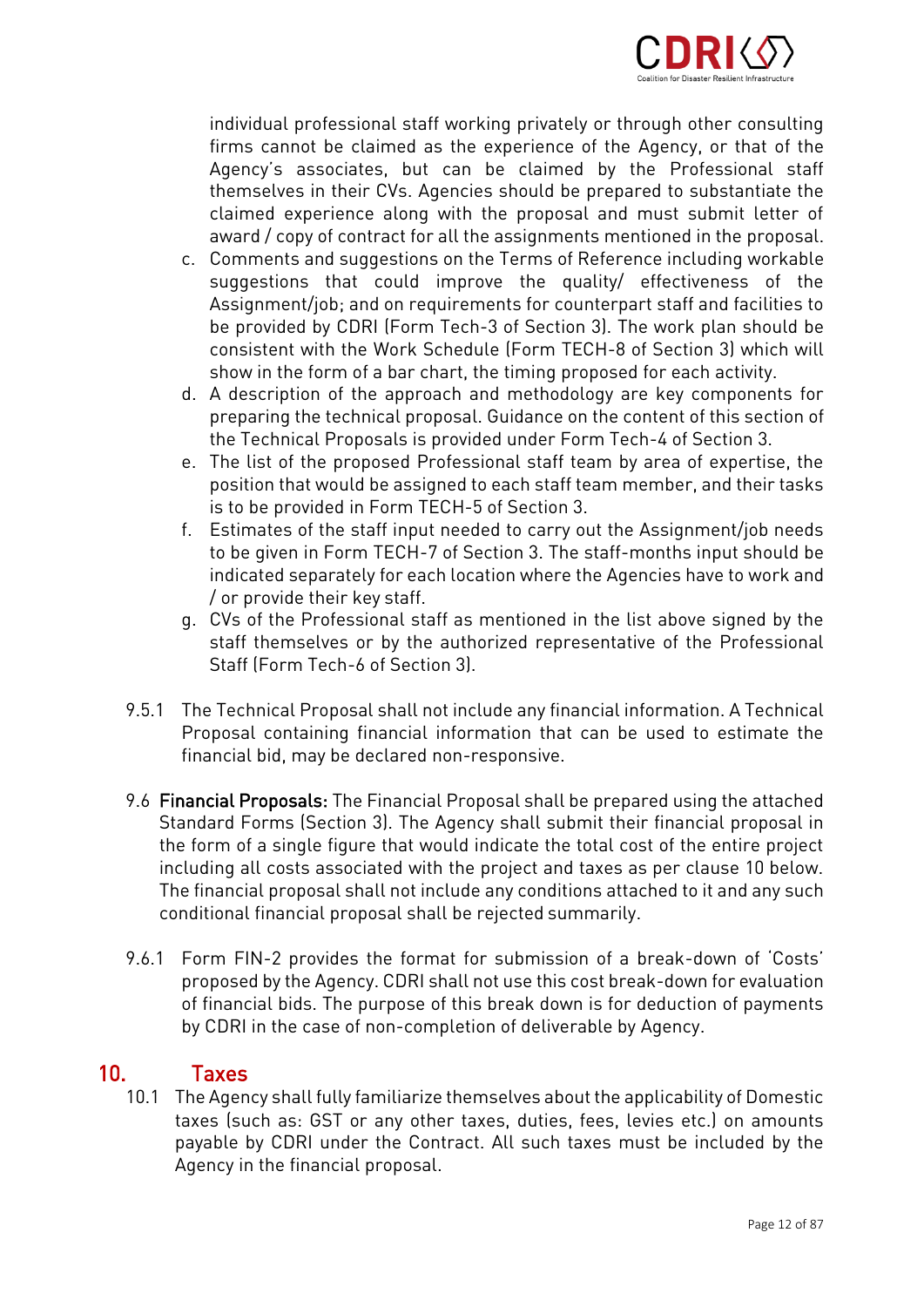

#### $11<sub>1</sub>$ 11. Currency

11.1 Agencies shall express the price of their Assignment/job in Currency indicated<br>in the Data Sheet in the Data Sheet.

#### $12.$  $12.$  Exemployment  $\sum_{i=1}^{n}$

- 
- 12.1 Earnest Money Deposit:<br>i. An EMD of amount as indicated in the **Data Sheet**, in the form of Bank Transfer from any of the public sector bank or a private sector bank.
	- ii. Proposals not accompanied by EMD shall be rejected as non-responsive. Last date of submission of EMD shall be 1 day before the Bid Submission Deadline as indicated in the Data Sheet.
	- iii. No interest shall be payable by CDRI for the sum deposited as earnest money deposit.
	- iv. EMD will be liable to be forfeited if the Agency withdraws or amends, impairs or derogates from the tender in any respect within the validity periods of their tender.
	- The EMD of the unsuccessful Agencies would be returned within one V. month of date of bid opening/contracting. month of date of bid opening.
- 
- 12.2 The EMD shall be forfeited by CDRI in the following events:<br>i. If Proposal is withdrawn during the validity period or any extension agreed by the Agency thereof.
	- ii. If the Proposal is varied or modified in a manner not acceptable to CDRI i<br>after opening of Proposal during the validity period or any extension after opening of Proposal during the validity period or any extension.<br>thereof
	- If the Agency tries to influence the evaluation process.
	- iii. If the Agency tries to influence the evaluation process.<br>iv. If the preferred bidder withdraws his proposal during negotiations If ailure to arrive at consensus by both the parties shall not be construed as withdrawal of proposal by the Agency).
	- If preferred bidder does not submit PBG and sign the agreement within v. If preferred bidder does not submit Page and sign the time provided by CDRI.  $\mathbf t$  time provided by CDRI.

#### $13<sub>1</sub>$ **Performance Guarantee** 13. Performance Guarantee

- 13.1 CDRI will require the selected Agency to provide an irrevocable, unconditional indicated in the Data Sheet indicated in the Data Sheet.
- 13.2 The Performance Guarantee shall be kept valid till completion of the project. from the last date of validity. The selected Agency shall be responsible for extending the validity date and claim period of the Performance Guarantee as extending the validity date and claim period of the Performance Guarantee as and when it is due on account of non-completion of the project.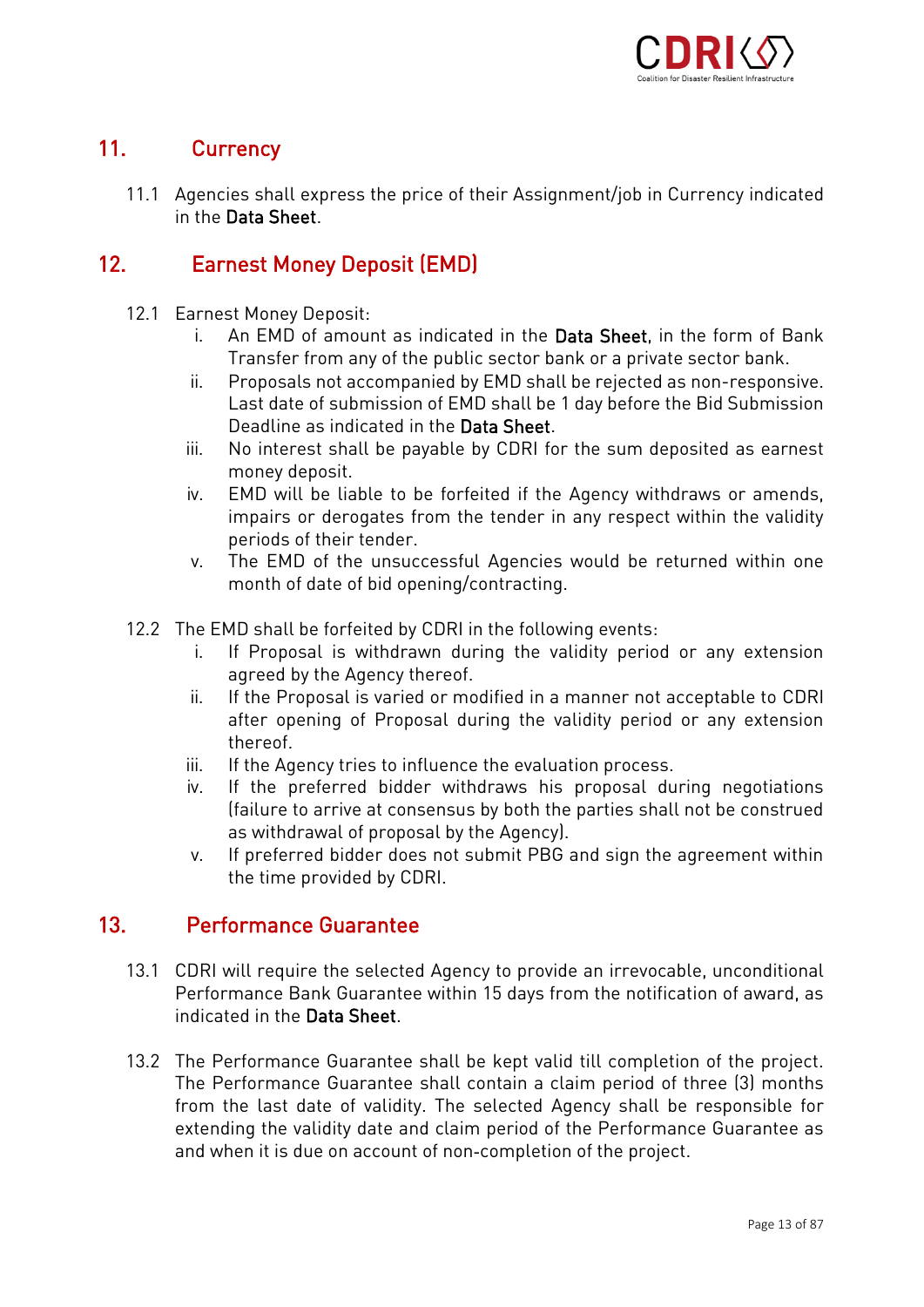

13.3 In case the selected Agency fails to submit performance guarantee within the selected Agency without giving any notice. CDRI shall invoke the performance guarantee in case the selected Agency fails to discharge their contractual obligations during the period or CDRI incurs any loss due to Agencies negligence in carrying out the project implementation as per the agreed terms & conditions

#### $14.$ 14. Submission, Receipt, and Opening of Proposal

- 14.1 The original proposal, including Pre-Qualification Documents, Technical and necessary to correct errors made by the Agencies themselves. The person who signed the proposal must initial such corrections. Submission letters for both Technical and Financial Proposals should respectively be in the format of TECH-1. and FIN-1 of Section 3.  $1$ , and  $F = \frac{1}{100}$  of  $\frac{1}{100}$  of  $\frac{1}{100}$
- 14.2 An authorized representative of the Agencies shall initial all pages of the<br>original Pre-Qualification Documents, Technical and Financial Proposals. The authorization shall be in the form of a written power of attorney (PQ1) accompanying the Proposal or in any other form demonstrating that the representative has been dully authorized to sign. representative has been dully authorized to sign.
- 14.3 The procedure for submission of Bids is given in the Data Sheet.
- 14.4 The Proposals must be sent to the email address indicated in the **Data Sheet**<br>and received by CDRI no later than the time and the date indicated in the **Data** Sheet, or any extension to this date. Any proposal received by CDRI after the deadline for submission shall not be opened. deadline for submission shall not be opened.

#### $15.$ 15. Proposal Evaluation

- 15.1 From the time the Proposals are opened to the time the Contract is awarded, and/or Financial Proposal. Any effort by Agencies to influence CDRI in the examination, evaluation, ranking of Proposals, and recommendation for award examination, evaluation, ranking of Proposals, and recommendation for award of Contract may result in the rejection of the Agencies' Proposal.
- 15.2 CDRI has constituted a Core Committee (CC) which will carry out the entire evaluation process.
- 15.3 Opening and Evaluation of Technical Proposals: CC while evaluating the<br>Technical Proposals shall have no access to the Financial Proposals until the technical evaluation is concluded, and the competent authority accepts the recommendation.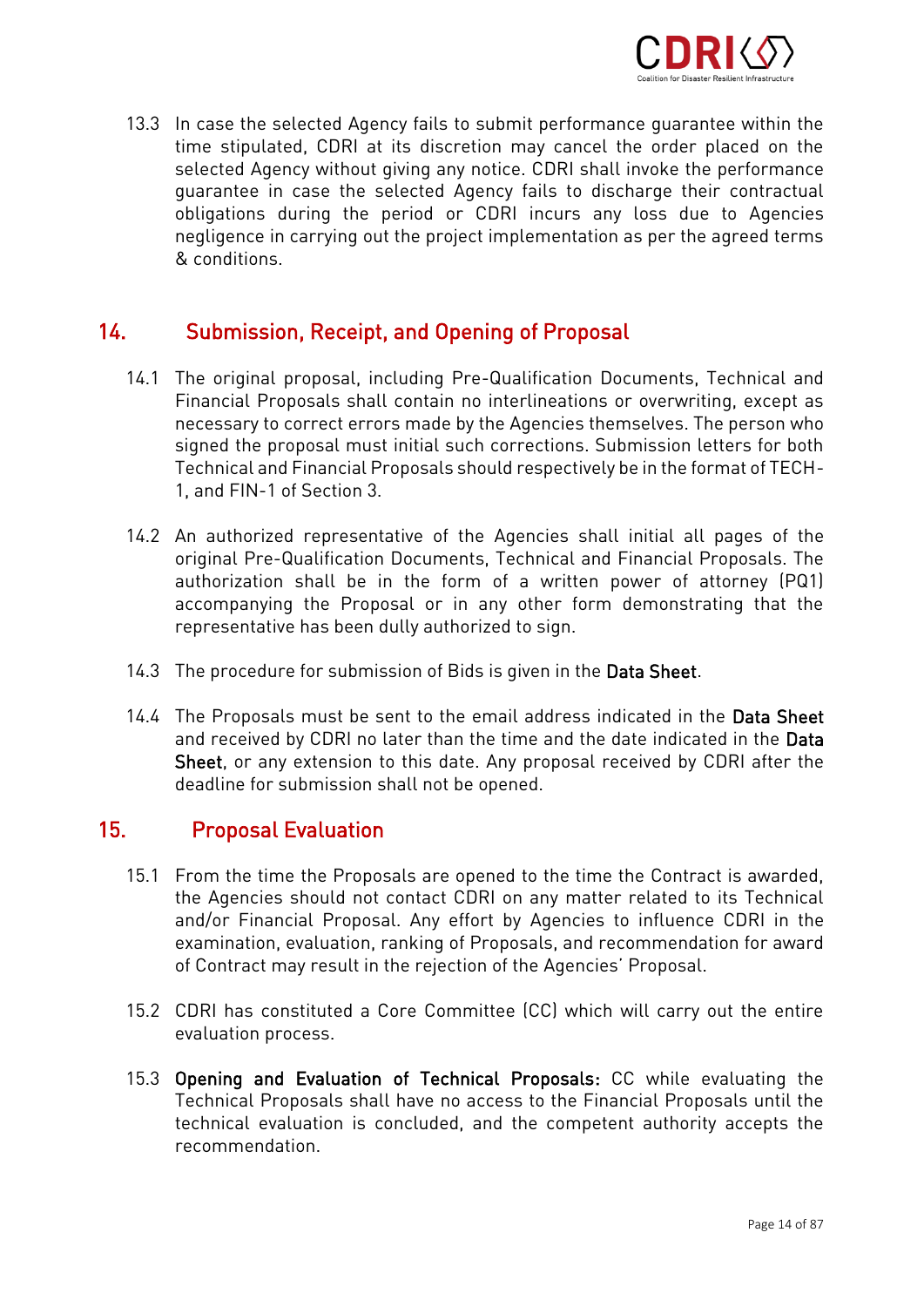

- 15.4 The CC shall evaluate the Pre-Qualification Documents and Technical applying the evaluation criteria, sub-criteria specified in the Data Sheet. Evaluation of the technical proposal will start first and at this stage the financial bid (proposal) will remain unopened. bid (proposal) will remain unopened.
- 15.5 Opening & evaluation of the Financial Proposals: Financial proposals of only<br>those firms who are technically qualified shall be opened on completion of evaluation of Technical Proposals. evaluation of Technical Proposals.
- 15.6 After opening of financial proposals, system as described in **Data Sheet** shall be<br>applied to determine the Agency who will be declared winner and be eligible for award of the contract

#### $16<sub>1</sub>$ **Award of Contract** 16. Award of Contract

- 16.1 After completing evaluations, CDRI shall issue a Letter of Intent to the selected about the decision taken.
- 16.2 The Agencies will sign the contract after fulfilling all the formalities/predays of issuance of the letter of intent. Failing this, the next eligible Agency may be considered for awarding the contract. be considered for awarding the contract.
- 16.3 The Agency is expected to commence the Assignment/job on the date and at the location specified in the Data Sheet. location specified in the Data Sheet.

# 17. Ownership and Confidentiality of Data and Work Products

- 17.1 Information relating to evaluation of Proposals and recommendations Proposals or to other persons not officially concerned with the process, until the publication of the award of Contract. The undue use by any Agency of confidential information related to the process may result in the rejection of its Proposal and may be subject to the provisions of CDRI's antifraud and corruption policy. corruption policy.
- 17.2 The ownership of the raw data collected by the Agency during the study and the<br>deliverables including documents, maps, images, processed data, etc. will rest with CDRI. The Agency will keep the data and work products confidential and will share them only with the express permission of CDRI. will share them only with the express permission of CDRI.
- 17.3 The information/data and the report of the study shall not be disclosed to any<br>third party and any right for disclosure will remain with CDRI. third party and any right for disclosure will remain with CDRI.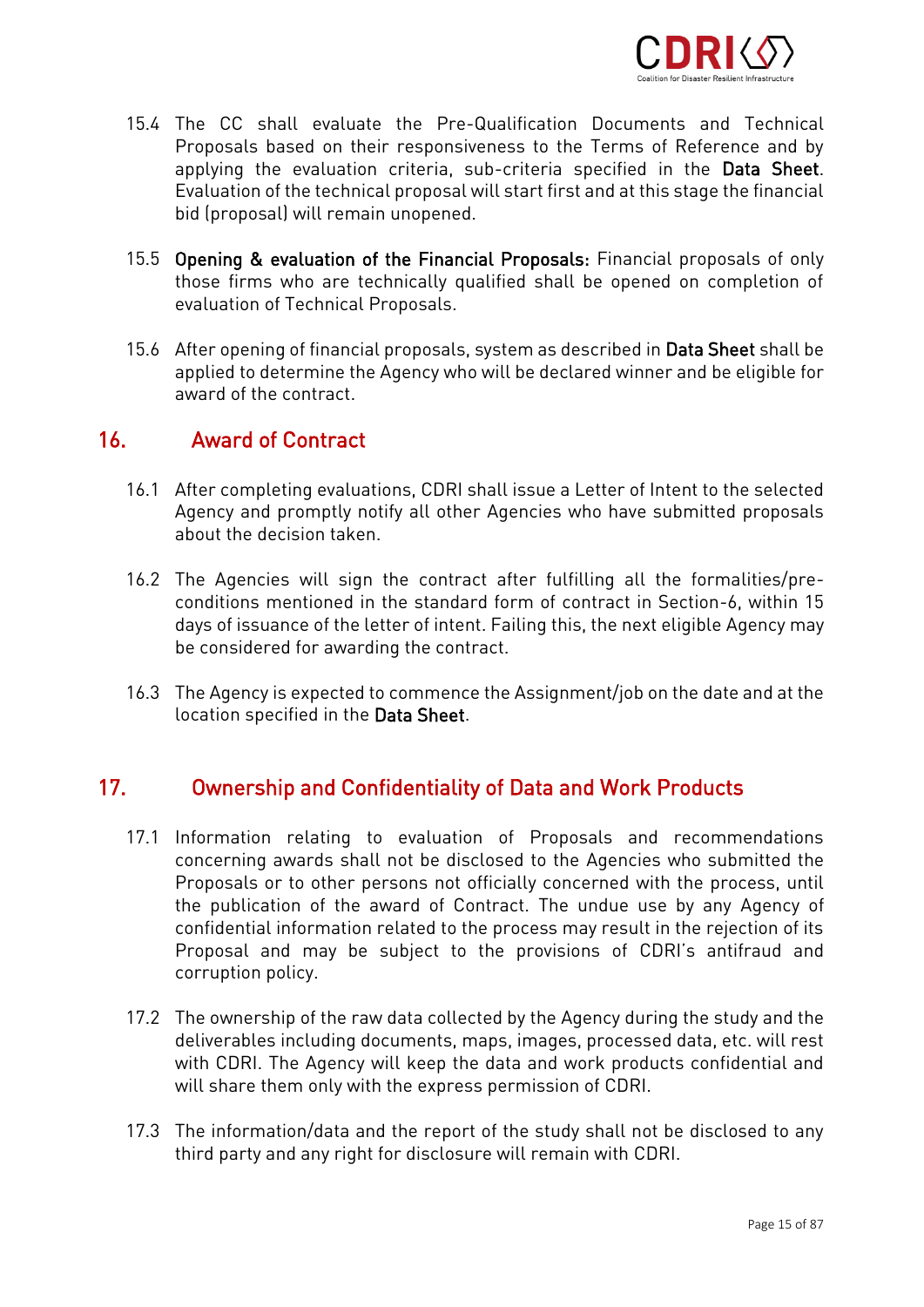

#### 18 18. Geospatial data and documentation standards

- 18.1 The project must use open-source formats and software for the creation and<br>storage of Geo-Spatial information to enable future access and reuse of data. The minimum requirements to be followed for all geospatial (GIS) data are:
- 18.1.1 Vector data: Geospatial vector data must be delivered in ESRI Shape File format and SpatiaLite database format. Additional formats may be used with approval. Styling information should be provided in SLD format. All files must include projection parameters.
- 18.1.2 Raster data: Geospatial raster data must be delivered in GeoTIFF. Additional formats may be used with approval. Styling information should be provided in SLD format. All files must include projection parameters.
- 18.1.3 Metadata: Detailed documentation needs to be provided for each data set. The metadata must include description, source, contact, date, accuracy, restrictions. A description of the attribute name and attribute values needs to be provided for vector and tabular data sets. The metadata will be delivered in an XML format following ISO 19139.
- 18.1.4All spatial data should meet OGC http://www.opengeospatial.org/standards. All data should be geo-referenced and projected in WGS 84 UTM zones. Metadata documentation shall be produced in an approved format compatible with the Federal Geographic Data Committee. FGDC-STD-001-1998. Content standard for digital geospatial metadata (revised June 1998). Federal Geographic Data Committee. Washington, D.C. Committee. Washington, D.C.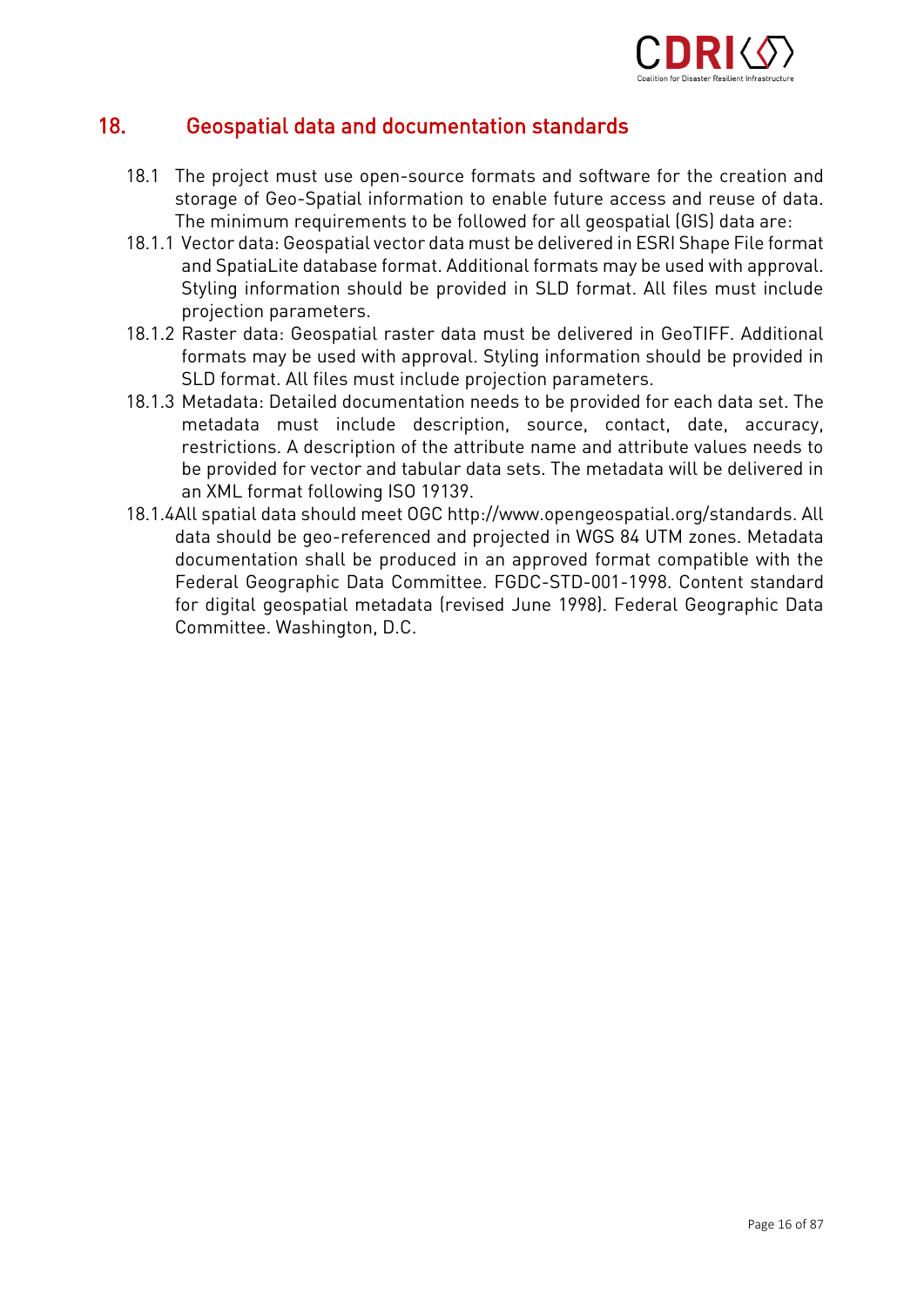

# TA SHEI DATA SHEET

| S.<br>No.<br>in<br>Data<br><b>Shee</b><br>$\mathbf t$ | Ref.<br>clause in<br>Instructio<br>n to<br><b>Agencies</b> | Particulars:                                                                                                                                                                                                                                                                                                                                                                                                                                                                                       |  |  |  |
|-------------------------------------------------------|------------------------------------------------------------|----------------------------------------------------------------------------------------------------------------------------------------------------------------------------------------------------------------------------------------------------------------------------------------------------------------------------------------------------------------------------------------------------------------------------------------------------------------------------------------------------|--|--|--|
| 1                                                     | 2.1                                                        | Name: Coalition for Disaster Resilient Infrastructure (CDRI)                                                                                                                                                                                                                                                                                                                                                                                                                                       |  |  |  |
| $\overline{2}$                                        | 2.2                                                        | Name of the Assignment:<br>"National Disaster Risk and Resilience Assessment and Roadmap<br>for Telecommunication Sector for three CDRI Member Countries"                                                                                                                                                                                                                                                                                                                                          |  |  |  |
| 3                                                     | 2.5                                                        | A pre-proposal meeting will be held:<br>Yes<br>Via Video Conference. To attend the meeting, please email the<br>representative below requesting a link to the meeting.<br>On 13 September 2021, Time - 1600 to 1700 hrs IST<br>CDRI's representative: Mr. Deepak Rawat, Manager,<br>Procurement<br>Address: 4 <sup>th</sup> & 5 <sup>th</sup> Floor, Shriram Bhartiya Kala Kendra, 1<br>Copernicus Marg, New Delhi 110001, India<br>Telephone: +91-11-4044-5999<br>E-mail: deepak.rawat@cdri.world |  |  |  |
| 4                                                     | 3.1 and 7.3                                                | Joint Venture, Consortium - Allowed                                                                                                                                                                                                                                                                                                                                                                                                                                                                |  |  |  |
| 5                                                     | 2.3, 12.1.ii,<br>and 14.4                                  | Date & time and address for submission of proposals/bids:<br>Date: 30 September 2021<br>Time: 2359 hrs (IST)<br>Address:<br><b>Bids</b><br>submitted<br>Email<br>be<br>via<br>to<br>to<br>tender.projects@cdri.world<br>[Please call CDRI's representative to confirm receipt of email and<br>attachments.]                                                                                                                                                                                        |  |  |  |
| 6                                                     | 2.6                                                        | Inputs from CDRI: NIL                                                                                                                                                                                                                                                                                                                                                                                                                                                                              |  |  |  |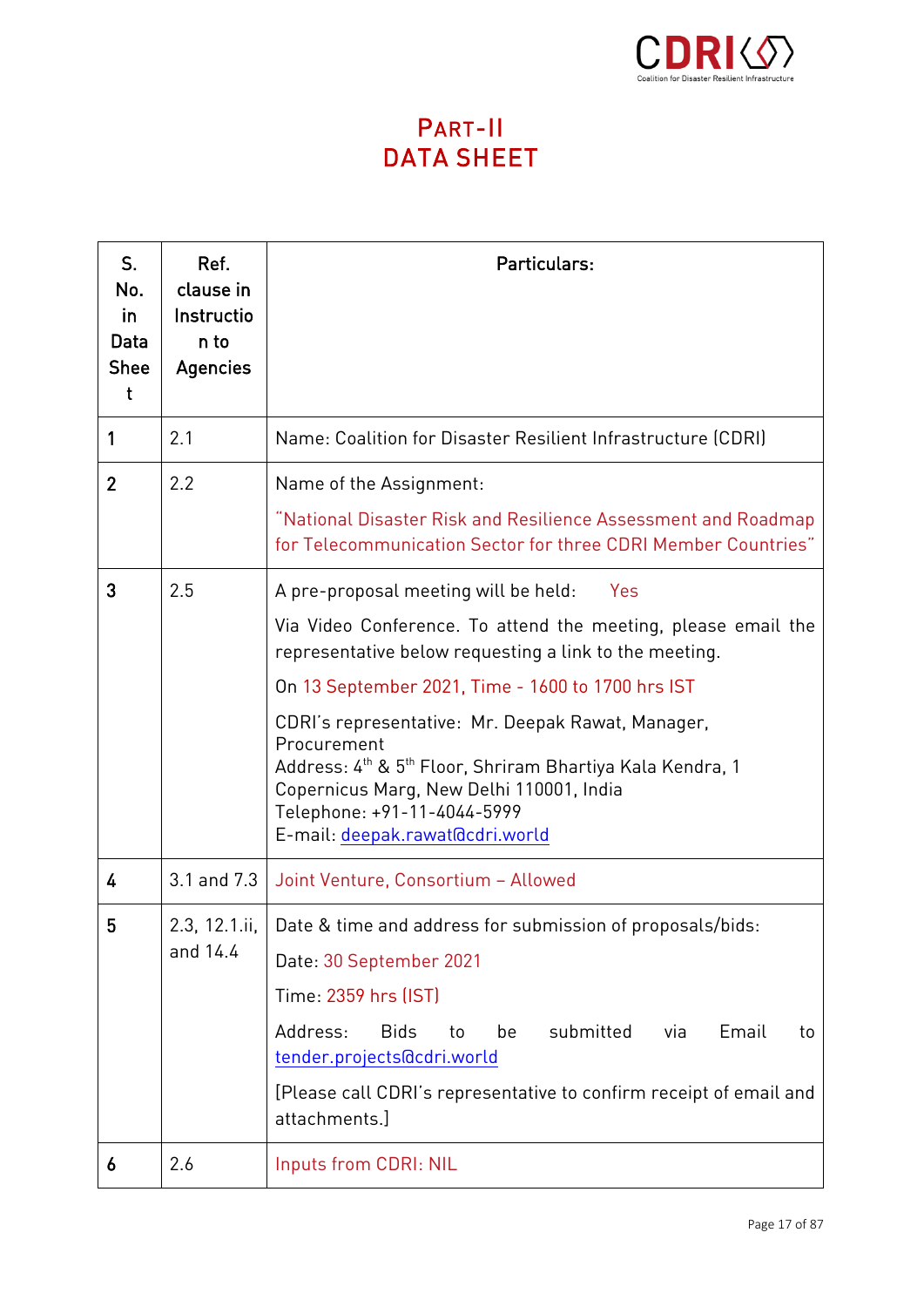

| 7  | 6.2                                     | All data and outputs of Component 1 will be shared with the<br>selected Agency to aid in the achievement of deliverables listed in<br>Component III.                                                                                                                                                                                                                                                                                                                                                                                                                                                                                                                                                                                                                                                                                                                                                                                                  |
|----|-----------------------------------------|-------------------------------------------------------------------------------------------------------------------------------------------------------------------------------------------------------------------------------------------------------------------------------------------------------------------------------------------------------------------------------------------------------------------------------------------------------------------------------------------------------------------------------------------------------------------------------------------------------------------------------------------------------------------------------------------------------------------------------------------------------------------------------------------------------------------------------------------------------------------------------------------------------------------------------------------------------|
| 8  | 7.5                                     | Participation of Sub-Agencies, Key Experts and Non-Key Experts<br>in more than one Proposal is permissible:<br><b>No</b>                                                                                                                                                                                                                                                                                                                                                                                                                                                                                                                                                                                                                                                                                                                                                                                                                              |
| 9  | 8.1                                     | Proposals must remain valid 90 days after the final submission<br>date.                                                                                                                                                                                                                                                                                                                                                                                                                                                                                                                                                                                                                                                                                                                                                                                                                                                                               |
| 10 | 4.1                                     | Clarifications may be requested not later than the day after the<br>Pre-bid Meeting i.e., 14 September 2021<br>The address for requesting clarifications is:<br>E-mail: to tender.projects@cdri.world                                                                                                                                                                                                                                                                                                                                                                                                                                                                                                                                                                                                                                                                                                                                                 |
| 11 | 9.3.1                                   | The estimated number of professional months required for the<br>Assignment/job is as indicated in the TOR.                                                                                                                                                                                                                                                                                                                                                                                                                                                                                                                                                                                                                                                                                                                                                                                                                                            |
| 12 | 7.1 <sub>1</sub><br>9.4.<br>9.5 and 9.6 | As per Formats given in Section 3.<br>Pre-qualification Documents: (PDF/Folder A)<br>1. PQ1: Power of Attorney to sign the Proposal<br>2. PQ2: Affidavit certifying that Agency (consulting<br>firm)/<br>director(s) of consulting firm are not blacklisted<br>3. Registration / incorporation documents<br>4. Documents of association / consortium / joint venture<br>5. Year-wise annual turnover details for the last 3 financial years<br>(from 2017-18) with supporting documents.<br>The formats of the Technical Proposal to be submitted are: (PDF/<br>Folder B)<br>Form Tech 1: Letter of Proposal submission<br>Form Tech 2: Agency's organization & experience<br>Form Tech 3: Comments & suggestions on TOR<br>Form Tech 4: Approach & methodology<br>Form Tech 5: Team composition<br>Form Tech 6: Curriculum vitae<br>Form Tech 7: Staffing Schedule<br>Form Tech 8: Work Schedule<br>Form Tech 9: Declaration of Conflict of Interest |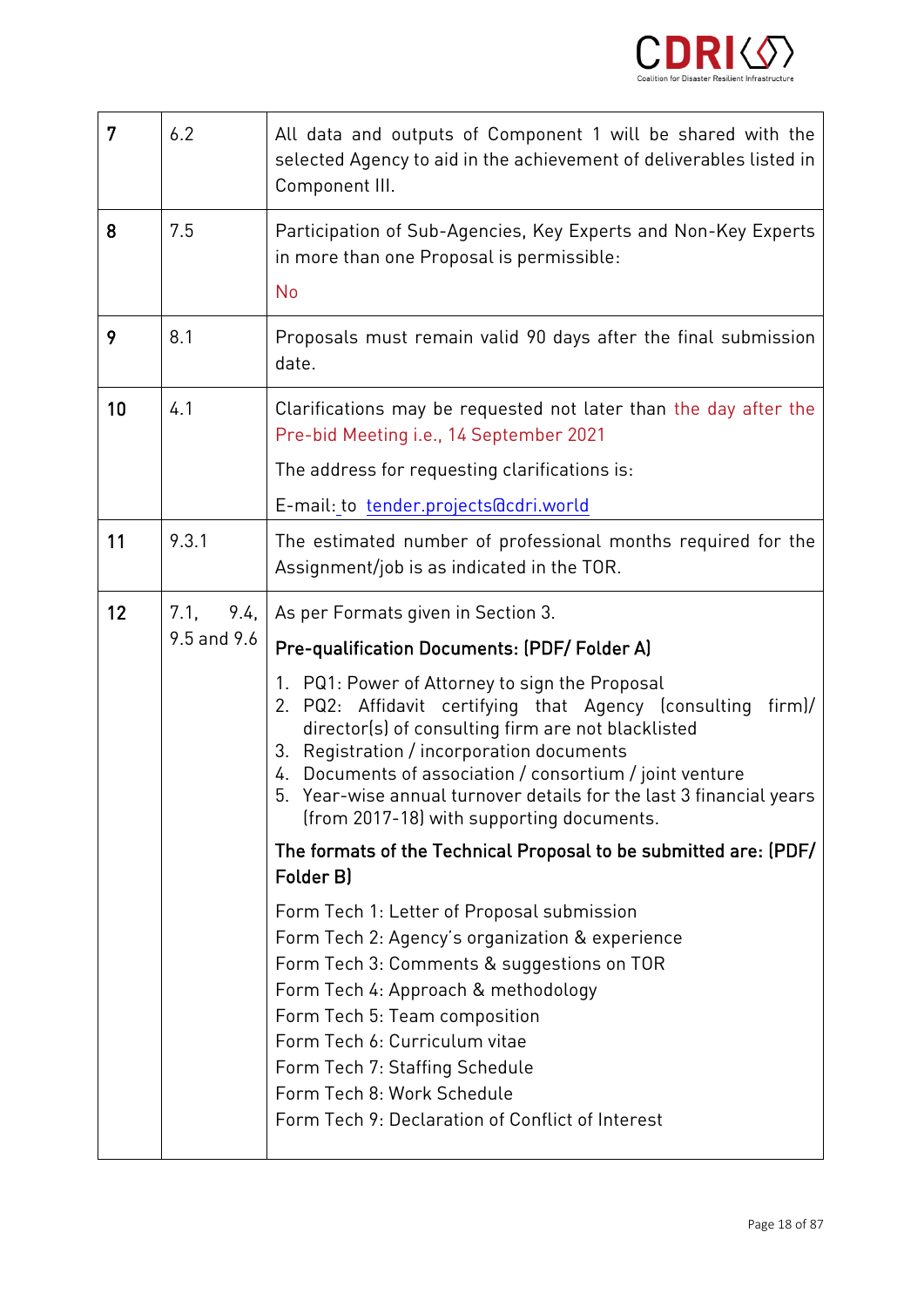

|    |      | The Formats to of the Financial bid to be submitted are:<br>(PDF/Folder C)                                                                                                                                                                                                                                                                                                                      |
|----|------|-------------------------------------------------------------------------------------------------------------------------------------------------------------------------------------------------------------------------------------------------------------------------------------------------------------------------------------------------------------------------------------------------|
|    |      | Form Fin 1<br>Form Fin 2                                                                                                                                                                                                                                                                                                                                                                        |
| 13 | 12   | Earnest Money Deposit Amount = Nil                                                                                                                                                                                                                                                                                                                                                              |
| 14 | 13   | Performance Guarantee Amount = 5% of total cost of project                                                                                                                                                                                                                                                                                                                                      |
| 15 | 11.1 | Agency to state the cost in USD & Indian Rupees                                                                                                                                                                                                                                                                                                                                                 |
| 16 | 14.3 | Considering advisories for COVID-19, the following steps are being<br>followed by CDRI in the tendering process:                                                                                                                                                                                                                                                                                |
|    |      | Bids should be prepared with soft/scanned copies of all necessary<br>documents and converted into four separate PDF files - each<br>having different passwords. File must be named as given below.<br>The three PDF should be put in a single zip file and uploaded onto<br>any cloud service and the download link should be sent to the<br>email, by the last date, given in this Data Sheet. |
|    |      | [Agency name]_ EMD transfer slip<br>(without<br>password<br>protection)<br>[Agency name]_Pre-Qualification (PASSWORD protected file)<br>[Agency name]_Technical Bid [PASSWORD protected file]<br>[Agency name]_Financial Bid<br>(PASSWORD<br>protected<br>file)                                                                                                                                 |
|    |      | <b>EMD transfer slip:</b> Due to lockdown imposed on various parts of<br>the country and suspension of postal services, online transfer is<br>selected for EMD deposit. An interest free EMD amount as per<br>Data Sheet Cl.13, should be deposited to the following Bank<br>Account of CDRI 1 day before bid submission date.                                                                  |
|    |      | Account holder's name:<br>CDRIS,<br>Account No. 39172788686, State Bank of India, IFS code:<br>SBIN0000691<br>Branch: New Delhi Main Branch 11, Parliament Street New Delhi,<br>NCT of Delhi-110001, Ph.: 011 23374140                                                                                                                                                                          |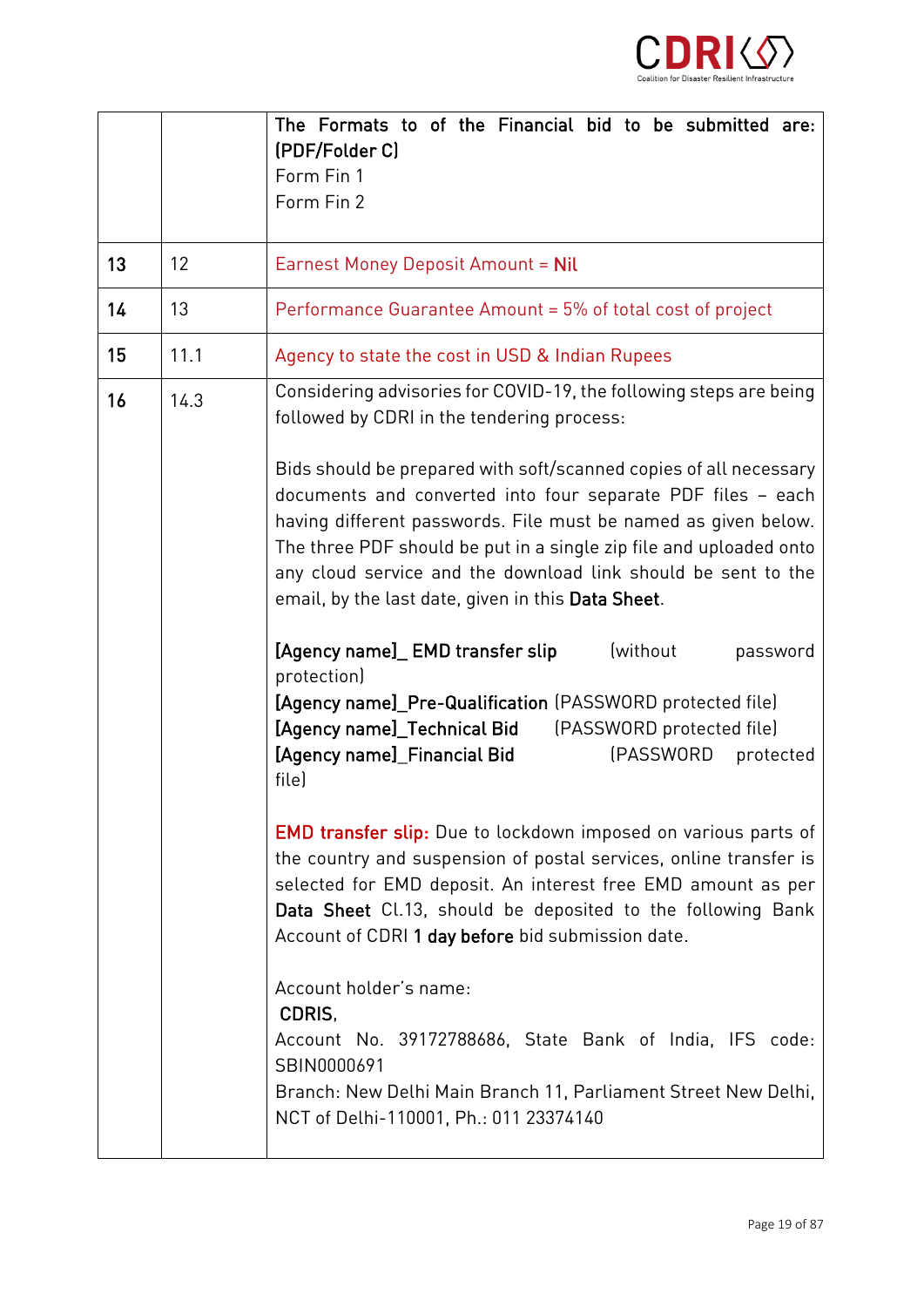

Agency should make a single PDF of "Online Transaction Slip" and unsuccessful Agencies shall be returned to the Account Number given in the cancelled cheque. Bids without EMD deposit slips given in the cancelled cheque. Bids with the cancelled cheque. Bids with the cancelled cheque. Bids with the c<br>Bids with EMD deposited cheque. Bids with the cancelled cheque. Bids with the cancelled cheque. Bids with the shall be rejected.

Pre-Qualification Documents: In Prequalification documents,<br>Agencies are required to provide scanned copies of all the document as per the instruction provided in the tender document document as per the instruction provided in the tender document.<br>Alexandib accuracl control of competition documents along with scanned copies of supporting documents.

Technical Bid: In Technical bid, Agencies are required to provide  $\frac{1}{\sqrt{2}}$  is the instructions to Associated copies of  $\frac{1}{2}$  $\begin{array}{ccc} \text{sum} & \text{sum} & \text{sum} & \text{sum} & \text{sum} & \text{sum} & \text{sum} & \text{sum} & \text{sum} & \text{sum} & \text{sum} & \text{sum} & \text{sum} & \text{sum} & \text{sum} & \text{sum} & \text{sum} & \text{sum} & \text{sum} & \text{sum} & \text{max} & \text{max} & \text{max} & \text{max} & \text{max} & \text{max} & \text{max} & \text{max} & \text{max} & \text{max} & \text{max} & \text{max} & \text{max} & \text{max} & \text{max} & \text{$ supporting documents.

Financial Bid: In the Financial bid, Agencies are required to provide Signed and Stamped scanned copy of their Financial proposal as per Instructions to Agency strictly according to proposal as per Instructions to Agency strictly according to Section 3, without any cutting or overwriting.

Proposals will be submitted via EMAIL to the address as mentioned in the Data Sheet Cl. 5, with subject line: Proposal: National Disaster Risk and Resilience Assessment and Roadmap for Telecommunication Sector for three CDRI Member Countries [Agency Name]". \_[Agency Name]".

The email should include all four PDF files listed above as attachment. Only one email should be sent by each Agency. Multiple emails may lead to disqualification of Agency. If the file size does not allow for transmission via email, a web-link may be provided for files to be downloaded from any cloud service. The Agency may call the Contact Person mentioned in Data Sheet to inform CDRI of the submission and receive acknowledgement of download files, via email. download files, via email.

# PASSWORD MUST NOT TO BE SHARED ALONG WITH BID<br>SUBMISSION.

If the password is shared along with bid submission, then it may  $\begin{array}{ccc} \n \text{I} & & \text{I} & & \text{I} \\
 \text{I} & & \text{I} & & \text{I} \\
 \text{I} & & \text{I} & & \text{I}\n \end{array}$ be treated as rejected.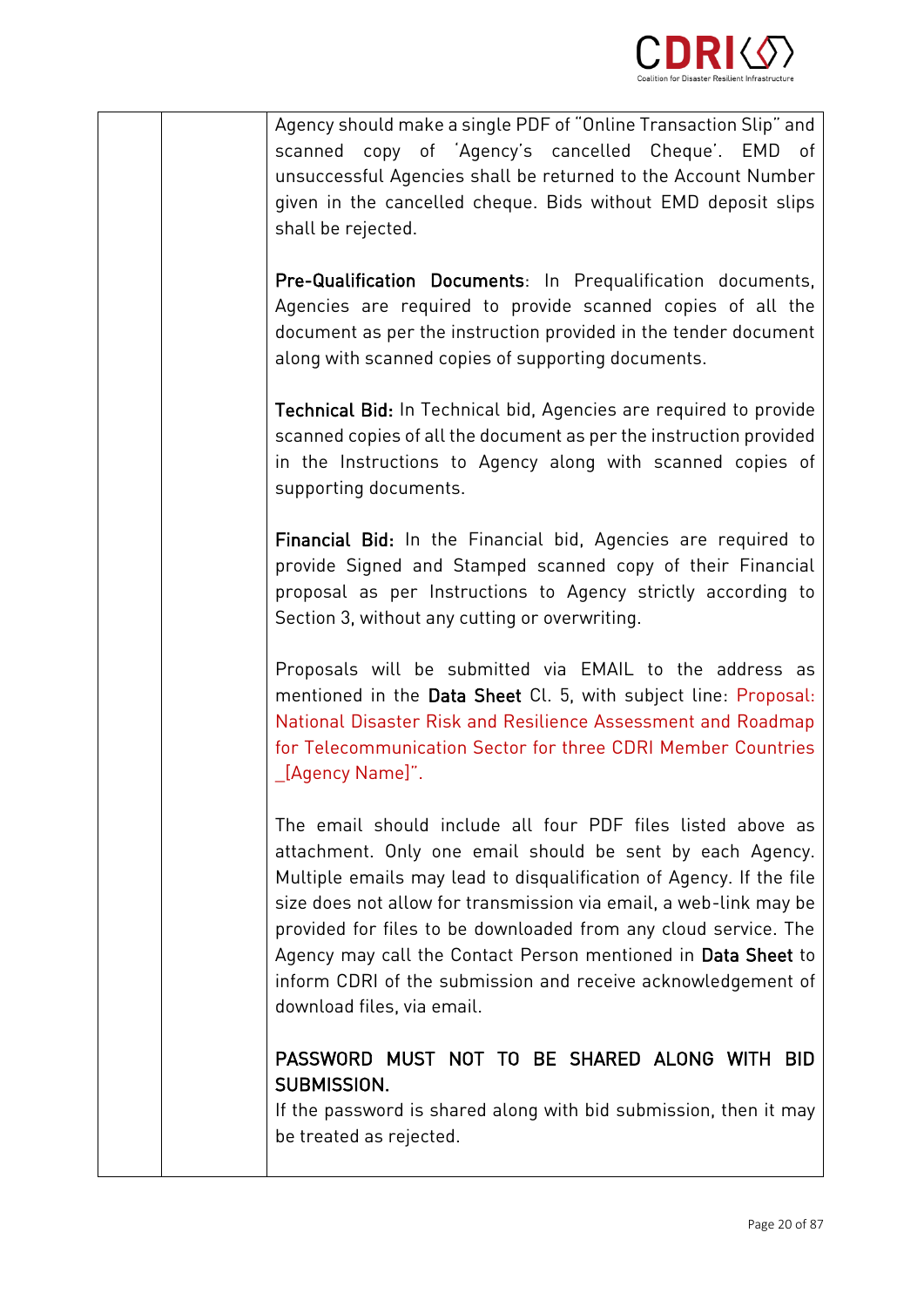

|    |                     | The Passwords for Pre-Qualification Documents and Technical<br>Bid pdf file are to be submitted on the same email id by 1200Hrs 1<br>day after final bid submission date; and same may be confirmed<br>on the phone to representative of CDRI mentioned in Data Sheet.<br>Use Times Roman Font for sending Password to ensure<br>readability.<br>In case of failure of sending the password, or providing the<br>incorrect password, in stipulated time and date, bid may be treated<br>as cancelled.<br>Password of Financial bid will be requested after the evaluation of<br>Technical bid. Date and time of sending password will be intimated<br>accordingly and failure of which will result in cancellation of<br>financial bid.<br>Agencies are required to maintain record of their "Passwords"<br>during the bidding process and provide the same only to the<br>representative of CDRI as per this Data Sheet, as and when                                                                                                                                                                                                     |
|----|---------------------|-------------------------------------------------------------------------------------------------------------------------------------------------------------------------------------------------------------------------------------------------------------------------------------------------------------------------------------------------------------------------------------------------------------------------------------------------------------------------------------------------------------------------------------------------------------------------------------------------------------------------------------------------------------------------------------------------------------------------------------------------------------------------------------------------------------------------------------------------------------------------------------------------------------------------------------------------------------------------------------------------------------------------------------------------------------------------------------------------------------------------------------------|
|    |                     | requested.                                                                                                                                                                                                                                                                                                                                                                                                                                                                                                                                                                                                                                                                                                                                                                                                                                                                                                                                                                                                                                                                                                                                |
| 17 | 15.4<br>and<br>15.6 | The Consulting firm or consortium will be selected following a<br>Quality Cum Cost Basis (QCBS) of selection, and form of contract<br>would be Lump-sum Performance Based Contract.<br><b>Evaluation Criteria for Qualification Documents (Envelope A):</b><br>Minimum Eligibility Criteria<br>$1_{\cdot}$<br>a. Agency should have all the legal permissions to bid and<br>undertake work in India. The Agency, at their own cost, should<br>manage coordination with the CDRI Secretariat, and if<br>required be willing to travel and work with awareness about<br>COVID-19 restrictions.<br>2. Financial Eligibility:<br>a. The Agency should have a minimum average turnover of<br>USD 2 million (or equivalent) for the last 3 financial years.<br>3. Technical Eligibility:<br>a. The Agency must have at least 10 years of relevant<br>experience in disaster and climate resilience assessment,<br>infrastructure planning, design and standards, governance<br>and policies at international level and in India.<br>The Agencies whosoever qualify in pre-qualification, their<br>Technical bids shall be evaluated as follows: |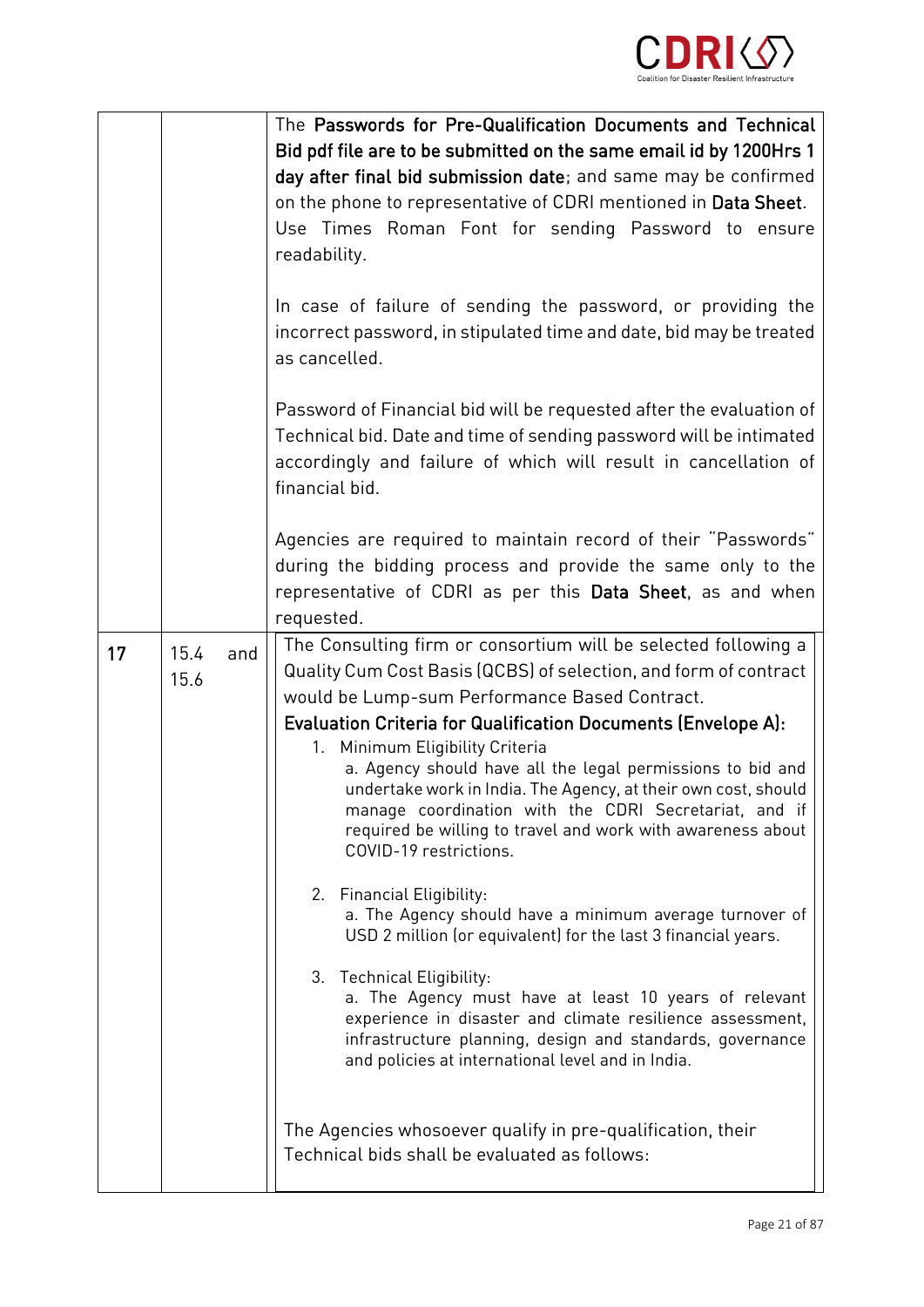

| <b>Evaluation Criteria for Technical Bids:</b><br>Table for evaluation of RFPs:<br>1. |                                                                                                                                                                                                                                                                                                                                                                                                                                                                                                                                                                                                                                                                                                                      |            |            |                                 |                               |
|---------------------------------------------------------------------------------------|----------------------------------------------------------------------------------------------------------------------------------------------------------------------------------------------------------------------------------------------------------------------------------------------------------------------------------------------------------------------------------------------------------------------------------------------------------------------------------------------------------------------------------------------------------------------------------------------------------------------------------------------------------------------------------------------------------------------|------------|------------|---------------------------------|-------------------------------|
| S<br>n<br>0.                                                                          | Criteria                                                                                                                                                                                                                                                                                                                                                                                                                                                                                                                                                                                                                                                                                                             | Max points | Poi<br>nts | Rating<br><b>Multipl</b><br>ier | Fin<br>al<br><b>Sco</b><br>re |
| 1 <sub>1</sub>                                                                        | <b>Consultancy Firm's</b><br>specific experience                                                                                                                                                                                                                                                                                                                                                                                                                                                                                                                                                                                                                                                                     | 30 points  |            | <b>Not</b><br>applica<br>ble    |                               |
| i<br>ii                                                                               | Number of<br>completed /<br>ongoing (>75%*)<br>projects in the<br>telecommunication<br>s sector,<br>conducting<br>evaluations of<br>integrated<br>programme with a<br>focus on risk and<br>resilience of<br>telecommunication<br>infrastructure, and<br>multi hazard<br>conditions, within<br>South Asia, Pacific/<br>Caribbean, and<br>Indian Ocean SIDS,<br>Number of<br>completed /<br>ongoing $(>75\%*)$<br>projects in the<br>telecommunication<br>s sector,<br>conducting<br>evaluations of<br>integrated<br>programme with a<br>focus on risk and<br>resilience of<br>telecommunication<br>infrastructure, and<br>multi hazard<br>conditions,<br>internationally, i.e.,<br>other than South<br>Asia, Pacific/ | 4<br>3     |            | 1<br>1                          |                               |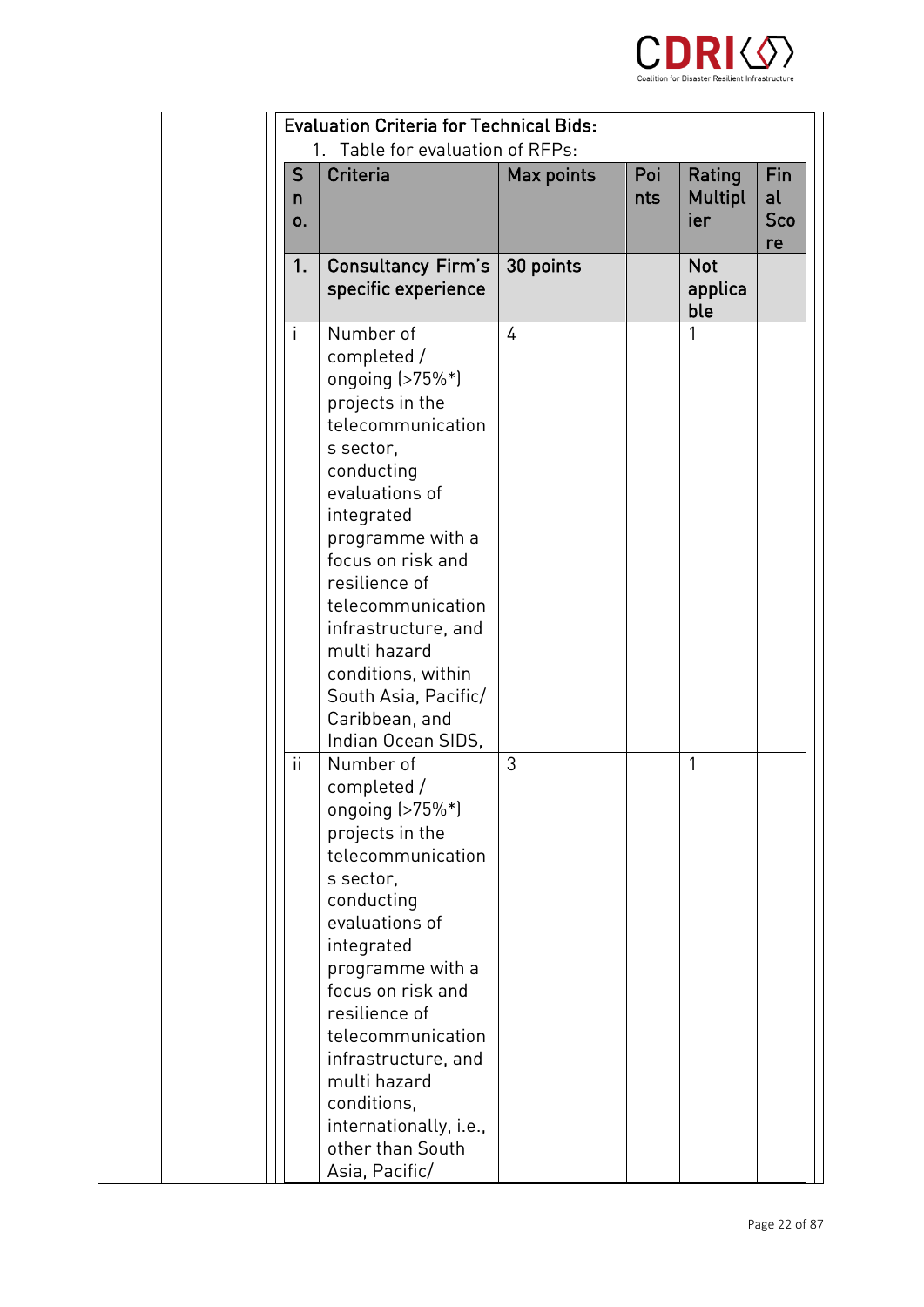

|       | Caribbean, and<br>Indian Ocean SIDS<br>regions                                                                                                                                |   |   |  |
|-------|-------------------------------------------------------------------------------------------------------------------------------------------------------------------------------|---|---|--|
| iii   | Number of projects<br>in development of<br>frameworks for<br>disaster & climate<br>risk and resilience<br>assessment at<br>subnational,<br>national or<br>international level | 3 | 1 |  |
| iv    | Number of projects<br>in development or<br>assessment of<br>Policies.<br>Institutions and<br>Processes (PIPs)<br>for<br>telecommunication<br>s sector                         | 3 | 1 |  |
| V     | Number of projects<br>in Technical<br>Planning and<br>Design procedures,<br>standards, codes,<br>for<br>telecommunication<br>s sector                                         | 3 | 1 |  |
| vi    | Number of projects<br>in developing<br>Operation and<br>Maintenance<br>(0&M) frameworks,<br>guidelines,<br>strategies, for<br>telecommunication<br>s sector                   | 3 | 1 |  |
| vii l | Number of projects<br>in expertise<br>(capacity)<br>assessment,<br>including capacity<br>development and<br>knowledge<br>management for                                       | 3 | 1 |  |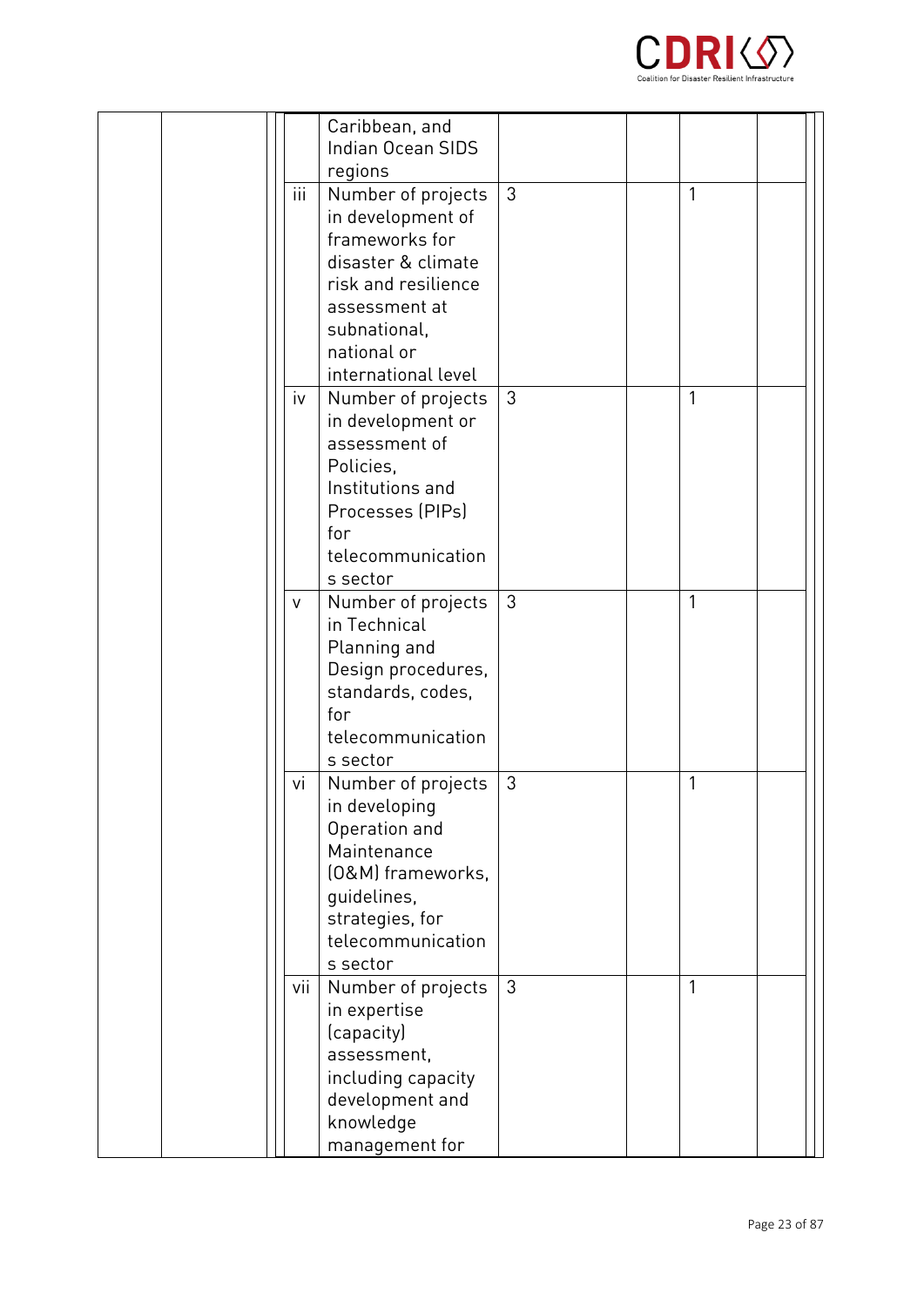

|  |     | telecommunication   |                |   |  |
|--|-----|---------------------|----------------|---|--|
|  |     | s sector            |                |   |  |
|  |     |                     |                |   |  |
|  | VII | Number of projects  | 3              | 1 |  |
|  | i.  | completed or        |                |   |  |
|  |     | ongoing (>75% *) on |                |   |  |
|  |     |                     |                |   |  |
|  |     | hazard analysis,    |                |   |  |
|  |     | hazard modelling    |                |   |  |
|  |     | and hazard impact   |                |   |  |
|  |     | assessment on       |                |   |  |
|  |     | telecommunication   |                |   |  |
|  |     | assets;             |                |   |  |
|  |     | vulnerability       |                |   |  |
|  |     | assessment of       |                |   |  |
|  |     | telecommunication   |                |   |  |
|  |     | infrastructure      |                |   |  |
|  | ix  |                     | $\overline{2}$ | 1 |  |
|  |     | Number of projects  |                |   |  |
|  |     | on analytical       |                |   |  |
|  |     | studies related to  |                |   |  |
|  |     | risk modelling and  |                |   |  |
|  |     | guidance on         |                |   |  |
|  |     | resilience building |                |   |  |
|  |     | of                  |                |   |  |
|  |     | telecommunication   |                |   |  |
|  |     | infrastructure      |                |   |  |
|  |     | assets.             |                |   |  |
|  | X   | Number of projects  | 3              | 1 |  |
|  |     | on financial        |                |   |  |
|  |     |                     |                |   |  |
|  |     | analysis for the    |                |   |  |
|  |     | effectiveness of    |                |   |  |
|  |     | resilience          |                |   |  |
|  |     | measures in an      |                |   |  |
|  |     | integrated system   |                |   |  |
|  |     | approach. This may  |                |   |  |
|  |     | include projects    |                |   |  |
|  |     | with Return on      |                |   |  |
|  |     | Investment, Value   |                |   |  |
|  |     | for Money, Cost-    |                |   |  |
|  |     | benefit analysis    |                |   |  |
|  |     | and techniques for  |                |   |  |
|  |     | telecommunication   |                |   |  |
|  |     |                     |                |   |  |
|  |     | sector              |                |   |  |
|  |     | *{Onus of providing |                |   |  |
|  |     | proof of $>75\%$    |                |   |  |
|  |     | completion lies     |                |   |  |
|  |     | with the Agency.    |                |   |  |
|  |     | Decision of Core    |                |   |  |
|  |     |                     |                |   |  |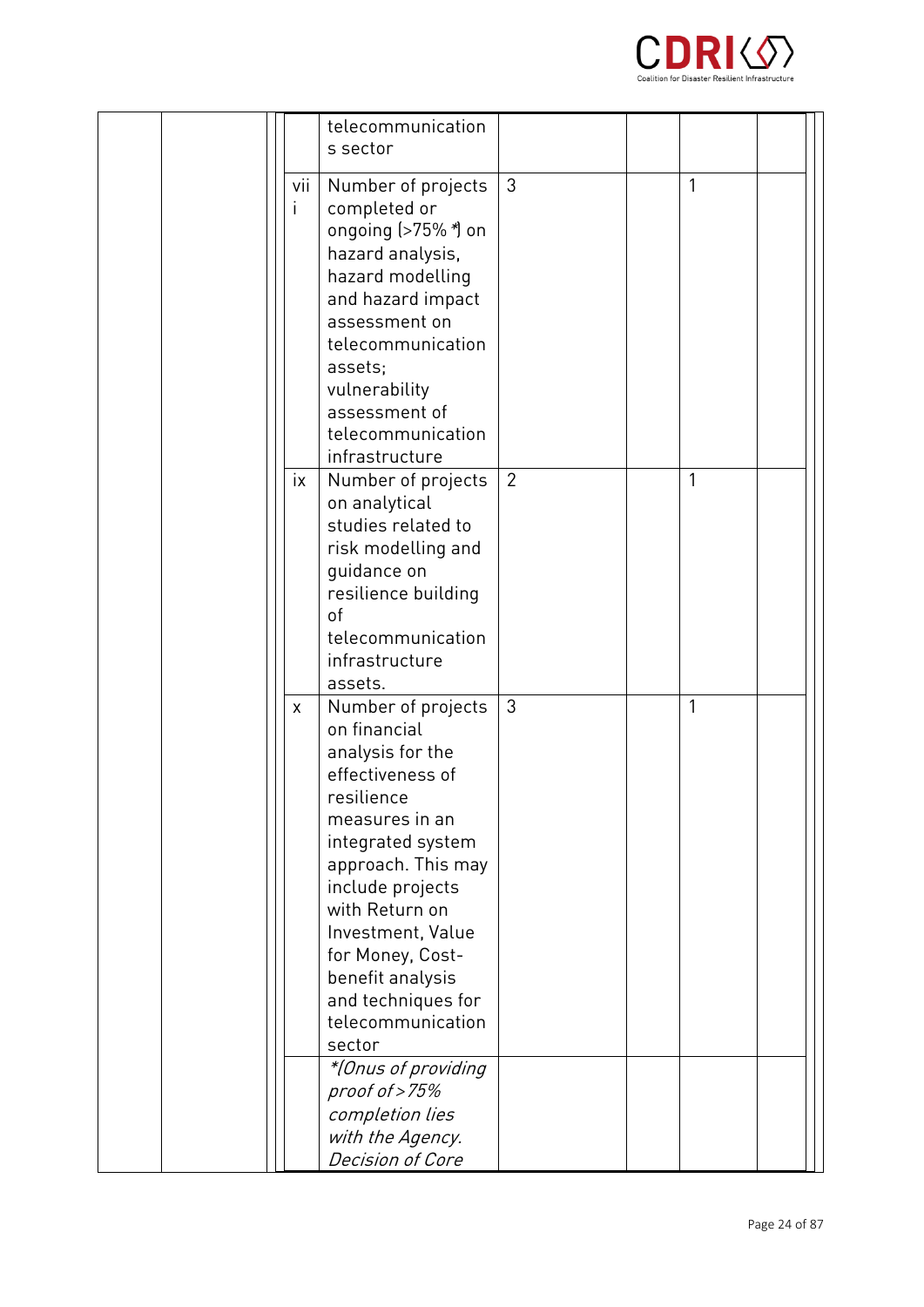

|              | Committee shall be<br>final.)                                                                                                                 |                |                              |
|--------------|-----------------------------------------------------------------------------------------------------------------------------------------------|----------------|------------------------------|
|              | 2.<br>Qualifications and<br>relevant experience<br>of Key Staff                                                                               | 30 points      | <b>Not</b><br>applica<br>ble |
| $\mathsf{I}$ | Team<br>Leader/<br>Project Manager                                                                                                            | 6              | 1                            |
|              | ii<br>Telecommunicatio<br>n Infrastructure /<br><b>Risk</b><br><b>Disaster</b><br>expert (Deputy<br>Team<br>Leader/Deputy<br>Project Manager) | -5             | 1                            |
|              | iii<br>Policy<br>and<br>Governance Expert                                                                                                     | 3              | 1                            |
|              | iv<br>Disaster<br>and<br>climate<br>risk<br>management<br>Expert - National<br>level, South Asia                                              | 4              |                              |
|              | Disaster<br>and<br>v<br>climate<br>risk<br>management<br>Expert - National<br>level,<br>Pacific/<br>Caribbean                                 | 4              |                              |
|              | Disaster<br>and<br>vi<br>climate<br>risk<br>management<br>Expert - National<br>level, Indian Ocean<br><b>SIDS</b>                             | $\frac{1}{4}$  |                              |
|              | vii<br><b>Disaster</b><br>Risk<br><b>Finance Expert</b>                                                                                       | $\overline{2}$ | 1                            |
|              | GIS.<br>Risk<br>vii<br>and<br>Resilience Analysis<br>i.<br>Expert                                                                             | $\overline{2}$ | 1                            |
|              | 3 <sub>1</sub><br>Methodology                                                                                                                 | 40 points      | As per<br>3                  |
| i.           | Understanding<br>of<br>ToR                                                                                                                    | 10             |                              |
|              | ii.<br>Acceptability<br>and<br>detailing<br>of<br>methodology<br>and<br>work plan*;                                                           | 20             |                              |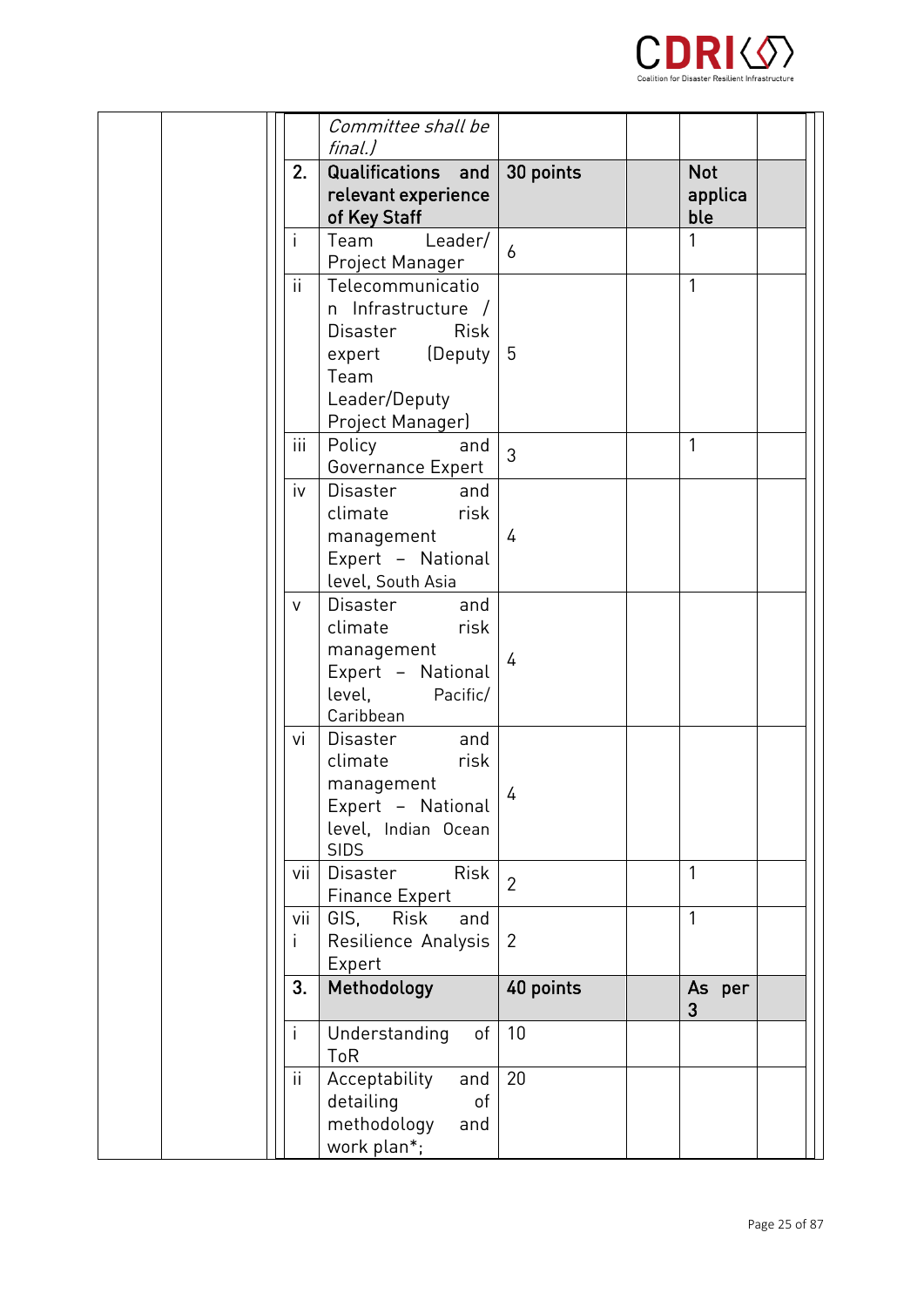

|    |      | iii<br>Approach<br>project roll out and<br>operations<br>iv<br>Innovation<br>future perspective<br>Sub criteria<br>Educational<br>qualification (in<br>field relevant to the<br>allotted role)<br>Professional project | 5<br>for<br>5<br>and<br>Sub-Points (%<br>of max points)<br>20%<br>50% | 2. The Qualifications and relevant experience of Key Staff<br>will be evaluated based on the following sub-criteria:<br>Consideration<br>100% for PHD<br>80% for Masters<br>60 % for Bachelor's<br>degree* (indicated in<br>the<br>staffing<br>requirement)<br>Relevant projects of at |
|----|------|------------------------------------------------------------------------------------------------------------------------------------------------------------------------------------------------------------------------|-----------------------------------------------------------------------|----------------------------------------------------------------------------------------------------------------------------------------------------------------------------------------------------------------------------------------------------------------------------------------|
|    |      | experience (in the<br>required area of<br>assignment i.e.<br>telecommunication<br>s, disasters<br>management,<br>infrastructure<br>planning)                                                                           |                                                                       | least<br>6-month<br>duration:<br>10 projects - 100 %<br>8 projects $-80%$<br>6 projects $-60%$<br>4 projects $-40%$<br>2 projects $-20%$                                                                                                                                               |
|    |      | International<br>experience                                                                                                                                                                                            | 30%                                                                   | $5 + \text{years} - 100\%$<br>3 to 5 years - 75%<br>1 to 3 years $-50\%$<br>$0$ years $-0\%$                                                                                                                                                                                           |
|    |      | follows:                                                                                                                                                                                                               |                                                                       | 3. The Methodology criteria will be multiplied by a Rating<br>Multiplier to get the final score. The rating multiplier<br>will be based on the level of responsiveness of the<br>proposal to the requirement. The multiplier will be as                                                |
|    |      | <b>Level of Responsiveness</b><br>Poor<br>Satisfactory<br>Good<br>Excellent                                                                                                                                            |                                                                       | Rating<br>25<br>50 <sup>o</sup><br>75 <sup>°</sup><br>100                                                                                                                                                                                                                              |
| 18 | 15.5 | <b>Method of Selection:</b>                                                                                                                                                                                            |                                                                       |                                                                                                                                                                                                                                                                                        |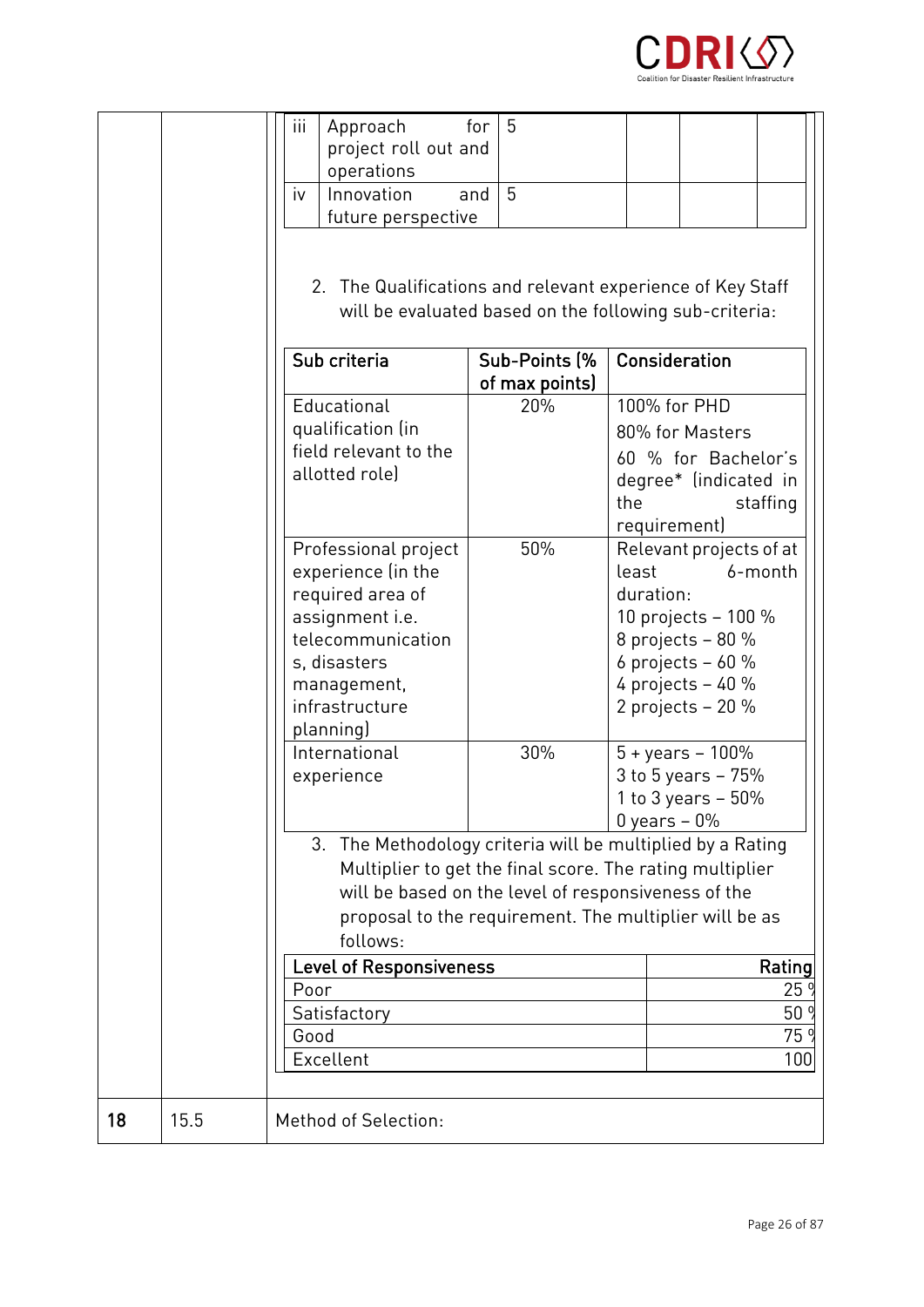

|    |      | Agencies scoring more than 70% in the technical evaluation shall<br>be considered for financial evaluation.                                                                                                                                                                         |
|----|------|-------------------------------------------------------------------------------------------------------------------------------------------------------------------------------------------------------------------------------------------------------------------------------------|
|    |      | 75 % weightage will be awarded for Technical Proposal and 25 %<br>weightage will be awarded for Financial Proposal.                                                                                                                                                                 |
|    |      | Technical Bid will be assigned a Technical score (Ts) out of a<br>maximum of 100 points, as per the Scoring Model provided in the<br>previous section.                                                                                                                              |
|    |      | The commercial scores would be normalized on a scale of 100,<br>with lowest score being normalized to 100 and the rest being<br>awarded on a pro-rata basis. Such normalized scores would be<br>considered for the purpose of QCBS based evaluation, explained<br>in section below. |
|    |      | The individual Agency's Financial Scores (Fn) are normalized as<br>per the formula below:                                                                                                                                                                                           |
|    |      | $Fn = Fmin/Fb * 100$ (rounded off to 4 decimal places) Where,<br>Fn = Normalized commercial score for the Agency under<br>consideration<br>Fb = Absolute financial quote for the Agency under consideration<br>Fmin = Minimum absolute financial quote                              |
|    |      | Formula for final evaluation:                                                                                                                                                                                                                                                       |
|    |      | Composite Score $[S] = Ts * 0.75 + Fn * 0.25$                                                                                                                                                                                                                                       |
|    |      | The Agency with the highest Composite Score (S) would be<br>considered for award of contract and will be called for<br>negotiations, if required.                                                                                                                                   |
| 19 | 16.2 | Expected date for commencement of consulting Assignment/job<br>is:                                                                                                                                                                                                                  |
|    |      | 01 November 2021                                                                                                                                                                                                                                                                    |
| 20 | 16.2 | Location for performance assignment / job:<br><b>NA</b>                                                                                                                                                                                                                             |

 $***$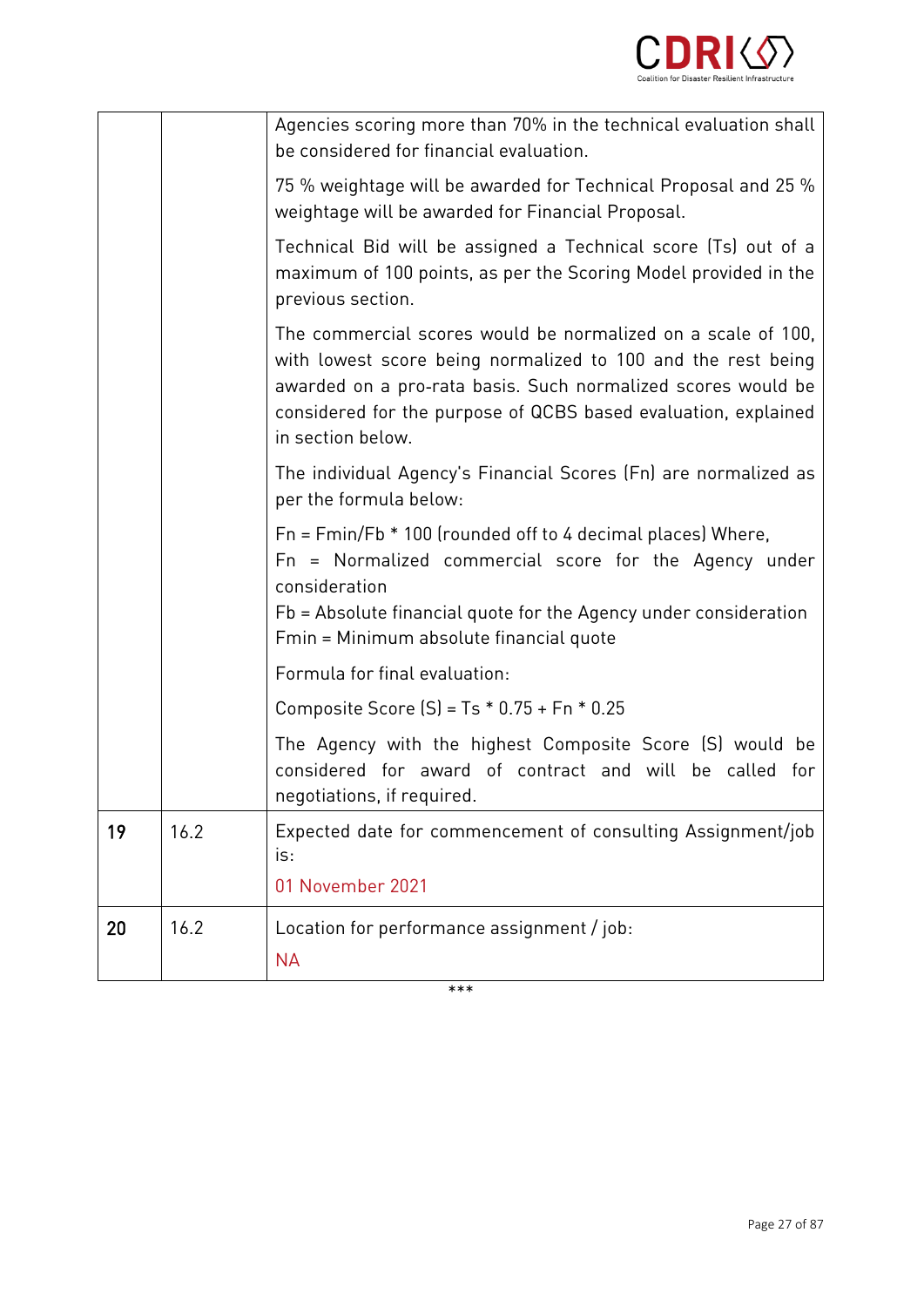

# <span id="page-27-0"></span>SECTION 3: STANDARD FORMS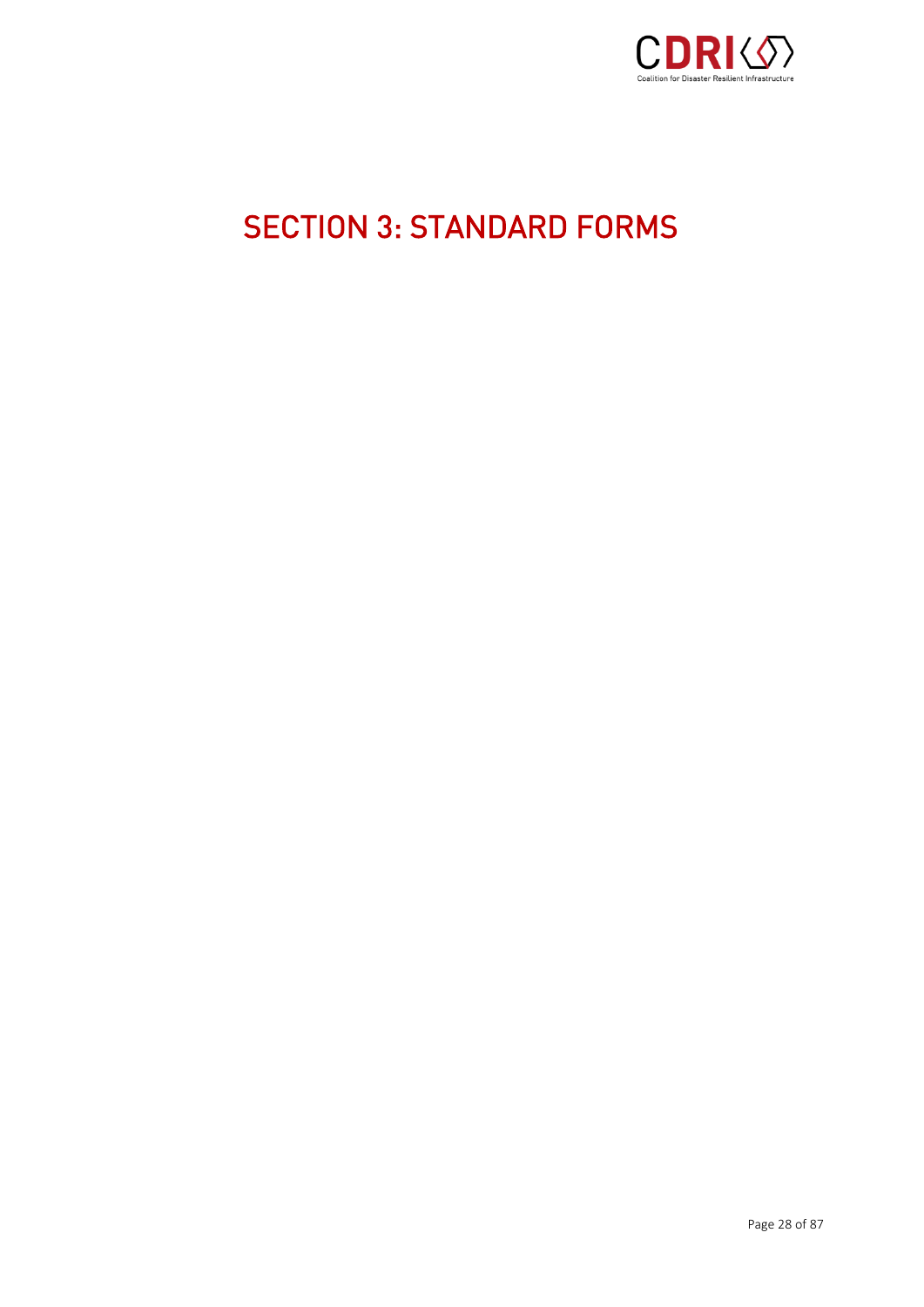

# PQ 1: Format for Power of Attorney for Signing of Application

#### **1.1 POWER OF ATTORNEY** 1.1 POWER OF ATTORNEY

We …………………………………………… (name and address of the registered office) address) who is presently employed with us and holding the position of as our attorney, to do in our name and on our behalf, all such acts, deeds and things necessary in connection with or incidental to our application assisting Coalition for Disaster Resilient Infrastructure to [Name of the Assignment] under CDRI's three-year work plan (the "Project"), including signing and submission of all documents and providing information / responses to CDRI, representing us in all matters before CDRI, and generally dealing with CDRI in representing as in all matrix of corresponding and generally dealing with CDRI in all matters in connection with our hid for the said Project all matters in connection with our bid for the said Project.

We hereby agree to ratify all acts, deeds and things lawfully done by our said<br>attorney pursuant to this Power of Attorney and that all acts, deeds and things attorney pursuant to the Power of Attorney and that acts, doesn't and things done by our aforesaid attorney shall and shall always be deemed to have been done by us.

For (Signature)

 $\sum_{i=1}^{n}$ 

Accepted

 $\ddot{\phantom{1}}$  (Signature)

(Name,  $\frac{1}{2}$  the Attorney) of the Attorney,  $\frac{1}{2}$ 

Note:

- To be executed by the Lead Member in case of a Consortium.
- The mode of execution of the Power of Attorney should be in accordance with the procedure, if any, laid down by the applicable law and the charter documents of the executant(s) and when it is so required the same should be under common seal affixed in accordance with the required procedure.
- In case the Application is signed by an authorised Director of the Applicant, a<br>
certified conv of the appropriate resolution/ document conveying such authority certified copy of the appropriate resolution/ document conveying such authority may be enclosed in lieu of the Power of Attorney.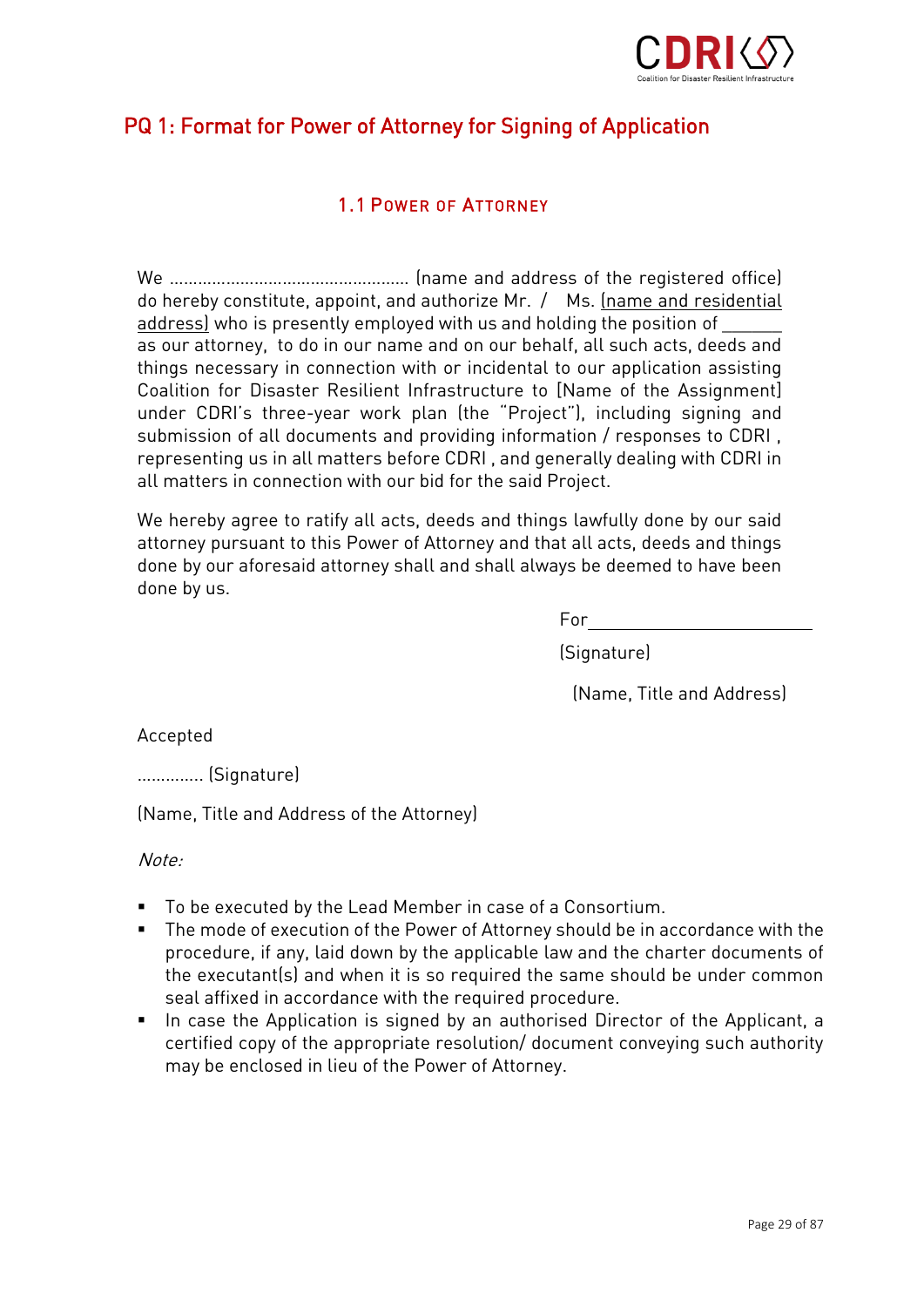

# PQ2: Format for affidavit certifying that Agency (consulting firm)/ director(s) of consulting firm are not blacklisted

#### (On a Stamp Paper of relevant value) Affidavit

I M/s. ……………… (Sole Applicant / Lead Member/ Other Member /s)), (the names and addresses of the registered office) hereby certify and confirm that we or any of our promoter/s / director/s are not barred or blacklisted by any state government or central government / department / agency/PSU in India or abroad government or central government, algomentum, agency, PSU in India or abroad<br>from narticinating in Project/s, either individually or as member of a Consortium from participating in Project/s, either individually or as member of a Consortium as on .

We further confirm that we are aware our Application for the captioned Project would be liable for rejection in case any material misrepresentation is made or discovered with regard to the requirements of this RFP at any stage of selection discovered with regard to the requirements of this RFP at any stage of selection. and/or there are during the Contract period.

Dated this……………………..Day of................................ , 2020

Name of the Applicant

……………………………………………. Person

…………………………………………….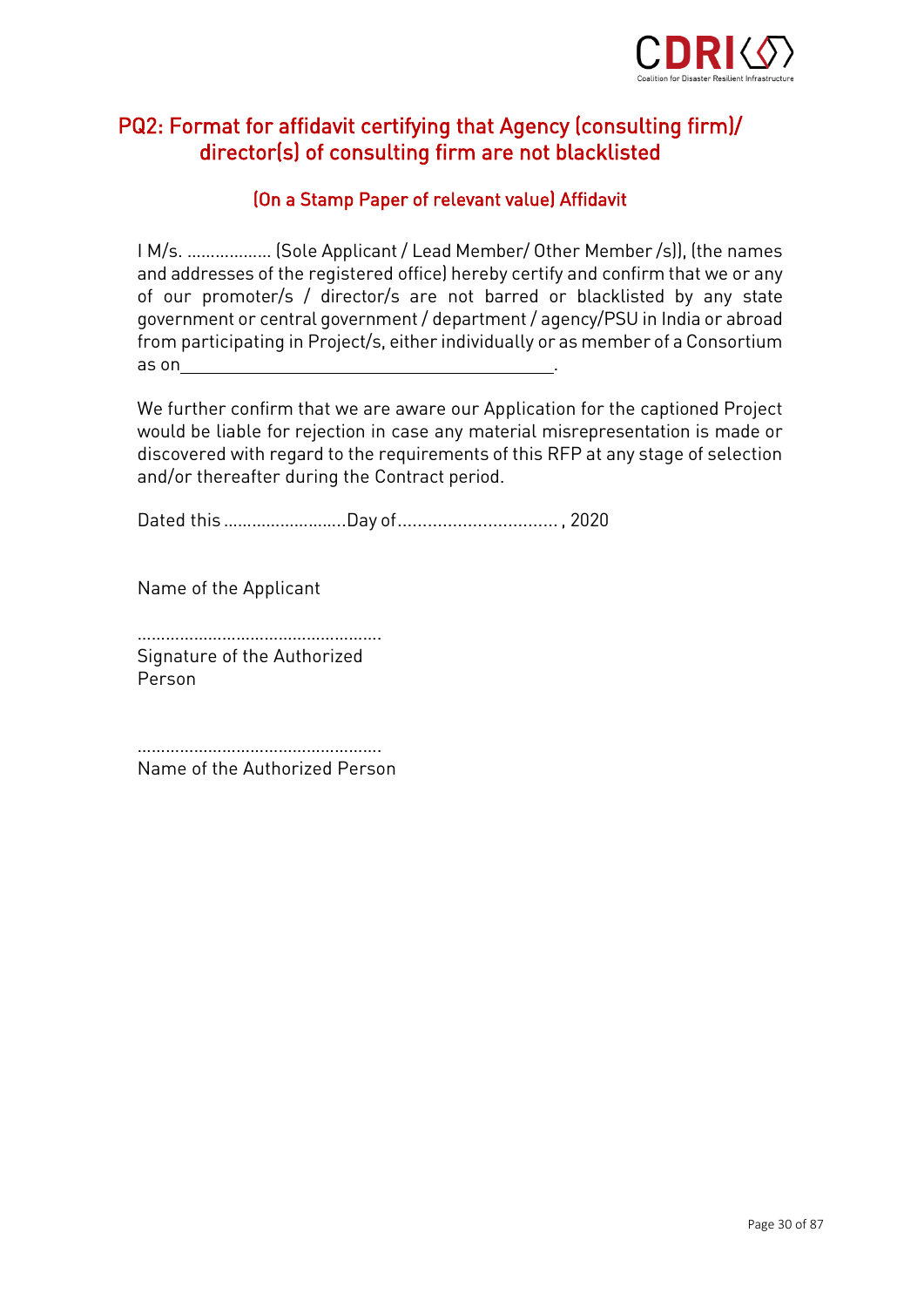

FORM TFCH-1

### **LETTER OF PROPOSAL SUBMISSION** LETTER OF PROPOSAL SUBMISSION CONTROL SUBMISSION

 $\mathcal{L}$  (  $\mathcal{L}$  ) and  $\mathcal{L}$ 

 $To^{\perp}$ [Name and address of CDRI] To: [Name and address of CDRI]]

Dear Sir/Madam: Dear Sir/Madam:

We, the undersigned, offer to provide the consulting Assignment/job for [Insert]<br>title of Assignment/job] in accordance with your Request for Proposal dated [Insert Date] and our Proposal. We are hereby submitting our Proposal, which includes the Pre-Qualification Documents, Technical Proposal, and a Financial Proposal in password protected PDFs and requisite EMD. protected PDFs and requisite EMD.

We are submitting our Proposal in association with: [Insert a list with full name<br>and address of each associated firm] and address of each associated firm]

We hereby declare that all the information and statements made in this Proposal<br>are true and accept that any misinterpretation contained in it may lead to our  $\alpha$  . The accept true and accept that any misinterpretation contained in its may lead to our lead to our lead to our lead to our lead to our lead to our lead to our lead to our lead to our lead to our lead to our lead to disqualification.

our Proposal is amalig upon us and subject to the modifications resulting from Contract negotiations.

We understand you are not bound to accept any Proposal you receive.

We remain,

Yours sincerely,

Authorized Signature [In full and initials]: Name of Firm: Address: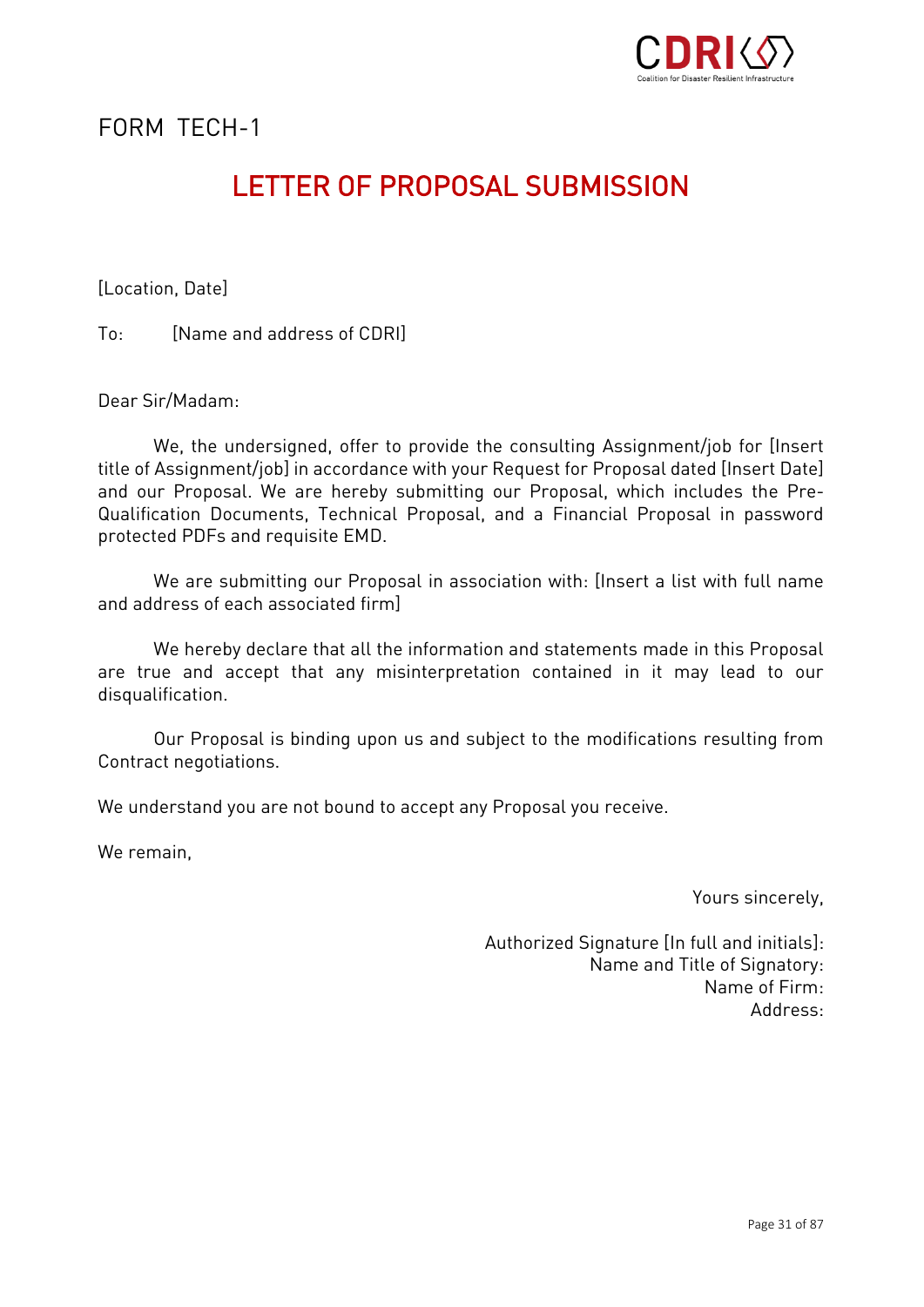

FORM TFCH-2

### **AGENCY'S ORGANIZATION AND EXPERIENCE** AGENCY'S ORGANIZATION AND EXPERIENCE

### A - Agency's Organization

[Provide here a brief description of the background and organization of your firm/entity ownership details, date and place of incorporation of the firm, objectives of the firm etc. Also, if the Agency has formed a consortium, details of each of the member of the consortium, name of lead members etc. shall be provided] consortium, name of lead members etc. shall be provided members etc. shall be provided by provided and the provided of lead members etc. shall be provided by the provided of the provided by the provided by the provided by

#### B - Agency's Experience

[Using the format below, provide information on each Assignment/job for which your firm, individually as a corporate entity or as one of the major partners within an association, for carrying out consulting Assignment/job similar to the ones requested under this Assignment/job. In case of consortium, association of Agency, the Agency must furnish the following information for each of the consortium member separately]  $t_{\rm eff}$  information for each of the constraint member separately.

| 1   | Assignment/job name:                               |  |
|-----|----------------------------------------------------|--|
| 1.1 | Description of Project                             |  |
| 1.2 | Approx. value of the<br>contract (in Rupees):      |  |
| 1.3 | Country:                                           |  |
| 1.4 | Location within country:                           |  |
| 1.5 | Duration of<br>Assignment/job (months):            |  |
| 1.6 | Name of Employer:                                  |  |
| 1.7 | Address:                                           |  |
| 1.8 | Total No of staff-months<br>of the Assignment/job: |  |

 $\mathbf{1}$ Firm's name: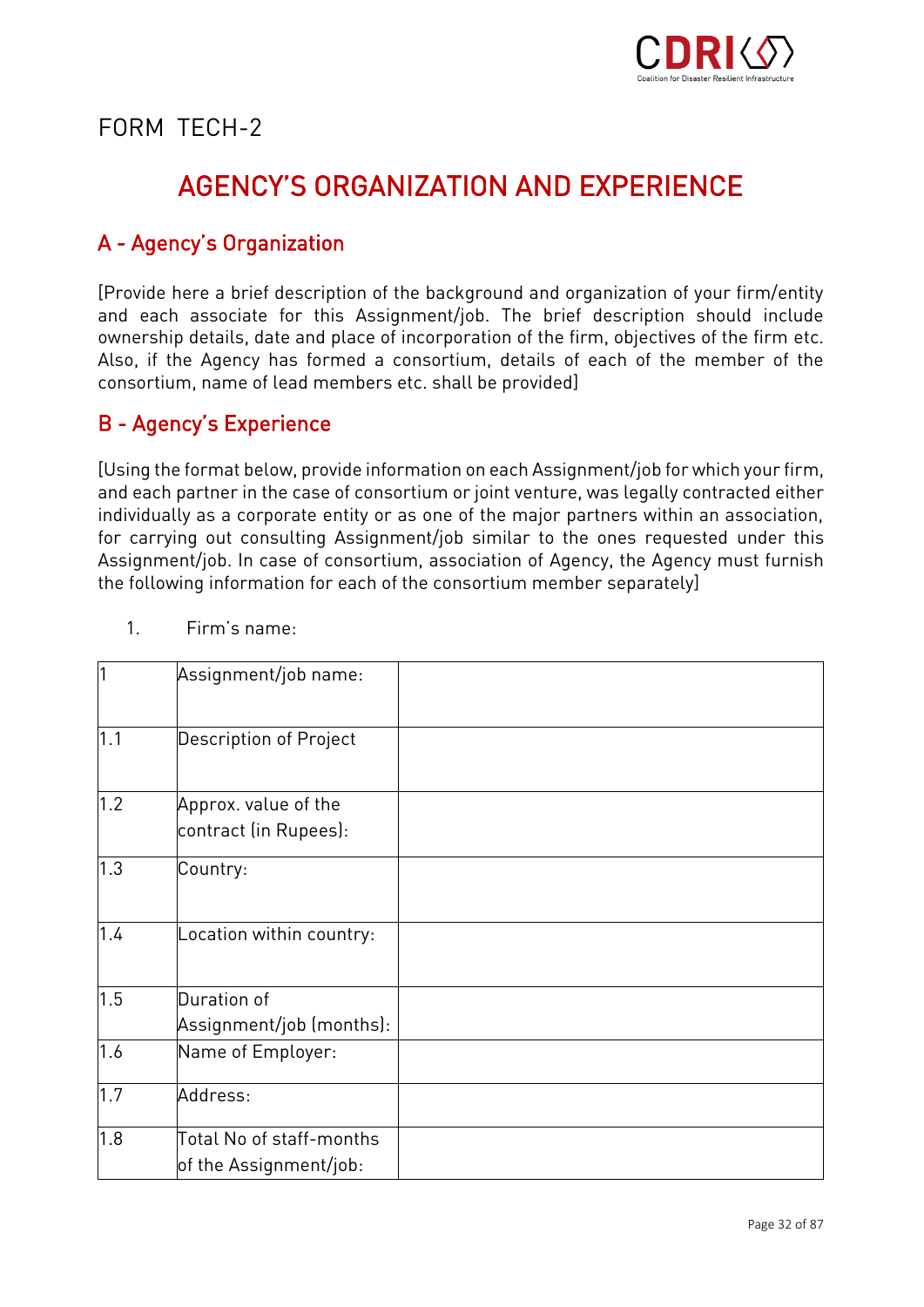

| 1.9  | Approx. value of the                  |  |
|------|---------------------------------------|--|
|      | Assignment/job provided               |  |
|      | by your firm under the                |  |
|      | contract (in Rupees):                 |  |
| 1.10 | Start date (month/year):              |  |
| 1.11 | Completion date                       |  |
|      | $\lbrack \text{month/year} \rbrack$ : |  |
| 1.12 | Name of Agencies                      |  |
|      | involved in the project who           |  |
|      | will also be involved in the          |  |
|      | CDRI project, if any:                 |  |

Note: Please provide documentary evidence form the client i.e copy of letter of award or assignment. The experience shall not be considered for evaluation if such requisite  $\frac{1}{2}$ support documents are not provided with the proposal.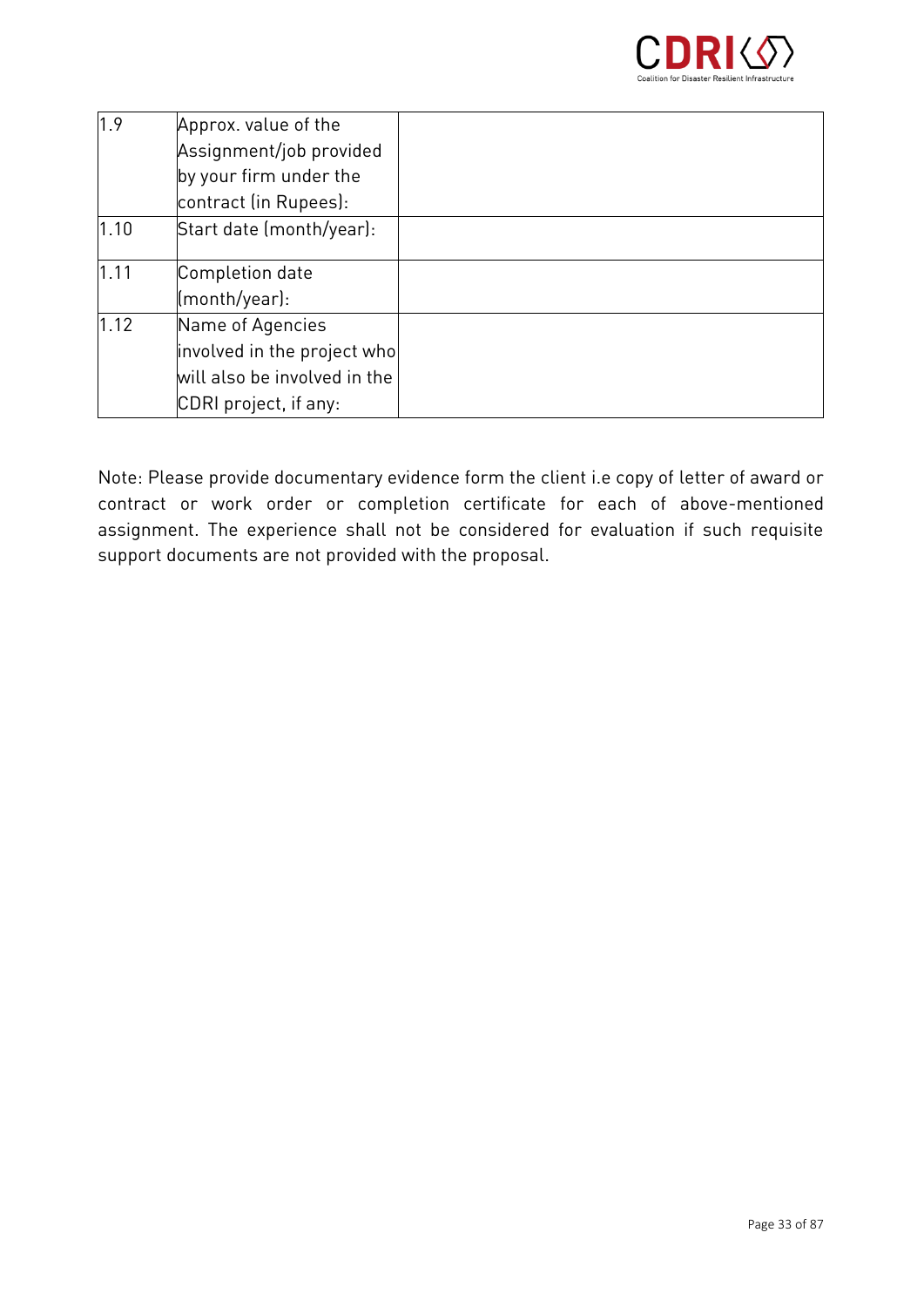

### FORM TFCH-3

## **COMMENTS AND SUGGESTIONS ON THE TERMS OF** REFERENCE AND ON COUNTERPART STAFF AND **FACILITIES TO BE PROVIDED BY CDRI** FACILITIES TO BE PROVIDED BY CDRI

#### A - On the Terms of Reference A - On the Terms of Reference

[Suggest and justify here any modifications or improvement to the Terms of Reference deleting some activity you consider unnecessary, or adding another, or proposing a different phasing of the activities). Such suggestions should be concise and to the point and incorporated in your Proposal.] and incorporated in your Proposal.]

#### B - On inputs and facilities to be provided by CDRI

[Comment here on Inputs and facilities to be provided by CDRI according to Paragraph 6<br>of the Part II Special information to Agencies including: administrative support, office of the Part II Special information to Agencies including: administrative support, office space, Domestic transportation, equipment, data, etc.]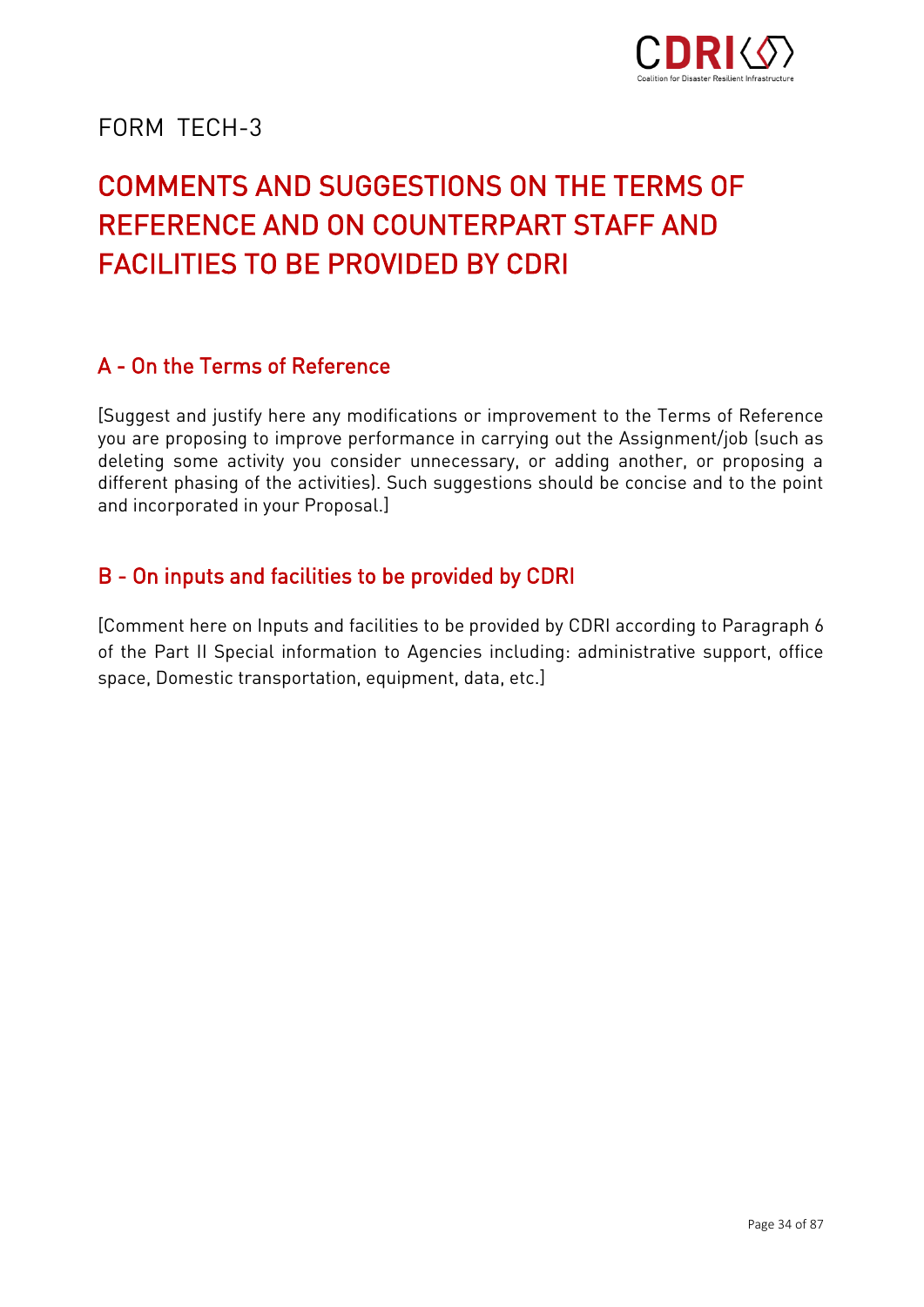

FORM TFCH-4

### DESCRIPTION OF APPROACH AND METHODOLOGY FOR PERFORMING THE ASSIGNMENT/JOB PERFORMING THE ASSIGNMENT  $\mathcal{P}$

[Approach, methodology and work-plan are key components of the Technical Proposal. You are suggested to present your Technical Proposal divided into the following three You are suggested to present your Technical Proposal divided into the following three chapters:

- a) Technical Approach and Methodology,<br>b) Work Plan. and
- 
- n)<br>cl Organization and c) Organization and Staffing,

a) Technical Approach and Methodology. In this chapter you should explain your<br>understanding of the objectives of the Assignment/job, approach to the Assignment/job, methodology for carrying out the activities and obtaining the expected output, and the degree of detail of such output. You should highlight the problems being addressed and their importance and explain the technical approach you would adopt to address them. You should also explain the methodologies you propose to adopt and highlight the  $\frac{y}{y}$   $\frac{y}{y}$  are methodologies with the proposed and compatibility of those methodologies with the proposed and reach compatibility of those methodologies with the proposed approach.

b) Work Plan. The Agency should **propose and justify** the main activities of the Assignment/job, their content and duration, phasing and interrelations, milestones (including interim approvals by CDRI), and delivery dates of the reports. The proposed work plan should be consistent with the technical approach and methodology, showing understanding of the TOR and ability to translate them into a feasible working plan. A list of the final documents, including reports, drawings, and tables to be delivered as final output, should be included here. The work plan should be consistent with the Work Schedule of Form TFCH-8.

c) Organization and Staffing. The Agency should **propose and justify** the structure and composition of your team. You should list the main disciplines of the Assignment/job, and composition of your team. You show the main disciplines of the main disciplines of the Main disciplines of the  $\frac{1}{2}$ the key expert responsible, and proposed technical and support staff.

Note: Please provide details for category a, b and c separately and ensure the total<br>(a+b+c) pages do not exceed 50 pages. (a+b+c) pages do not exceed 50 pages.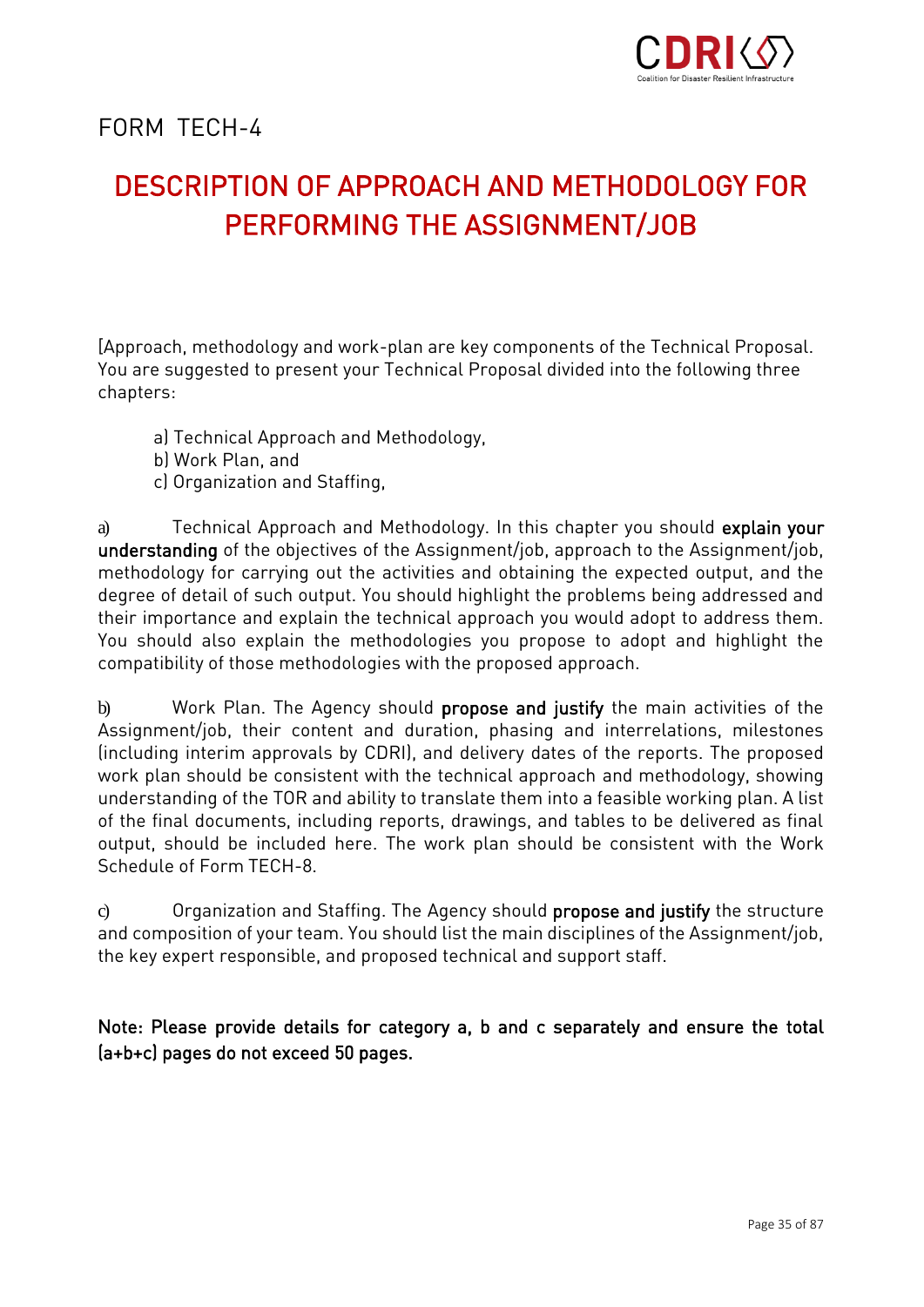

# TEAM COMPOSITION AND TASK ASSIGNMENT/JOBS

| Sr. No. Name | Staff | of | Name<br>Firm | of | Area<br>Expertise | of | Position / Task assigned for<br>this job |
|--------------|-------|----|--------------|----|-------------------|----|------------------------------------------|
|              |       |    |              |    |                   |    |                                          |
|              |       |    |              |    |                   |    |                                          |
|              |       |    |              |    |                   |    |                                          |
|              |       |    |              |    |                   |    |                                          |
|              |       |    |              |    |                   |    |                                          |
|              |       |    |              |    |                   |    |                                          |
|              |       |    |              |    |                   |    |                                          |
|              |       |    |              |    |                   |    |                                          |
|              |       |    |              |    |                   |    |                                          |
|              |       |    |              |    |                   |    |                                          |
|              |       |    |              |    |                   |    |                                          |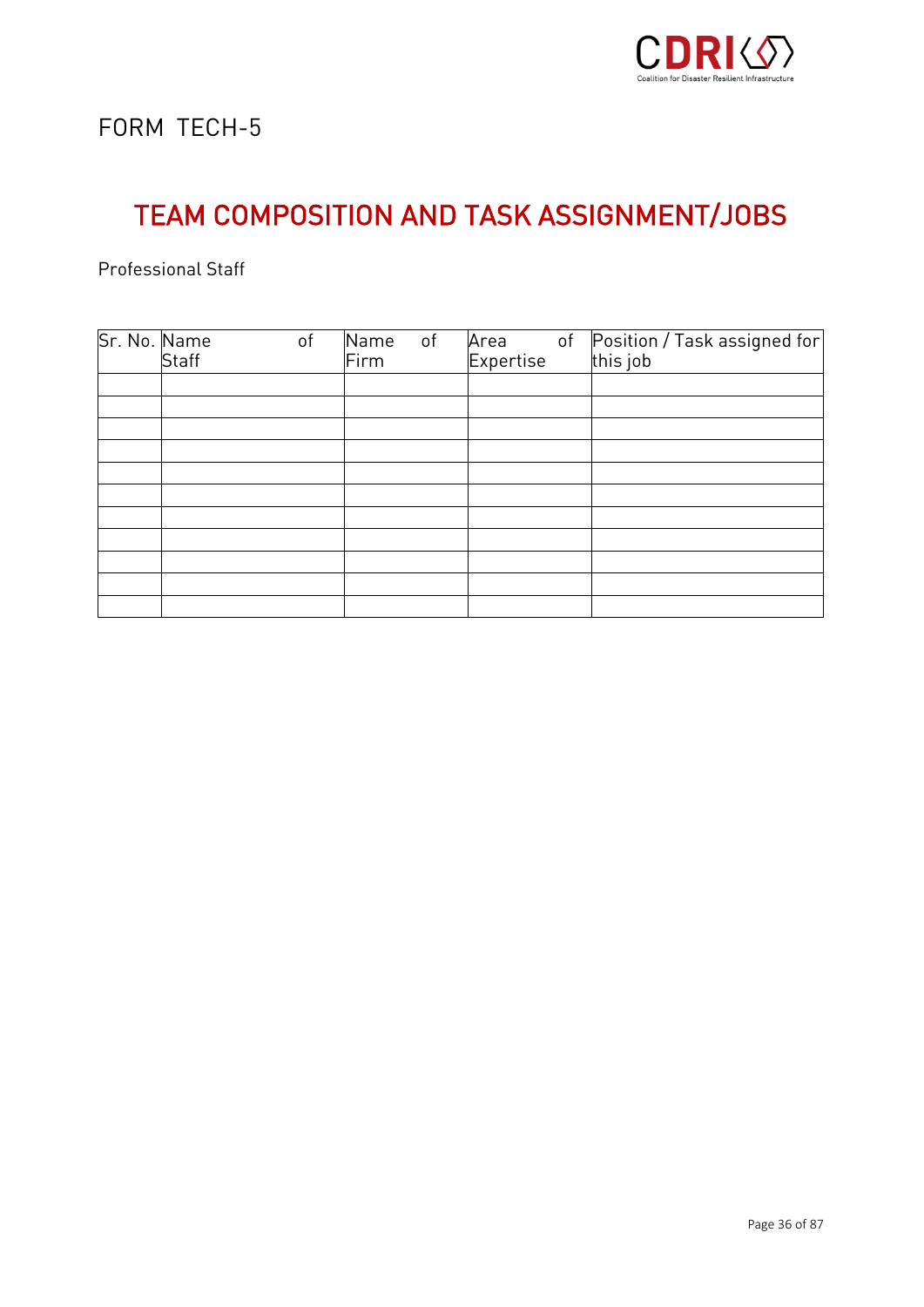

# CURRICULUM VITAE (CV) FOR PROPOSED

cover proposed staff may be provided in any existing format but should include the sho<br>following information following information:

- 1. Proposed Position:
- 2. Name of Firm: [Insert name of firm proposing the staff]
- 3. Name of Staff: [Insert full name]
- 4. Date of Birth:
- 5. Nationality:
- 6. Education: [Indicate college/university and other specialized education of staff ohtainment] obtainment]
- 7. Membership of Professional Associations:
- 8. Other Training:
- 9. Countries of Work Experience: [List countries where staff has worked in the last ten years]:
- 10. Languages: [For each language indicate proficiency: good, fair, or poor in speaking, reading, and writing]
- 11. Employment Record:<br>[Starting with present position, list in reverse order every employment held by staff member since graduation, giving for each employment (see format here below): each employment (see format here below):

From SYearl. From [Year]: To [Year]:

To [Year].

Employer:

Positions held:

12. Detailed Tasks Assigned [List all tasks to be performed under this Assignment/job]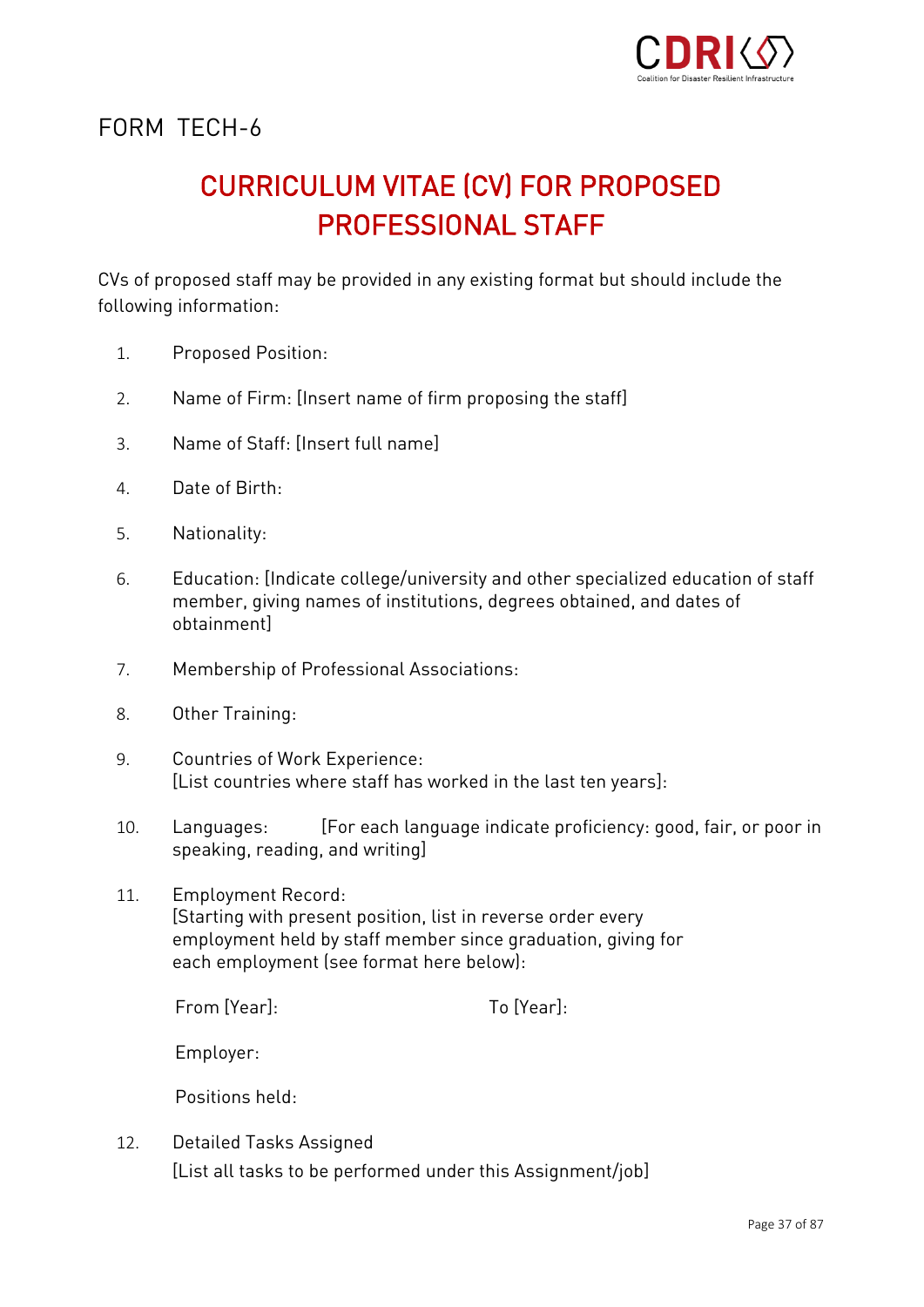

13. Work Undertaken that Best Illustrates Capability to Handle the Tasks Assigned

[Among the Assignment/jobs in which the staff has been involved, indicate the following information for those resignment, jobs that<br>hest illustrate staff canability to bandle the tasks listed under  $\begin{array}{ccc} \text{point} & 12 \end{array}$ point 12.]

Name of Assignment/job or project: Location: Employer: Main project features: Positions held: Activities performed: Activities performed:

14. Certification:

I, the undersigned, certify that to the best of my knowledge and belief, this CV correctly describes myself, my qualifications, and my experience. I understand that any willful misstatement described herein may lead to  $\sum_{i=1}^{N}$  understand that any virtual that any lead to  $\sum_{i=1}^{N}$ my disqualification or dismissal, if engaged.

Date:<br>
authorized<br>
Date:<br>
authorized Date:

Place:

Place: representative of the staff]

[Full name of authorized representative]: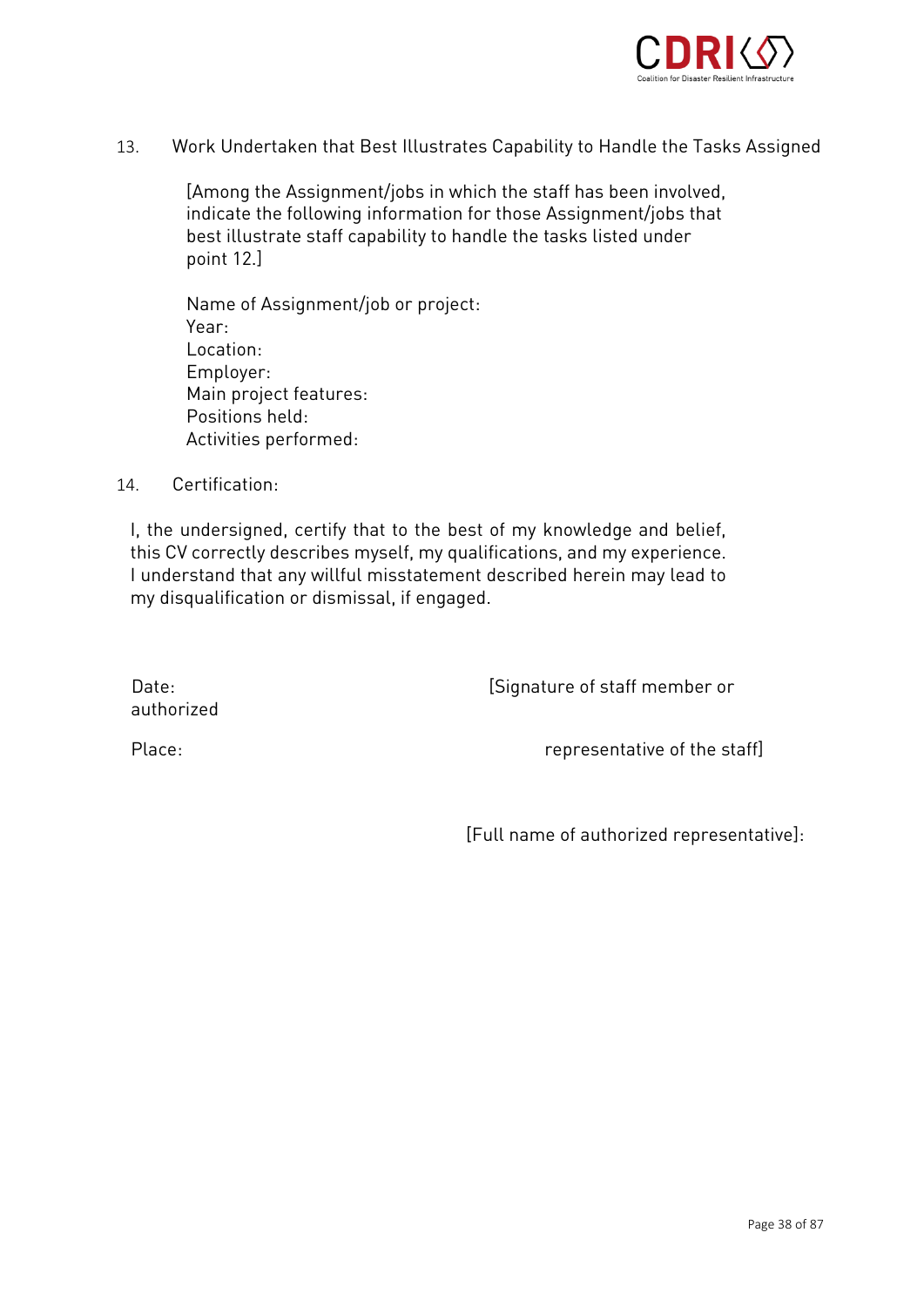

# STAFFING SCHEDULE SCHEDULE

| S.No. | Name of Staff |        | Staff input (in the form of a bar chart)         |  |  |  | Total |  |
|-------|---------------|--------|--------------------------------------------------|--|--|--|-------|--|
|       |               | Months |                                                  |  |  |  |       |  |
|       |               |        | $1 \qquad 2 \qquad 3 \qquad 4 \qquad 5 \qquad 6$ |  |  |  |       |  |
| 1.    |               |        |                                                  |  |  |  |       |  |
| 2.    |               |        |                                                  |  |  |  |       |  |
| 3.    |               |        |                                                  |  |  |  |       |  |

Note:

- <sup>1</sup> For Key Experts the input should be indicated individually; for Non-Key Support Staff it should be indicated by category (e.g.: draftsmen, clerical staff, etc.).
- <sup>2</sup> Months are counted from the start of the Assignment/job. For each staff indicate separately staff input for home and field work.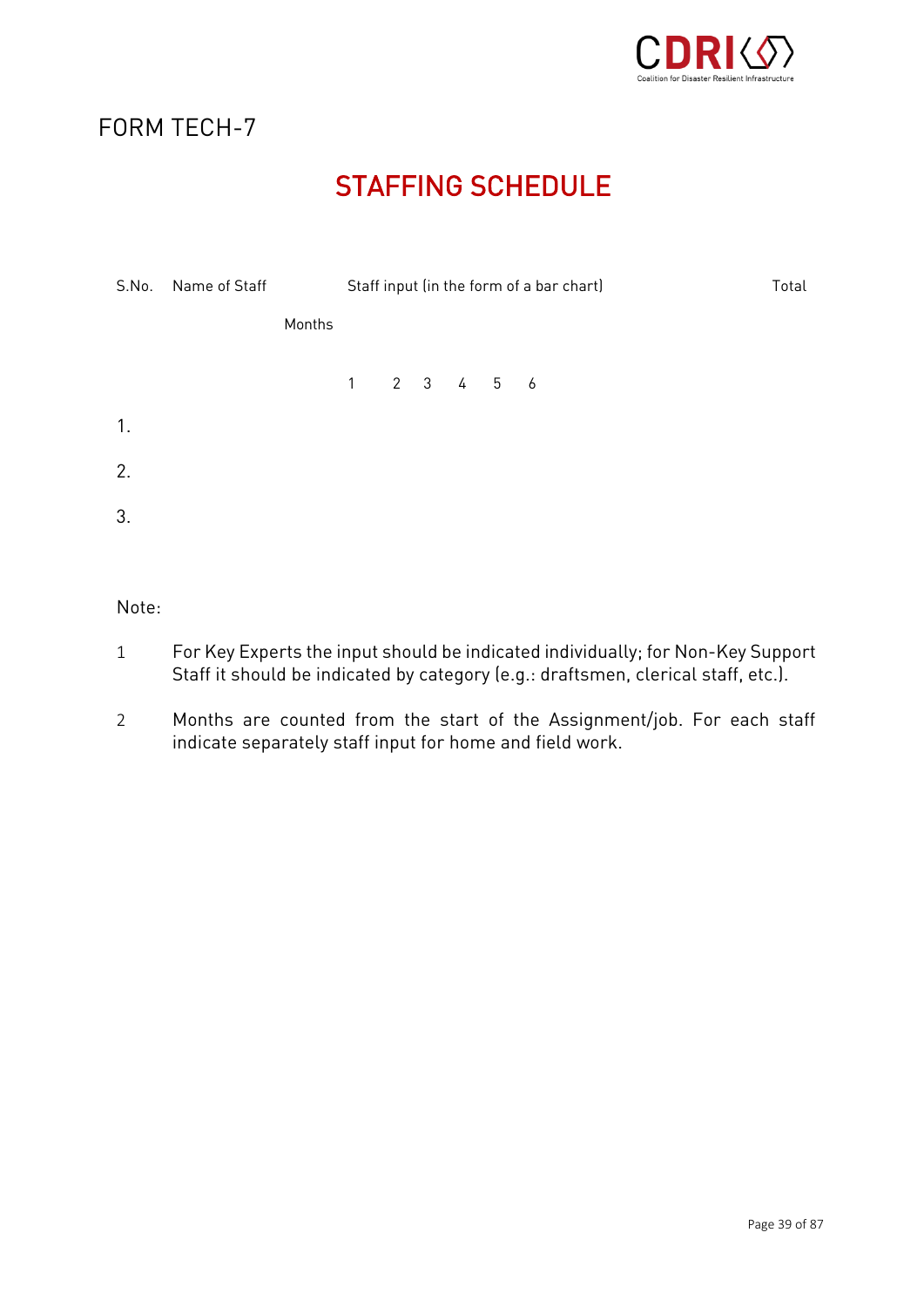

# ACTIVITY/WORK SCHEDULE

| S.No.          | Activity |        | Months (in the form of a bar chart) |  |  |                                                  | Total |  |
|----------------|----------|--------|-------------------------------------|--|--|--------------------------------------------------|-------|--|
|                |          | Months |                                     |  |  |                                                  |       |  |
|                |          |        |                                     |  |  | $1 \qquad 2 \qquad 3 \qquad 4 \qquad 5 \qquad 6$ |       |  |
| $\mathbf{1}$ . |          |        |                                     |  |  |                                                  |       |  |
| 2.             |          |        |                                     |  |  |                                                  |       |  |
| 3.             |          |        |                                     |  |  |                                                  |       |  |
|                |          |        |                                     |  |  |                                                  |       |  |

- 1. Indicate all main activities of the Assignment/job, including delivery of reports CDRI approvals. For phased Assignment/jobs indicate activities, delivery of reports, and benchmarks separately for each phase.
- 2. Duration of activities shall be indicated in the form of a bar chart.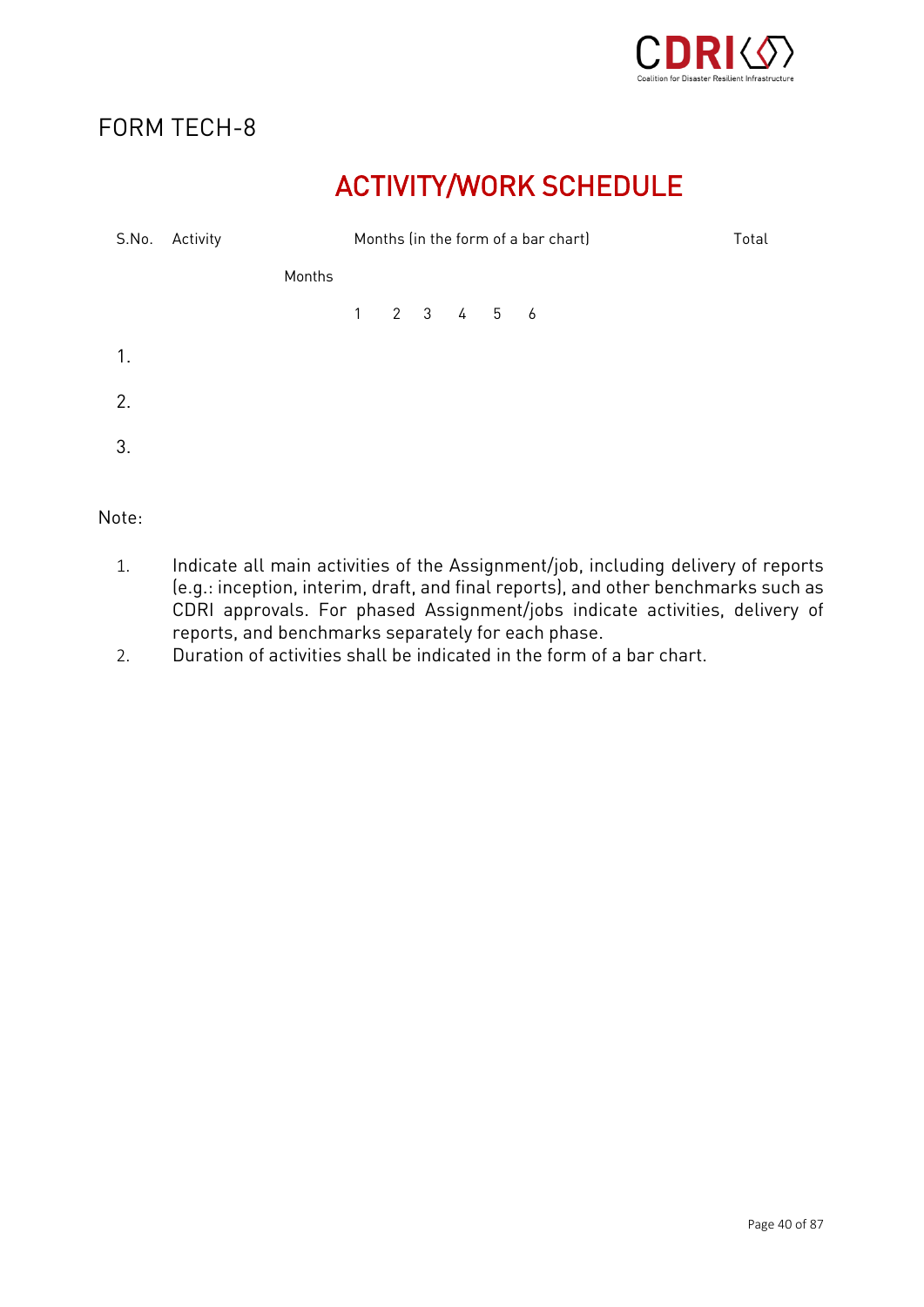

# **INFORMATION REGARDING ANY CONFLICTING ACTIVITIES AND DECLARATION THEREOF** ACTIVITIES AND DECLARATION THEREOF

Are there any activities carried out by your firm or group company or any member<br>of the consortium which are of conflicting nature as mentioned in para 5 of section  $\alpha$  of the consortium which defines a measure are of  $\alpha$  of  $\alpha$  of any curb activities  $2.$  If yes, please further details of any such activities.

If no, please certify,

We hereby declare that our firm, our associate / group firm or any of the member<br>of the consortium are not indulged in any such activities which can be termed as the conflicting activities under para 5 of the section 2. We also acknowledge that in case of misrepresentation of the information, our proposals / contract shall be rejected / terminated by CDRI which shall be binding on us. / terminated by CDRI which shall be binding on us.

> Authorized Signature [In full and initials]: Name of Firm: Address.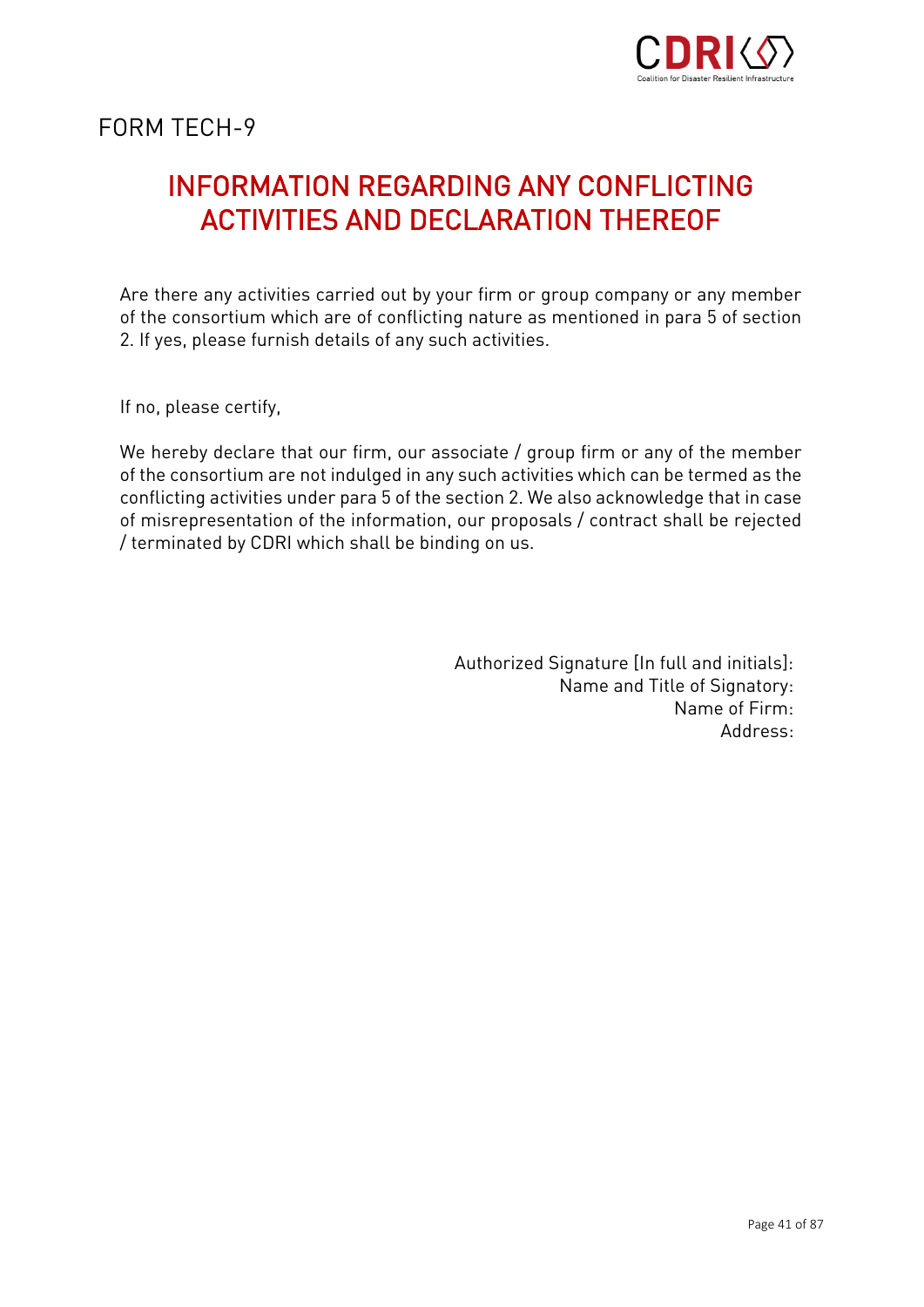

FORM FIN-1

## **FINANCIAL PROPOSAL SUBMISSION FORM** FINANCIAL PROPOSAL SUBMISSION FORMAT AND A SUBMISSION FORMAT AND A SUBMISSION FOR A SUBMISSION FOR A SUBMISSION

Il ocation, Datel  $\mathcal{L}$  (  $\mathcal{L}$  ) and  $\mathcal{L}$ 

 $To^{\ldots}$ [Name and address of CDRI] To: [Name and address of CDRI]]

Dear Sir/Madam:

We, the undersigned, offer to provide the consulting services for Assisting Coalition for<br>Disaster Resilient Infrastructure to [Name of the Assignment] under CDRI's three-year work plan in accordance with your Request for Proposal dated [Insert Date] and our Technical Proposal. Technical Proposal.

Our Financial Proposal is for the sum of Rs. \_\_\_\_\_\_\_\_\_\_\_\_\_/- [Insert amount(s) in words<br>and figures]. This amount represents the total cost of the project and is inclusive of all taxes. The estimated amount of taxes is Rs. The extended in words and figures] which may be confirmed or adiusted, if needed. and figures] which may be confirmed or adjusted, if needed.

We hereby confirm that the financial proposal is unconditional, and we acknowledge<br>that any condition attached to financial proposal shall result in rejection of our financial proposal. Our Financial Proposal shall be binding upon us up to expiration of the validity proposal. Our Financial Proposal. Our Financial Britain and the value of the value of the value of the validit<br>Proposal is a before the data indicated in Clause 8 of the Part II - Data period of the Proposal, i.e. before the date indicated indicated in Clause 8 of the Part II - Data II - Data I<br>Shaat

Commissions and gratuities, if any, paid or to be paid by us to an agent or any third party relative to preparation of the preparation of the collapse of the contract will be collabored and CORI is not hound to reimburse these  $\alpha$  contracted the Contract is not borne by us. Contract is not bound to reimburse these these these these these these theorems the  $\alpha$ expenses to us.

We understand you are not bound to accept any Proposal you receive.

We remain, Yours since  $\mathcal{V}$  remains since  $\mathcal{V}$ 

Authorized Signature [In full and initials]: Name of Firm-Address: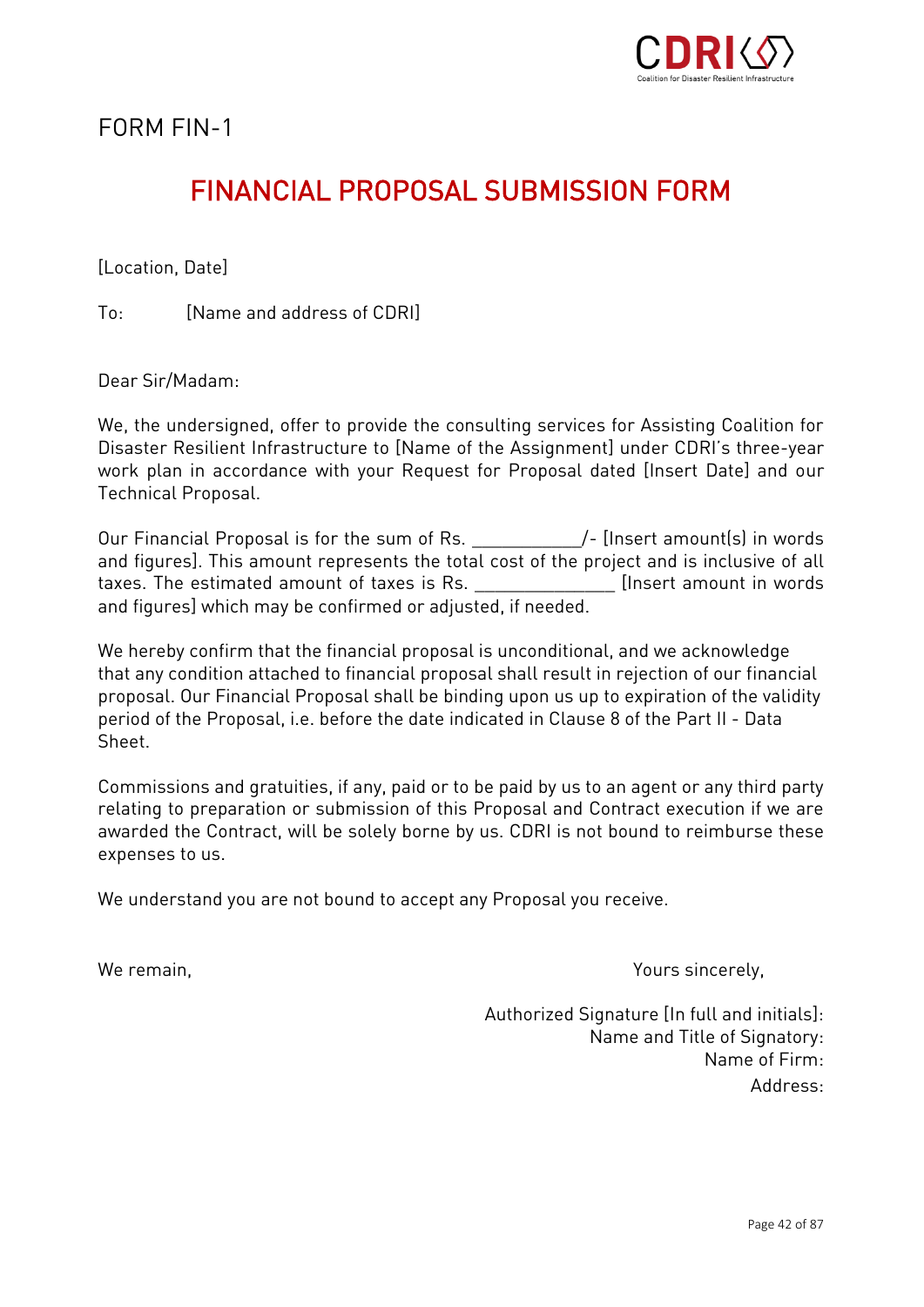

FORM FIN-2

# SUMMARY OF COST PER DELIVERABLE

| S. No. | <b>Deliverables</b> | % of project cost per deliverable |
|--------|---------------------|-----------------------------------|
|        |                     |                                   |
| ◠      |                     |                                   |
| 3      |                     |                                   |
| 4      |                     |                                   |
| 5      |                     |                                   |
| O      |                     |                                   |
| 7      |                     |                                   |
| 8      |                     |                                   |

Note: Agency must state the proposed Costs in accordance with the Data Sheet

The Agency should include any other costs relevant to the Project. Taxes, if any, should be shown separately.

 $***$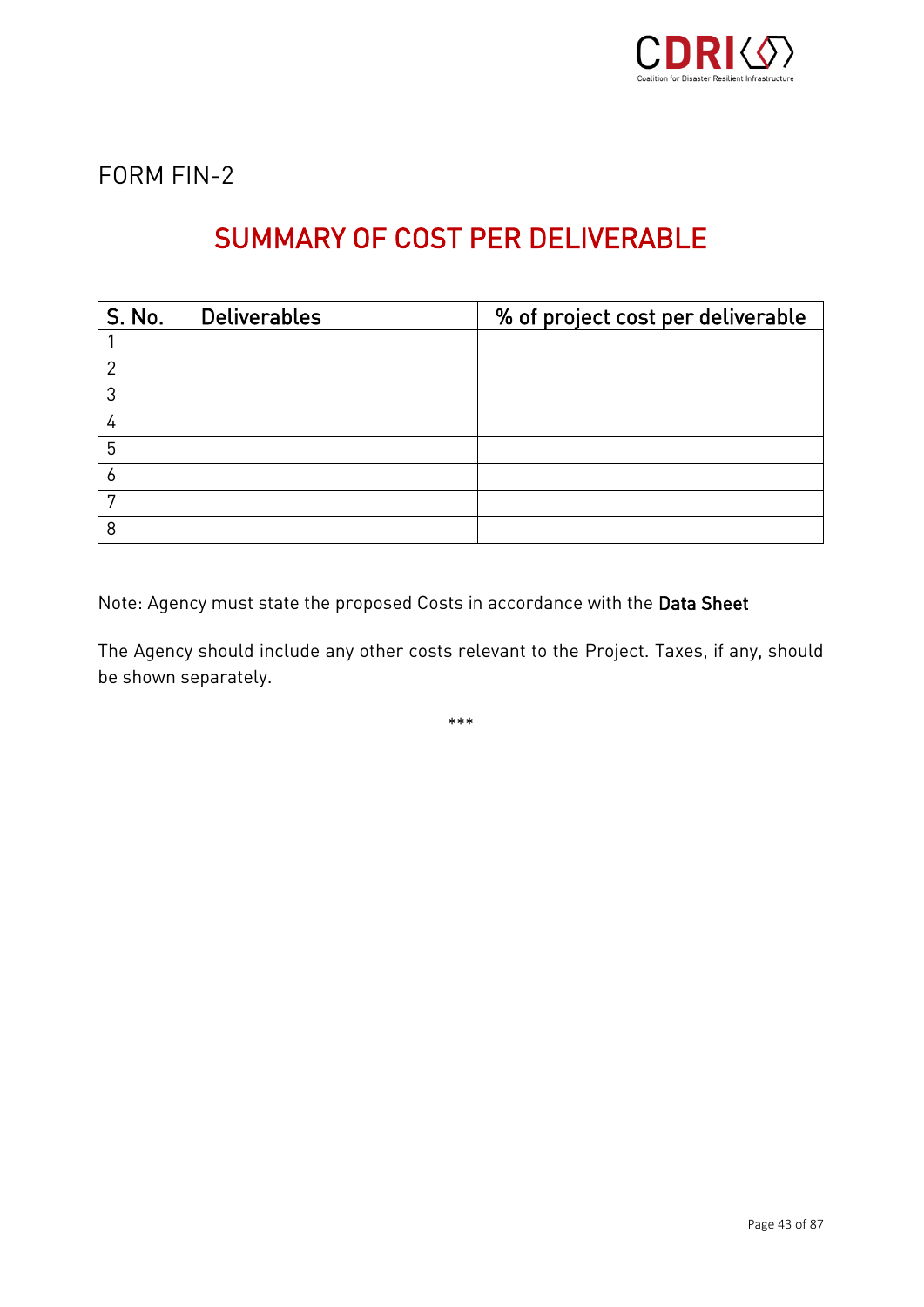

# SECTION 4: TERMS OF REFERENCE (TOR)

# NATIONAL DISASTER RISK AND RESILIENCE ASSESSMENT AND **MEMBER COUNTRIES** MEMBER COUNTRIES

### 1. Introduction

In the largely networked, global world, telecommunications are a 'lifeline infrastructure system'.<br>Telecommunications, along with a very a transportation, water, and the pritical infrastructural. Telecommunications, along with power, transportation, water, are the critical infrastructural systems essential for the society and economy to function. Telecommunication is equally crucial in the operation of other infrastructures such as airports; management of power grids; and operation of banking services.

While the Covid-19 pandemic has affected most sectors, the telecommunications sector has been<br>generally exempted. The sector has been instrumental in keeping societies and economies moving by providing business-critical connectivity; facilitating work-from-home arrangements; moving by providing business-critical connectivity; facilitating work-from-home arrangements; and keeping individuals, businesses and governments connected and informed . Hence, the<br>exitiality of this infoacts where eacher is even many avident and associated. criticality of this infrastructure sector is evident and proposed. In this evident and proposed and proposed.

Telecommunications infrastructure consists of a network of interdependent systems that dependent on the technical and terrestrial infrastructure (physical layer assets), comprising of antennas, data centres, submarine cables, Base transceiver station (BTS), Mobile Switching Centre (MSC), Base Station Controller (BSC), Optical Fibre Cables (OFCs) etc. Failure, disruption, Centre (MSC), Base Station Controller (BSC), Optical Fibre Cables (OFCs) etc. Failure, disruption, or damage to this layer impacts individuals, businesses, and governments, either directly or indirectly.

During disasters telecommunications failures occur through multiple mechanisms. These assets mentioned above; disruption in supporting infrastructures such as power and damage to assets mentioned above; disruption in supporting infrastructures such as power and damage to the built environment; and network congestion

<sup>&</sup>lt;sup>1</sup> COVID-19's Impact on the Global Telecommunications Industry, IFC<br>https://www.ifc.org/wps/wcm/connect/1d490aec-4d57-4cbf-82b3-d6842eecd9b2/IFC-Covid19-Telecommunications final web 2.pdf?MOD=AJPERES&CVID=n9nxoqP  $\overline{\phantom{a}}$  , and the components  $\overline{\phantom{a}}$  and  $\overline{\phantom{a}}$  and  $\overline{\phantom{a}}$ 

<sup>&</sup>lt;sup>2</sup> Telecommunications infrastructure in disasters: Preparing Cities for Crisis Communications<br>https://reliefweb.int/sites/reliefweb.int/files/resources/nyu-disastercommunications1-final.pdf <https://reliefweb.int/sites/reliefweb.int/files/resources/nyu-disastercommunications1-final.pdf>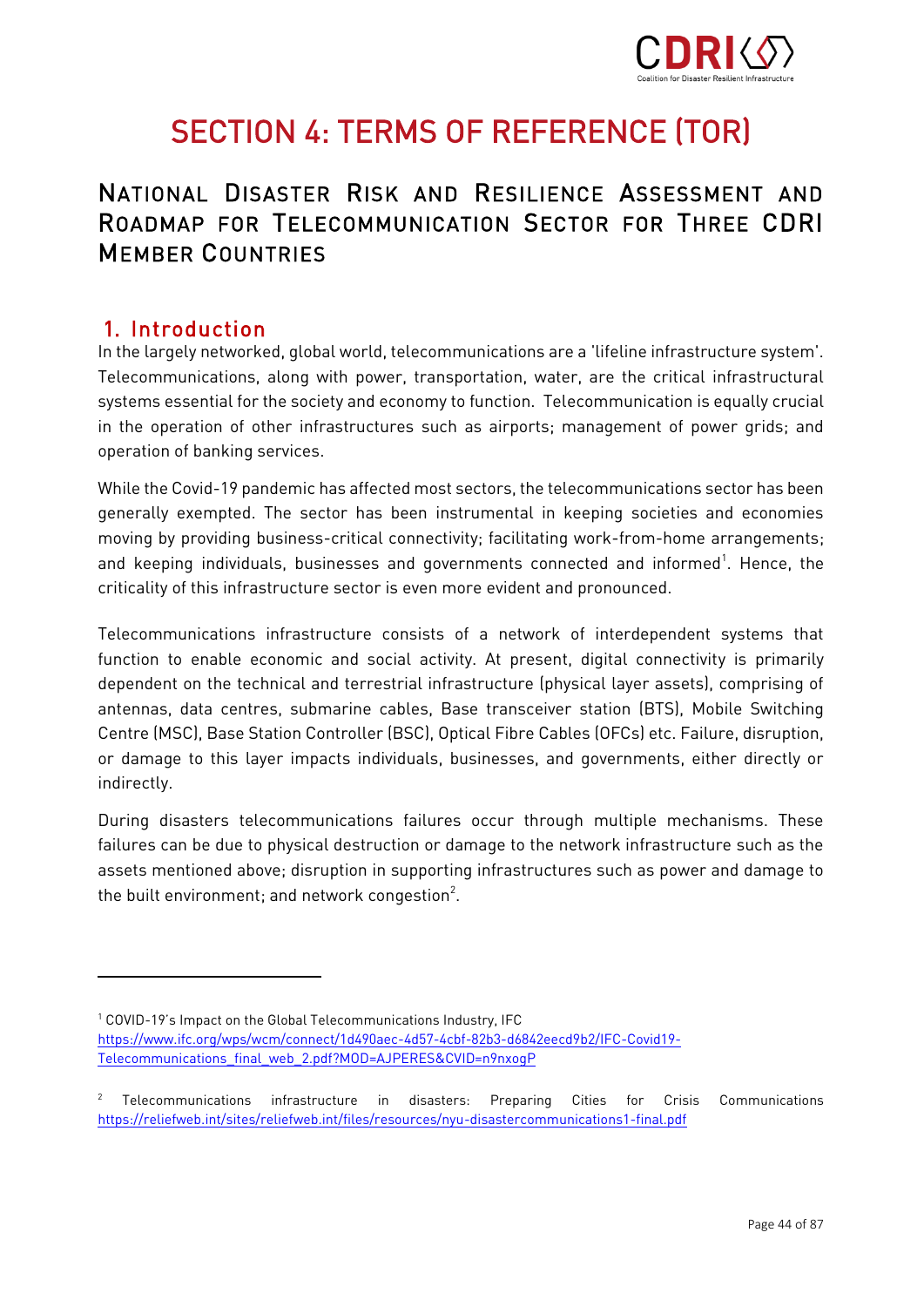

As such, impacts of natural hazards and climatic events on telecommunication infrastructure<br>may have compound and cascading effects. This may include a) asset-scale impact: antennas, datacenters, submarine cables, landing stations, etc.; b) network-scale impact: reduced transmission capacity, overloading of unaffected assets, localized blackouts; and c) system-scale impacts: supply chain disruptions, revenue loss to ICT dependent industries, impact on disaster recovery efforts. Increasing intensity and frequency of disasters directly or indirectly impacts telecommunication infrastructure system highlights an urgent need to build a disaster and climate resilient telecommunication sector.

While there are relevant literature and studies on risk assessment, at present, there is a lack of the variant<br>a comprehensive framework on disaster risk and resilience assessment of the telecommunication sector. With this background, the study aims to develop a comprehensive risk and resilience assessment framework which will be piloted through studies at national and subnational level. The assessment will also be accompanied by a roadmap for building resilience of the telecommunication sector for identified countries. This ToR focuses on the development of a disaster risk and resilience assessment framework for CDRI Member Countries, in line with the earlier published RfP. This will also be accompanied with an actionable roadmap for disaster resilience of the countries.

2. Purpose of the Study<br>The overarching purpose of this study is to enhance disaster resilience of telecommunication The overarching purpose of this study is to enhance disaster resilience of telecommunication sector through a risk and resilience assessment and development of a roadmap towards resilient

**3. Scope of Work**<br>CDRI intends to develop a comprehensive risk and resilience assessment framework for telecommunication sector. This requires a systems approach to understanding the dynamic of the network, interplay within the system and outside of modern telecommunication systems, the network, interplay within the system and outside of modern telecommunication systems,  $\mathcal{L}_{\text{in}}$  and disaster risks at asset, network and systems level. With this system is this system is the system of  $\mathcal{L}_{\text{in}}$ objective, the scope of work entails:

- Developing a comprehensive Disaster Risk and Resilience Assessment Framework (DRRAF)
- Development of an actionable roadmap for resilient telecommunication sector, based on the<br>demonstration of DRRAE at pational level for three of CDRI's Member Countries selected demonstration of DRRAF at national level for three of CDRI's Member Countries selected from South Asia, Pacific/ Caribbean, and Indian Ocean SIDS (An indicative list of countries may be 1. Nepal / Bhutan/ Mongolia 2. Fiji/ Jamaica 3. Mauritius / Maldives. However, the may be 1. Nepal / Bhatan/ Mongolia 2. Fiji/ Jamaica 3. Malamae / Malameer Moneter, the<br>countries may change within the geographies indicated! countries may change within the geographics indicated,

Under the scope of this study, disasters caused either by rapid or slow onset events which may<br>be geophysical, hydrological, climatological and meteorological should be considered. The study will serve as quiding document for other CDRI Member Countries, undertaking risk and resilience  $\frac{1}{2}$  server as guiding document of the other CDRI Member Countries, under resilience residence resilience resilience resilience resilience resilience resilience resilience resilience resilience resilience resilience

Note:<br>The Agency will work with CDRI on aligning the proposed DRRAF for this study with the study on National and Subnational Disaster Risk and Resilience Assessment and Roadmap for 'National and Subnational Disaster Risk and Resilience Assessment and Roadmap for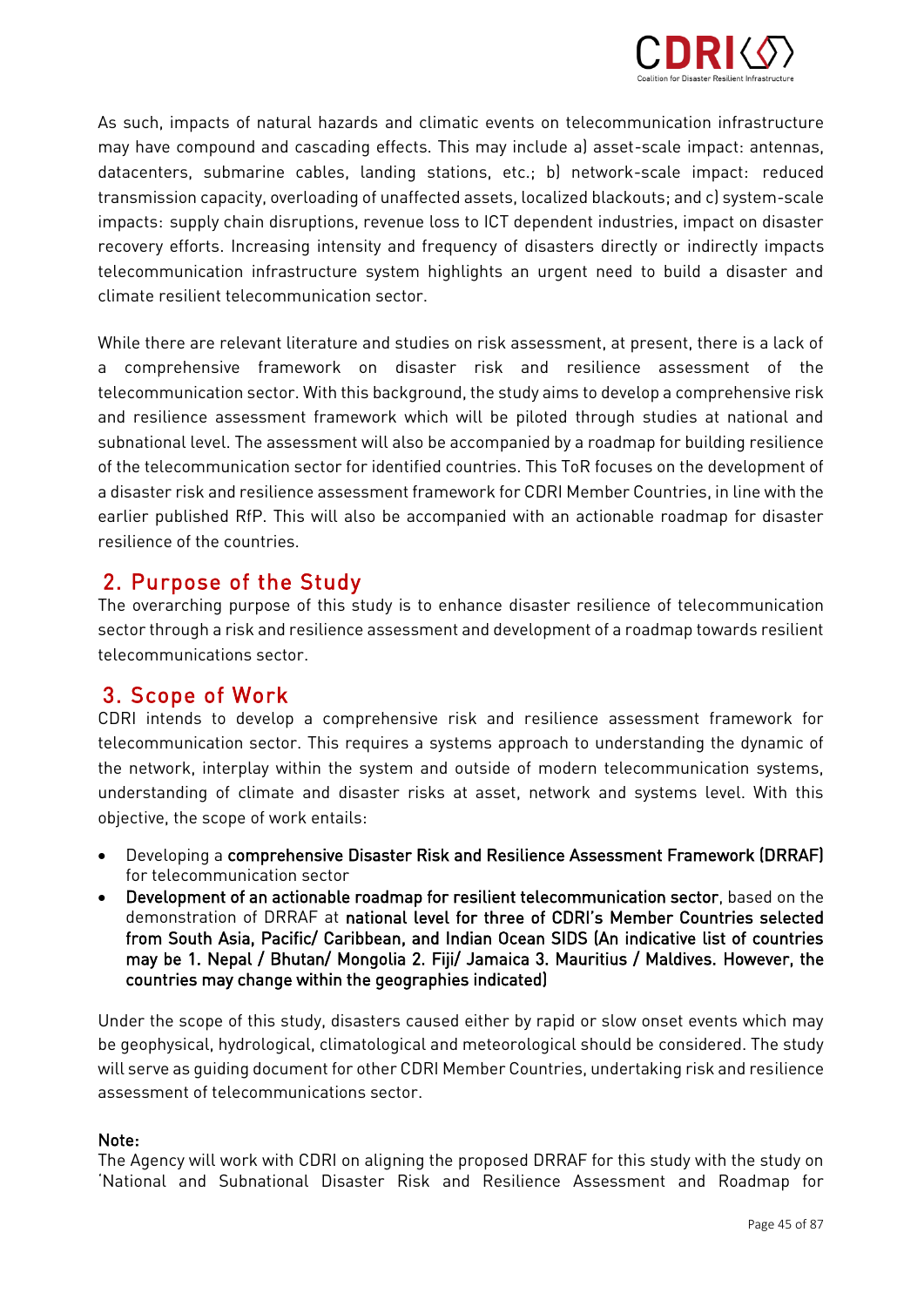

 $T_{\text{c}}$  and  $T_{\text{c}}$  is to ensure unified and synchronous  $T_{\text{c}}$  and synchronous  $T_{\text{c}}$ outputs are developed for both the studies.

## 4. Potential future outcomes

The study proposed in this ToR is a fundamental step towards understanding risk and resilience of telecommunication sector and will pave the way for future outcomes, such as: of telecommunication sector and will pave the way for future outcomes, such as:

- Upgradation of technical standards and development of certification mechanisms, along with
- Modification and updation of policies, institutions, processes, regulations for embedding<br>resilience within telecommunication infrastructure systems
- Promoting resilience through addressing, information, policy and fiscal gaps across different<br>levels and stakeholders of telecommunication infrastructure sector. Developing the enabling levels and stakeholders of telecommunication infrastructure sector. Developing the enabling
- Embedding resilience in planning and retrofitting of existing and new telecommunication<br>infrastructure systems
- Adoption of risk and resilience assessment framework and assessment by Member Countries.<br>• Developing, and strengthening, financial, policies, and incentives, to ensure, resilience, in.
- Developing and strengthening financial policies and incentives to ensure resilience in planning, construction, operation and maintenance of telecommunication infrastructure
- Training and awareness building for different stakeholders in relation to resilience of<br>telecommunication sector
- Strengthening national and local capacities for undertaking long-term capacity building on<br>DRI
- Peer-to-peer knowledge exchange and development of coordinated action on strengthening<br>resilient telecommunication infrastructure
- Understanding and leveraging innovation and emerging technologies towards resilience of<br>telecommunication sector

# 5. Task 1: Development of Comprehensive Disaster Risk and telecommunications sector telecommunications sector

**5.1 Background**<br>The concept of resilience brings together both climate and disaster risks. Resilience refers to the ability of a system to absorb shocks, stresses and disruptions (through reducing vulnerability, exposure, and increasing the system's coping and adaptive capacities), and continue maintaining exposure, and increasing the system of  $\frac{1}{2}$ , and  $\frac{1}{2}$ , and  $\frac{1}{2}$ , and coping and coping and continue maintaining and continue maintaining and continue maintaining  $\frac{1}{2}$ functionality during an event and recover, and learn and adapt from adverse events.

Risk management of infrastructure systems that depend on a thorough analysis of prevalent<br>hazards, along with exposure, vulnerabilities and coping capacity of the system tends to be inflexible and may lead to catastrophic failure when conditions change or there is a significant amount of uncertainty in the system. However, resilience thinking addresses this issue by  $\frac{1}{2}$  amount  $\frac{1}{2}$  and semploy it is issue by  $\frac{1}{2}$ embracing uncertainty and complexity.

It is proposed that a complementary approach, embracing both, risk and resilience, must be incorporated towards building resilience of telecommunication infrastructure systems. The CDRI proposes the development of a Disaster Risk and Resilience Assessment Framework (DRRAF) proposes the development of a Disaster Risk and Resilience Assessment Framework (DRRAF)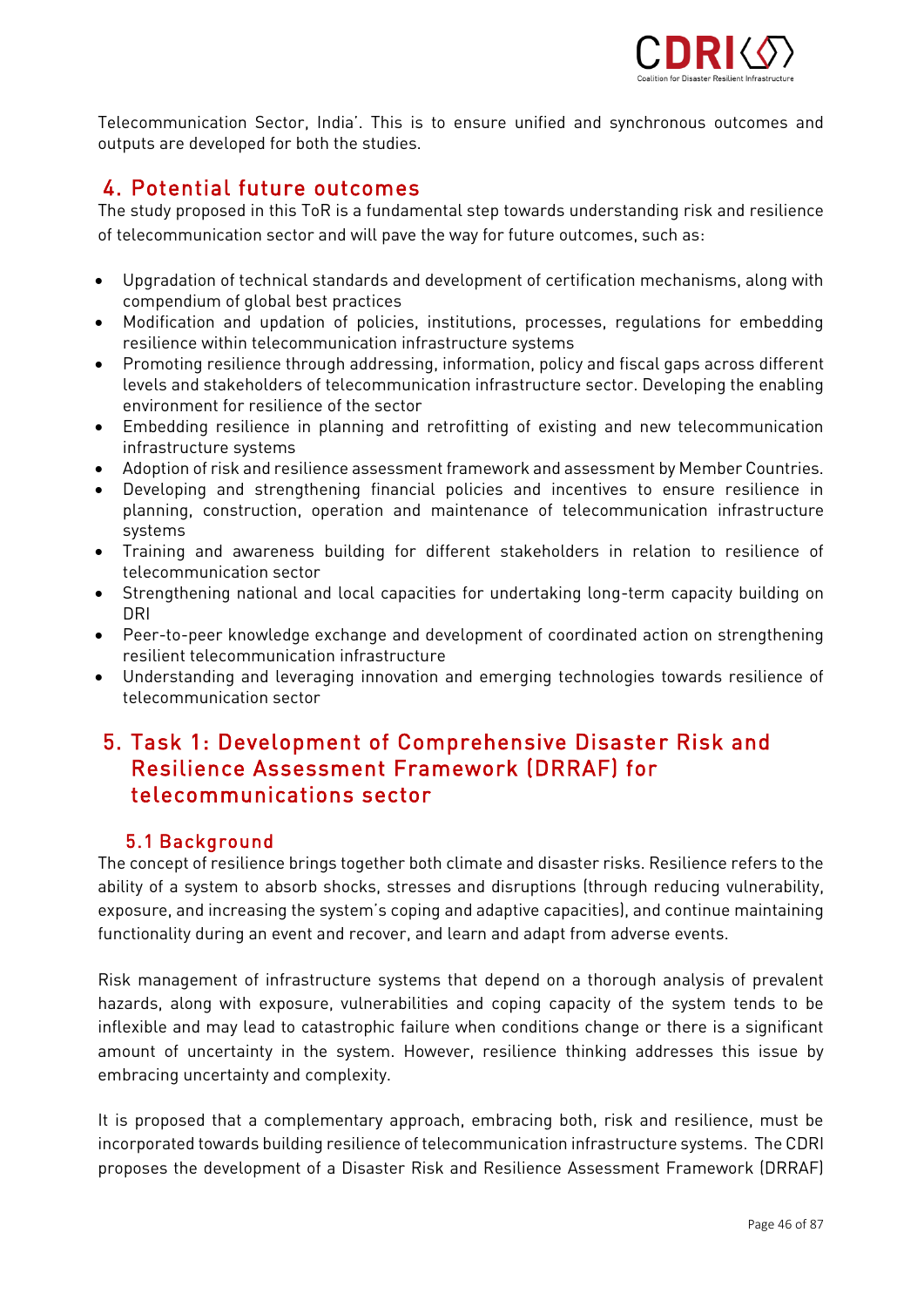

for telecommunication sector expressed in Fig.1, building on the conceptual framework<br>elaborated by Moor et. al, and adapted by the Department for International Development,



Government of  $UK<sup>3</sup>$ .

### Fig 1: Proposed Conceptual & Analytical Framework for Resilience Assessment

4 Source: Disaster Risk Management in the Transport Sector: A Review of Concepts and International Case Studies

The Agency must support through their experience and expertise, the development of the DRRAF<br>for telecommunication sector. The framework shall serve as a guide for stakeholders at national and subnational level for CDRI Member Countries, involved in risk and resilience of the telecommunication sector. The proposed framework should encompass the following domains and principles for developing resilience (but not limited to): and principles for developing resilience (but not limited to):

| Table T. Domanis to loster residence |                                                                                                                                                              |  |  |  |  |  |  |
|--------------------------------------|--------------------------------------------------------------------------------------------------------------------------------------------------------------|--|--|--|--|--|--|
| <b>Domains</b>                       | <b>Explanation</b>                                                                                                                                           |  |  |  |  |  |  |
| Policies,                            | These include the policies, institutions, processes, regulations for embedding                                                                               |  |  |  |  |  |  |
| Institutions and                     | resilience within infrastructure systems. This must include the resilience<br>principles of good governance, information flows, responsiveness, flexibility. |  |  |  |  |  |  |
|                                      |                                                                                                                                                              |  |  |  |  |  |  |

### Toble 1. Demoine to fector reciliance

<sup>&</sup>lt;sup>3</sup> Moor et.al 2015, Disaster Risk Management in the Transport Sector A Review of Concepts and International Case Studies June 2015[; http://documents1.worldbank.org/curated/en/524081468188378328/pdf/98202-WP-P126896-Box391506B-PUBLIC-DRM-](http://documents1.worldbank.org/curated/en/524081468188378328/pdf/98202-WP-P126896-Box391506B-PUBLIC-DRM-Final.pdf)[Final.pdf](http://documents1.worldbank.org/curated/en/524081468188378328/pdf/98202-WP-P126896-Box391506B-PUBLIC-DRM-Final.pdf)

<sup>4</sup> Disaster Risk Management in the Transport Sector: A Review of Concepts and International Case Studies <https://openknowledge.worldbank.org/handle/10986/22365>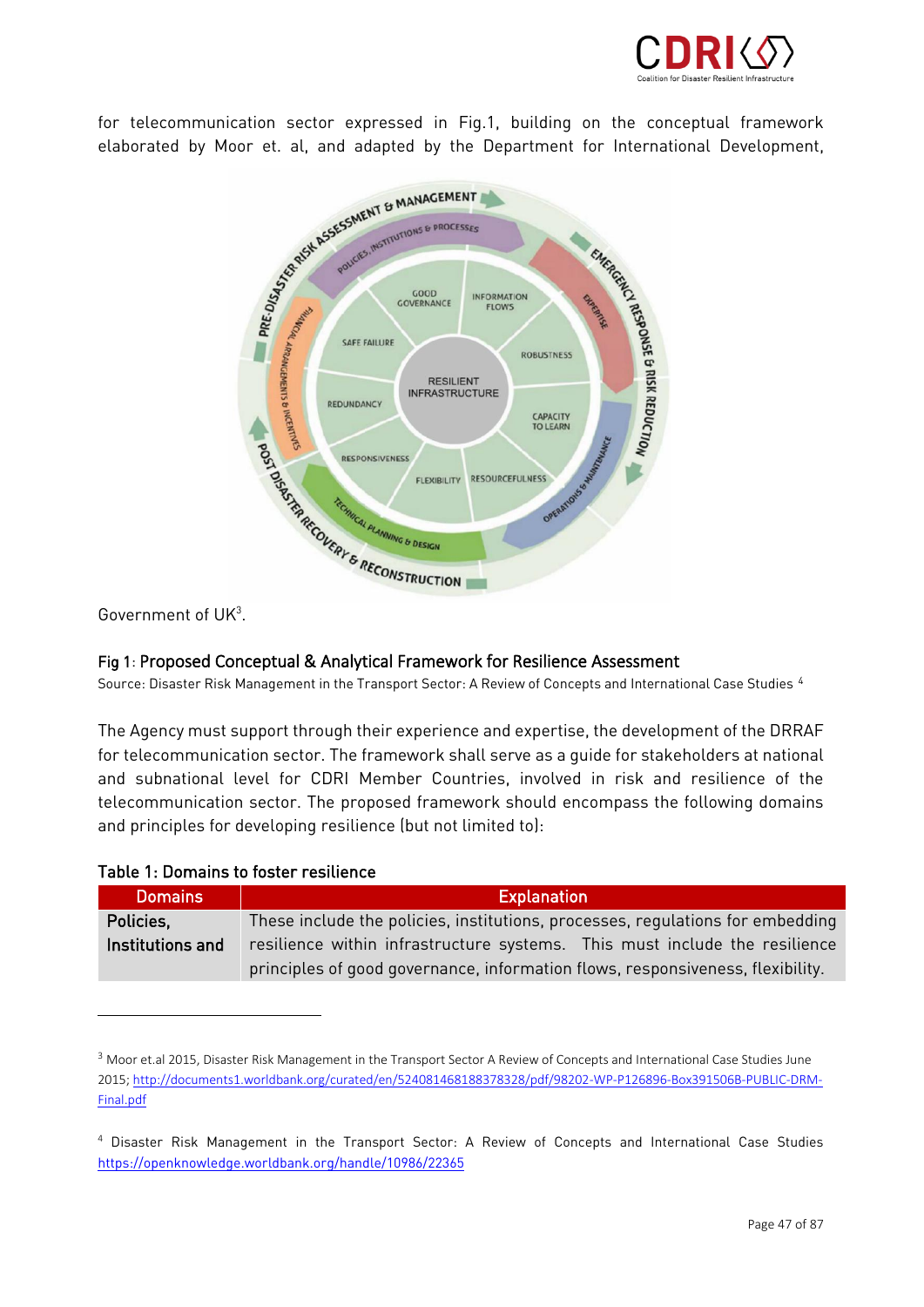

| <b>Processes</b>                                   |                                                                                                                                                                                                                                                                                                                                                                                                                                                                                                                                                                                                                                                                                                                                                                                                                                                                                                                                                                                                                                                                                                                                                                                                                          |
|----------------------------------------------------|--------------------------------------------------------------------------------------------------------------------------------------------------------------------------------------------------------------------------------------------------------------------------------------------------------------------------------------------------------------------------------------------------------------------------------------------------------------------------------------------------------------------------------------------------------------------------------------------------------------------------------------------------------------------------------------------------------------------------------------------------------------------------------------------------------------------------------------------------------------------------------------------------------------------------------------------------------------------------------------------------------------------------------------------------------------------------------------------------------------------------------------------------------------------------------------------------------------------------|
| [PIPs]                                             | Furthermore, effective disaster management at the time of disasters, not only<br>depends on having in place resilient telecommunications infrastructure and<br>services but also national strategies and plans that ensure effective and timely<br>information sharing across all levels of government, within affected<br>communities and among public and private organizations. Timely and effective<br>information flow is important for decision making, for early warning and<br>alerting and for the effective coordination and articulation of response efforts<br>within all stakeholders working in disaster management, from first responders<br>to senior officials. This includes the National Emergency Telecommunication<br>Plans as well as Standard Operating Procedures (SOPs) which involves<br>different national stakeholders working on disaster management                                                                                                                                                                                                                                                                                                                                        |
| <b>Technical</b><br><b>Planning and</b><br>Design  | Planning and design of infrastructure must take into account principles of<br>robustness, safe failure, redundancy, flexibility, to ensure resilience of<br>infrastructure systems. Low asset cost, relatively shorter asset life, and rapid<br>rate of technological change entail for frequent upgradation of<br>telecommunications infrastructure. Technical Planning and Design must<br>account for future risks and respond to the rapid change. It should also<br>consider asset, network and system scale risks.<br>In addition, the components of first-mile, mid-mile and especially last-mile<br>connectivity in telecommunication infrastructure, is important to ensure that<br>the most vulnerable communities have minimum communication services in<br>place. This is required for dissemination of early warnings and important<br>information to end users, particularly to communities at risk, which is vital to<br>reduce their vulnerability. In this context, a wide range of digital technologies,<br>including mobile connectivity and services can be used for monitoring and early<br>warning.<br>This also includes aspects on finance, technology and innovation, codes,<br>standards, SOPs. |
| <b>Operation and</b><br>Maintenance<br>(0&M)       | The processes of operating, maintaining infrastructure is essential to ensure<br>robustness of infrastructure systems. It should also encourage principles of<br>resourcefulness, responsiveness and safe failure. This also includes aspects<br>on finance, technology and innovation, codes, standards, SOPs.                                                                                                                                                                                                                                                                                                                                                                                                                                                                                                                                                                                                                                                                                                                                                                                                                                                                                                          |
| <b>Financial</b><br>arrangements<br>and incentives | Finances and incentives are needed to plan, design, construct, operate and<br>maintain infrastructure, and must be embedded within infrastructure systems.<br>A clear cost-benefit analysis, of disaster and climate proofing assets, networks<br>and systems is needed. In addition, to enhance resilience certifications must<br>be monetized. It may also examine use of risk transfer and insurance<br>mechanisms for financial planning.                                                                                                                                                                                                                                                                                                                                                                                                                                                                                                                                                                                                                                                                                                                                                                            |
| <b>Expertise</b>                                   | The capacity of all agents: government officials, operators, engineers,<br>regulators and communities must be developed to institutionalise and<br>mainstream resilience. This is also complemented with capacity mapping,<br>development and knowledge management                                                                                                                                                                                                                                                                                                                                                                                                                                                                                                                                                                                                                                                                                                                                                                                                                                                                                                                                                       |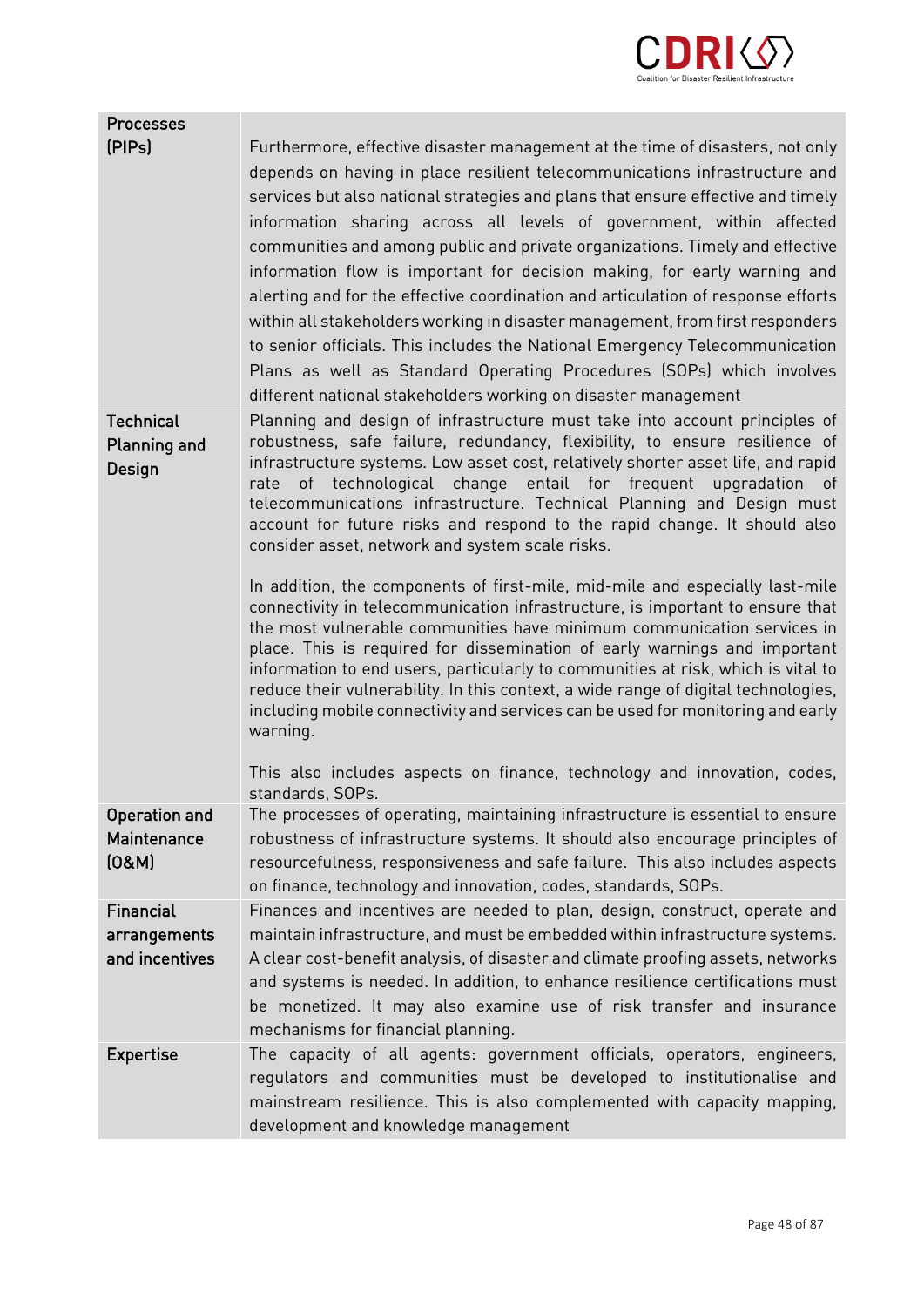

 $\frac{1}{2}$  resilience of the sector together resilience of the sector, together.

CDRI proposes the above domains to be examined and assessed through the following resilience principles

| <b>Principles</b>           | <b>Explanation</b>                                                                                                                                                                                                                                                                                                                                                                                                                                                                                                                                                                                                                                                                                      |
|-----------------------------|---------------------------------------------------------------------------------------------------------------------------------------------------------------------------------------------------------------------------------------------------------------------------------------------------------------------------------------------------------------------------------------------------------------------------------------------------------------------------------------------------------------------------------------------------------------------------------------------------------------------------------------------------------------------------------------------------------|
| Good<br>Governance          | Involves clear definition of roles and responsibilities of stakeholders at<br>national including private, public, CSOs organizations to ensure no overlap and<br>competition of resources and management. It should include transparency,<br>accountability, and anti-corruption measures during procurement, technical<br>planning, and O&M processes. Across the globe, telecommunication<br>infrastructure is majorly, managed, operated and implemented by private<br>enterprises, hence good governance must address and promote resilience<br>within business models. It must promote adoption of international standards<br>and may provide viability gap funding for investments in resilience. |
| Information<br><b>Flows</b> | Efficient systems and flows must be present to exchange information quickly<br>between stakeholders involved in O&M, Technical Planning and Design,<br>Expertise and between private and public sector actors to build resilience. This<br>would include appropriate decision systems based on rigorous data collection<br>and assessments                                                                                                                                                                                                                                                                                                                                                              |
| <b>Robustness</b>           | It is ability of a system, including network and assets to withstand shocks and<br>stresses to a designed or planned level. Technical Planning and Design must<br>consider this principle while designing assets and networks through<br>incorporating mitigation measures. O&M is critical to ensuring robustness.                                                                                                                                                                                                                                                                                                                                                                                     |
| Capacity to<br>Learn        | It is the ability of a system to ensure learning through continuous feedback<br>mechanisms. This must be examined across domains such as Expertise, PIP's.<br>Processes should be in place to encourage learning from past failures and<br>events.                                                                                                                                                                                                                                                                                                                                                                                                                                                      |
| <b>Resourcefulness</b>      | It is the ability of a system to mobilise assets and resources to meet priorities<br>and would apply across all domains.                                                                                                                                                                                                                                                                                                                                                                                                                                                                                                                                                                                |
| Flexibility                 | It is the ability of a system to evolve in the face of changing conditions. Domains<br>such as PIPs, Expertise, Technical Planning and Design, Financial<br>Arrangements and incentives must be flexible and be able to change iteratively<br>in relevant context. For. e.g., Technical planning and design of infrastructure<br>assets can include steps for progressively improving its resiliency.                                                                                                                                                                                                                                                                                                   |
| <b>Responsiveness</b>       | It is defined as the ability of a system to restore function rapidly post a failure<br>and not introduce new vulnerabilities. This applies across all domains.                                                                                                                                                                                                                                                                                                                                                                                                                                                                                                                                          |

### Table 2: Principles of resilient infrastructure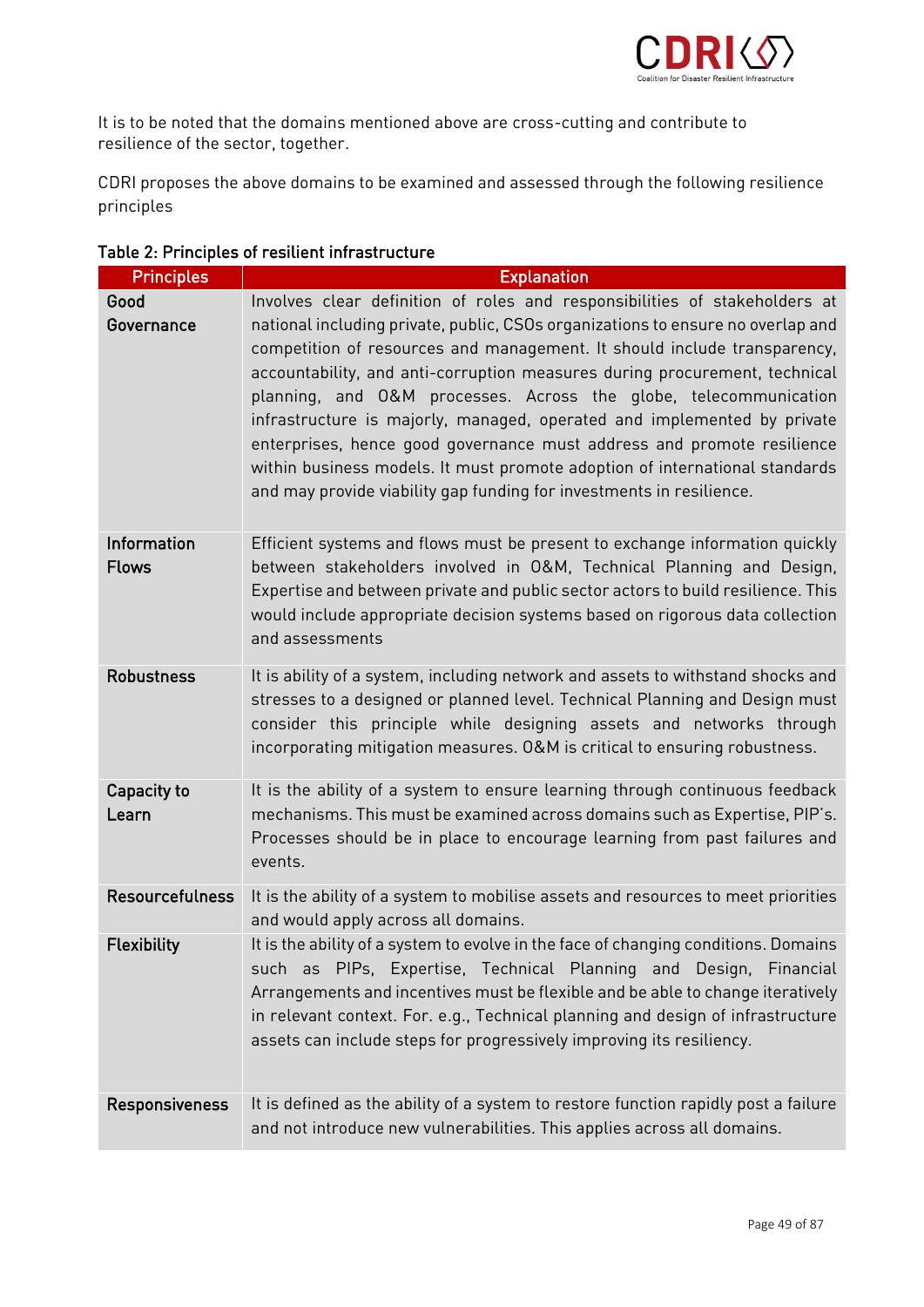

| Redundancy          | Is the spare capacity of the system and involves increasing options so that<br>when failure occurs, the system continues to function. Domains such as PIPs,<br>Technical Planning and Design must be examined through this principle. For<br>e.g. It may include increasing network redundancy to ensure connectivity<br>during and post disaster events. This may include redundant telecoms<br>equipment, including satellite, so that when disasters strike the sector can<br>provide fast response by providing broadband connectivity through satellite. |
|---------------------|---------------------------------------------------------------------------------------------------------------------------------------------------------------------------------------------------------------------------------------------------------------------------------------------------------------------------------------------------------------------------------------------------------------------------------------------------------------------------------------------------------------------------------------------------------------|
| <b>Safe Failure</b> | It involves designing the infrastructure, including assets and networks, in a<br>manner so as to allow for acceptable levels of failure. This would reduce<br>cascading and compound risks. This would apply across domains such as<br>Technical Planning and Design.                                                                                                                                                                                                                                                                                         |

To build resilience of telecommunication systems, the domains must be examined in all phases<br>of Disaster Risk Management (DRM) cycle including **pre-disaster risk assessment and** of Disaster Risk Management (DRM) cycle including pre-disaster risk assessment and management; emergency response and risk reduction; post-disaster recovery and reconstruction.

Using the proposed conceptual and analytical framework proposed above, the Agency will<br>develop a detailed DRRAF. It is also expected that pilot studies at national level will provide inputs and recommendations to improve and finalize the framework which may be adopted by CDRI Member Countries. The key tasks for DRRAF will include:

- $\bullet$  Identification of global best practices on risk and resilience assessment in telecommunication<br>sector or other relevant sectors
- Based on above, development of a comprehensive framework for multi-hazard disaster risk<br>and resilience assessment of telecommunication sector
- Identification of key performance indicators with parameters, and development of risk and<br>resilience index for three of the CDRI Member Countries selected from South Asia. Pacific/ resilience index for three of the CDRI Member Countries selected from South Asia, Pacific/<br>Caribbean, and Indian Ocean SIDS, in the context of global benchmarks
- Develop a guidance document on methodology for assessment of risk and resilience of<br>telecommunication infrastructure at national level

# 5.2 Deliverables for Task 1

### 5.2.1 DRRAF document with:

- Identification of global best practices on risk and resilience assessment in telecommunication<br>sector or other relevant sectors
- Identification of key performance indicators with parameters, and development of risk and<br>resilience index for three of the CDRI Member Countries selected from South Asia. Pacific/ resilience index for three of the CDRI Member Countries selected from South Asia, Pacific/ Caribbean, and Indian Ocean SIDS , in the context of global benchmarks.

## 5.2.2 Guidance document for undertaking risk and resilience assessment of telecommunication sector

### 5.3 Task 2: National disaster risk and resilience assessment of telecommunication sector for three CDRI Member Countries, selected telecommunication sector for the Countries of the Countries, sensors from: South Asia, Pacific/ Caribbean and Indian Ocean SIDS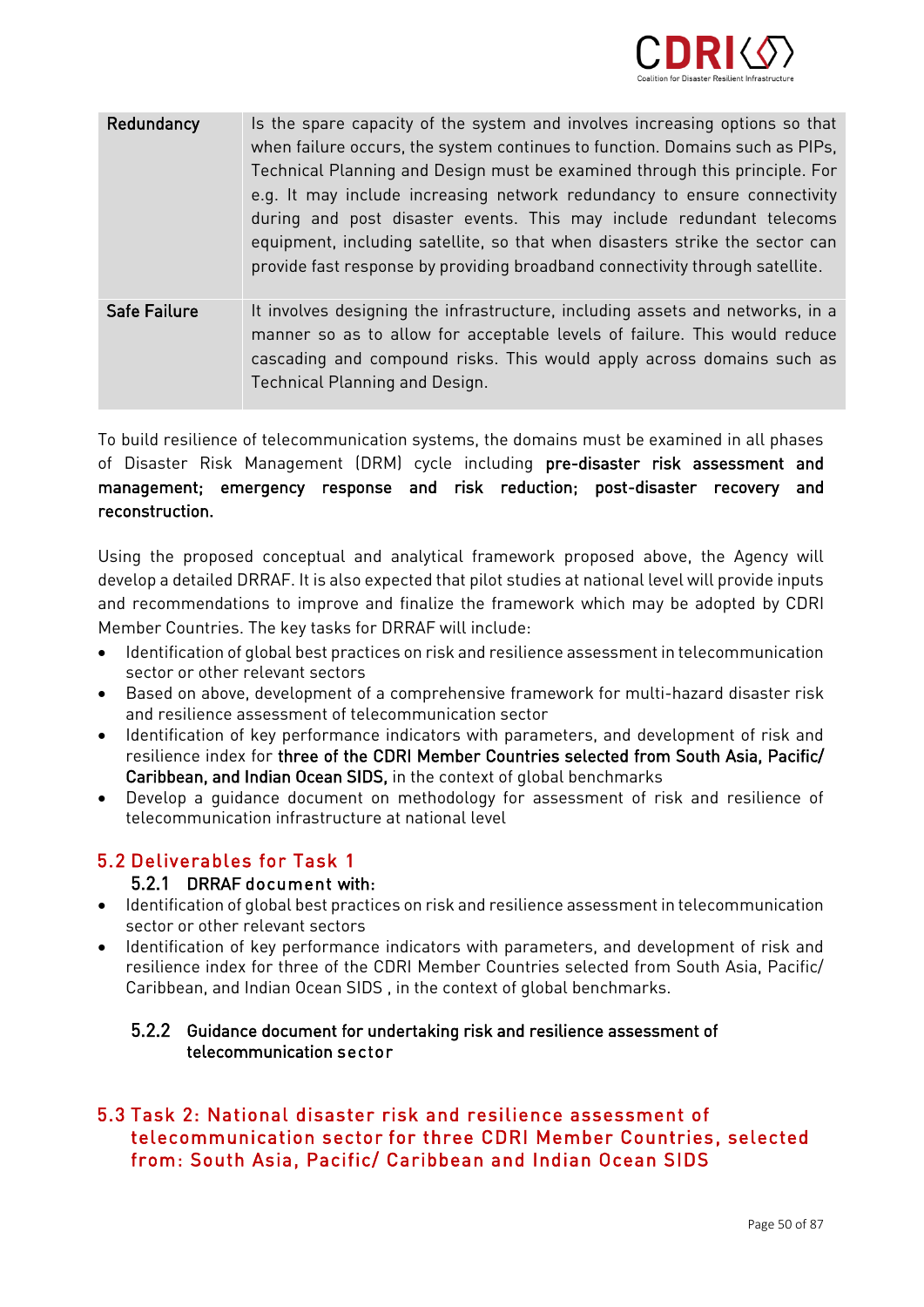

CDRI intends to conduct a risk and resilience assessment and development of a roadmap for the telecommunication sector at national for three of the CDRI Member Countries selected from South Asia, Pacific/ Caribbean, and Indian Ocean SIDS (An indicative list of countries may be 1. Nepal / Bhutan/ Mongolia 2. Fiji/ Jamaica 3. Mauritius / Maldives . However the countries may change within the geographies indicated) Each geographical region represents unique developmental capacities along with exposure, vulnerability and hazard risks. In the context of telecommunication sector within each country, the risk and resilience assessment will examine the domains of Policies, Institutions and Processes (PIPs), Technical Planning and Design, Operation and Maintenance (O&M), Financial arrangements and incentives and Expertise to foster resilience of the sector, It is expected that a multi-hazard risk and resilience assessment be carried out for each country. be carried out for each country.

In addition to the above assessment, it is expected that Agencies also examine interdependencies sector is technology and private enterprise driven (with certain exceptions), with constant evolution, a clear understanding of future scenarios, modelling and recommendations, with an understanding of rapid technological change, associated risks and business case through costbenefit analysis is required. Similarly, governance mechanisms need to address these future scenarios, towards developing risk and resilience, not only for the present but also for future disaster and climate risks. Hence, it is also expected that futuristic modelling and risk assessment be undertaken to develop roadmap towards resilience, encompassing governance, finance and relevant domains. The study will use hazard data, models, and findings from existing sources at national level to infer.

| Sr.       | Geography/                                                                                                                           | <b>Deliverables</b>                                                                                                                                                                                                                                                                                                                                                                                                                                        |  |  |  |
|-----------|--------------------------------------------------------------------------------------------------------------------------------------|------------------------------------------------------------------------------------------------------------------------------------------------------------------------------------------------------------------------------------------------------------------------------------------------------------------------------------------------------------------------------------------------------------------------------------------------------------|--|--|--|
| <b>No</b> | <b>Scale</b>                                                                                                                         |                                                                                                                                                                                                                                                                                                                                                                                                                                                            |  |  |  |
| 1         | CDRI<br>Three<br>Member<br><b>Countries</b><br>selected<br>from South<br>Asia, Pacific/<br>Caribbean,<br>Indian<br>and<br>Ocean SIDS | Disaster risk and resilience assessment based on DRRAF<br>$\mathbf{1}$ .<br>Actionable roadmap for resilient telecommunication sector, with<br>2.<br>detailed recommendations on domains:<br>a. Policies, Institutions and Processes (PIPs)<br>b. Technical Planning and Design<br>Operation and Maintenance (O&M)<br>C.<br>d. Financial arrangements and incentives<br>e. Expertise<br>These domains must be examined in pre-disaster risk assessment and |  |  |  |
|           |                                                                                                                                      | management; emergency response and risk reduction; post-disaster<br>recovery and reconstruction.                                                                                                                                                                                                                                                                                                                                                           |  |  |  |

### 5.3.1 Deliverables

### Note on national level assessment:

- An indicative list of countries may be 1. Nepal / Bhutan/ Mongolia 2. Fiji/ Jamaica 3. Mauritius<br>• An indicative However, the countries may change within the geographies indicated
- It is expected that the study, approach, methodology, roadmap proposed by the Agencies at<br>national level, takes due consideration of the difference in scale and context, in assessing the national level, takes due consideration of the difference in scale and context, in assessing the<br>various domains, and DRM cycle for fostering resilience of the sector. various domains, and DRM cycle for fostering resilience of the sector.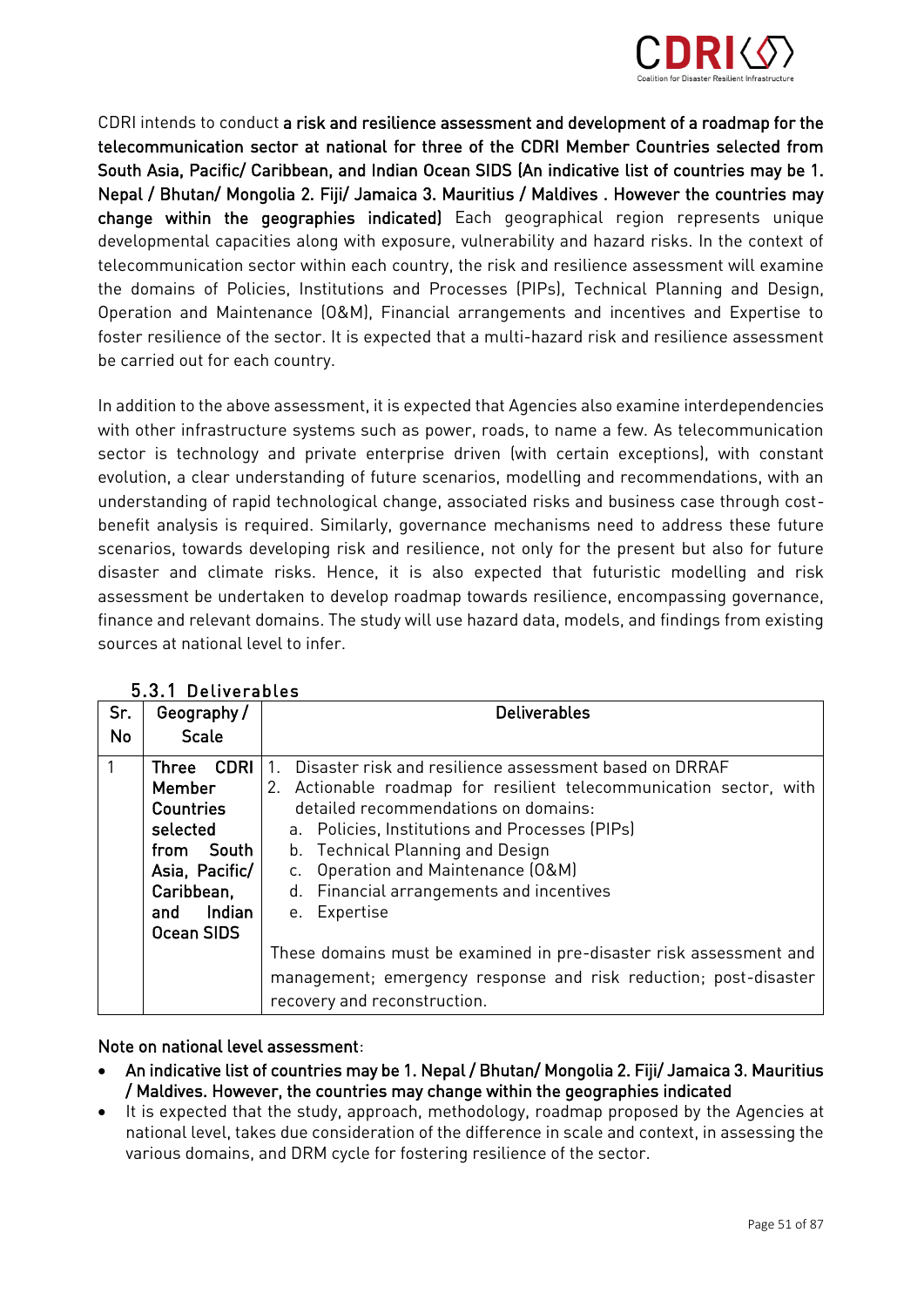

## 6. Validation of data and recommendations

- All deliverables shall be reviewed through consultations with key infrastructure stakeholders<br>Ministry/Denartments, private agencies, DRM institutions) and approved by an Appraisal and (Ministry/ Departments, private agencies, DRM institutions) and approved by an Appraisal and
- Agencies should follow internationally well-defined quality control and assurance<br>procedures procedures.

- Within a total expected duration of approximately 7 months the broad timeline for various<br>milestones and the nayment schedule is given below.
- The Agencies are also free to propose delivery milestones and corresponding payment<br>schedule as ner their understanding of the project requirements and objectives as given in schedule as per their understanding of the project requirements and objectives as given in<br>this ToR, with justification. The payment schedule shall be such that the final payment on completion of the project and acceptance of deliverables shall constitute 30% of the total cost. The remaining 70% may be distributed reasonably over the project period and linked to specific deliverables.
- The budget and milestones should account for workshops/ meetings required to achieve appropriate buy-in, consultation, and dissemination of the findings with key stakeholders.

| S.<br>No.      | <b>Milestone</b>            | <b>Description of Milestones*</b> | <b>Timeline</b><br>$T_0$ + days<br>(number of<br>days available<br>for activity) | % amount of<br>total to be<br>disbursed after<br>completion and<br>verification of |
|----------------|-----------------------------|-----------------------------------|----------------------------------------------------------------------------------|------------------------------------------------------------------------------------|
| 1              | Contract                    |                                   |                                                                                  | milestone<br>$\overline{0}$                                                        |
|                |                             | $\overline{a}$                    | T <sub>0</sub>                                                                   |                                                                                    |
|                | <b>Effectiveness Date</b>   |                                   |                                                                                  |                                                                                    |
| $\overline{2}$ | <b>Inception Report</b>     | Inception report                  | $T_0 + 15$ days                                                                  | 10%                                                                                |
|                |                             | identifying literature,           |                                                                                  |                                                                                    |
|                |                             | stakeholders,                     |                                                                                  |                                                                                    |
|                |                             | methodology and                   |                                                                                  |                                                                                    |
|                |                             | descriptive work-plan             |                                                                                  |                                                                                    |
| Task 1         |                             |                                   |                                                                                  |                                                                                    |
| 3              | <b>Task 1 Draft Report-</b> | Draft report compiling            | $T_0$ + 75 days                                                                  | 20%                                                                                |
|                | 1: Development of a         | deliverables as specified         |                                                                                  |                                                                                    |
|                | comprehensive               | in-Task 1                         |                                                                                  |                                                                                    |
|                | framework for risk          |                                   |                                                                                  |                                                                                    |
|                | and resilience              |                                   |                                                                                  |                                                                                    |
|                | assessment of               |                                   |                                                                                  |                                                                                    |
|                | telecommunication           |                                   |                                                                                  |                                                                                    |
|                | sector                      |                                   |                                                                                  |                                                                                    |
| 4              | <b>Consultation</b>         | National consultation             | $T_0 + 90$ days                                                                  |                                                                                    |
|                | Meeting -1                  | meeting on framework              |                                                                                  |                                                                                    |
|                |                             | with key-inputs and               |                                                                                  |                                                                                    |

### Table 3: Delivery milestones and estimated payment structure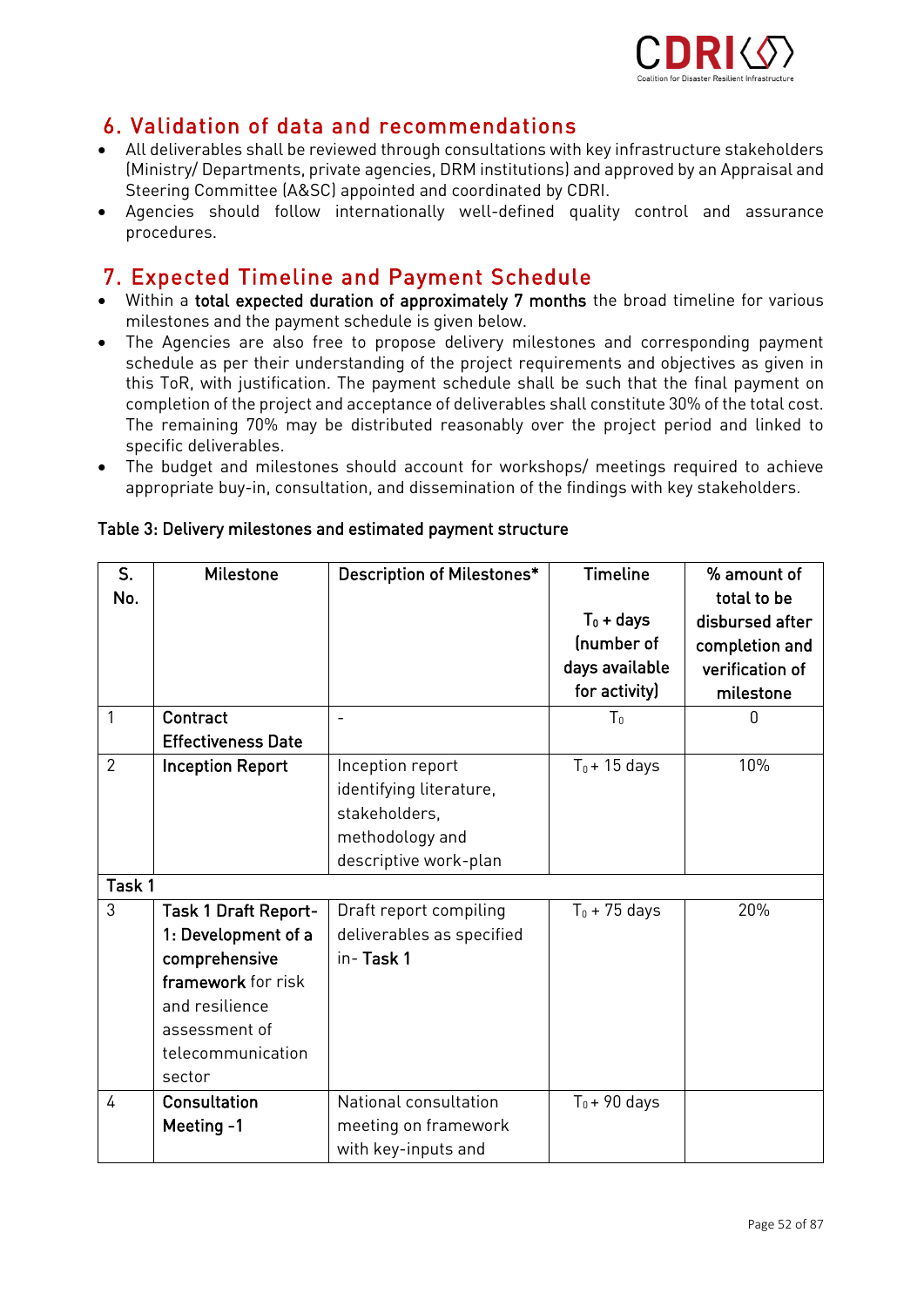

| S.     | <b>Milestone</b>                 | <b>Description of Milestones*</b>            | <b>Timeline</b>  | % amount of     |
|--------|----------------------------------|----------------------------------------------|------------------|-----------------|
| No.    |                                  |                                              |                  | total to be     |
|        |                                  |                                              | $T_0$ + days     | disbursed after |
|        |                                  |                                              | Inumber of       | completion and  |
|        |                                  |                                              | days available   | verification of |
|        |                                  |                                              | for activity)    | milestone       |
|        |                                  | feedback from TAC, and                       |                  |                 |
|        |                                  | stakeholders.                                |                  |                 |
| 5      | Task 1 - Draft                   | Draft report - 2 on a                        | $T_0$ + 100 days | 20%             |
|        | <b>Report 2</b>                  | disaster risk and                            |                  |                 |
|        |                                  | resilience assessment                        |                  |                 |
|        |                                  | framework for                                |                  |                 |
|        |                                  | telecommunications                           |                  |                 |
|        |                                  | sector and the output to                     |                  |                 |
|        |                                  | include a guidance                           |                  |                 |
|        |                                  | document for countries to                    |                  |                 |
|        |                                  | undertake risk and                           |                  |                 |
|        |                                  | resilience assessment                        |                  |                 |
| Task 2 |                                  |                                              |                  |                 |
| 6      | Task 2 - Deliverable:            | Draft reports compiling                      | $T_0$ + 170 days | 20%             |
|        | Demonstration of<br>framework at | deliverables as specified<br>in Task 2       |                  |                 |
|        |                                  |                                              |                  |                 |
|        | national level and               |                                              |                  |                 |
| 7      | detailed roadmap<br>Consultation |                                              |                  |                 |
|        | Meeting - 2                      | Consultation meeting with<br>stakeholders to | $T_0 + 180$ days |                 |
|        |                                  | disseminate assessment                       |                  |                 |
|        |                                  | findings, gather feedback                    |                  |                 |
|        |                                  | through consultative                         |                  |                 |
|        |                                  | process on Task 2                            |                  |                 |
|        | <b>Final Reports and Closure</b> |                                              |                  |                 |
| 8      | <b>Final Reports and</b>         | Finalisation of assessment                   | $T_0$ + 190 days |                 |
|        | Project Closure -                | framework; compilation of                    |                  |                 |
|        | Revised submission               | consultation meetings,                       |                  |                 |
|        | of deliverables                  | findings, assessments,                       |                  |                 |
|        |                                  | and final framework for                      |                  |                 |
|        |                                  | risk and resilience                          |                  |                 |
|        |                                  | assessment of telecom                        |                  |                 |
|        |                                  | infrastructure and                           |                  |                 |
|        |                                  | roadmap for resilient                        |                  |                 |
|        |                                  | telecom sector                               |                  |                 |
| 9      | International                    | Launch and dissemination                     | $T_0 + 210$ days | 30%             |
|        | Workshop                         | of guidance document,                        |                  |                 |
|        |                                  | findings of study and                        |                  |                 |
|        |                                  |                                              |                  |                 |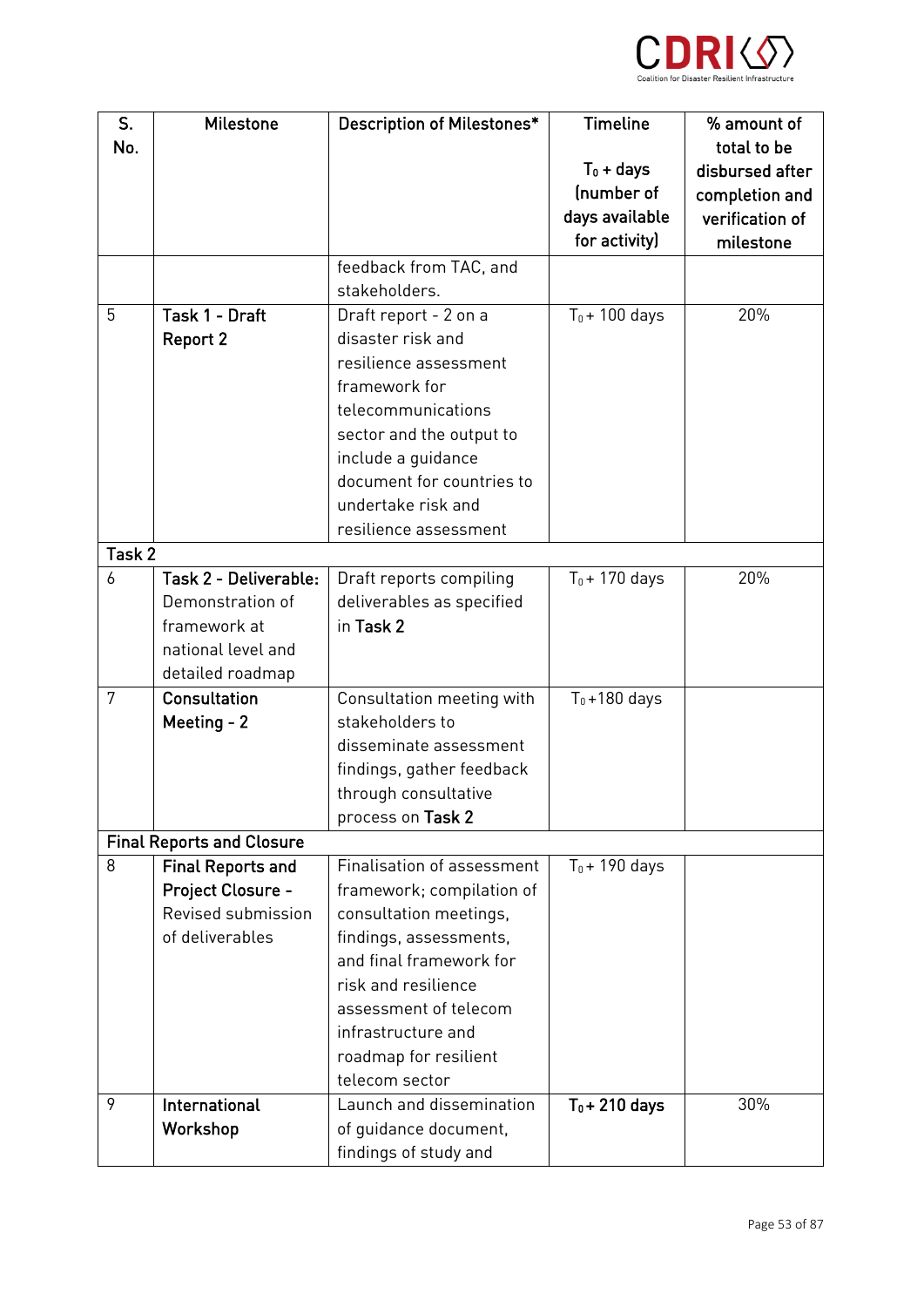

| S.<br>No. | <b>Milestone</b> | Description of Milestones*         | Timeline<br>$T_0$ + days<br>(number of<br>days available<br>for activity) | % amount of<br>total to be<br>disbursed after<br>completion and<br>verification of<br>milestone |
|-----------|------------------|------------------------------------|---------------------------------------------------------------------------|-------------------------------------------------------------------------------------------------|
|           |                  | DRRAF-<br>telecommunication sector |                                                                           |                                                                                                 |

\* Milestones may be defined by Agency and explained separately also.

Please note that the final negotiated timeline of milestones and deliverables shall be inserted in Please note that the final negotiated timeline of milestones and deliverables shall be inserted in the contract before signing.

**8. Project management**<br>The Client for this project is the Coalition for Disaster Resilient Infrastructure (CDRI)

- The Client for this project is the Collition of Disaster Resident Infrastructure (CDRI)<br>• The Agency will propose a standard form for the Project Management Report (PMR) in their
- The Agency shall report and communicate the status and products of the project to the CDRI<br>• expresentative via a vurition DMD on the first hypiness day of seek meath often the project's representative via a written PMR on the first business day of each month after the projection of each month af<br>International
- There will be quarterly Project Meetings following project initiation. An inception report should be provided at the first Project Meeting. All the quarterly report and the PMRs should<br>be communicated in English language.
- The Agency will closely interact and report to the Client's team and TAC that will accept the<br>deliverables
- The Agency is encouraged to appoint a focal or contact person competent for client interactions with regard to this undertaking on a regular basis, preferably in the same time

- The working languages for this project shall be English and all final deliverables shall be in English, in both electronic format (Microsoft Word and Adobe pdf) and as bound printed
- Numerical results (shape files, spreadsheets, etc.) only need to be provided in an electronic<br>farmed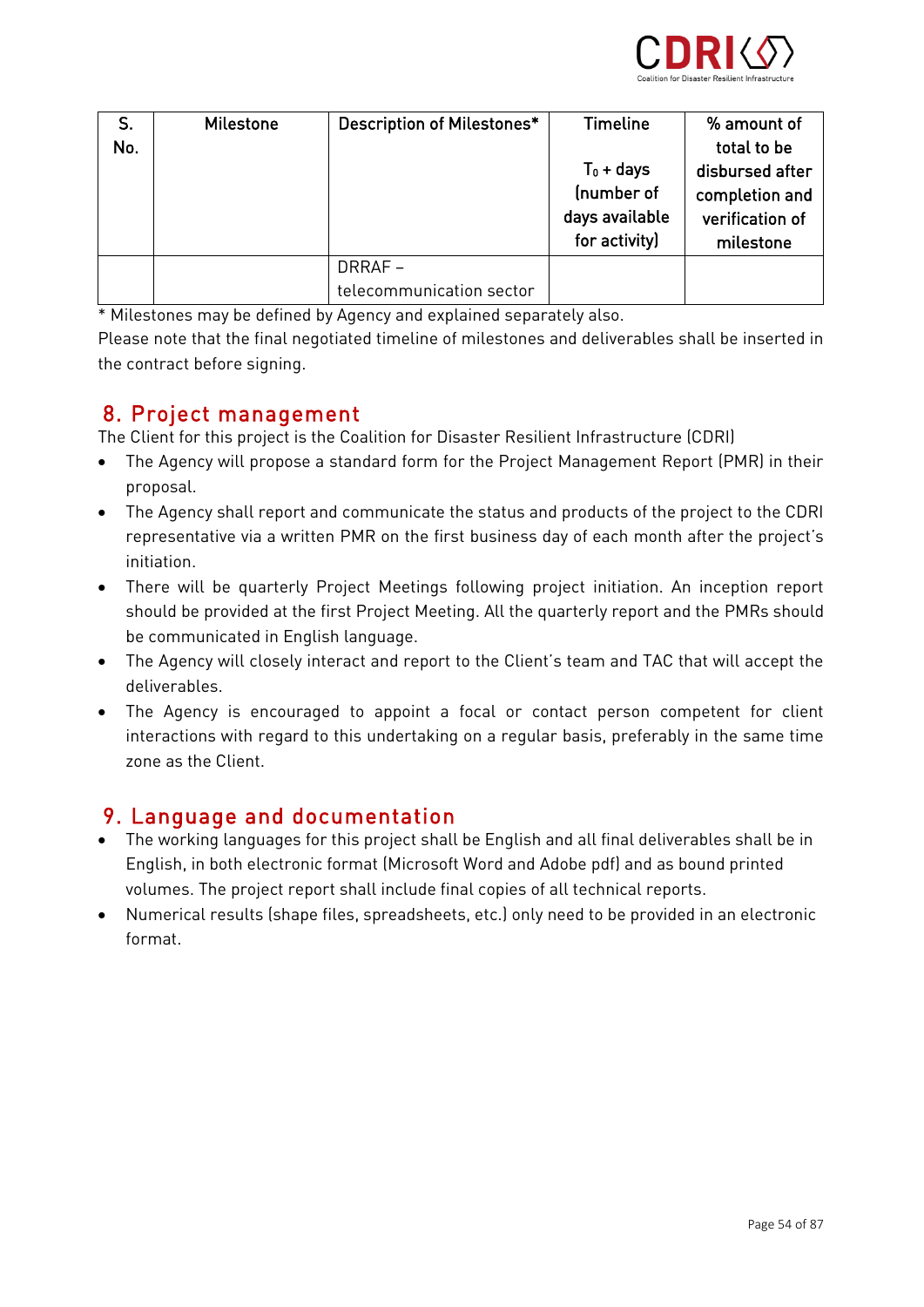

10. Licensing<br>All data procured and developed for this project will be done on behalf of the CDRI. The intent is that the data shall be licensed to allow for free use and distribution in a manner that follows the Open Database License (ODbL). The license includes the right of the CDRI (and sub-licensees) to freely use and distribute data, through the following means:

- to freely use and distribute data, through the following means: Risk and resilience assessments.
- Research into the natural and built environment.
- Extraction of derivatives (including, but not limited to, slope and roughness) and<br>geographical features (including, but not limited to, infrastructure footprints, fault traces and other geomorphic features). Extracted derivatives and features will be the intellectual property of the CDRI.
- Presentation in reports and presentations.<br>• Presentation distribution and analysis three
- Presentation, distribution and analysis through the internet.

## 11. Public information

All work products created or produced by the Agency under the Terms of Reference (TOR) shall be considered Public Information, and in a legal sense treated the same as information generated by public entities. The Agency will not own work products created under the TOR, nor possess particular or exclusive usage rights to those work products and may not use the work products in any manner apart from the TOR except as provided by public policies governing the products in any manner apart from the TOR except as provided by public policies governing the use of open data.

- The Agency must ensure the protection and confidentiality of information and data created<br>according to the ToR that is considered private and/or legally protected
- The Agency must ensure the security of data and information in accordance with existing<br>regulation in this area regulation in this area.

**13. Fairness, standards and professional ethics**<br>The methods and procedures used in producing information and data consistent with the TOR should follow prevailing scientific standards, techniques and professional ethics regarding objectivity and independence. objectivity and independence.

14. Standards of quality<br>Information and data created according to the ToR should follow internationally accepted standards and practices. standards and practices.

### 15. Documentation

The Agency must provide documentation of the methodologies used to generate data created or The Agency must provide documentation of the methodologies used to generate data created to the methodologies<br>produced under the ToR including metadata for all data files produced under the ToR, including metadata for all data files.

16. Delivery<br>All data and work products created under the ToR shall be transmitted in their entirety and in a timely manner to the Client via commonly used electronic formats appropriate to the information or data. In addition to the formats defined above, other data examples include tabular data should be transmitted in Microsoft Excel, DBF or CSV format; textual information should be transmitted in Microsoft Word or TEXT format.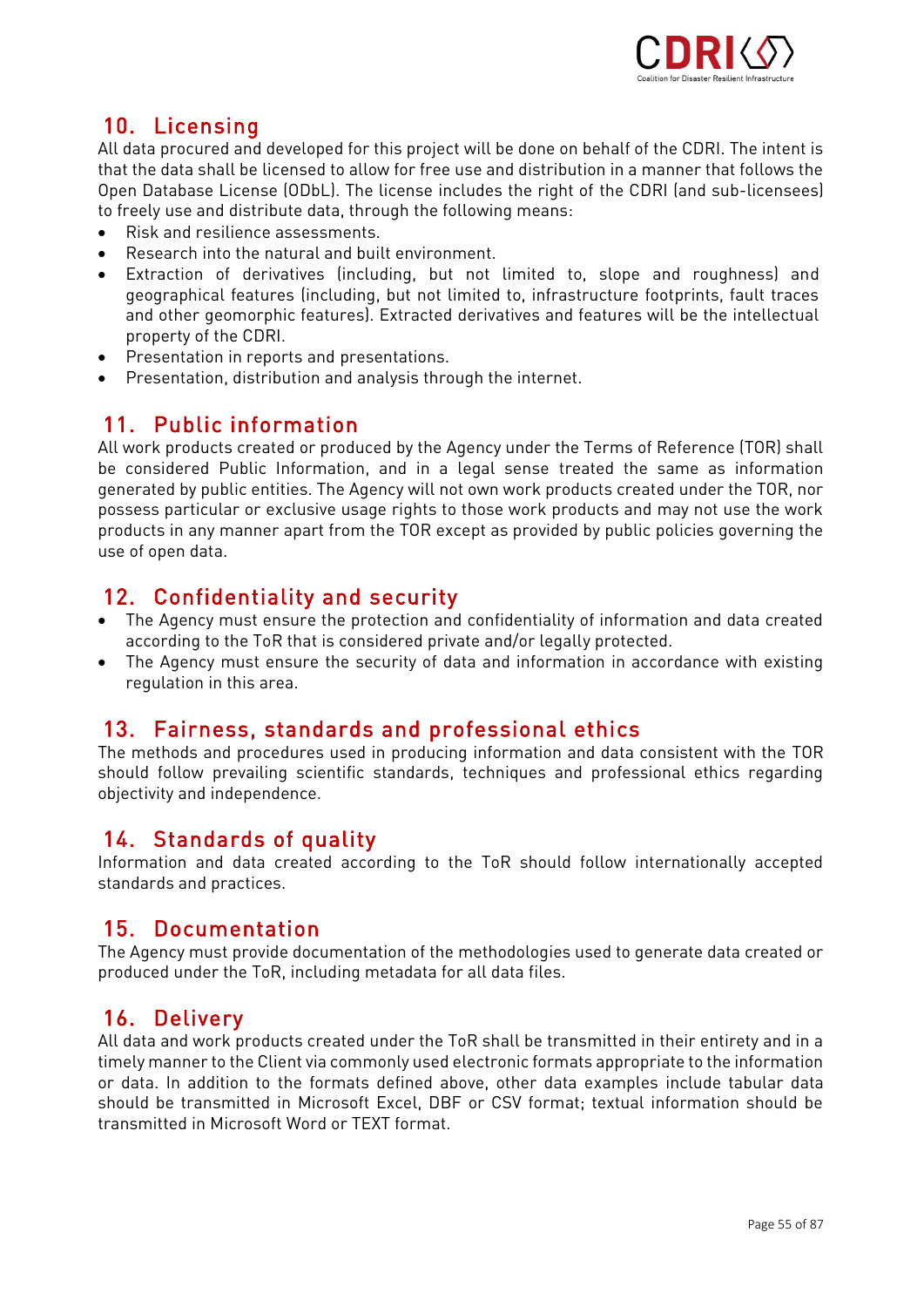

# 17. Implementation modalities and duration<br>The consultancy will be carried out by contracting the services of National, Regional or

International entities (Team of Agencies) with proven track records and experience in risk assessment. The duration of the consultancy is 7 months. assessment. The duration of the consultancy is 7 months.

18. Staffing requirement<br>The Consulting firm is free to propose a staffing plan and skill mix necessary to meet the objectives and scope of services. If all the required skills are not available within the Consulting firm, they are encouraged to make joint ventures with other firms. Appropriately curated firm, they are encouraged to fulfil the entire generate fire gravitages with  $\frac{1}{2}$ consortiums are appreciated to fulfil the entire gamut of requirements of requirements of requirements of requirements of requirements of requirements of requirements of requirements of requirements of requirements of requ

Expected input of Key Experts and requisite expertise, qualifications, and minimum experience used for evaluation of Technical Bids. Any additional CVs will not be considered for evaluation. Agencies are free to use any additional personnel (apart from the Proposed Team) as required to achieve the aims of the project. The CDRI reserves the right to seek more details regarding the achieve the aims of the project. The contribution the right to seek more details regarding the right qualifications and experience of the Key Experts.

Core team with members having relevant qualifications in Telecommunication Engineering/ Civil Finance/ GIS or Remote Sensing Finance/ GIS or Remote Sensing

|                                                                                                                  |                                                                                                                                                                                                                                                 |                                                                   | <b>Minimum Years</b> |
|------------------------------------------------------------------------------------------------------------------|-------------------------------------------------------------------------------------------------------------------------------------------------------------------------------------------------------------------------------------------------|-------------------------------------------------------------------|----------------------|
| <b>Team Composition</b>                                                                                          | <b>Expertise</b>                                                                                                                                                                                                                                | <b>Qualifications</b>                                             | of relevant work     |
|                                                                                                                  |                                                                                                                                                                                                                                                 |                                                                   | experience           |
| Team Leader/<br><b>Project Manager</b>                                                                           | Project and/or Operations<br>leadership experience in<br>telecommunication<br>infrastructure sector with work<br>related to disaster risk<br>management, government<br>advisory, and policy and<br>planning.                                    | 100% for PHD<br>80% for Masters<br>$60%$ for<br>Bachelor's degree | 20 years             |
| <b>Telecommunication</b><br>Infrastructure<br>expert (Deputy<br>Team<br>Leader/Deputy<br><b>Project Manager)</b> | Planning and design of<br>telecommunication<br>infrastructure and related<br>assets, expertise in global and<br>national benchmark standards,<br>technology selection and<br>deployment, risk and resilience<br>assessment, feasibility studies | 100% for PHD<br>80% for Masters<br>$60%$ for<br>Bachelor's degree | 15 years             |
| Policy and<br><b>Governance Expert</b>                                                                           | Policy, planning, governance<br>and regulations expertise,                                                                                                                                                                                      | 100% for PHD                                                      | 10 years             |

### Table 4: Proposed team of Experts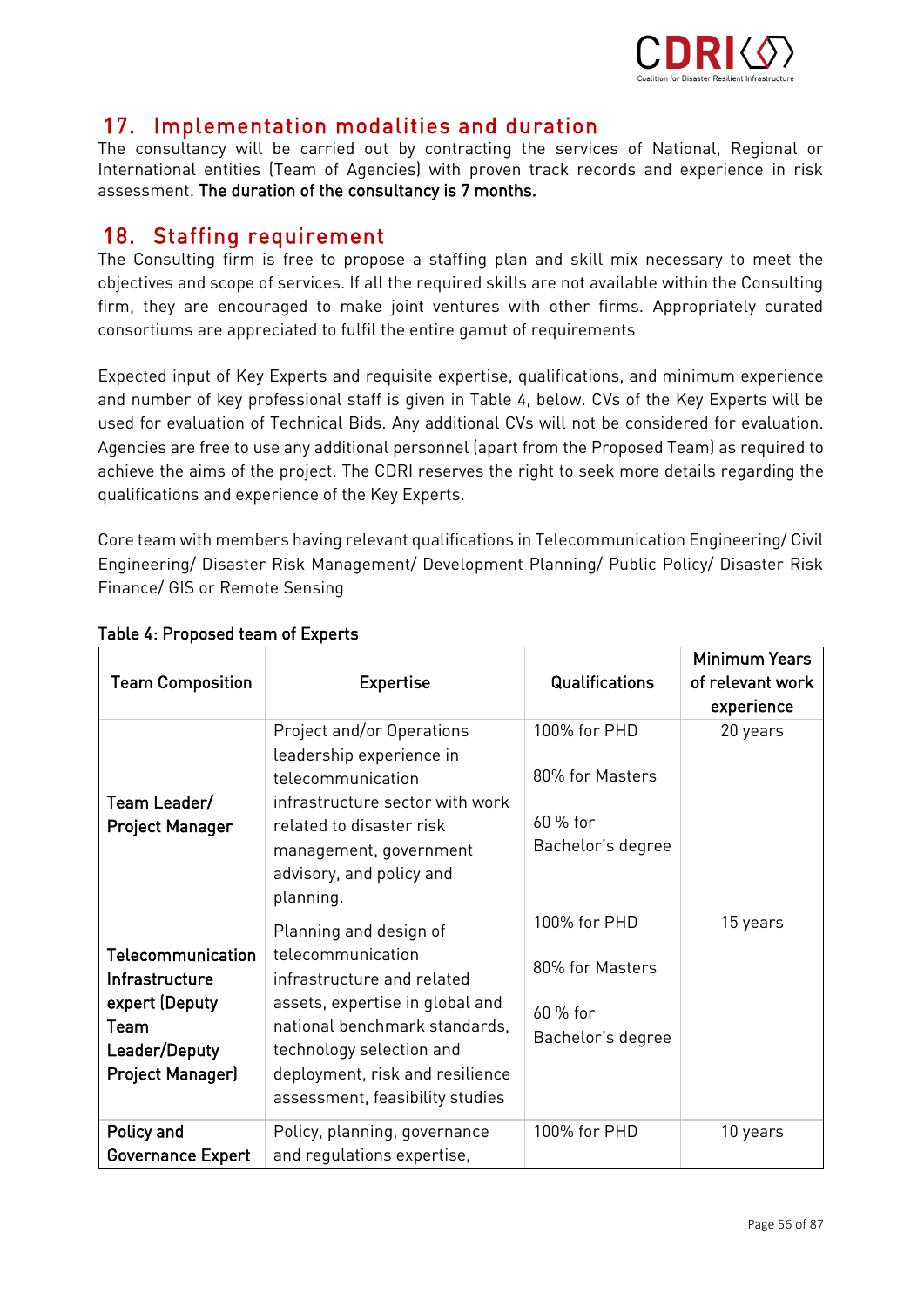

|                                                                              |                                                               |                   | <b>Minimum Years</b> |
|------------------------------------------------------------------------------|---------------------------------------------------------------|-------------------|----------------------|
| <b>Team Composition</b>                                                      | <b>Expertise</b>                                              | Qualifications    | of relevant work     |
|                                                                              |                                                               |                   | experience           |
|                                                                              | related to infrastructure,                                    | 80% for Masters   |                      |
|                                                                              | resilience and risk                                           |                   |                      |
|                                                                              |                                                               | 60 % for          |                      |
|                                                                              |                                                               | Bachelor's degree |                      |
| Disaster and                                                                 | <b>Risk and Resilience</b>                                    | 100% for PHD      | 10 years             |
| climate risk                                                                 | assessment of infrastructure,                                 |                   |                      |
| management<br><b>Expert - National</b><br>level, Indian Ocean<br><b>SIDS</b> | disaster risk reduction,                                      | 80% for Masters   |                      |
|                                                                              | emergency planning and<br>resilience.                         | 60 % for          |                      |
|                                                                              |                                                               | Bachelor's degree |                      |
|                                                                              |                                                               | 100% for PHD      | 10 years             |
| Disaster and<br>climate risk                                                 | <b>Risk and Resilience</b>                                    |                   |                      |
|                                                                              | assessment of infrastructure,                                 | 80% for Masters   |                      |
| management                                                                   | disaster risk reduction,                                      |                   |                      |
| <b>Expert - National</b>                                                     | emergency planning and                                        | 60 % for          |                      |
| level, South Asia                                                            | resilience.                                                   | Bachelor's degree |                      |
| Disaster and<br>climate risk                                                 | <b>Risk and Resilience</b>                                    | 100% for PHD      | 10 years             |
|                                                                              | assessment of infrastructure,                                 |                   |                      |
| management                                                                   | disaster risk reduction,                                      | 80% for Masters   |                      |
| <b>Expert - National</b>                                                     | emergency planning and                                        |                   |                      |
| level, Pacific/                                                              | resilience.                                                   | 60 % for          |                      |
| Caribbean                                                                    |                                                               | Bachelor's degree |                      |
| <b>Disaster Risk</b><br><b>Finance Expert</b>                                | Disaster risk finance expertise,<br>related to infrastructure | 100% for PHD      | 10 years             |
|                                                                              |                                                               |                   |                      |
|                                                                              | financing, cost-benefit analysis,                             | 80% for Masters   |                      |
|                                                                              | funding mechanisms, resilience<br>and risk of infrastructure  | 60 % for          |                      |
|                                                                              |                                                               | Bachelor's degree |                      |
| GIS, Risk and                                                                | Experience in producing GIS<br>based maps and analysis used   | 100% for PHD      | 10 years             |
|                                                                              |                                                               |                   |                      |
|                                                                              |                                                               | 80% for Masters   |                      |
| <b>Resilience Analysis</b>                                                   | for infrastructure planning and                               |                   |                      |
| <b>Expert</b>                                                                | risk analysis at national and<br>sub-national levels.         | 60 % for          |                      |
|                                                                              |                                                               | Bachelor's degree |                      |

# 19. Facilities to be provided by the Client<br>The Client would provide the following support to the selected Agency:

- Introduction for the Agency to support initiation of engagement with the relevant entities.<br>• Designation of a focal person from CDRI for supporting liaison with the relevant entities.
- Designation of a focal person from CDRI for supporting liaison with the relevant entities.

20. Implementation arrangements<br>After the inception stage the Agency shall prepare a detailed schedule and task-flow diagram, After the inception stage the inception state the Agency shall prepare a detailed schedule and task-flow diagram,<br>Agency shall prepare a detailed schedule and task-flow diagram, and task-flow diagram, and task-flow diagram which depicts the interrelationship of various tasks in the assignment and depict how they lead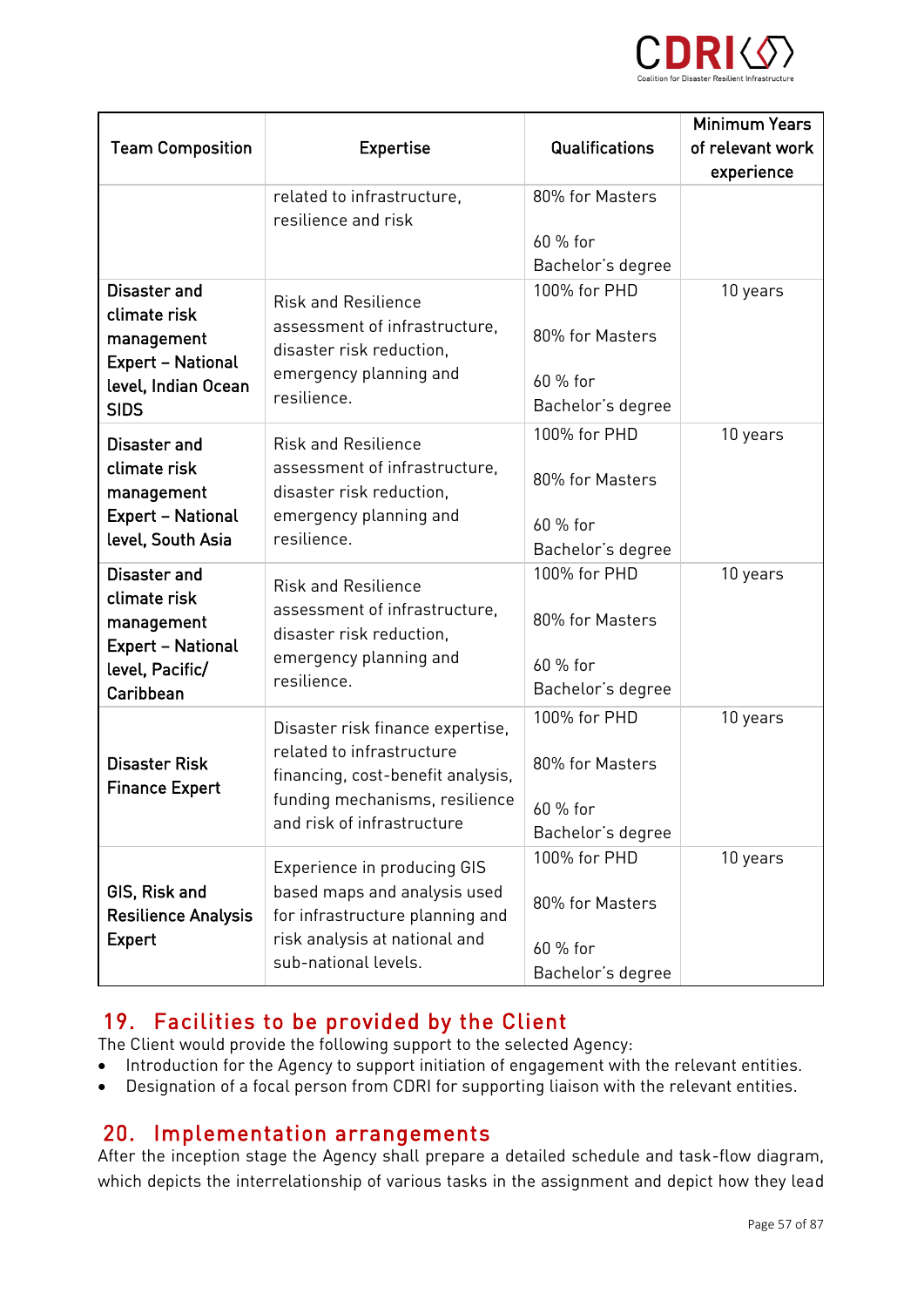

to the completion of the different tasks. The Team Leader of the Agency will be the principal<br>contact and will be expected to be available during project implementation. The Agency is encouraged to appoint an additional contact person (Deputy Team Leader) who can be competently consulted on this undertaking. competently consulted on this undertaking.

The Agency shall be responsible for all aspects of performance of services as set forth in this

### 21. Ownership and Confidentiality of Data and Work Products<br>The ownership of the raw data collected by the Agency during the study and the deliverables  $21.$

including documents, maps, images, processed data, etc. will rest with CDRI. The Agency will keep the data and work products/ outcome documents confidential. Dissemination of the outputs/  $k$ eep the data and work products/ outputs/ outputs/ outputs/ outputs/ outputs/  $\frac{1}{2}$ outcomes/ reports/ frameworks/ tools will require express permission of the CDRI.

 $+ + +$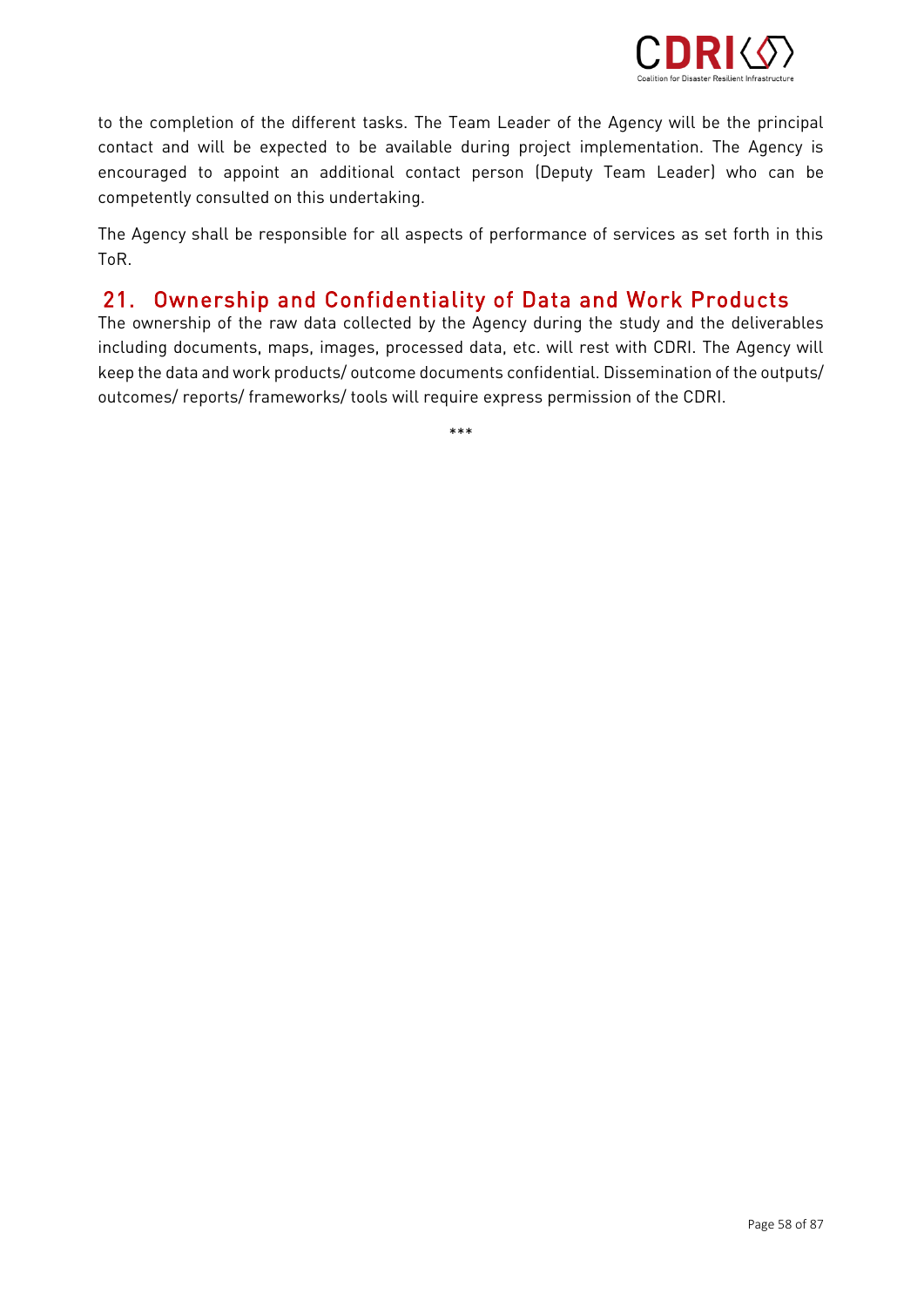

# SECTION 5: STANDARD FORM OF CONTRACT OF CONTRACT  $\overline{\mathcal{S}}$

# CONTRACT FOR AGENCY'S SERVICES

## (Name of the contract/work can be written here)

between

## Coalition for Disaster Resilient Infrastructure Society (CDRI)

and

Dated:

\_\_\_\_\_\_\_\_\_\_\_\_\_\_\_\_\_\_\_\_\_\_\_\_\_\_\_\_\_\_\_\_\_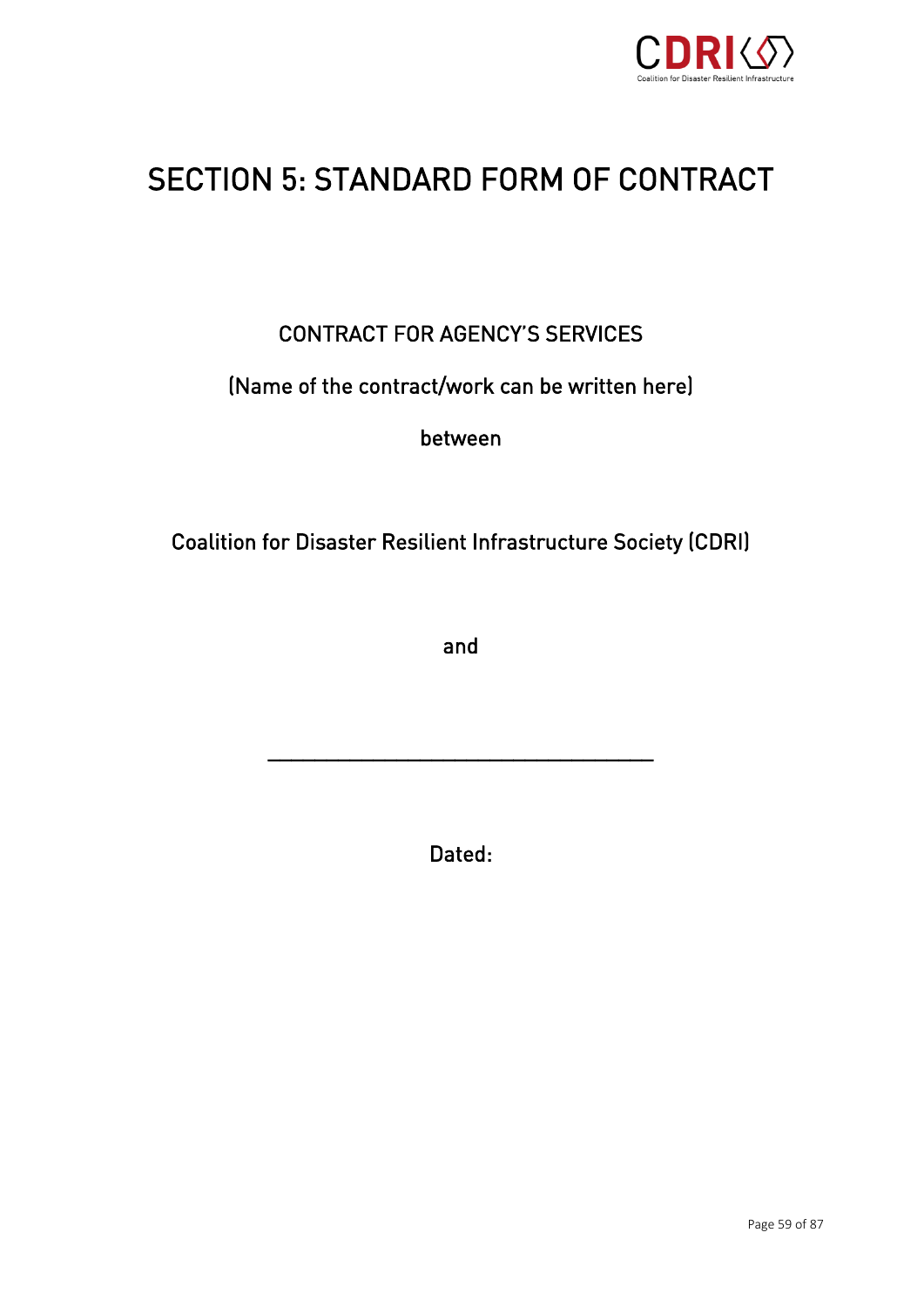

- $\mathbf{L}$
- $II.$ 
	-
	- 2. COMMENCEMENT, COMPLETION, MODIFICATION AND TERMINATION OF
	- 3. INTELLECTUAL PROPERTY
	- 4. OBLIGATIONS OF THE AGENCY
	-
	- 6. OBLIGATIONS OF THE "CDRI"
	- 7. PAYMENTS TO THE AGENCY
	- 8. FAIRNESS AND GOOD FAITH
	- 9. SETTLEMENT OF DISPUTES
	-
	-
	-
- III. Special Conditions of Contract
- IV. Appendices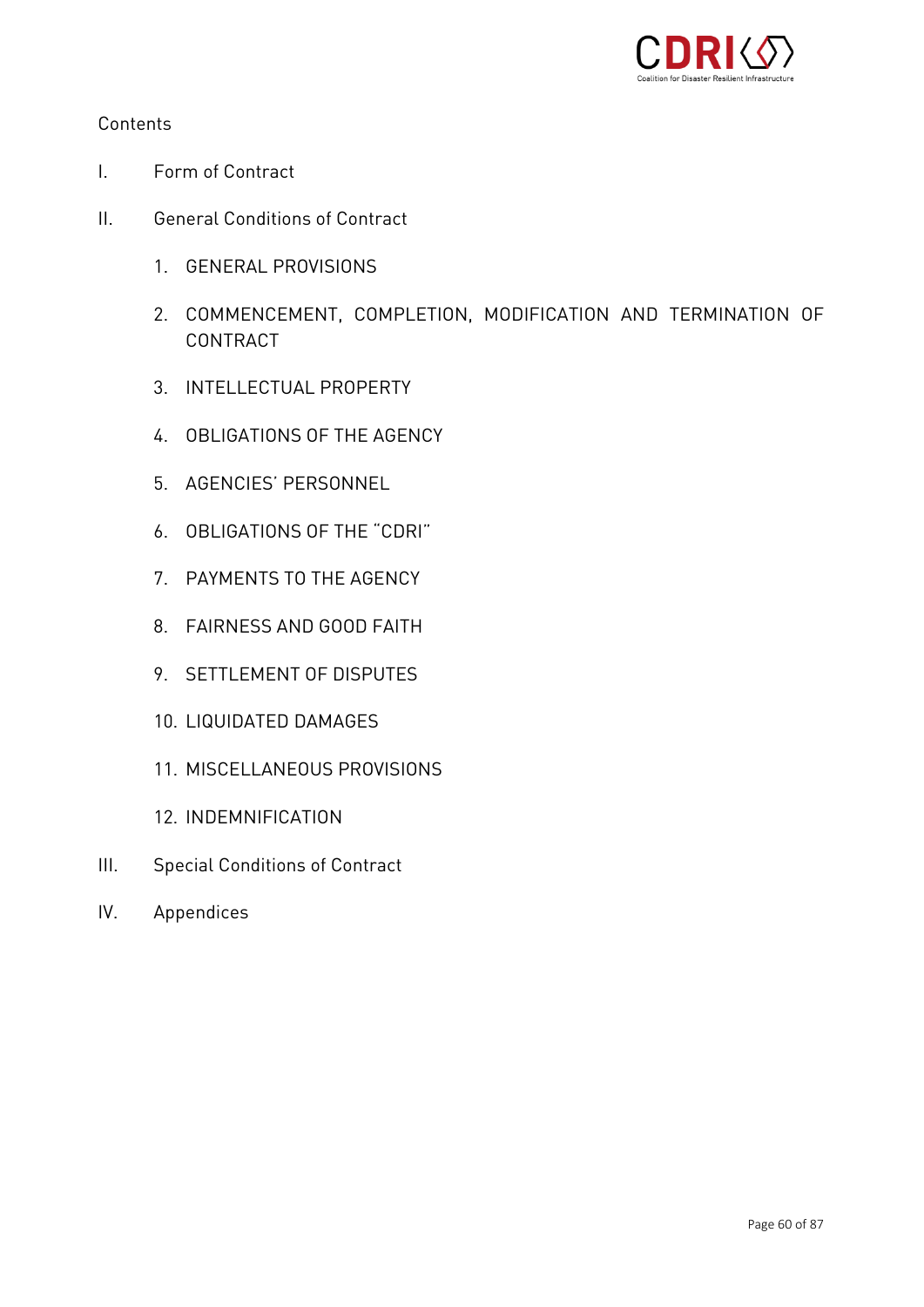

### I. Form of Contract I. Form of Contract

This CONTRACT (hereinafter called the "Contract") is made on the \_\_\_\_\_\_\_\_\_\_\_ day of the month of \_\_\_\_\_\_\_, 20\_\_, between the Coalition for Disaster Resilient Infrastructure  $\frac{1}{\sqrt{1-\frac{1}{n}}},$  20.  $\frac{1}{\sqrt{1-\frac{1}{n}}}$ , between the Coasting Kale Kandra 1 Canarajaug Marg. Now Society, with its office at 4th & 5th Floor, Bhartiya Kala Kendra, 1 Copernicus Marg, New Delhi - 110001 (hereinafter called the "CDRI"), and, a joint<br>venture/consortium/association consisting of the following entities, namely, lead Agency and its partner \_\_\_\_\_\_\_\_\_\_\_\_\_\_\_\_\_\_(hereinafter \_\_\_\_\_\_\_\_\_\_\_\_\_\_\_\_\_\_\_\_\_\_\_\_ and its partner \_\_\_\_\_\_\_\_\_\_\_\_\_\_\_\_\_\_ (hereinafter collectively called the "Agency"  $\mathcal{L}$ 

### **WHEREAS**

1. the Agency, having represented to the "CDRI" that he/she/it has the required<br>qualifications professional skills, personnel, financial and technical resources, statuary authorization, has offered to provide services in response to the Request for Proposal numbered to provide titled to provide the services in response to the CDRI; 2. the "CDRI", on basis of Agency's representations, has accepted the offer of the  $\frac{1}{2}$ Agency to provide the services on the terms and conditions set forth in this Contract.

NOW, THEREFORE, IT IS HEREBY AGREED between the parties as follows:

- (a) The following documents attached hereto shall be deemed to form an integral part of this Contract:
	- 1. The General Conditions of Contract.<br>2. The Special Conditions of Contract.
	- 2. The Special Conditions of Contract.<br>3. The following Appendices:
	- The following Appendices:
- Appendix A: Description of services
- 
- Appendix C: Staffing schedule
- Appendix D: Cost estimates and Payment or billing schedule
- Appendix E: Duties of CDRI Appendix E: Duties of CDRI
	- (b) The mutual rights and obligations of the "CDRI" and the Agency shall be as set
	- (c) the Agencies shall carry out and complete the Services in accordance with the  $\overline{a}$ Description of Services, which is hereby incorporated in Appendix A, and is made
	- (d) the "CDRI" shall make payments to the Agency in accordance with the provisions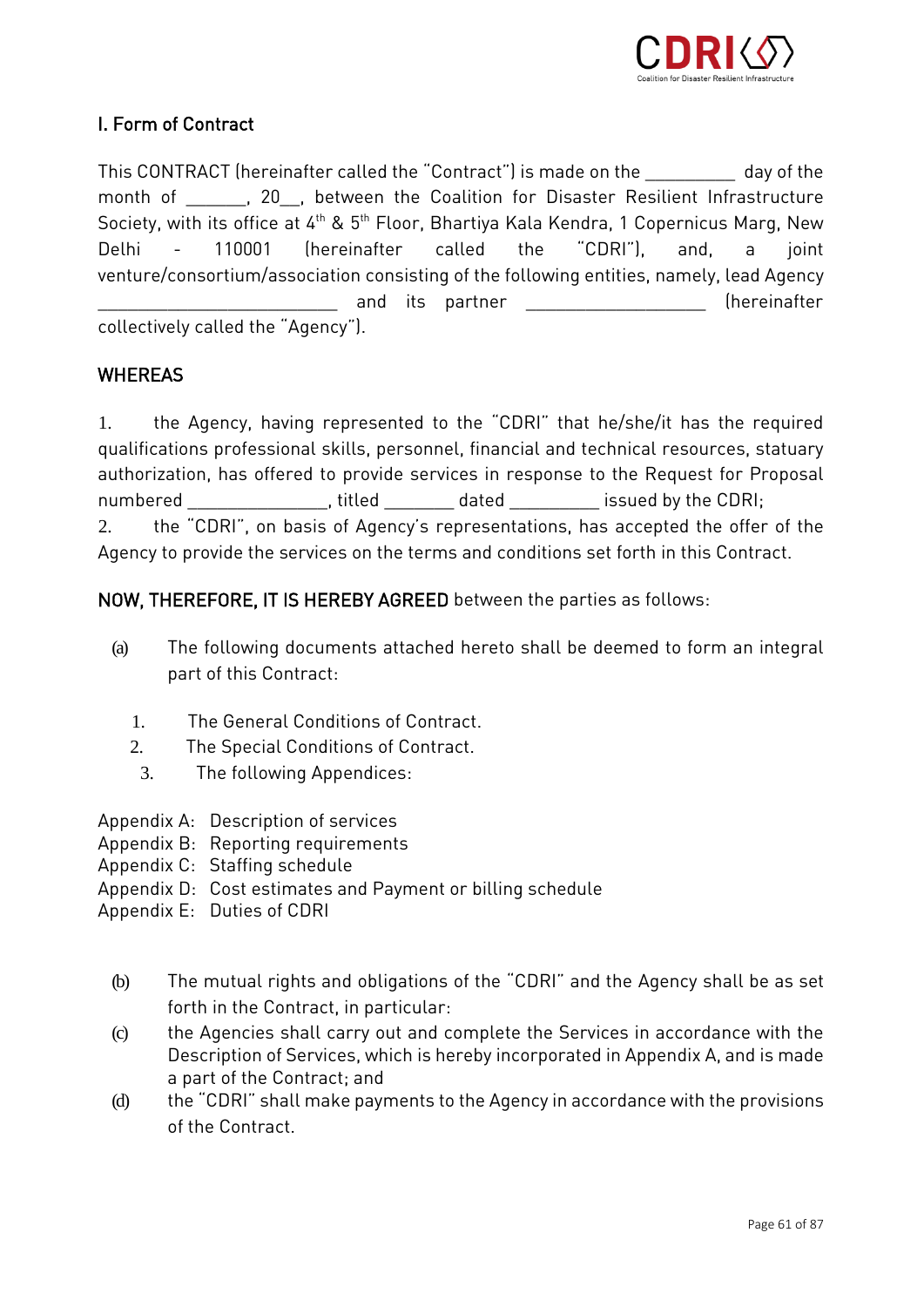

3. Period of Performance for completion of work described in Description of Services<br>begins and continues through unless the period of performance is extended by CDRI, as a written modification to this Contract. The Agency acknowledges that extension for period of performance is at the sole discretion of CDRI activities that extension for performance is at the sole discretion of CDRI.  $\begin{array}{cc} \text{substensor} \end{array}$ 

4. The Agency represents that it is a duly constituted and compliant entity under<br>Applicable Laws and the signatories to the Contract are authorised and duly constituted under Applicable Laws to execute this Contract. under Applicable Laws to execute this Contract.

Both parties acknowledge that they have read this Contract, understand it, and agree to<br>be bound by its terms. The parties further agree that this Contract together with all the incorporated attachments, is the entire agreement between the parties and supersedes incorporated attachments, is the entire agreement between the parties and supersedes.<br>all prior agreements, written ar and, relating to the subject matter of this Centrest. all prior agreements, written or oral, relating to the subject matter of this Contract.

In  $\frac{1}{2}$  . their duly authorized representatives as of the day and year first above written.

2 For and on behalf of the Coalition for Disaster Resilient Infrastructure Society:

On Behalf of CDRI,

CDRI, 4th & 5th Floor, Bhartiya Kala Kendra, 1 Copernicus Marg, New Delhi – 110001

In presence of (Witnesses)

 $\mathcal{L}$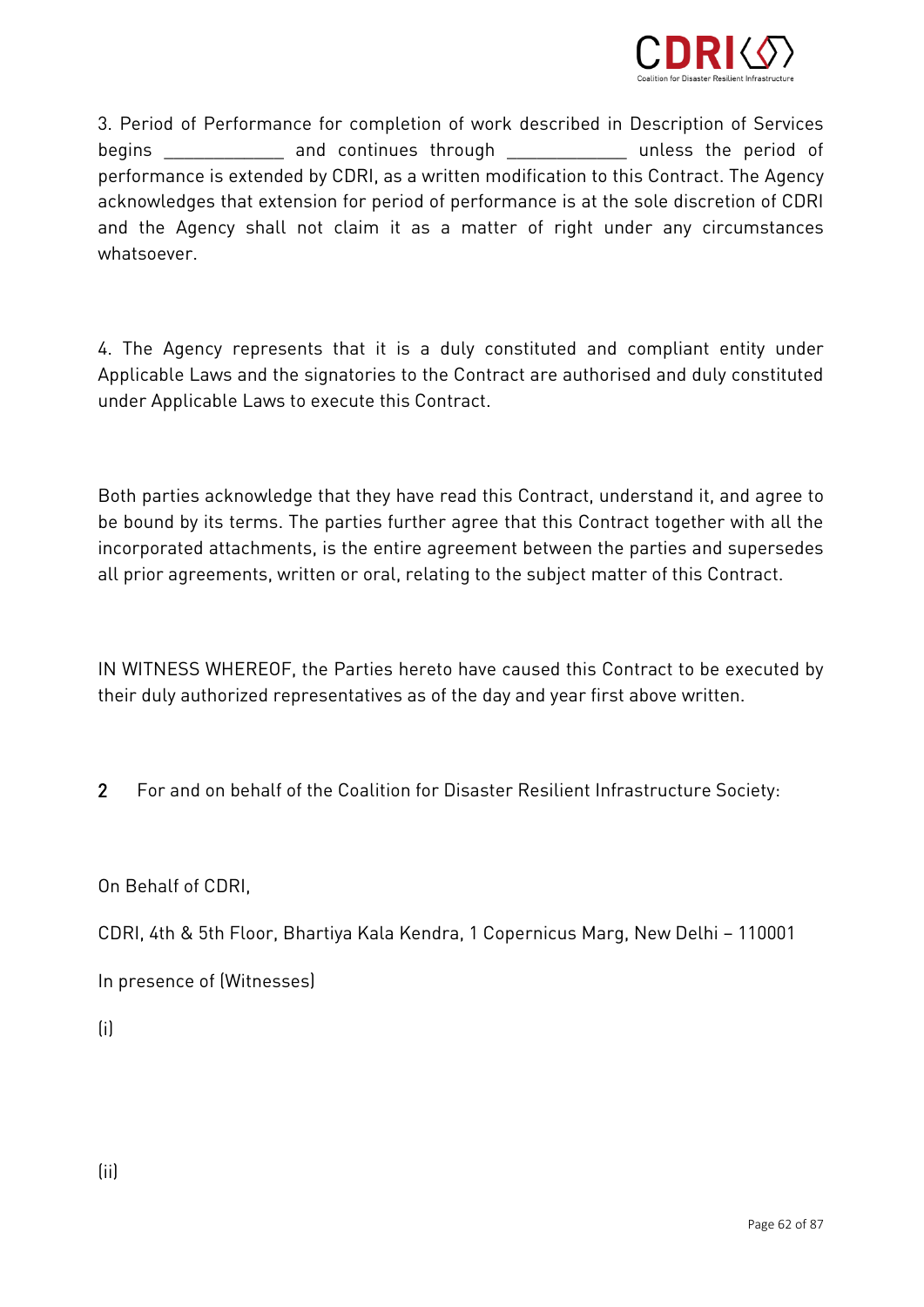

2. For and on behalf of the Lead Agency

[name of Agency]

In presence of

 $\cdots$ 

 $\ddot{\phantom{0}}$ 

 $\ddot{\phantom{0}}$ 

[Authorized Representative]

 $\begin{bmatrix} \cdot & \cdot & \cdot & \cdot \\ \cdot & \cdot & \cdot & \cdot \\ \end{bmatrix}$ the power of attorney to sign on behalf of all members shall be attached.]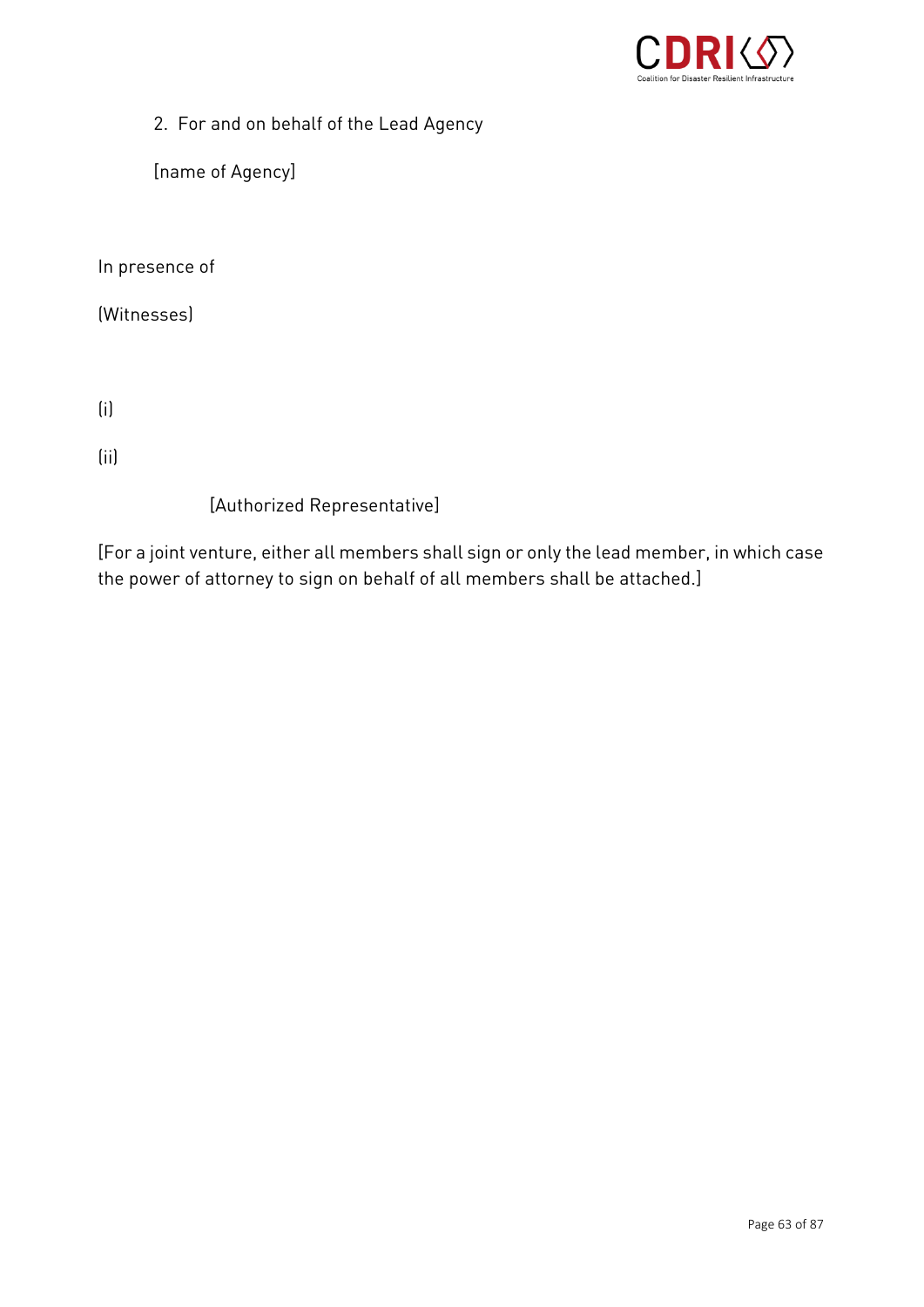

### II. General Conditions of Contract II. General Conditions of Contract

### $\mathbf{1}$ 1 GENERAL PROVISIONS

- $2.1.1.1$ 2.1.1.1 Definitions Unless the context otherwise requires, the following terms  $\mathcal{L}$  used in this Contract have the following means  $\mathcal{L}$
- (a) "Applicable Law(s)" means the laws and any other instruments having the force of
- (b) Arising IP- means all Intellectual Property and IPR that are identified or developed<br>in the seures of the present Arresment with respect to the Services septemplated in the course of the present Agreement with respect to the Services contemplated<br>herein, created for CDRI:
- ending the computer of CDRI;<br>(c) Background IP- means all Intellectual Property Rights, except any Arising<br>Intellectual Property that is developed prior to this Agreement or independent of Intellectual Property, that is a set of the common test in the Agreement or intellectual property has a set of independent of this Agreement on intellectual property has a set of the Agreement of the Agreement of the Agree this Agreement by either Party hereto and not in relation to this Agreement, and owned by the owning Party;<br>(d) "Confidential Information"- means all information which has been designated as
- confidential by the Parties in writing or that ought to be considered as confidential (however it is conveyed or on whatever media it is stored) including but not limited to information which relates to the business, policy, strategy, affairs, properties, assets, trading practices, services, developments, trade secrets, Intellectual Property Rights, know-how, personnel, customers and suppliers of either party and commercially sensitive information which may be regarded as the confidential information of the disclosing party.
- (e) "Agency" means
- (e) "Agency" means \_\_\_\_\_\_\_\_\_\_\_\_\_\_\_\_\_\_\_\_\_\_\_\_\_. And its partner \_\_\_\_\_\_\_\_\_\_\_\_\_\_\_.<br>(f) "Contract" means the Contract signed by the Parties and all the attached documents listed in its Clause 1 that is this General Conditions (GCC), the Special Conditions (SCC), Form of Contract, the Appendices, and any subsequent mutually signed document added to this contract,
- (q) "Day" means calendar day.
- (h) "Effective Date" means the date on which this Contract comes into force and effect pursuant to Clause GCC 2.1.
- (i) "Foreign Currency" means any currency other than the currency of the "CDRI's" (i) "Foreign Currency" means any currency other than the currency of the "CDRI's" country.<br>(i) "GCC" means these General Conditions of Contract.
- 
- (k) "Government" means the Government of India
- (I) "Intellectual Property Rights": means any copyright, rights in designs, database rights, domain names, trademarks, service marks, patents, logo, brand names, or any applications for any of the foregoing, know-how or similar rights or obligations any applications for any of the foregoing, most form of similar rights or sanganons.  $\begin{array}{cccc} \text{iv} & \text{v} & \text{v} & \text{v} & \text{v} & \text{v} & \text{v} & \text{v} & \text{v} & \text{v} & \text{v} & \text{v} & \text{v} & \text{v} & \text{v} & \text{v} & \text{v} & \text{v} & \text{v} & \text{v} & \text{v} & \text{v} & \text{v} & \text{v} & \text{v} & \text{v} & \text{v} & \text{v} & \text{v} & \text{v} & \text{v} & \text{v} & \text{v} & \text{v} & \text{v} & \text{$
- laws of India; (m) "Local Currency" means Indian Rupee.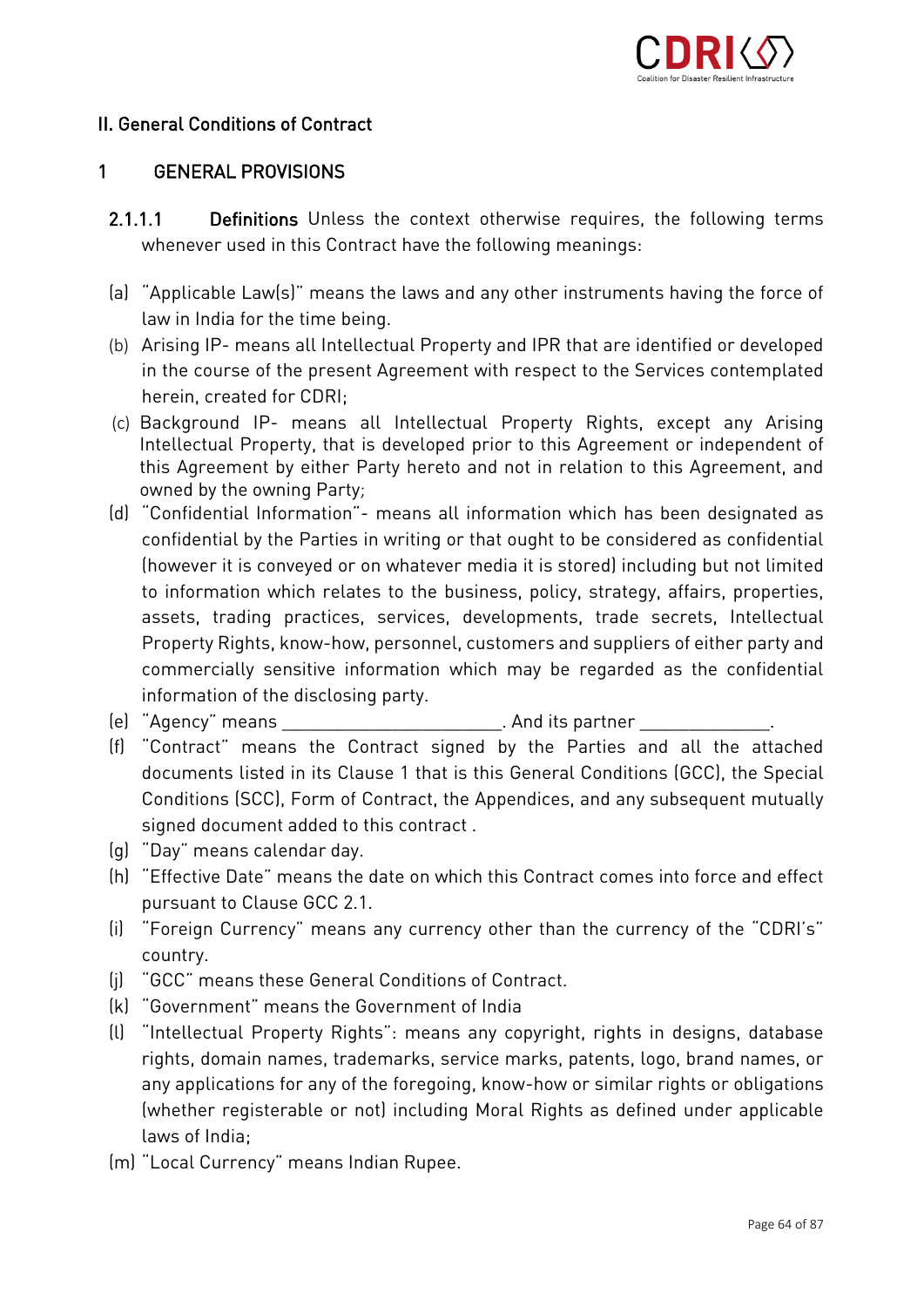

- "Member" means any of the entities that make up the joint<br>venture/consortium/association; and "Members" means all these entities. Inl "Member"  $\mathsf{u}\mathsf{p}$ the
- venture/consortium/association; and "Members" means and "Members" means the "CDDI" external theorem and "Members"  $\sim$  $\begin{array}{cc} \n\hline\n\end{array}$  , as the  $\begin{array}{cc} \n\hline\n\end{array}$  of the  $\mathfrak{m}$
- both of them.<br>(p) "Personnel" means professionals and support staff provided by the Agencies and assigned to perform the Services or any part thereof; "Foreign Personnel" means such professionals and support staff who at the time of being so provided had their domicile outside the Government's country; "Local Personnel" means such professionals and support staff who at the time of being so provided had their domicile inside the Government's country; and "Key Personnel" means the Personnel referred to in Clause GCC 5.2(a).
- (q) "Reimbursable expenses" means all assignment-related costs [such as travel, translation, report printing, secretarial expenses, subject to specified maximum limits in the Contractl.
- [r] "SCC" means the Special Conditions of Contract by which the GCC may be amended  $\begin{array}{c} \hline \text{or } \text{comorphom} \end{array}$
- or supplemented.  $\left( \begin{array}{cc} \cdot & \cdot & \cdot & \cdot & \cdot \\ \cdot & \cdot & \cdot & \cdot & \cdot \\ \cdot & \cdot & \cdot & \cdot & \cdot \end{array} \right)$ as described in Appendix A hereto.<br>(t) "Sub-Agencies" means an entity to whom/which the Agency subcontracts any part
- of the Services while remaining solely liable for the execution of the Contract.
- (u) "Third Party" means any person or entity other than the "CDRI", or the Agency.
- (u) "Third Party" means any person or entity other than the "CDRI", or the Agency.  $\mathcal{L}$  in written form with proof of receipt. The communicated in written form with proof of receipt.

### 2.1.1.2Relationship Between the Parties

Nothing contained herein shall be construed as establishing a relationship of master and subject to this Contract, has complete charge of Personnel, performing the Services and shall be fully responsible and liable for the Services performed by them or on their behalf shall be fully responsible and liable for the Services performed by them or on their behalf

- $2.1.1.3$ Law Governing Contract: This Contract, its meaning and interpretation, and the relation between the Parties shall be governed by the applicable laws of the Republic of India.
- $2.1.1.4$ Headings: The headings shall not limit, alter, or affect the meaning of this 2.1.1.4 Headings: The headings shall not limit, alter, or affect the meaning of this

### Notices:

2.1.1.5 **Notices:**<br>2.1.1.5.1 Any notice, request or consent required or permitted to be given or made pursuant to this Contract shall be in writing. Any such notice, request or consent shall be deemed to have been given or made when delivered in consent to an outborized representative of the Darty to where the person to an authorized representative of the Party to whom the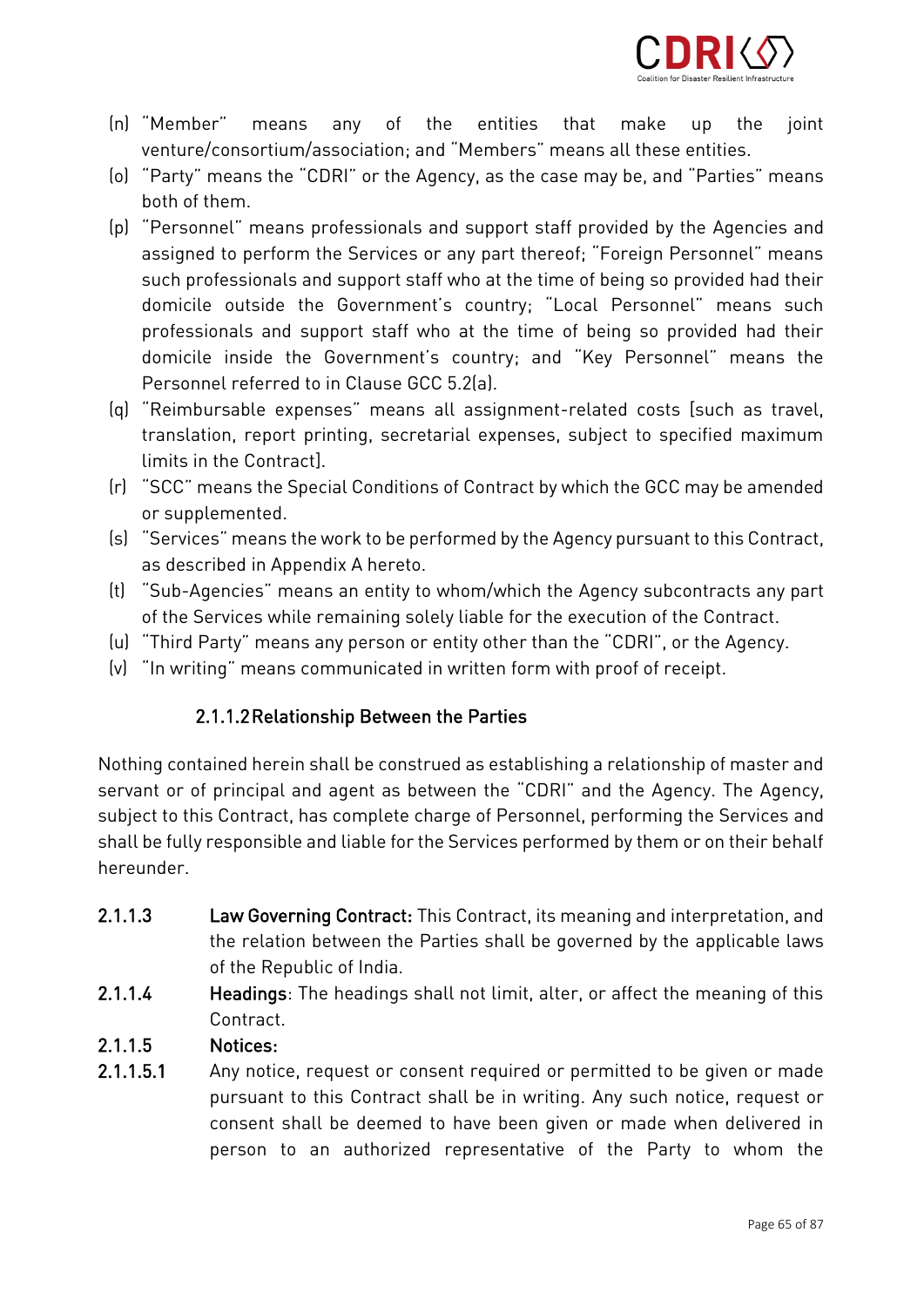

communication is addressed, or when sent by registered post or email to such Party at the address specified in the SCC.

- $2.1.1.5.2$ A Party may change its address for notice hereunder by giving the other<br>Party notice in writing of such change to the address specified in the SCC.
	- Location: The Services shall be performed at such locations as are specified 2.1.1.6 Location: The Services shall be performed at such locations as are specified<br>in Appendix A hereto and, where the location of a particular task is not so specified, at such locations, as the "CDRI" may approve.
		- 2.1.1.7 Authority of Lead Agency: In case the Agency consists of a joint venture/consortium/ association of more than one entity, the Members hereby authorize the entity specified (Lead Agency) in the SCC to act on their behalf in exercising all the Agency's rights and obligations towards the "CDRI" under this Contract, including without limitation the receiving of instructions and payments from the "CDRI".
		- 2.1.1.8 Authorized Representatives: Any action required or permitted to be taken, and any document required or permitted to be executed under this Contract by the "CDRI" or the Agency may be taken or executed by the officials specified in the SCC.
		- 2.1.1.9 Taxes and Duties: The Agency shall be liable to pay such direct and indirect taxes, duties, fees, and other impositions levied under the indirect taxes, duties, fees, and other impositions levied under the applicable laws of India.

- 2.1.1.10 Fraud and Corruption<br>2.1.1.10.1 Definitions: It is the CDRI's policy to require that CDRI as well as Agency observe the highest standard of ethics during the execution of the Contract. In pursuance of this policy, the CDRI defines, for the purpose of this provision, the terms set forth below as follows:
- (a) "corrupt practice" means the offering, receiving, or soliciting, directly or indirectly, or in contract execution, and includes any allegation of being involved in corrupt practice unrelated to this Contract by any Statutory or Government agency duly empowered to do so under Applicable Law;
- (b) "fraudulent practice" means a misrepresentation or omission of facts in order to<br>influence a coloction presense or the execution of a contract or baying been blacklisted influence a selection process or the execution of a contract or having been blackling between blackling between blackling between blackling between blackling between blackling between blackling blackling between blackling  $\begin{bmatrix} 1 & 1 \\ 1 & 1 \end{bmatrix}$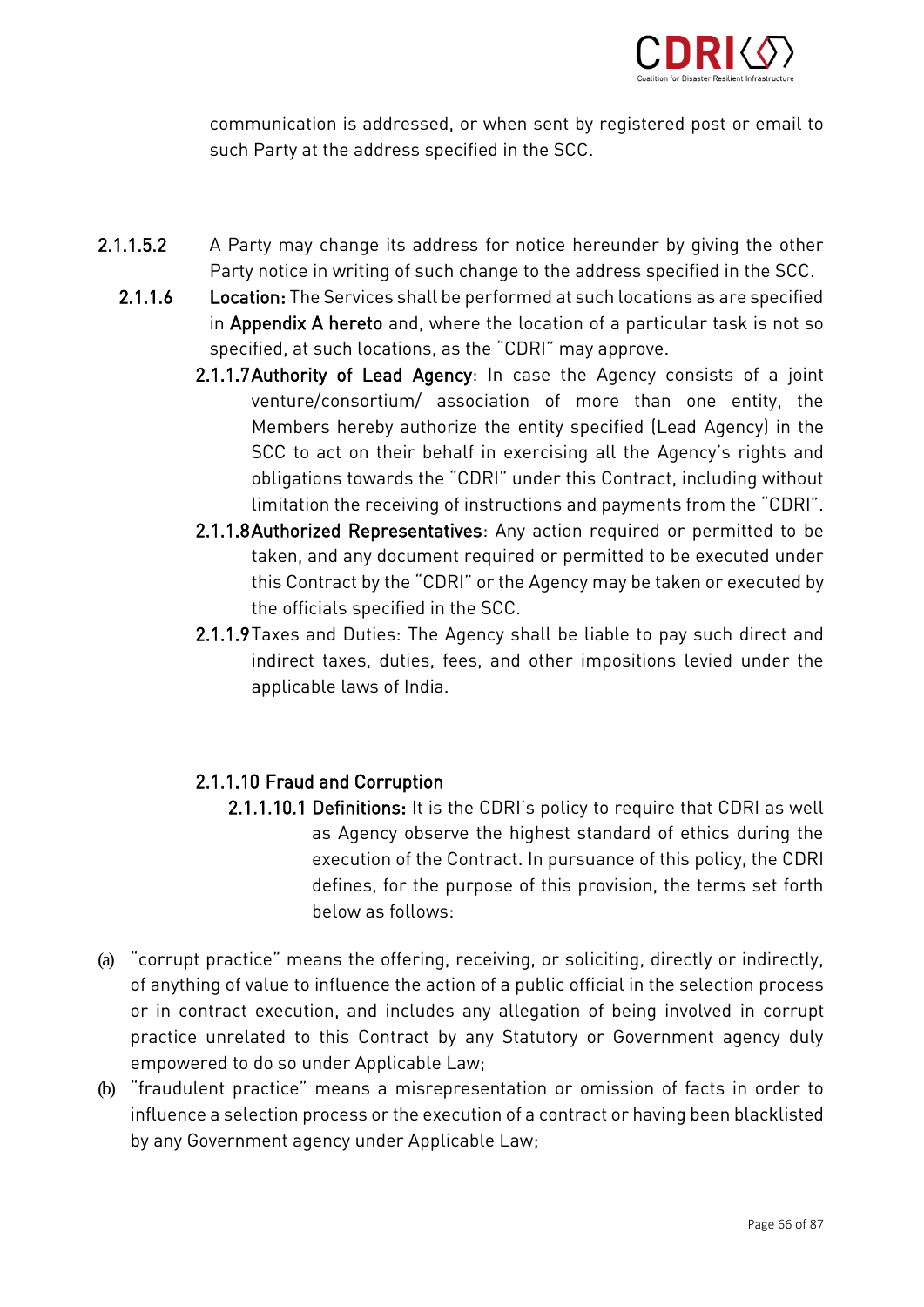

- (c) "collusive practices" means a scheme or arrangement between two or more artificial, non-competitive levels;
- (d) "coercive practices" means harming or threatening to harm, directly or indirectly, persons or their property to influence their participation in a procurement process,<br>or affect the execution of a contract: or affect the execution of a contract;

### 2.1.1.10.2 Measures to be taken by the CDRI

- (i) The CDRI reserves the right to terminate the contract, without notice, if it determines at any time that Agency, it affiliates and/or its representatives were directly or indirectly engaged in corrupt, fraudulent, collusive or coercive practices during the selection process or the execution of that contract, without the Agency having taken timely and appropriate action satisfactory to the CDRI to remedy the situation after notification by the CDRI:
- (ii) The CDRI may also sanction against the Agency, including declaring the Agency<br>inclinible either indefinitely ar far a stated paried of time, to participate in CDDI's ineligible, either indefinitely or for a stated period of time, to participate in CDRI's through an agent, engaged in corrupt, fraudulent, collusive or coercive practices in competing for, or in executing, a CDRI-financed contract:
- (iii) The CDRI-shall also be entitled to take recourse to this clause if it comes to the knowledge of CDRI that the Agency has been involved in or alleged to be involved in transaction not related to this Contract or has been blacklisted by any Government agency or it is so alleged by any Government agency. agency or it is so alleged by any Government agency.

### $\overline{2}$ 2 COMMENCEMENT, PROGRESS MONITORING, COMPLETION, MODIFICATION AND<br>TERMINATION OF CONTRACT TERMINATION OF CONTRACT

- a. **Effectiveness of Contract:** This Contract shall come into force and effect on the date (the "Effective Date") of the "CDRI"'s notice to the Agency instructing the Agency to begin carrying out the Services. This notice shall confirm that the conditions precedent and effectiveness conditions, if any, listed in the SCC have been met.
- b. Termination of Contract for Failure to Become Effective: If this Contract has not become effective within such time period after the date of the Contract signed by the Parties as specified in the SCC, either Party may, by not less than twenty one (21) days written notice to the other Party, declare this Contract to be null and void, and in the event of such a declaration by either Party, neither Party shall the event of such a declaration by either Party, neither Party shall have any claim against the other Party with respect hereto.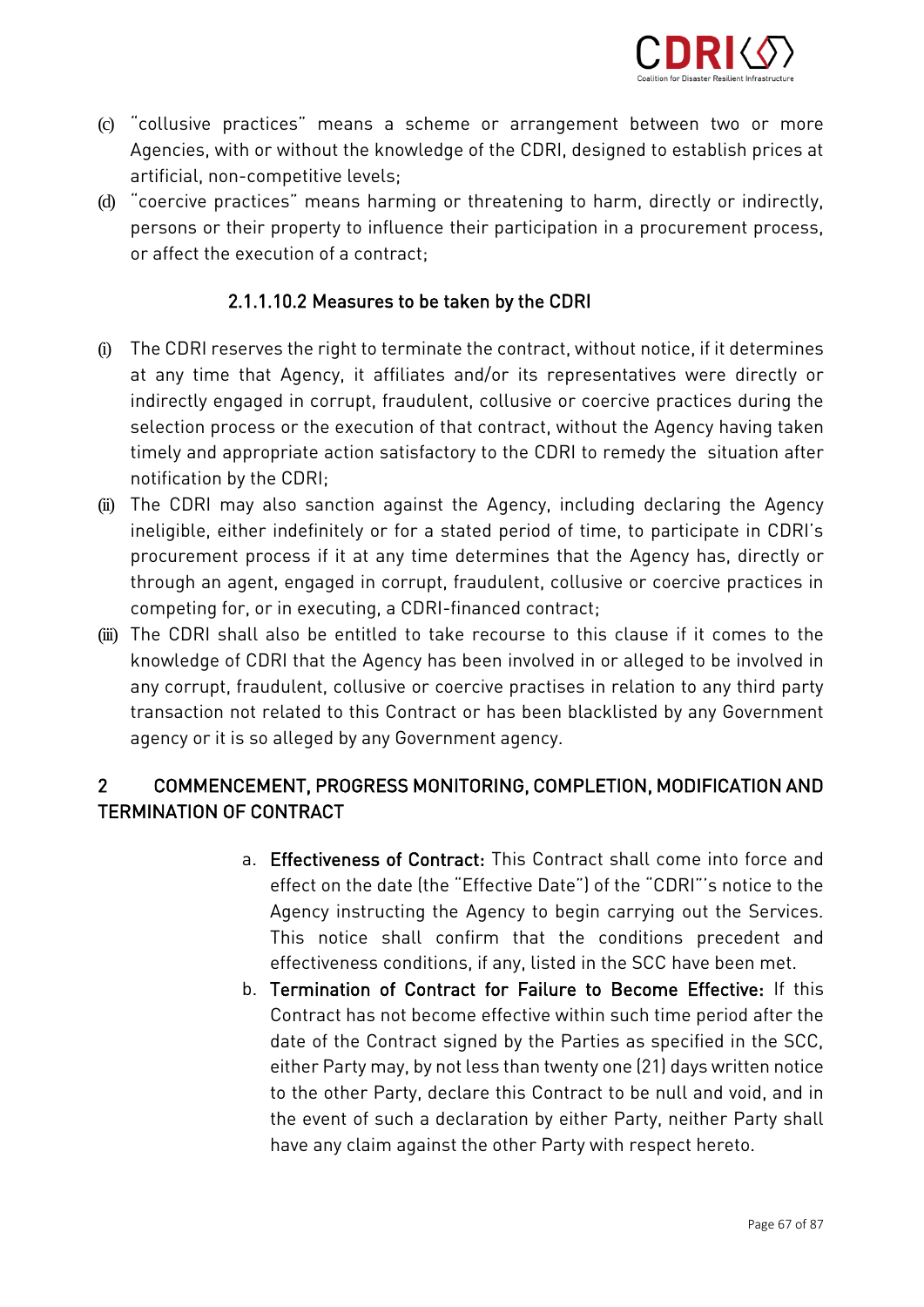

- c. **Commencement of Services:** The Agency shall begin carrying out the Services not later than the number of days after the Effective Date specified in the SCC.
- d. Expiration of Contract: Unless terminated earlier pursuant to Clause GCC 2.9 hereof, this Contract shall expire at the end of such time-period after the Effective Date as specified in the SCC.
- e. Entire Agreement: This Contract contains all covenants, stipulations and provisions agreed by the Parties. No agent or representative of either Party has authority to make, and the Parties shall not be bound by or be liable for, any other statement, representation, promise or agreement not set forth herein.
- f. Modifications or Variations: (a) any modification or variation of the terms and conditions of this Contract, including any modification or variation of the scope of the Services, may only be made by written agreement between the Parties. Pursuant to Clause GCC 8.2 here of, however, each Party shall give due consideration to any proposals for modification or variation made by the other Party. (b) In cases of substantial modifications or variations, the prior written In cases of substantial modifications or variations, the prior written consent of the Parties is required. The Parties is required.

# g. Force Majeure<br>i. Definition

- (a) For the purposes of this Contract, "Force Majeure" means an event which is beyond about by or at the instance of the Party claiming to be affected by such events and which has caused the non-performance or delay in performance, and which makes a Party's performance of its obligations hereunder impossible or so impractical as reasonably to be considered impossible in the circumstances, and includes, but is not limited to, war, riots, civil disorder, global economic recession, embargo, emergency, earthquake, fire, explosion, storm, pandemic, epidemic, flood or other extreme adverse weather conditions, strikes, lockouts or other industrial action (except where such strikes, lockouts or other industrial action are within the power of the Party invoking Force Majeure to prevent), confiscation or any other action by Government agencies.
- (b) Force Majeure shall not include: (i) any event which is caused by the negligence or intentional action of a Party or by or of such Party's agents or employees, nor (ii) any account at the time of the conclusion of this Contract, and avoid or overcome in the account at the time of the conclusion of this Contract, and avoid or overcome in the model carrying out of its objective out of its objective out of its objective out of its objective out of its objective out of its objective out of its objective out of its objective out of its objective out of its objective out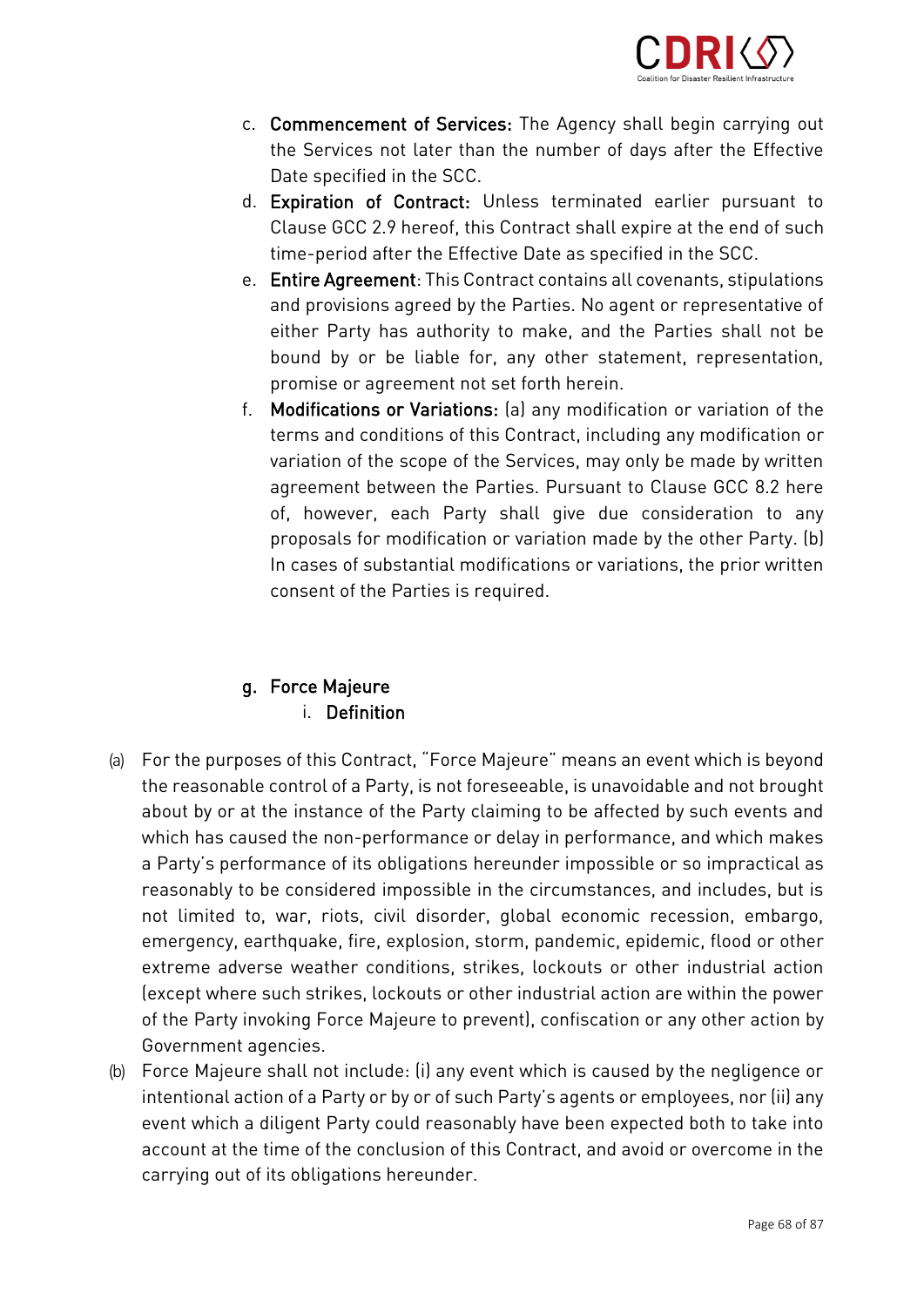

- (c) Subject to clause 2.7.2, Force Majeure shall not include insufficiency of funds or inability to make any payment required hereunder.
	- ii. No Breach of Contract: The failure of a Party to fulfil any of its obligations hereunder shall not be considered to be a breach of, or default under, this Contract insofar as such inability arises from an event of Force Majeure, provided that the Party affected by such an event has taken all reasonable precautions, due care and reasonable alternative measures, all with the objective of carrying out the terms and conditions of this Contract.

### iii. Measures to be taken: iii. Measures to be taken:

- (a) A Party affected by an event of Force Majeure shall continue to perform its obligations measures to minimize the consequences of any event of Force Majeure.
- (b) A Party affected by an event of Force Majeure shall notify the other Party of such event<br>Se seen as pessible, and in any esse not loter than feurteen (1/1 days following the as soon as possible, and in any case not later than fourteen (14) days following the<br>occurrence of such event, providing evidence of the nature and cause of such event,  $\frac{1}{2}$ , providence of the nature of the nature and cause of such event, and cause of such event,  $\frac{1}{2}$ and shall similarly give written notice of the restoration of normal conditions as soon
- (c) Any period within which a Party shall, pursuant to this Contract, complete any action<br>Contract, chall be extended for a period squal to the time during which such Party was or task, shall be extended for a period equal to the time during which such Party was<br>unable to perform such action as a result of Force Majeure.
- (d) During the period of their inability to perform the Services as a result of an event of Force Majeure, the Agency, upon instructions by the "CDRI", shall either:
	-

a. demobilize; or<br>b. Continue with the Services to the extent possible, in which case the Agency shall be continue with the Services to the extent possible, in which case the Agency shall continue to be paid proportional proportional and on pro-rata basis, under the terms of the terms of the terms of this term of this term of the terms of this term of the terms of this term of the terms of the terms of this

- (e) In the case of disagreement between the Parties as to the existence or extent of Force Majeure, the matter shall be settled according to Clause GCC 9.
- h. Suspension: The "CDRI" may, by written notice of suspension to the Agency, suspend<br>all payments to the Agency hereunder if the Agency fails to perform any of its all  $\frac{1}{2}$  by  $\frac{1}{2}$  by  $\frac{1}{2}$  for the Agency fails to perform any of the Centices obligations under this Contract, including satisfactorily carrying out of the Services,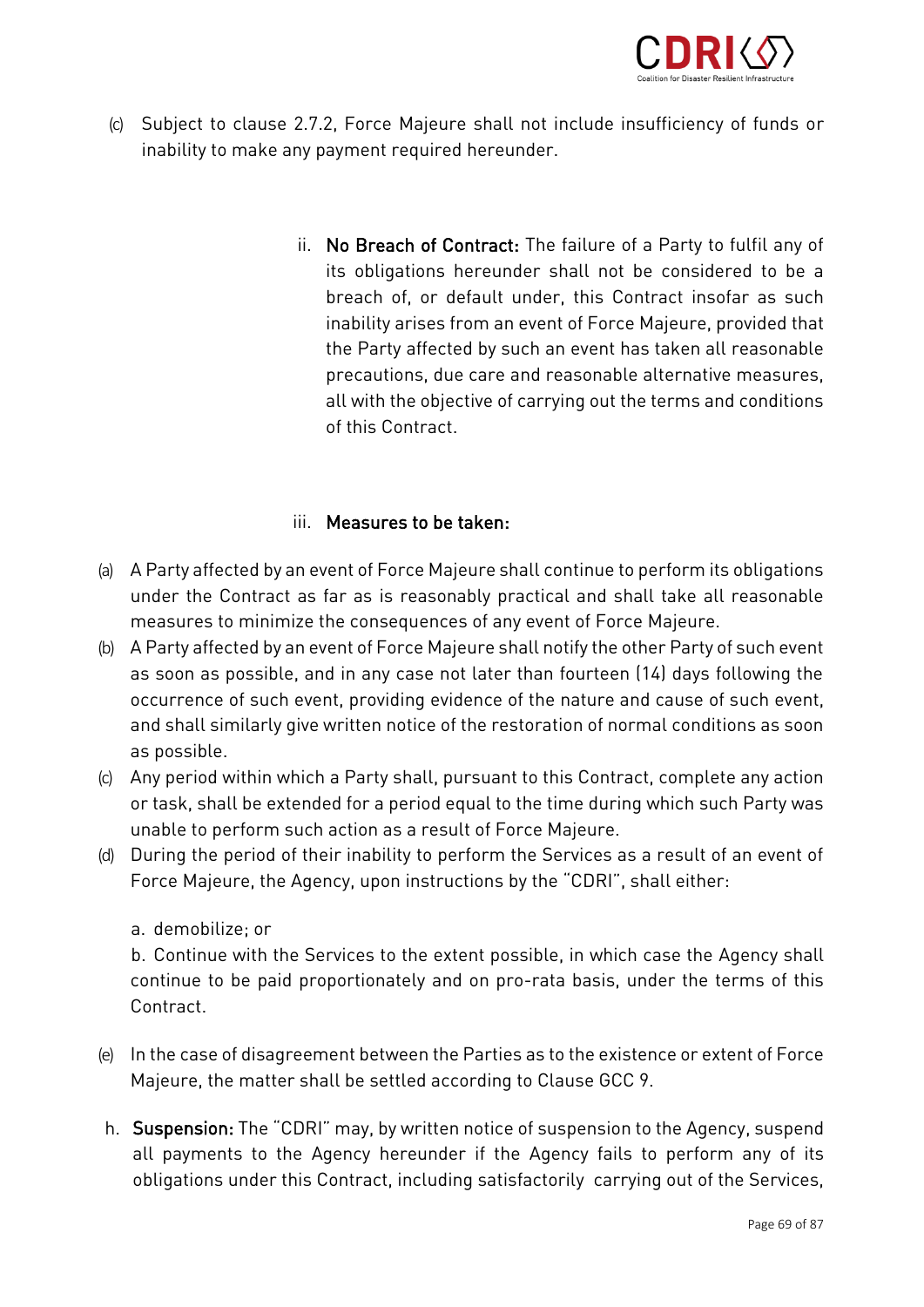

provided that such notice of suspension (i) shall specify the nature of the failure, and<br>(ii) shall allow the Agency to remedy such failure, if capable of being remedied, within (ii) shall allow the Agency to remedy such failure, if capable of being remedied, within a period not exceed not exceed the Agency of such notice of such notice of such notice of such notice of such  $\frac{1}{2}$ 

# suspension.<br>**i.** Termination i. Termination

- $\bullet$  $\frac{1}{2}$ , the "CDR"  $\frac{1}{2}$  is the contract of the  $\frac{1}{2}$  may term  $\frac{1}{2}$  of the occurrence of the occurrence of the occurrence of the occurrence of the occurrence of the occurrence of the occurrence of the occur any of the events specified in paragraphs (a) through (i) of this Clause GCC 2.9.1.1.1.<br>.
- $\mathcal{P}$ If the Agency fails to remedy a failure in the performance of its obligations<br>hereunder, as specified in a notice of suspension pursuant to Clause GCC 2.8 hereinabove, within thirty (30) days of receipt of such notice of suspension or within such further period as the "CDRI" may have subsequently approved in writing.
- $\mathcal{R}$ If the Agency becomes (or, if the Agency consists of more than one entity, if any of its Members becomes and which has substantial bearing on providing Services under this contract) insolvent or go into liquidation or receivership whether compulsory or voluntary.
- If the Agency has, directly or indirectly engaged, or even attempted to engage in 4 If the Agency has, directly or indirectly engaged, or even attempted to enga<br>corrupt or fraudulent practices in competing for or in executing this Contract.
- 5 If the Agency submits to the "CDRI" a false statement or is found quilty of misrepresentation either before, during or after signing of the present contract".
- If the Agency places itself in position of conflict of interest or fails to disclose 6 If the Agency places itself in position of conflict of interest to the CDRI.
- 7 If the Agency fails to provide satisfactory quality services as envisaged under this Contract. The Consultancy Monitoring Committee (CMC) formulated to monitor the progress of the assignment may make judgement regarding the poor quality of services, the reasons for which shall be recorded in writing. The CMC may decide to give one chance to the Agency to improve the quality of the services.
- If, as the result of Force Majeure, the Agency is unable to perform a material portion 8 If, as the result of Force Majeure, the Agency is unable to perform a period of not less than sixty (60) days.
- If there is a Change of Control in the constitution of the Agency:
- 9 If there is a Change of Control in the constitution of the Agency;<br>10 If the "CDRI", in its sole discretion and for any reason whatsoever, decides to terminate this Contract

 $\begin{array}{c} \text{of termination to the } \text{Nons} \end{array}$ of termination to the Agency

2.9.2 By the Agency: The Agency may terminate this Contract, by not less than thirty (30)<br>days' written notice to the "CDRI", in case of the occurrence of any of the events specified  $\alpha$  matrice to the "CDRI", in case of any of the correction of the occurrence of any of the events specified of the events specified of any of  $\alpha$  $\cdots$  paragraphs (a) through (b) (b) of this Clause 2.9.2.2.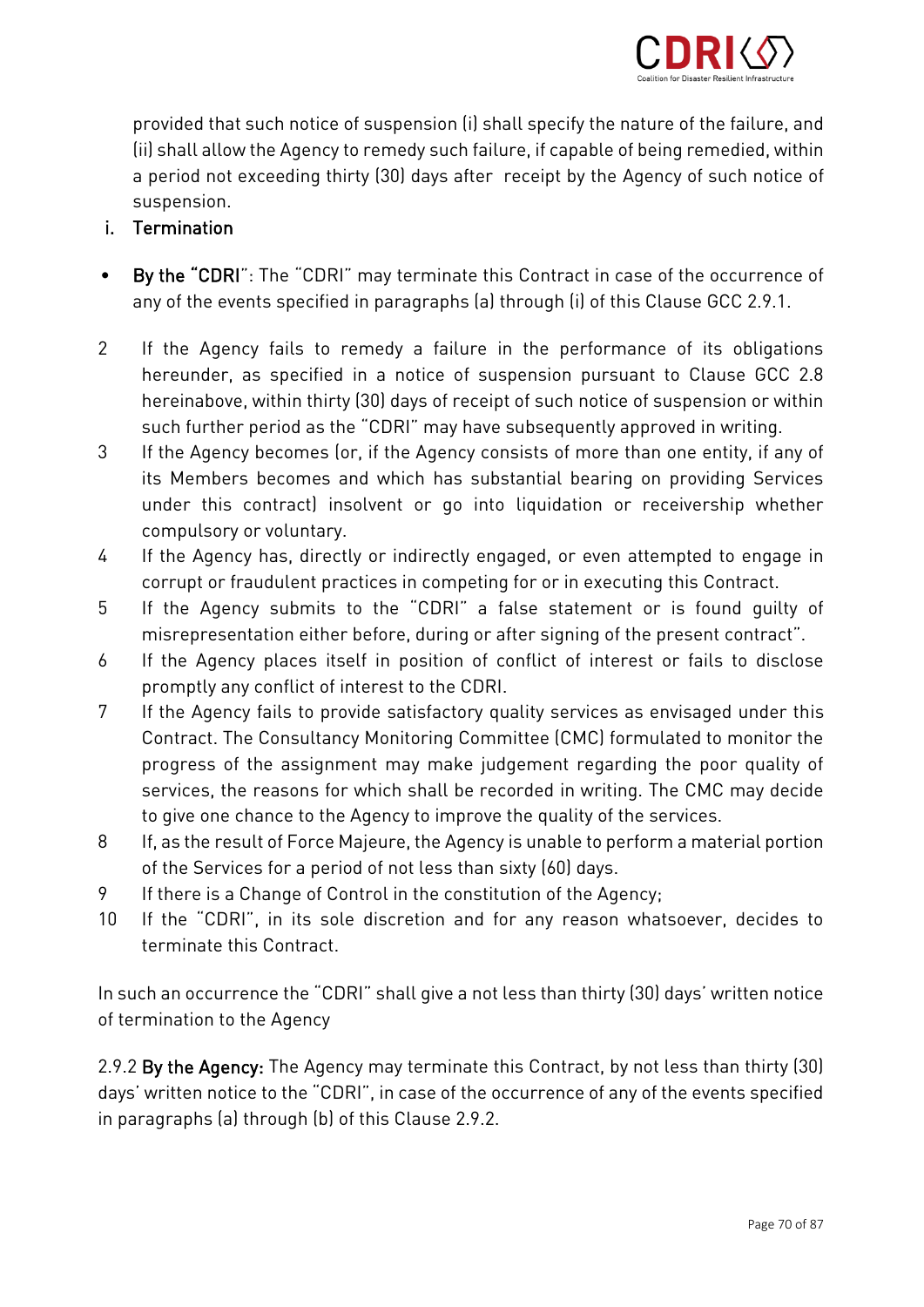

- (a) If the "CDRI" fails to pay any money due to the Agency pursuant to this Contract days after receiving written notice from the Agency that such payment is overdue.
	- $\frac{d}{dt}$  (b) If, as the result of Force Majeure, the Agency is unable to perform a material portion of the Services for a period of not less than sixty (60) days.
- **Cessation of Rights and Obligations**: Upon termination of this Contract pursuant to Clauses GCC 2.2 or GCC 2.9 hereof, or upon expiration of this Contract pursuant to Clause GCC 2.4 hereof, all rights and obligations of the Parties hereunder shall cease, except (i) such rights and obligations as may have accrued on the date of termination or expiration, (ii) the obligation of confidentiality and intellectual property rights set forth in the present agreement, (iii) the Agency's obligation to permit inspection, copying and auditing of their accounts and records set forth in permit inspection, copying and auditing of their accounts and records set forth in Clause GCC 4.5 hereof, and (iv) any right which a Party may have under the Law.
- Cessation of Services: Upon termination of this Contract by notice of either Party<br>to the other pursuant to Clauses GCC 2.9.1 or GCC 2.9.2 hereof, the Agency shall, immediately upon dispatch or receipt of such notice, take all necessary steps to bring the Services to a close in a prompt and orderly manner and shall make every reasonable effort to keep expenditures for this purpose to a minimum. With respect to documents prepared by the Agency and equipment and materials furnished by the "CDRI", the Agency shall proceed as provided, respectively, by Clauses GCC 4.9 or GCC 4.10 hereof.
- **E** Payment upon Termination: Upon termination of this Contract pursuant to Clauses GCC 2.9.1 or GCC 2.9.2 hereof, the "CDRI" shall make the following payments to the Agency:
- (a) If the Contract is terminated pursuant to Clause 2.9.1 (g), (h) or 2.9.2, remuneration the effective date of termination, and reimbursable expenditures pursuant to Clause GCC 7.3(h)(ii) hereof for expenditures actually and reasonably incurred prior to the effective date of termination:
- (b) If the agreement is terminated pursuant of Clause 2.9.1 (a) to (f), the Agency shall not be entitled to receive any agreed payments upon termination of the contract. However,<br>the "CDRI" may consider making payment for the part satisfactorily performed on the basis of Quantum Meruit as assessed by it, if such part is of economic utility to the basis of Juanual Meruit as assessed by it, it such part is of economic utility to the communications upon the under such circumstances, upon termination, the client may also be computed with may a<br>The client may also be computed with may also be computed with may also be computed with may also be computed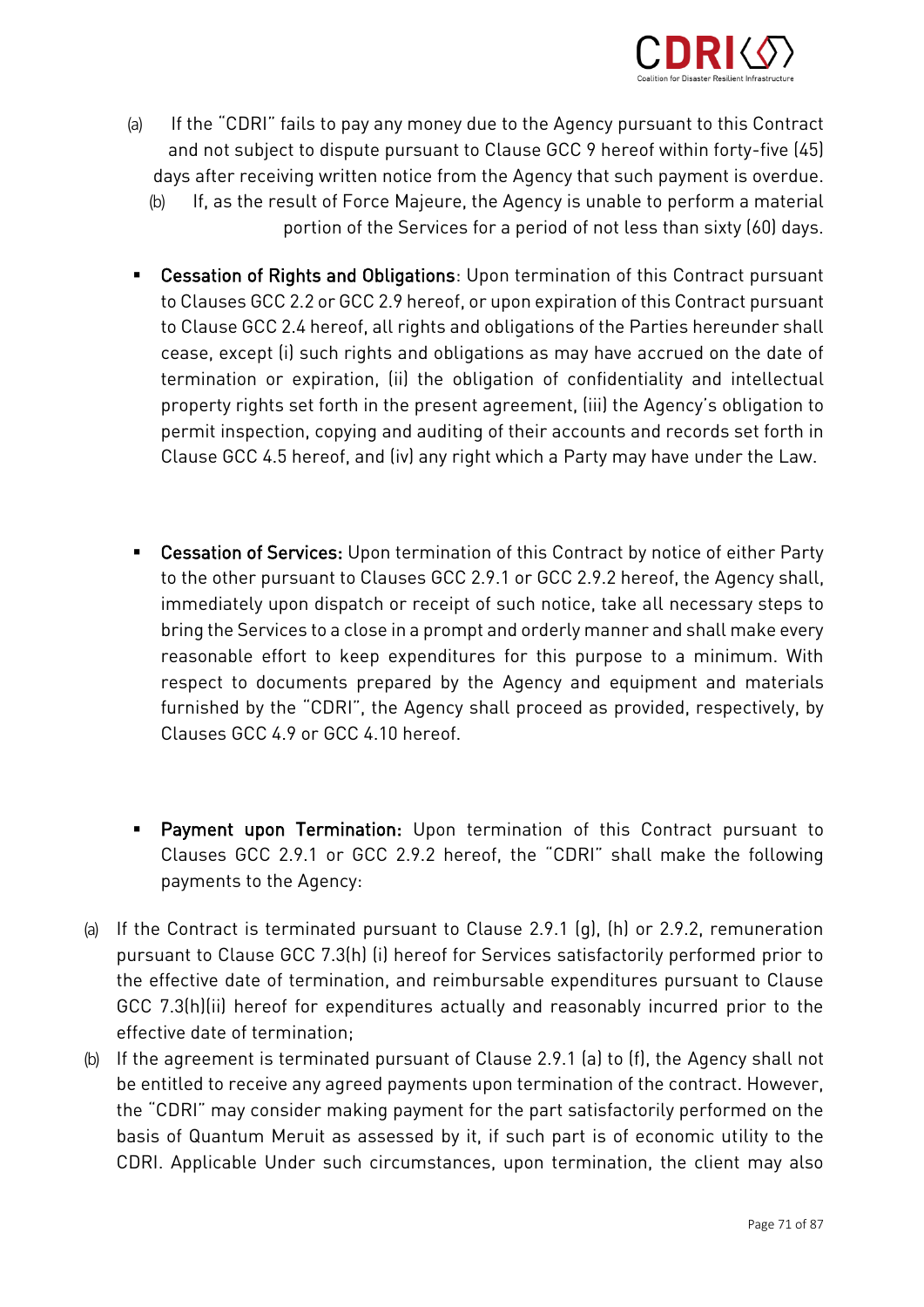

impose liquidated damages as per the provisions of Clause GCC 10 of this agreement. of termination date.

■ Disputes about Events of Termination: If either Party disputes whether an event specified in paragraphs (a) through (h) of Clause GCC 2.9.1 or in Clause GCC 2.9.2 hereof has occurred, such Party may, within thirty (30) days after receipt of notice of termination from the other Party, refer the matter to Clause GCC 9 hereof, and this Contract shall not be terminated on account of such event except in accordance with the terms of any resulting arbitral award. the terms of any resulting arbitral award.

### $3<sub>1</sub>$ 3. Intellectual Property:

3.1. The Consultant acknowledges and agrees that all Intellectual Property Rights<br>("IPR") in relation to Arising IP belongs to CDRI, for perpetuity, and for all territories of the world. The Consultant acknowledges that the Arising IP is a work for hire for which adequate compensation has been paid to it and all IPR in the same vests with CDRI and no one else.

3.2. Parties acknowledge the IPR in the Background IP belongs to each party who same shall be construed as a material breach of the Agreement and dealt with as same shall be constructed as a material breach of the Agreement and dealt with as per provisions given hereinunder and applicable laws.

3.3. Consultant agrees to promptly provide its necessary 'Background IP' to CDRI, Agreement. The Consultant shall give a license of use to CDRI in respect of the Background IP so requested in so far as found necessary by CDRI for the purpose  $B$  so requested in so far as found in so far as  $\frac{1}{2}$  for the found  $\frac{1}{2}$  for  $\frac{1}{2}$ of completion of this Agreement to the satisfaction of CDRI.

3.4. Neither party shall assume any rights in the Other Party's Background under clause 3.3 hereinabove.

3.5. Upon prior written permission of CDRI (upon request raised by the Arising IP as contemplated in the present Agreement, which has been or will be generated as a result of the performance of the services, and to use such data to provide, manage, support and improve Consultant's services. Such requests for permission by the Consultant are not to be unreasonably denied. permission by the Consultant are not to be unreasonably denied.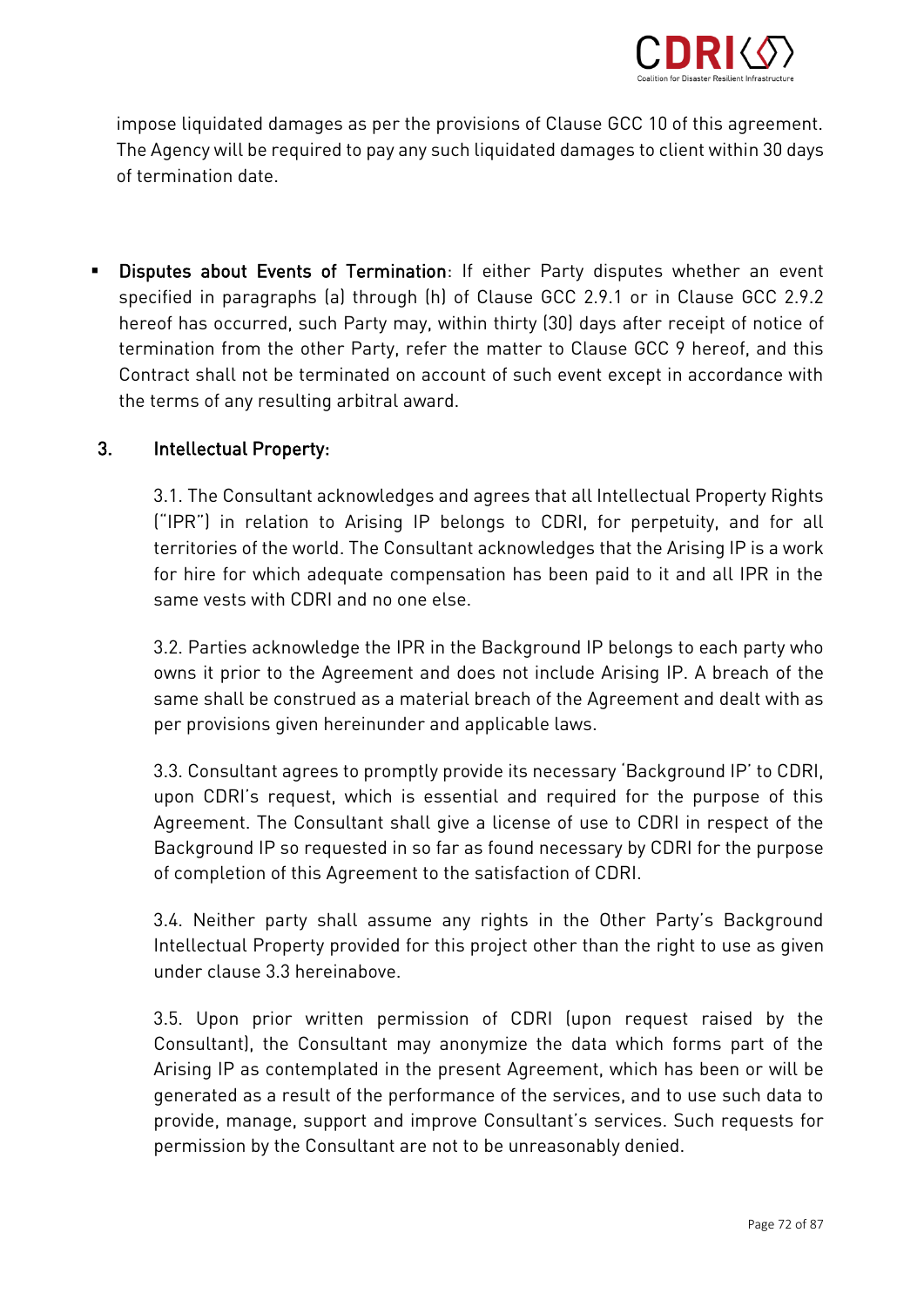

3.6. The Consultant agrees that during the subsistence of the present Agreement, intellectual property rights in the same would be the sole property of CDRI. Consultant agrees that he shall not, directly or indirectly, use, publish, communicate, copy or in any manner whatsoever disclose said material, whole or in part, the said material, data, information belonging to CDRI, to any entity in any manner or medium whatsoever, for any reasons whatsoever. manner or medium whatsoever, for any reasons whatsoever.

3.7. Surrender of material which belongs to CDRI upon Termination of Agreement: CDRI all Background IP which belongs to CDRI (including all books, records, notes, data, and information relating to CDRI or its business and all other CDRI property) data, and information  $\frac{d}{dt}$  or its best it because as the the cettefection of CDDI and will so certify in writing that it has done so, to the satisfaction of CDRI.

3.8. Moral Rights: Consultant hereby waives all moral rights relating to the Intellectual property which may be developed by it during the performance of the present contract (including any rights (a) of identification of authorship, (b) of approval, restriction, or limitation on use, and (c) to subsequent modifications. approval, restriction, or limitation on use, and (c) to subsequent modifications.

# 4. OBLIGATIONS OF THE AGENCY

# 4.1 General

4.1.1 Standard of Performance: The Agency acknowledges and agree that it shall perform the Services and carry out their obligations hereunder with all due diligence. efficiency and economy, in accordance with generally accepted professional standards and practices, observe Industry standards of sound management practices, which are in conformity with International and National Industry standards, employ appropriate latest, secure, applicable technology equipment, machinery, materials and methods.. The Agency agrees that it shall always act, in respect of all and any matters relating to this Contract or to the Services, as faithful adviser to the "CDRI", and shall at all times support Contract or to the Services, as faithful adviser to the "CDRI", and shall at all times support and safeguard the "CDRI's" interests in any dealings with Third Parties.

4.1.2 Performance Bank Guarantee: Agency will be required to submit performance security within 15 days of signing of contract. The amount of Performance Bank Guarantee will be \_\_\_\_\_\_\_\_\_\_\_\_\_ of the contract value and be valid for a period of \_ months. The Performance Bank Guarantee will be forfeited and encashed by CDRI in the event of breach of contract by Agency. Failure to submit Performance Bank Guarantee may result in cancellation of contract and forfeiture of EMD. may result in cancellation of contract and forfeiture of EMD.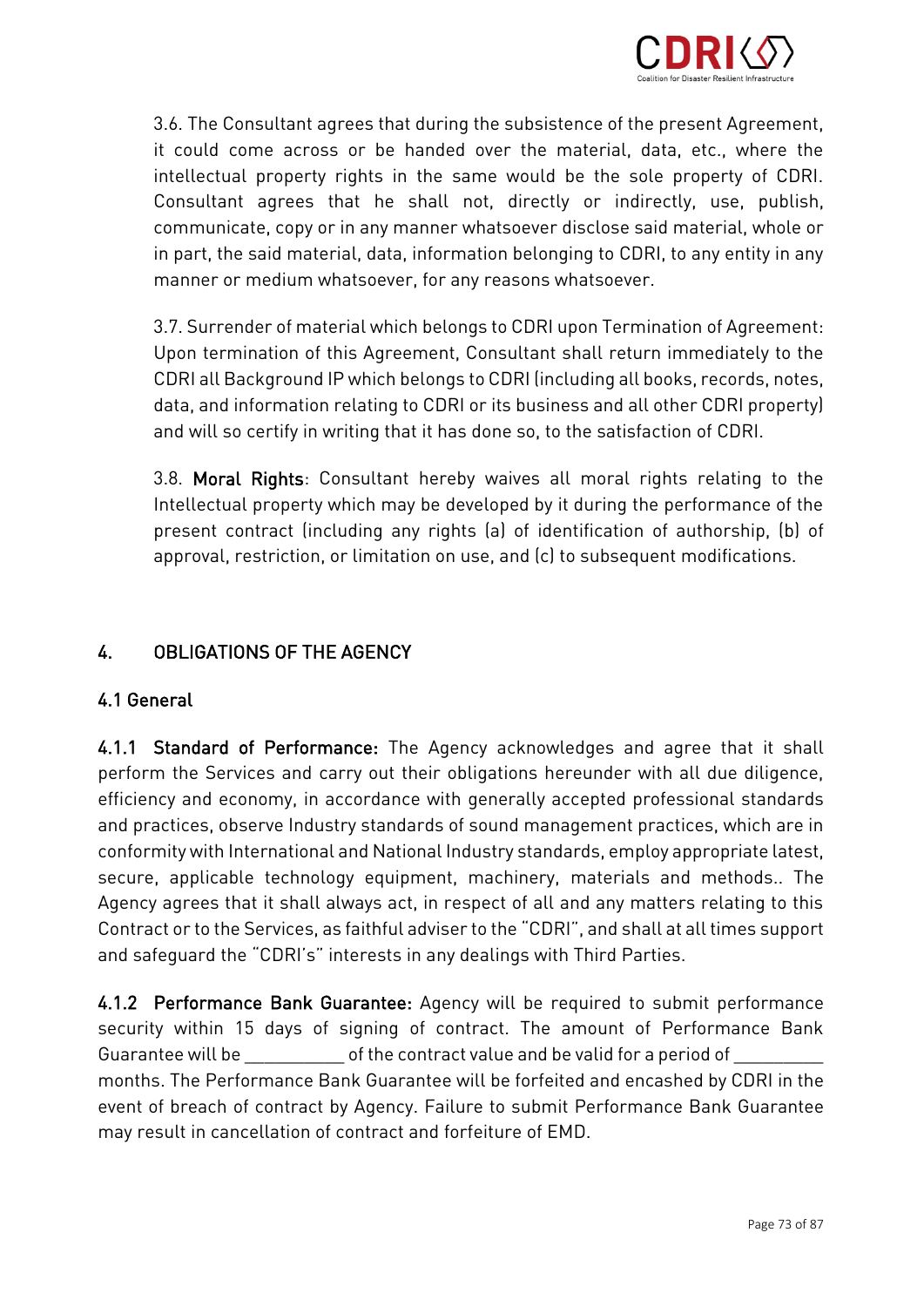

4.2 Conflict of Interests: The Agency agrees that it shall hold the CDRI's interests paramount, at all given points of time, without any consideration for future work, and strictly avoid conflict of interest with other assignments or their own corporate interests. If during the period of this contract, a conflict of interest arises for any reasons, the If during the period of this contract, a conflict of interest arises for any reasons, the Agency shall promptly disclose the same to the CDRI and seek its instructions.

## 4.2.1 Agency not to benefit from Commissions, Discounts, etc.:

 $[a]$ (a) The payment of the Agency pursuant to Clause GCC 7 hereof shall constitute the<br>Agency's only payment in connection with this Contract and, subject to Clause GCC 3.2.2 hereof, the Agency shall not, directly or indirectly, accept for its own benefit any trade commission, discount or similar payment in connection with activities pursuant to this Contract or in the discharge of its obligations hereunder, and the Agency shall use its best efforts to ensure that any Personnel and agents of either of them, similarly shall not receive any such additional payment. receive any such additional payment.

(b) Furthermore, if the Agency, as part of the Services, has the responsibility of advising the "CDRI" on the procurement of goods, works or services, the Agency shall comply with the CDRI's applicable procurement quidelines, and shall at all times exercise such responsibility in the best interest of the "CDRI". Any discounts or commissions obtained by the Agency in the exercise of such procurement responsibility shall be for the account of the "CDRI".

4.2.2 Agency and Affiliates Not to Engage in Certain Activities: The Agency agrees that, during the term of this Contract and after its termination, the Agency and/or any entity affiliated or associated with the Agency, shall be disqualified from providing goods, works or services (other than consulting services) resulting from or directly related to the Agency's Services for the preparation or implementation of the project. Agency's Services for the preparation or implementation of the project.

4.2.3 Prohibition of Conflicting Activities: The Agency shall not directly or indirectly engage, either directly or indirectly, in any business or professional activities that would conflict with the an early or indirectly, in any business or professional activities that would conflict with the conflict with the activities assigned to Agency under this Contract.

 $4.3$ 4.3 Confidentiality: During the course of this contract, it is likely that the Agency might<br>come into contact with CDRI 'confidential information'. Such confidential information may include, without limitation: (i) daily business and financial information of CDRI, (ii) business methods and practices, (iii) technology and technological strategies, (iv) marketing strategies (v) CDRI policies and (vi) other such information CDRI deems as "Confidential Information". The Agency with its signature below, agrees to keep in strict confidence all 'non-public' information so long as it remains non-public, except to the confidence all 'non-public' information so long as it remains non-public, except to the extent disclosure is required by law, requested by any governmental or regulatory agency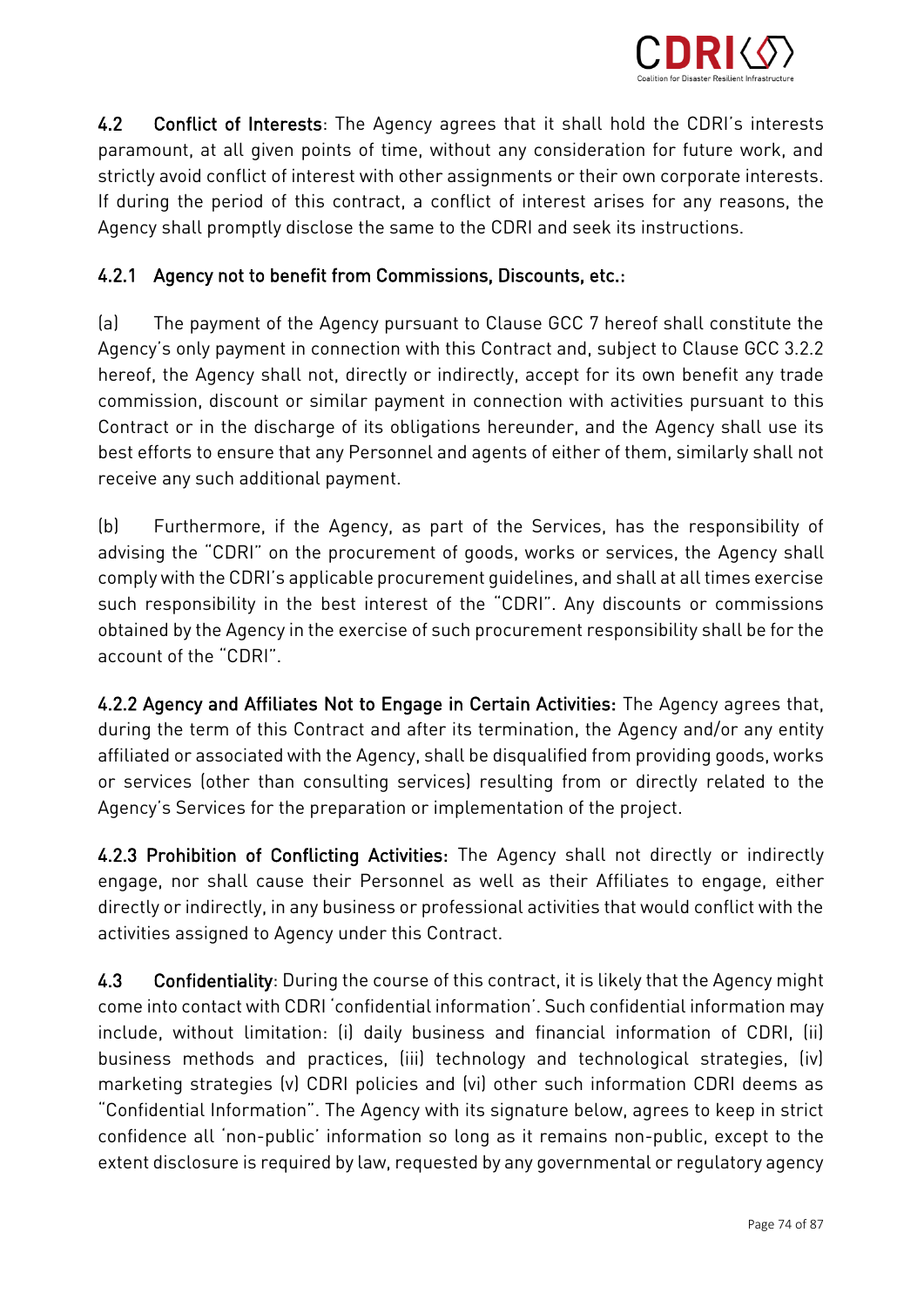

or body. The Agencies agree not to use or allow the use of 'confidential information'<br>disclosed to them for their own benefit, or for the benefit of any party with which the Agency or the Company is affiliated. If this agreement is terminated, the Agency shall promptly return to the other party all documents, contracts, records, or other information promptly return to the other party all documents, contracts, records, or other information received by it that disclose or embody confidential information of the other party.

4.4 Insurance to be Taken out by the Agency: The Agency (i) shall take out and maintain<br>maintain, and shall cause any Associates and Affiliates to take out and maintain insurance, at their own cost but on terms and conditions approved by the "CDRI", insurance against the risks, and for the coverages specified in the SC, and (ii) at the "CDRI"'s request, shall provide evidence to the "CDRI" showing that such insurance has been taken out and maintained and that the current premiums therefore have been paid. been taken out and maintained and that the current premiums therefore have been paid.

4.5 4.5 Accounting, Inspection and Auditing: The Agency (i) shall keep accurate and<br>systematic accounts, records and working files in respect of the Services hereunder, in accordance with Internationally accepted accounting principles and in such form and detail as will clearly identify all relevant time changes and costs, and the bases thereof, and (ii) shall periodically permit the "CDRI" or its designated representative and/or the CDRI, and up to five years from expiration or termination of this Contract, to inspect the same and make copies thereof as well as to have them audited by auditors appointed by same and make copies there is well as well as well and make a auditors appointed by .<br>the "CDDI" enthe CDDL if se required by the "CDDI" enthe CDDI es the esse moving the "CDRI" or the CDRI, if so required by the "CDRI" or the CDRI as the case may be.

Any audit shall be subject to the following:

- (a) the audit shall be restricted to the engagement and shall be conducted with prior
- (b) the auditors or the representatives of CDRI for the audit shall not be the Agency's
- (c) the audit shall not be conducted more than once in a calendar year and twice in<br>entitaty and
- entirety; and any findings during the audit, shall be shared with the Agency and be discussed and (d) any findings during the audit, shall be shared with the Agency and be discussed and  $\overline{a}$

 $4.6$  $\frac{1}{2}$ . Agency's Actions Requiring "Computer of Actions  $\frac{1}{2}$  of  $\frac{1}{2}$ the "CDRI"'s prior approval in writing before taking any of the following actions:

(a) Any change or addition to the Personnel listed in Appendix C.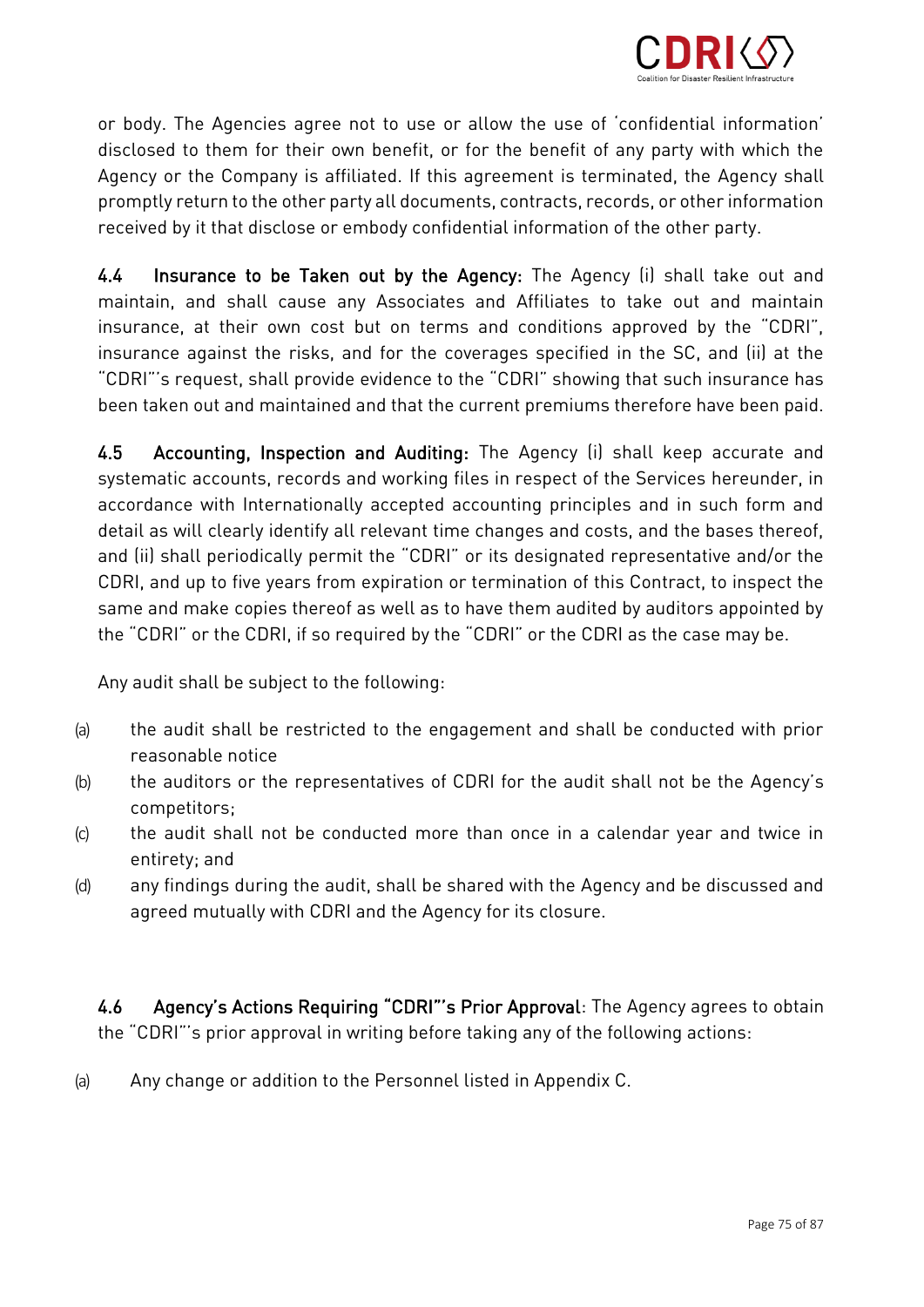

4.7 Reporting Obligations: The Agency shall submit to the "CDRI" the reports and documents specified in Appendix B hereto, in the form, in the numbers and within the time periods set forth in the said Appendix. Final reports shall be delivered in Pen Drive  $\frac{1}{2}$  is addition to the bend cenies specified in eaid Appendix. in addition to the hard copies specified in said Appendix.

4.8 Documents Prepared by the Agency to be the Property of the "CDRI": All plans, drawings, specifications, designs, reports, other documents and software prepared by the Agency, for the "CDRI" under this Contract shall become and remain the property of the "CDRI", and shall be the Intellectual Property of the CDRI. The Agency shall, not later than upon termination or expiration of this Contract, deliver all the aforesaid material, software, documents to the "CDRI", together with a detailed inventory thereof, in a manner as desired by CDRI. manner as desired by CDRI.

4.9 4.9 Equipment, Vehicles and Materials Furnished by the "CDRI": Equipment, vehicles<br>and materials made available to the Agency by the "CDRI", or purchased by the Agency wholly or partly with funds provided by the "CDRI", shall be the property of the "CDRI" and shall be marked accordingly. Upon termination or expiration of this Contract, the Agency shall make available to the "CDRI" an inventory of such equipment, vehicles and materials and shall dispose of such equipment and materials in accordance with the "CDRI"'s instructions. While in possession of such equipment, vehicles and materials, the Agency, unless otherwise instructed by the "CDRI" in writing, shall insure them at the agency, understand by the "CDDI" in an amount equal to their full replacement value. expense of the "CDRI" in an amount equal to their full replacement value.

4.10 Equipment and Materials Provided by the Agencies: Equipment or materials brought into the Government's country by the Agency and the Personnel and used either for the Project or personal use shall remain the property of the Agency or the Personnel for the Project or personal use shall remain the property of the Agency or the Personnel concerned, as applicable.

# 5 AGENCIES' PERSONNEL

 $5.1$  $\begin{array}{c} 5.11 & 5.11174 \text{ m} \end{array}$   $\begin{array}{c} 5.11 & 1.11 & 1.11174 \end{array}$ Personnel as are required to carry out the Services.

## 5.2 Description of Personnel:

(a) The title, agreed job description, minimum qualification, and estimated period of<br>engagement in the carrying out of the Services of each of the Agency's Key Personnel are as per the Agency's proposal and are described in Appendix C. If any of the Key Personnel as per the Agency's proposal and are described in Appendix  $\frac{1}{2}$  and  $\frac{1}{2}$  are described in Appendix C. If any of the Key Personnel is listed as well. has already been approved by the "CDRI", his/her name is listed as well.

(b) If required to comply with the provisions of Clause GCC 4.1.1 hereof, adjustments with respect to the estimated periods of  $\frac{1}{2}$   $\frac{1}{2}$   $\frac{1}{2}$  Personnel set for  $\frac{1}{2}$  and  $\frac{1}{2}$  in Appendix connections of  $\frac{1}{2}$  and  $\frac{1}{2}$  in Appendix CDDI" in Appendix connections of  $\frac{1}{2}$  and  $\frac$ may be made by the Agency by written notice to the "CDRI", provided (i) that such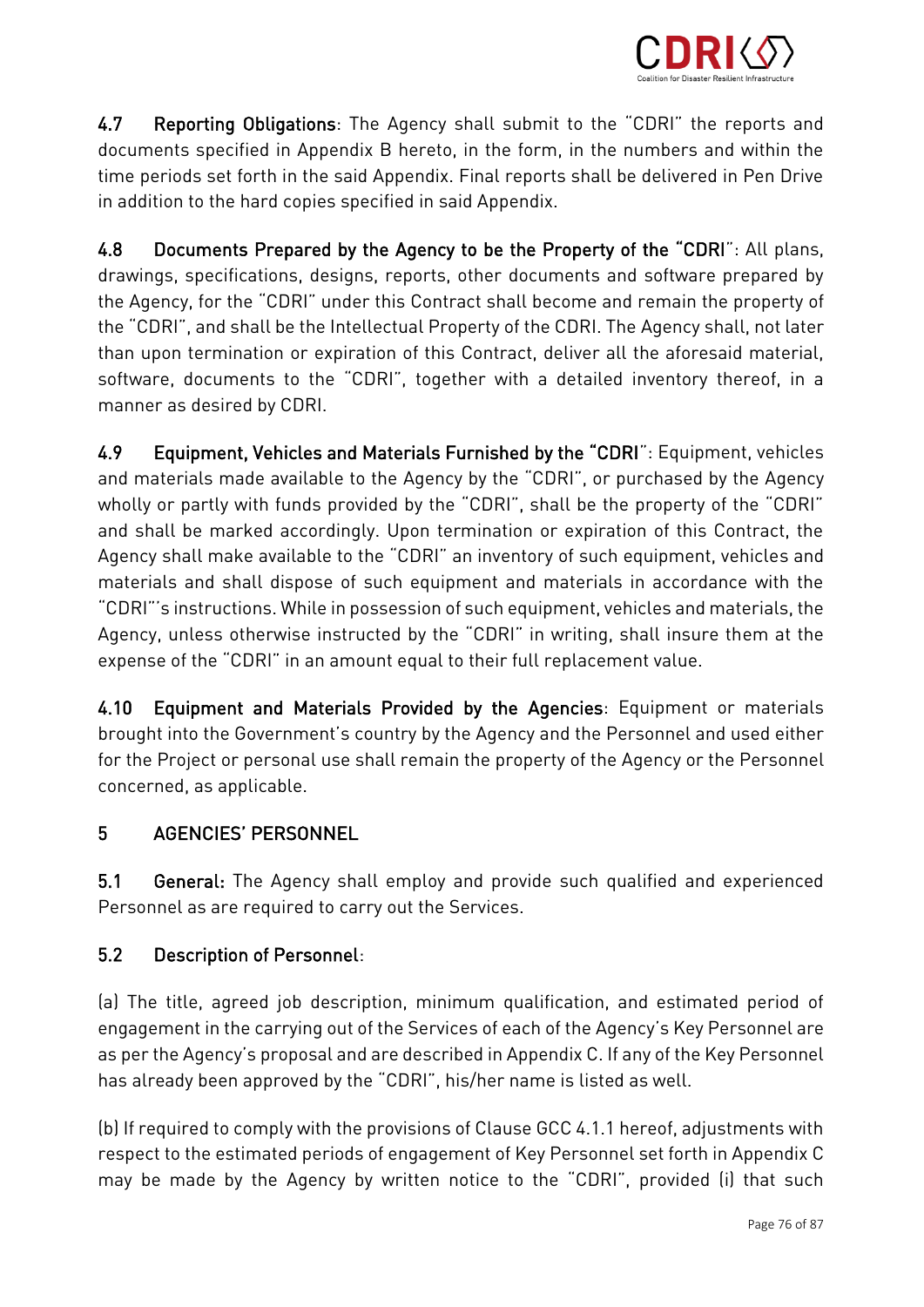

adjustments shall not alter the originally estimated period of engagement of any<br>individual by more than 10% or one week, whichever is larger, and (ii) that the aggregate of such adjustments shall not cause payments under this Contract to exceed the ceilings set forth in Clause GCC 7.1(b) of this Contract. Any other such adjustments shall only be set forth in Clause GCC 7.1(b) of this Contract. Any other such adjustments shall only be made with the "CDRI"'s written approval. The "CDRI"'s written approval. The "CDRI"'s written approval. The "CDRI"

(c)If additional work is required beyond the scope of the Services specified in Appendix A, increased by agreement in writing between the "CDRI" and the Agency. In case where payments under this Contract exceed the ceilings set forth in Clause GCC 7.1(b) of this payments this will be evoligitly mentioned in the cereament Contract, this will be explicitly mentioned in the agreement.

5.3 Approval of Personnel: The Key Personnel listed by title as well as by name in<br>Appendix C are hereby approved by the "CDRI". The Agency is free to use any additional  $5.3$  $\frac{1}{2}$  are denote the  $\frac{1}{2}$  and  $\frac{1}{2}$ . The  $\frac{1}{2}$  consequence of the proved to explore the number of the use and  $\frac{1}{2}$ personnel (in addition to the Key Personnel) as required to achieve the aims of the project.

## a. Removal and/or Replacement of Personnel:

- (a) Except as the "CDRI" may otherwise agree, no changes shall be made in such as retirement, death, medical incapacity, among others, it becomes necessary to replace any of the Personnel, the Agency shall forthwith provide as a replacement a person of equivalent or better qualifications, within a period of no more than 10 days.
- (b) If the "CDRI" (i) finds that any of the Personnel has committed serious<br>misconduct or has been charged with baying committed a criminal action or misconduct or has been charged with having committed a criminal action, or<br>(ii) has reasonable cause to be dissatisfied with the performance of any of the Personnel, then the Agency shall, at the "CDRI"'s written request specifying the grounds therefore, forthwith provide as a replacement a person with qualifications and experience acceptable to the "CDRI".
- qualifications and experience acceptable to the "CDRI".<br>(c) Any of the Personnel provided as a replacement under Clauses (a) and (b) above, as well as any reimbursable expenditures (including expenditures due result of such replacement, shall be subject to the prior written approval by the "CDRI". The rate of remuneration applicable to a replacement person will be the rate of remuneration paid to the replaced person. Also (i) the Agency shall bear all additional travel and other costs arising out of or incidental to any removal and/or replacement, and (ii) the remuneration to be paid for any of the Personnel provided as a replacement shall not exceed the remuneration  $\overline{a}$  the Personnel provided as a replacement shall not exceed the remuneration of the remuneration  $\overline{a}$ which would have been payable to the Personnel replaced.
	- b. Resident Project Manager: not required.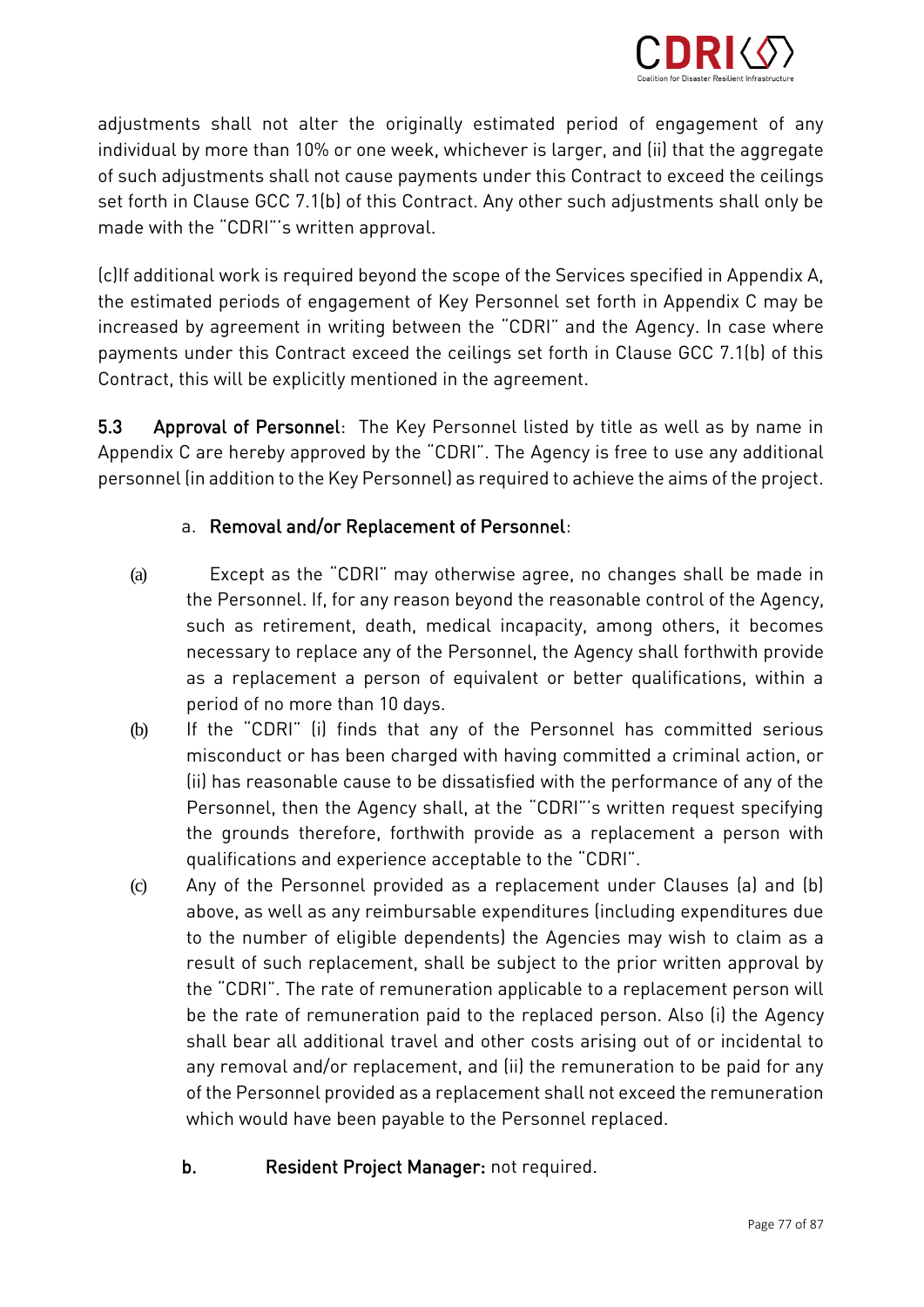

#### $\overline{6}$ **OBLIGATIONS OF THE "CDRI"** 6 OBLIGATIONS OF THE "CDRI"

6.1 Assistance and Exemptions: Unless otherwise specified in the SC, the "CDRI" shall use its best efforts to:

- 
- (a) Coordinate with officials and other stakeholders to facilitate the project. facilitate the process of data collection and meetings with the requisite<br>stakeholders. But the primary responsibility for these will lie with the Agency. stakeholders. But the primary responsibility for these will lie with the Agency.

6.2 Change in the Applicable Law Related to Taxes and Duties: If, after the date of this<br>Contract, there is any change in the Applicable Laws of India with respect to taxes and duties, which are directly payable by the Agency for providing the services i.e. GST or any such applicable tax from time to time, which increases or decreases the cost incurred by the Agency in performing the Services, then the remuneration otherwise payable to the Agency under this Contract shall be increased or decreased accordingly by written agreement between the Parties hereto, and corresponding adjustments shall be made to  $\frac{1}{2}$  $\frac{1}{\sqrt{2}}$ 

 $6.3$ 6.3 Services, Facilities and Property of the "CDRI": (a) The "CDRI" shall make available<br>to the Agency and its Personnel, for the purposes of the Services and free of any charge, the assistance as mentioned in GCC 6.1 above. (b) In case that such services, facilities and property shall not be made available to the Agency, the Parties may agree on any and property shall not be made available to the Agency, for the partermenes of time extension that it may be appropriate to grant to the Agency for the performance of

 $6.4$ 6.4 Payment: In consideration of the Services performed by the Agency under this<br>Contract, the "CDRI" shall make to the Agency such payments and in such manner as is  $\frac{1}{2}$  make the Clouse CCC  $\frac{1}{2}$  of this Centract provided by Clause GCC 7 of this Contract.

### 5 PAYMENTS TO THE AGENCY 5 PAYMENTS TO THE AGENCY

#### $7.1$ **Total Cost of the Services** 7.1 Total Cost of the Services

- 10 The total cost of the Services payable is set forth in Appendix D as per the Agency's
- 11 Except as may be otherwise agreed under Clause GCC 2.6 and subject to Clause GCC 11 Except as may be otherwise agreed under Clause GCC 2.6 and subject to Clause GCC  $\frac{1}{2}$
- Appendix-D.<br>12 Notwithstanding Clause GCC 7.1(b) hereof, if pursuant to any of the Clauses GCC 5.2(c) or6.2 hereof, the Parties shall agree that additional payments shall be made to the or 6.2 hereof, the Parties shall agree that additional payments shall as made to the<br>Additional be made to come only a cooperate additional pure additions and environed in the Agency in order to cover any necessary additional expenditures not envisaged in the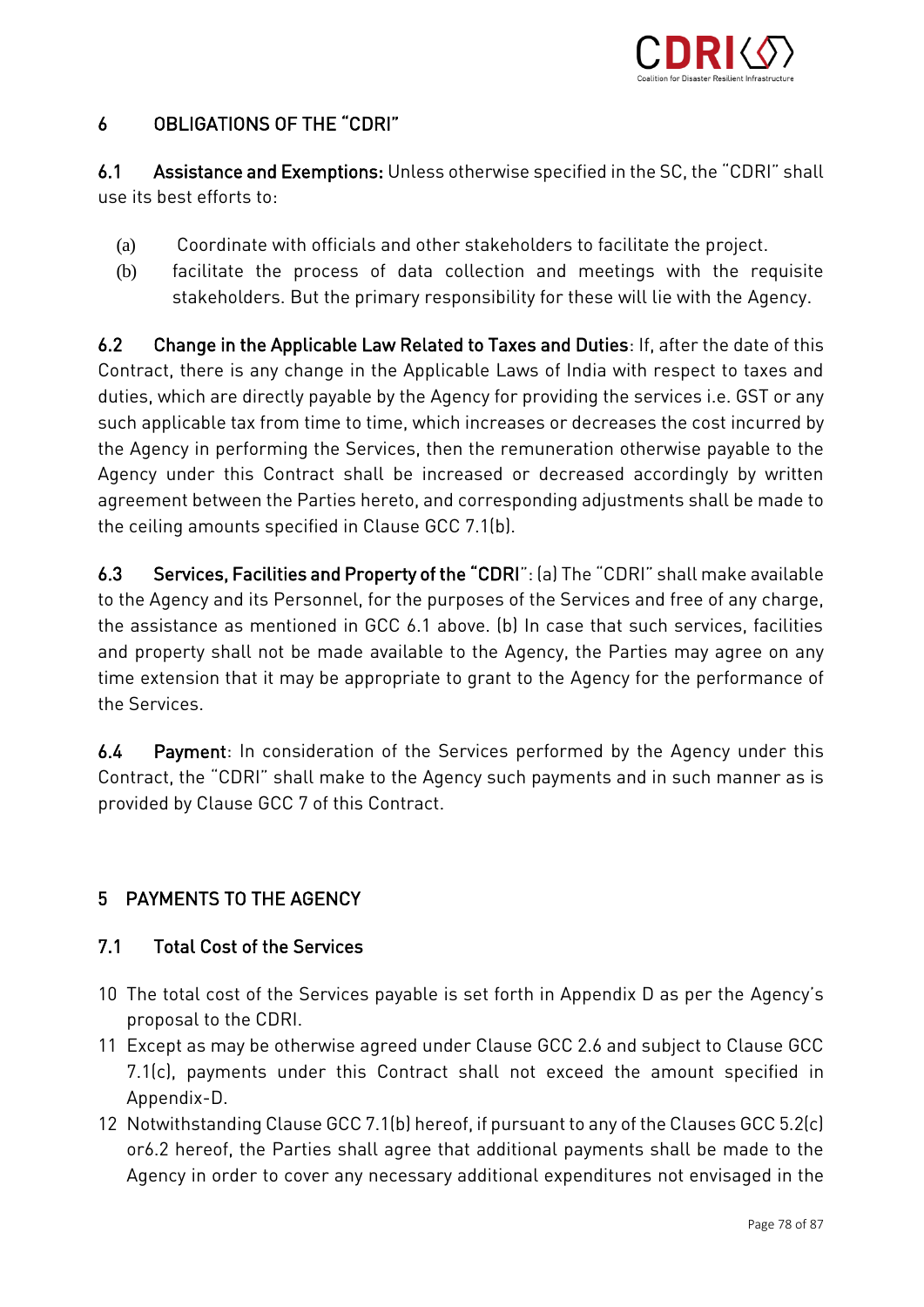

cost estimates referred to in Clause GCC 7.1(a) above, the ceiling or ceilings, as the  $\frac{1}{2}$ ,  $\frac{1}{2}$ or amounts, as the case may be, of any such additional payments through a written payments through a written o<br>The case of any such a written of any such a written of any such a written of any such a written of any such a agreement only.

7.2 Currency of Payment: All payments shall be made in Indian Rupee after deductions mandated under Applicable Law.

 $7.3$ 7.3 Terms of Payment The payments in respect of the Services shall be made as follows:

- (a) The Agency shall submit the invoice for payment when the payment is due as per<br>the agreed terms. The payment shall be released as per the work-related  $\frac{1}{2}$  the agreed terms. The payment shall be released as per the payment shall be related as per the work-relation of  $\frac{1}{2}$ milestones achieved and as per the specified percentage (payment schedule) as per
- (b) Once a milestone is completed, the Agency shall submit the requisite deliverables acceptance of the deliverables. However, if the CDRI fails to intimate acceptance of the deliverables or its objections thereto, within 30 days of receipt of it, the CDRI shall release the payment to the Agency without further delay.
- eshing the payment of the Agency with a comparison to the Agency.<br>(c) Final Payment: The final payment as specified in SC 13 shall be made only after the final reports and a final statement, identified as such, shall have been submitted by<br>the Agency and approved as satisfactory by the "CDRI". The Services shall be deemed completed and finally accepted by the "CDRI" and the final report and final statement shall be deemed approved by the "CDRI" as satisfactory ninety (90) calendar days after receipt of the final report and final statement by the "CDRI" unless the "CDRI", within such ninety (90) day period, gives written notice to the Agency specifying in detail deficiencies in the Services, the final report or final statement. The Agency shall thereupon promptly make any necessary corrections, and thereafter the foregoing process shall be repeated. Any amount, which the "CDRI" has paid or caused to be paid in accordance with this Clause in excess of the amounts actually payable in accordance with the provisions of this Contract, shall be reimbursed by the Agency to the "CDRI" within thirty (30) days after receipt by the Agency of notice thereof. Any such claim by the "CDRI" for reimbursement must be made within twelve (12) calendar months after receipt by the "CDRI" of a final be made within twelve (12) calendar months after receipt by the "CDRI" of a final report and a final statement approved by the "CDRI" in accordance with the above.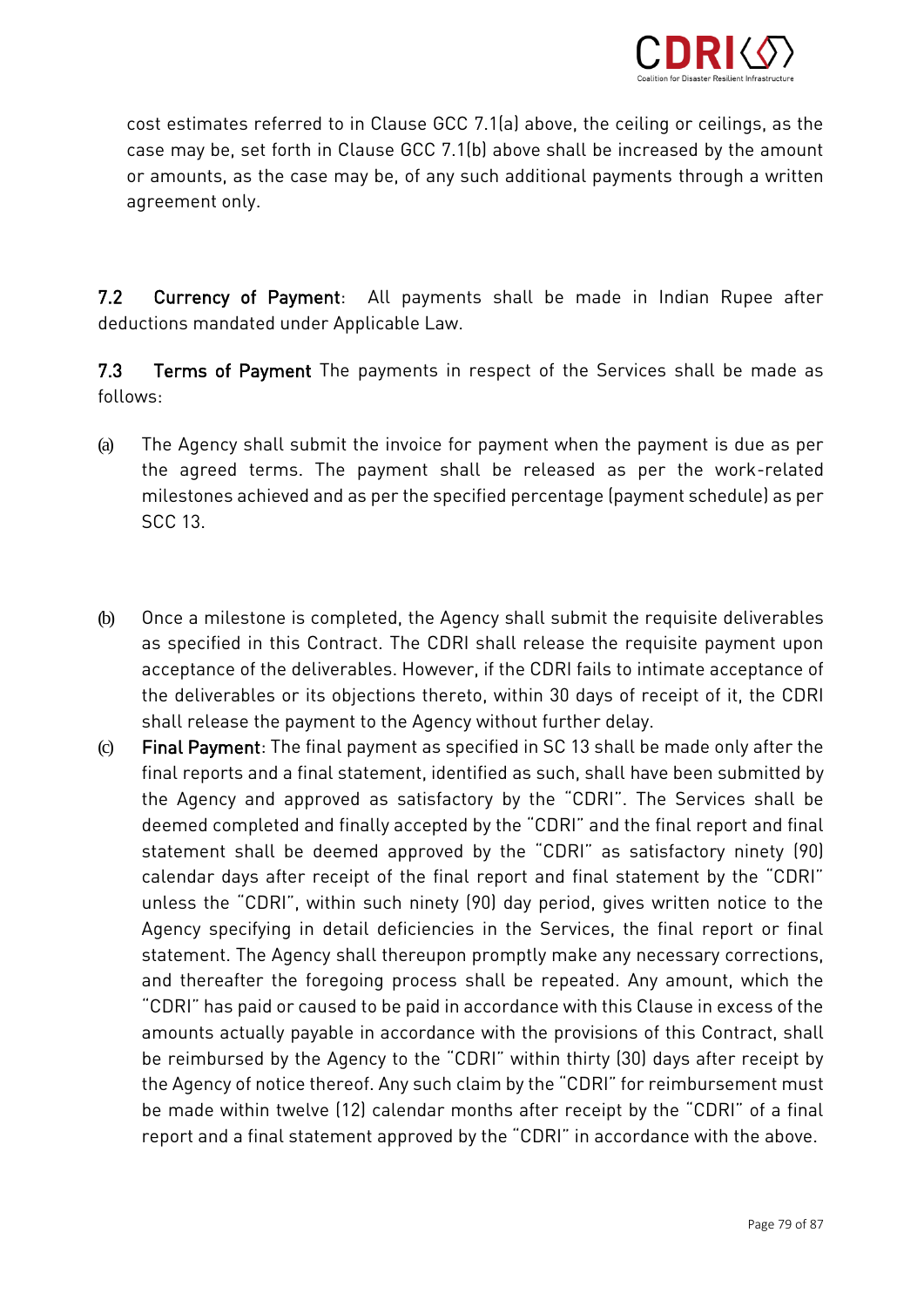

- (d) For the purpose of payment under Clause 7.3 (b) above, acceptance means;<br>acceptance of the deliverables by the CDRI after submission by the Agency and the Agency has made presentation to the CMC / CDRI with / without modifications to be communicated in writing by the CDRI to the Agency.
- e) If the deliverables submitted by the Agency are not acceptable to the CDRI / CMC, reasons for such non-acceptance should be recorded in writing; the CDRI shall not<br>release the payment due to the Agency. This is without prejudicing the CDRI's right to levy any liquidated damages under Clause GCC 10. In such case, the payment will be released to the Agency only after it re-submits the deliverable, and which is accepted by the CDRI.
- (f) All payments under this Contract shall be made to the accounts of the Agency
- (g) With the exception of the final payment under (c) above, payments do not constitute acceptance of the Services nor relieve the Agency of any obligations hereunder,<br>unless the acceptance has been communicated by the CDRI to the Agency in writing and the Agency has made necessary changes as per the comments / suggestions of the CDRI communicated to the Agency.
- (h) In case of early termination of the contract, the payment shall be made to the Agency.<br>So mentioned bere with (i) Accessment shauld be made shout weak dans from the previous milestone, for which the payment is made or to be made till the date of the termination. The Agency shall provide the details of persons reasonably worked during this period with supporting documents. Based on such details, the remuneration shall be calculated based on the man month rate as specified. (ii) A reasonable assessment of the reimbursable and miscellaneous expenses shall be made based on details furnished by the Agency in this regard with supporting documents and based on the assessment of the work done and the respective rates as provided. Wherever such an assessment is difficult, the rates should be arrived at by calculating the amount on pro-rata basis. The total amount payable shall be at by calculating the amount on pro-rata basis. The total amount payable shall be  $\frac{1}{2}$  and  $\frac{1}{2}$  and  $\frac{1}{2}$  and  $\frac{1}{2}$  and  $\frac{1}{2}$  and  $\frac{1}{2}$  and  $\frac{1}{2}$  and  $\frac{1}{2}$  are plus any applicable tax.

### 6 FAIRNESS AND GOOD FAITH 6 FAIRNESS AND GOOD FAITH

 $8.1$ 8.1 Good Faith: The Parties undertake to act in good faith with respect to each other's<br>rights under this Contract and to adopt all reasonable measures to ensure the realization of the objectives of this Contract. of the objectives of this Contract.

8.2 Operation of the Contract: The Parties recognize that it is impractical in this Contract, contract, and the Parties hereby agree that it is their intention that this Contract shall operate fairly as between them, and without detriment to the interest of either of them, and that, if during the term of this Contract either Party believes that this Contract is operating during the term of this Contract either Party believes that this Contract is operating  $\mathcal{L}_{\mathcal{P}}$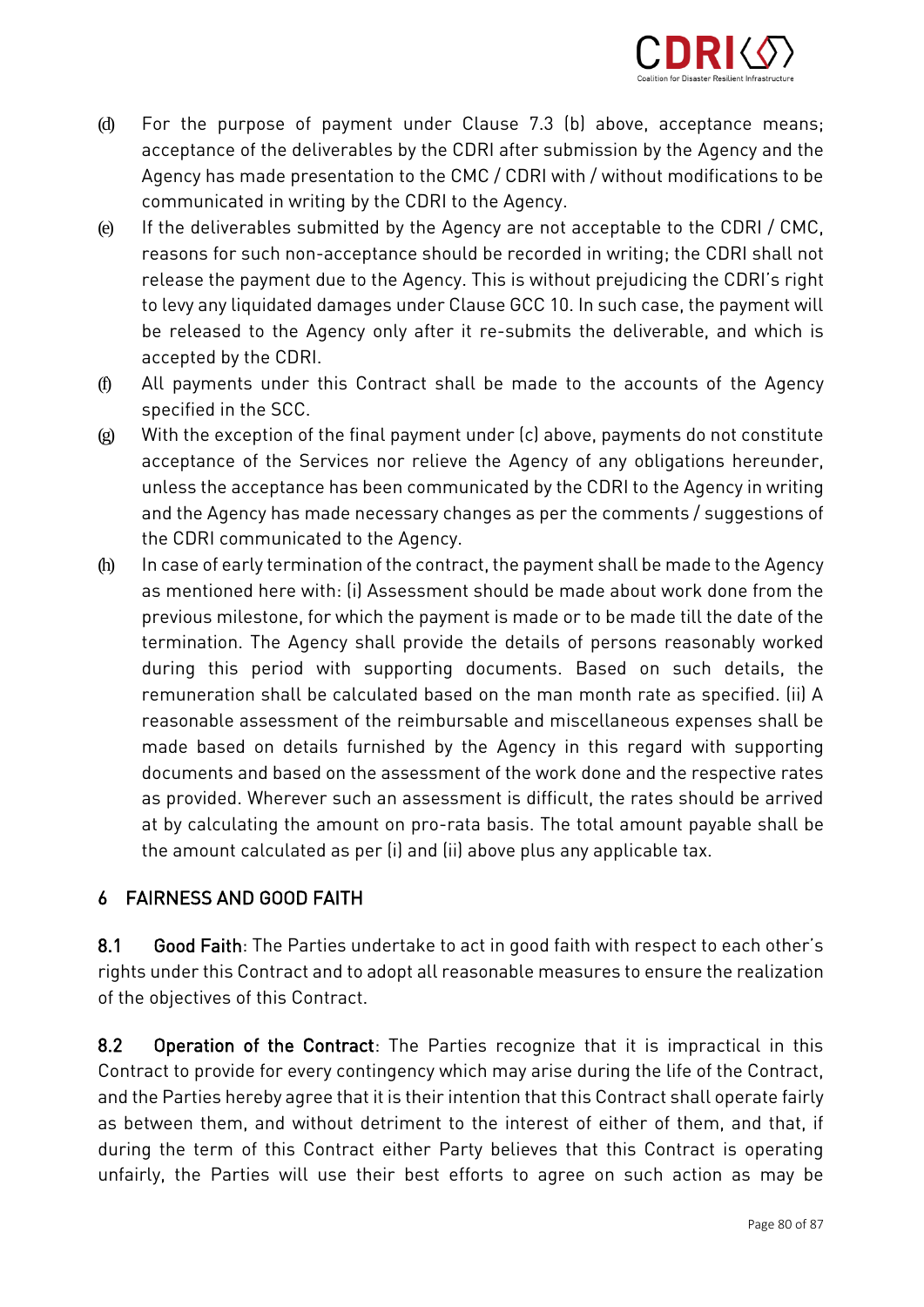

necessary to remove the cause or causes of such unfairness, but no failure to agree on<br>any action pursuant to this Clause shall give rise to a dispute subject to arbitration in accordance with Clause GCC 9 hereof.

#### 9 **SETTLEMENT OF DISPUTES** 9 SETTLEMENT OF DISPUTES

 $9<sub>1</sub>$ 9.1 Amicable Settlement: Performance of the contract is governed by the terms &<br>conditions of the contract, in case of dispute arises between the parties regarding any matter under the contract, either Party of the contract may send a written Notice of Dispute to the other party. The Party receiving the Notice of Dispute will consider the Notice and respond to it in writing within 30 days after receipt. If that party fails to respond within 30 days, or the dispute cannot be amicably settled within 60 days following the  $\frac{1}{2}$  days, or the dispute cannot be amicable with  $\frac{1}{2}$ response of the party of the party of the come applicable. The come applicable become applicable. The come applicable. The come applicable become applicable. The come applicable become applicable. The come applicable. The

9.2 9.2 Arbitration: In the case of dispute arising upon or in relation to or in connection<br>with the contract between the CDRI and the Agency, which has not been settled amicably. any party can refer the dispute for Arbitration under (Indian) Arbitration and Conciliation Amendment Act, 2019 as may be amended from time to time. Such disputes shall be referred to a sole Arbitrator mutually amended by the Parties. In case of failure of the appointment of the Sole arbitrator, the matter will be decided in accordance with the  $\frac{1}{2}$ provisions of the Arbitration Act 2019.

93 9.3 Arbitration proceedings shall be held in India at the place indicated in SCC and the<br>language of the arbitration proceedings and that of all documents and communications between the parties shall be English. between the parties shall be English.

9.4 The decision of the sole arbitrator shall be final and binding upon both parties. The fees and expenses of the Arbitrator as determined by the arbitrator shall be shared  $9<sub>4</sub>$ equally by the CDRI and the Agency. However, the expenses incurred by each party in connection with the preparation, presentation shall be borne by the party itself. All connection with the preparation, presentation shall as a some by the party itself. All arbitration awards shall be in writing and shall state the shall state the award.

9.5 9.5 The Courts of New Delhi, India shall have exclusive jurisdiction in all disputes and clauses will survive the termination of this contract.

#### $10<sup>1</sup>$ 10 Liquidated Damages

10.1 The parties hereby agree that due to negligence of the Agency, if the CDRI suffers<br>losses, damages the quantification of which may be difficult, and hence the amount specified hereunder shall be construed as reasonable estimate of the damages and both the parties agree to pay such liquidated damages, as defined hereunder as per the  $\frac{1}{2}$  of  $\frac{1}{2}$  damages, as defined here  $\frac{1}{2}$  damages, as per the  $\frac{1}{2}$  damages, as per the  $\frac{1}{2}$ provisions of this Contract.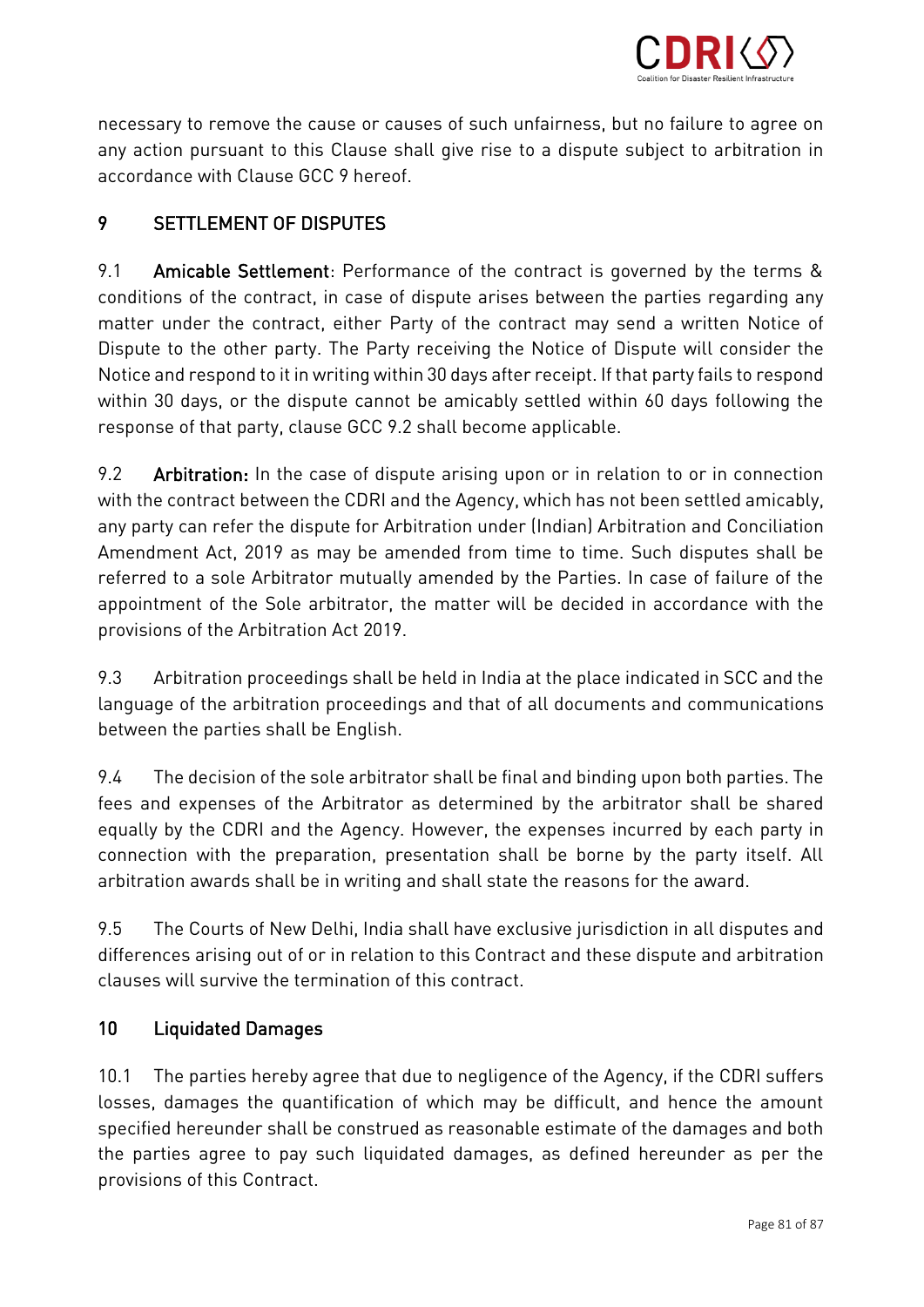

- $12.1$ 1 The amount of liquidated damages under this Contract shall not exceed 10 % of<br>the total value of the contract as specified in Appendix D. The overall liability under the engagement not to exceed the fees paid to Agency hereunder without any the engagement of the exception of the fees paid to the fees paid to a second the fees paid to a second the fees paid to a second the fees paid to a second the fees paid to a second the fees paid to a second the second sec exceptions. Also, the Agency shall not be liable for indirect/consequential losses of any nature whatsoever.
- $10.3$ The liquidated damages shall be applicable under following circumstances:
- (a) If the deliverables are not submitted as per schedule as specified in SCC 13, the week or part thereof.
- (b) If the deliverables are not acceptable to the CDRI as mentioned in GCC Clause 7.3 (f),  $\frac{1}{2}$ and defects are not rectified to the satisfaction of the CDRI within 30 days of the<br>receipt of the notice, the Agency shall be liable for Liguidated Damages for an amount receipt of  $\frac{1}{2}$  ,  $\frac{1}{2}$  ,  $\frac{1}{2}$  and  $\frac{1}{2}$  are not the notice for the delay. equal to 1 % of total cost of the Services for every week or part thereof for the delay.

### 11 Miscellaneous provisions:

- (a) Any failure or delay on the part of any Party to exercise right or power under this
- (b) The Agency shall notify the CDRI of any material change in their status where such<br>express would impact an performance of obligations under this Contract
- change would impact on the Contractor/Agency, in case of a Joint Venture, shall<br>In is is interested as usually liable to and associately for all abligations towards the CDDL be jointly and severally liable to and responsible for an early anti-response to all obligations. for performance of works/services including that of its Associates/Sub Contractors
- (d) It is acknowledged and agreed by all Parties that there is no representation of any<br>type implied anotherwise of any absention, resultriation, continued angegament type, implied or otherwise, of any absorption, regularization, continued engagement<br>or concession or preference for employment of persons engaged by the (Contractor/Agency) for any engagement, service or employment in any capacity in (Contractor/Agency) for any engagement, service or employment in any capacity in any office or establishment of the Government of India or the CDRI.

### 12. INDEMNIFICATION: 12. INDEPENDENT PRODUCTS

- a. The Agency shall always indemnify and keep indemnified the CDRI against all while providing its services under the Project.
- b. The Agency shall at all times indemnify and keep indemnified the CDRI/Government of India against any claims in respect of any damages or compensation payable in consequences of any accident or injury sustained or suffered by its (the Agency's) employees or agents or by any other third Party resulting from or by any action, employees or agents or by any other third Party resulting from or by any action, omission or operation conducted by or on behalf of the Agency.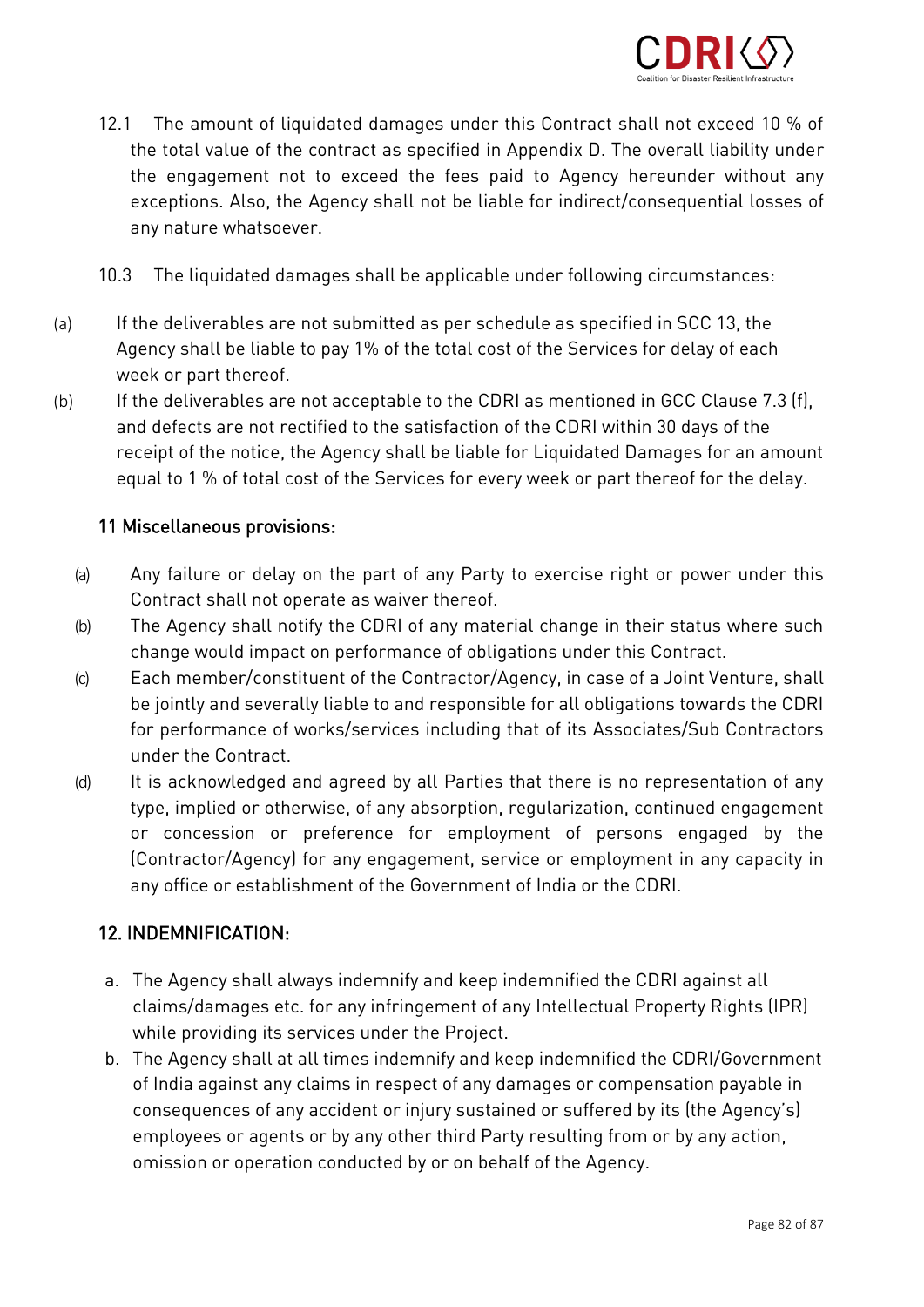

- c. The Agency shall at all times indemnify and keep indemnified the CDRI against any agent(s), employed engaged or otherwise working for the Agency, in respect of wages, salaries, remuneration, compensation or the like. This clause shall not be construed by the Agency as permitting sub-contracting of the Services or authorising the Agency to appoint a Sub-Agency for rendering part of the Services under this Contract. It is made expressly clear that the Services to be rendered under this Contract shall not be sub-contracted by the Agency.
- $\frac{1}{2}$  contracted by the shall sub-contracted by the  $\frac{1}{2}$ d. All claims regarding indemnity shall survive the termination or expiry of the Contract.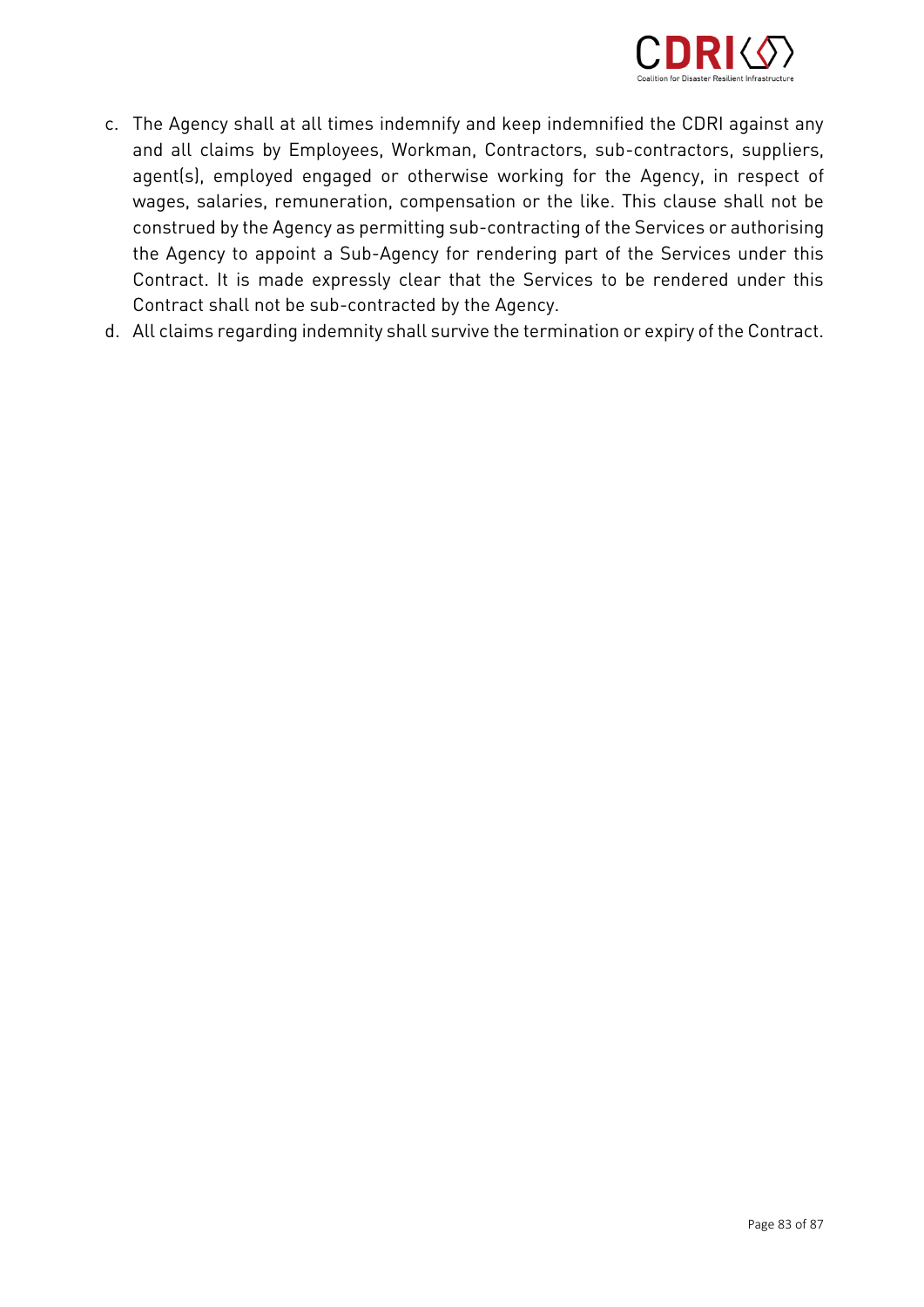

### III. Special Conditions of Contract:

SC Clause SC Clause Ref. of GCC Clause Amendments of, and Supplements to, Clauses

the General Conditions of Contract

\_\_\_\_\_\_\_\_\_\_\_\_\_\_\_\_\_\_\_\_\_\_\_\_\_\_\_\_\_\_\_\_\_\_\_\_\_\_

\_\_\_\_\_\_\_\_\_\_\_\_\_\_\_\_\_\_\_\_\_\_\_\_\_\_\_\_\_\_\_\_\_\_\_\_\_\_

- $1.5$ The addresses are:
	- $\bullet$ • "CDRI": CDRI, 4th & 5th Floor, Bhartiya Kala Kendra, 1 Copernicus Marg, New Delhi – 110001

Attention: Megha Punia

• Agency: \_\_\_\_\_\_\_\_\_\_\_\_\_\_\_\_

- 1.7 [Lead Agency]
- $3.$  $1.8$ The Authorized Representatives are:

For the "CDRI": Megha Punia, Dy. Dir (HR & Admin)

For the Agency: \_\_\_\_\_\_\_\_\_\_\_\_\_\_\_\_\_\_\_\_

 $\overline{4}$  $2<sub>1</sub>$ The contract shall come into effect after fulfilment of the following<br>conditions: 1. Contract is signed by both parties; 2. Submission of community in compact is signed by a companies; 2. Contractive of Performance Guarantee by Agency; 3. Approval of CDRI in writing.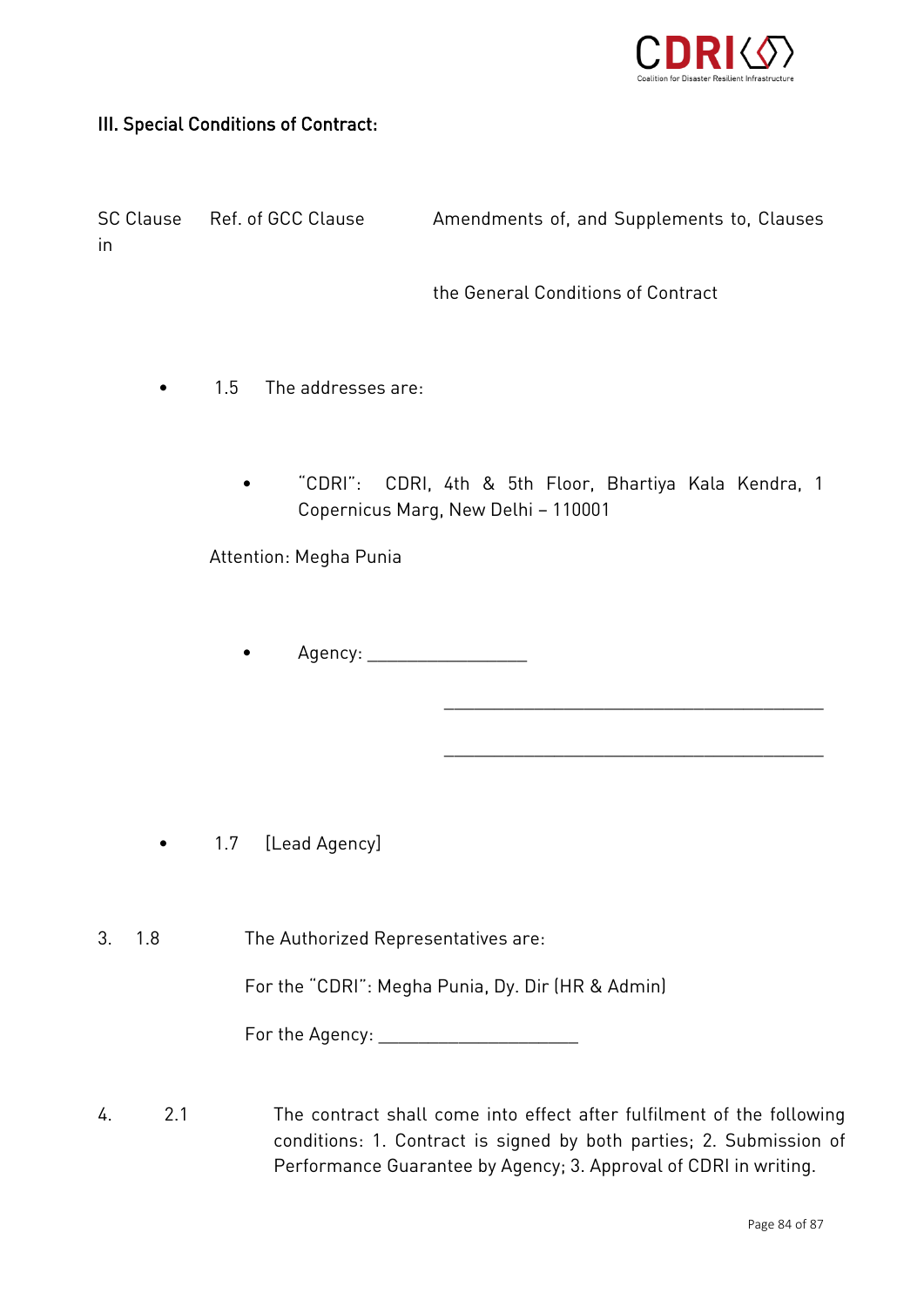

- 
- (i)  $2.2$  The time period shall be [45 days].<br>(ii)  $2.3$  The time period shall be [15 days].
- (ii)  $2.3$  The time period shall be [15 days].<br>(iii)  $2.4$  The time period shall be [Twelve m
- (iii) 2.4 The time period shall be [Twelve months].<br>(iv) 3.4 Limitation of the Agencies' Liability tow 3.4 Limitation of the Agencies' Liability towards the "CDRI". the Agencies<br>liability under the Contract shall be in accordance with the GCC
- (v)  $3.5$  The risks and the insurance coverage shall be as follows:
	- 5. Third Party motor vehicle liability insurance in respect of motor vehicles with a minimum coverage as per applicable laws of India;
	- 6. Third Party liability insurance, with a minimum coverage as per
	- The cover the CDRI against any loss.<br>2. Professional liability insurance to cover the CDRI against any loss suffered by the CDRI due to the professional service provided by the Agency, with a minimum coverage of as per applicable laws;
	- 8. Workers' compensation insurance in respect of the Personnel of the Agency in accordance with the relevant provisions of the applicable laws; Agency, in accordance with the relevant provisions of the applicable Laws<br>of India, as well as, with respect to such Personnel, any such life, health, accident, travel or other insurance as may be appropriate; and
	- accident or other insurance against loss of or damage to (i) equipment purchased in whole<br>9. Insurance against loss of or damage to (i) equipment purchased in whole or in part with funds provided under this Contract, (ii) the Agency's property used in the performance of the Services, and (iii) any documents prepared by the Agency in the performance of the Services, by theft, fire, or any natural calamity. or any natural calamity.
- $10$  $5.5$ 10 5.5 Resident project manager = No
- $11<sub>1</sub>$  $6.1$ 11. 6.1 Only as specified in GCC.
- 12. 12. 7.1 (b) The Contract price is: *[insert amount* and currency for each currency as applicable] [indicate: inclusive *or* exclusive/of local indirect taxes.

Any indirect local taxes charged in respect to this community for the Services provided by the Agency shall *is included* by<br>the Agency the Agency.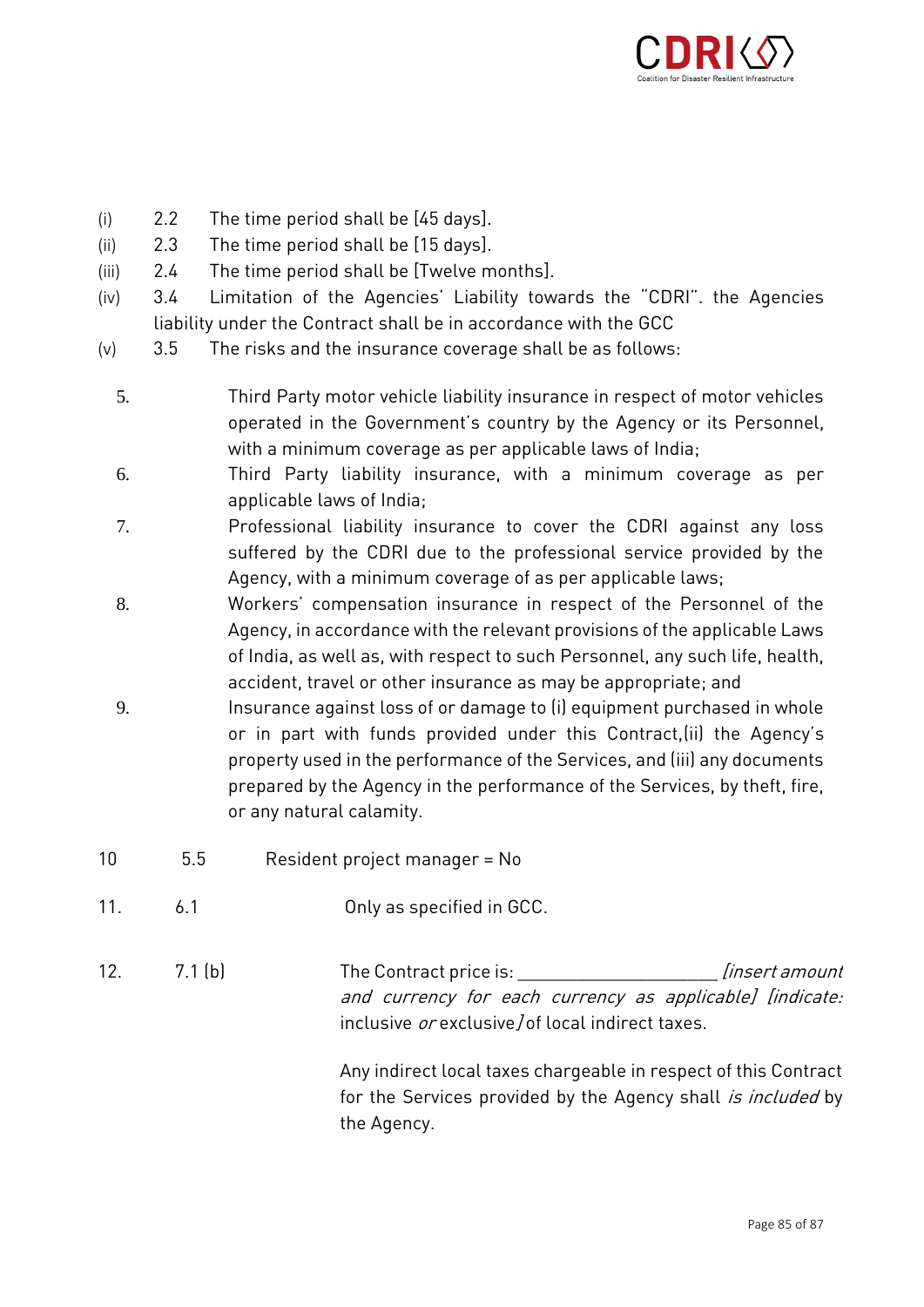

The amount of such taxes is \_\_\_\_\_\_\_\_\_\_\_\_\_\_\_\_\_\_\_\_\_\_\_\_\_\_\_\_ [insert<br>the amount as finalized at the Contract's negotiations on the basis of the estimates provided by the Agency in Form FIN-1  $\begin{array}{c} \n \text{of the } \Lambda \text{ can be a function of } \mathbb{R}^n, \n \end{array}$ of the Agency's Financial Proposal.

- (a) 6.3
- Payment will be made based on milestones indicated for each activity as below:  $\bullet$  $\mathcal{O}(\epsilon)$

| S.<br>No.      | <b>Milestone</b> | <b>Timeline</b>                                            | to                            | % amount of total Absolute amounts<br>be disbursed to be disbursed       |
|----------------|------------------|------------------------------------------------------------|-------------------------------|--------------------------------------------------------------------------|
|                |                  | $T_0$ + days (number of<br>days available for<br>activity) | after completion<br>milestone | after completion<br>and verification of and verification of<br>milestone |
|                |                  |                                                            |                               |                                                                          |
| $\overline{2}$ |                  |                                                            |                               |                                                                          |
| 3              |                  |                                                            |                               |                                                                          |
| 4              |                  |                                                            |                               |                                                                          |
| 5              |                  |                                                            |                               |                                                                          |
| 6              |                  |                                                            |                               |                                                                          |
| 7              |                  |                                                            |                               |                                                                          |
| 8              |                  |                                                            |                               |                                                                          |
| 9              |                  |                                                            |                               |                                                                          |
|                |                  |                                                            |                               |                                                                          |

- Timeline for Invoice processing: within 30 days of acceptance of deliverables and invoice.  $\bullet$
- (b) 8.3 The Arbitration proceedings shall take place in New Delhi, India.

Binding signature of CDRI Signed by Megha Punia, Dy. Dir (HR& Admin), Coalition for Disaster Resilient Infrastructure Society

Binding signature of Agency Signed by \_\_\_\_\_\_\_\_\_\_\_\_\_\_

(for and on behalf of \_\_\_\_\_\_\_\_\_\_\_\_\_\_\_\_\_\_\_\_\_\_\_\_\_\_\_\_\_\_\_\_)